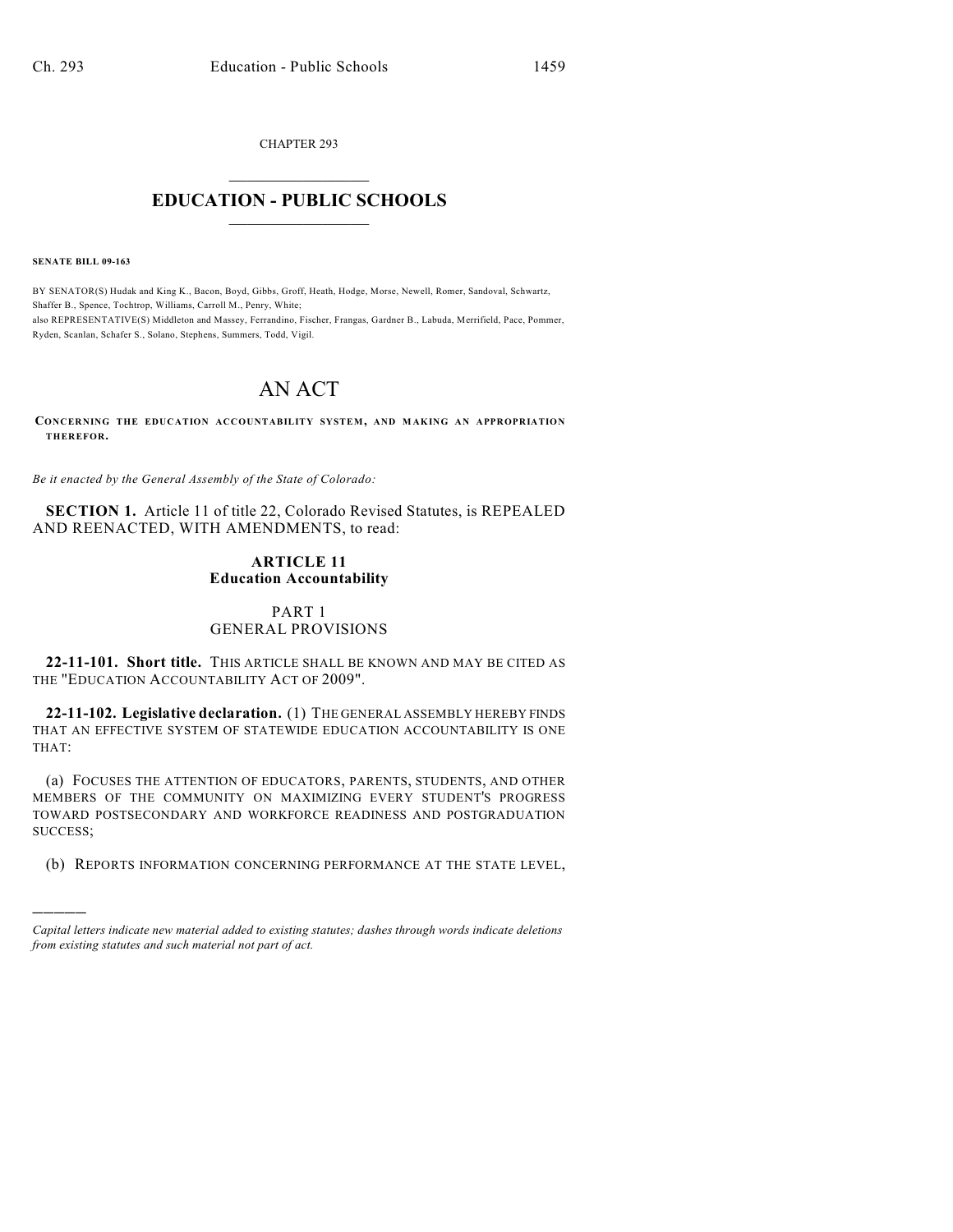SCHOOL DISTRICT OR INSTITUTE LEVEL, AND INDIVIDUAL PUBLIC SCHOOL LEVEL, THAT IS PERCEIVED BY EDUCATORS, PARENTS, AND STUDENTS AS FAIR, BALANCED, CUMULATIVE, CREDIBLE, AND USEFUL;

(c) PROVIDES MORE ACADEMIC PERFORMANCE INFORMATION, AND FEWER LABELS, TO MOVE FROM A PUNITIVE ACCOUNTABILITY SYSTEM TO ONE THAT IS POSITIVE AND FOCUSED ON LEARNING AND ACHIEVING HIGH LEVELS OF ACADEMIC PERFORMANCE; AND

(d) HOLDS THE STATE, SCHOOL DISTRICTS, THE INSTITUTE, AND INDIVIDUAL PUBLIC SCHOOLS ACCOUNTABLE FOR PERFORMANCE ON THE SAME SET OF INDICATORS AND RELATED MEASURES STATEWIDE, ENSURES THAT THOSE INDICATORS AND MEASURES ARE ALIGNED THROUGH A SINGLE ACCOUNTABILITY SYSTEM, TO THE EXTENT POSSIBLE, THAT OBJECTIVELY EVALUATES THE PERFORMANCE OF THE THOROUGH AND UNIFORM STATEWIDE SYSTEM OF PUBLIC EDUCATION FOR ALL GROUPS OF STUDENTS AT THE STATE, SCHOOL DISTRICT OR INSTITUTE, AND INDIVIDUAL PUBLIC SCHOOL LEVELS, AND, AS APPROPRIATE, REWARDS SUCCESS AND PROVIDES SUPPORT FOR IMPROVEMENT AT EACH LEVEL.

(2) THE GENERAL ASSEMBLY FURTHER FINDS THAT AN EFFECTIVE EDUCATION ACCOUNTABILITY SYSTEM WILL BE BUILT AROUND IMPLEMENTATION OF THE COLORADO GROWTH MODEL THAT:

(a) USES A COMMON MEASURE TO DESCRIBE IN PLAIN LANGUAGE HOW MUCH ACADEMIC GROWTH EACH STUDENT NEEDS TO MAKE AND HOW MUCH GROWTH THE STUDENT ACTUALLY MAKES IN ONE YEAR TOWARD PROFICIENCY ON STATE CONTENT STANDARDS;

(b) INCORPORATES A COMPLETE HISTORY OF EACH STUDENT'S ASSESSMENT SCORES IN CALCULATING THE STUDENT'S NEEDED AND ACHIEVED ACADEMIC GROWTH;

(c) FOCUSES THE ATTENTION OF EDUCATORS, PARENTS, AND STUDENTS ON MAXIMIZING STUDENTS' ACADEMIC GROWTH AND ACHIEVEMENT OVER TIME AND REVEALS WHERE, AND AMONG WHICH GROUPS OF STUDENTS, THE STRONGEST ACADEMIC GROWTH IS OCCURRING AND WHERE IT IS NOT;

(d) ASSISTS THE STATE IN CLOSING THE ACHIEVEMENT GAPS THAT PLAGUE THE PUBLIC EDUCATION SYSTEM BY SPOTLIGHTING THE GAPS IN STUDENTS' ACADEMIC GROWTH RATES AND ENSURING THAT EDUCATORS HAVE THE DATA NECESSARY TO ASSIST THE NEEDIEST STUDENTS IN MAKING MORE THAN A YEAR'S ACADEMIC GROWTH IN A YEAR'S TIME SO THAT THESE STUDENTS CAN CATCH UP TO THE ACADEMIC PERFORMANCE LEVELS OF THEIR PEERS; AND

(e) PROVIDES DATA THAT ARE RECOGNIZED BY EDUCATORS, PARENTS, STUDENTS, THE HIGHER EDUCATION COMMUNITY, THE BUSINESS COMMUNITY, AND OTHER STAKEHOLDERS AS FAIR, BALANCED, OBJECTIVE, AND TRANSPARENT TO SUPPORT INDIVIDUAL SCHOOL, SCHOOL DISTRICT, INSTITUTE, STATE, AND FEDERAL EDUCATION ACCOUNTABILITY PURPOSES.

(3) THE GENERAL ASSEMBLY CONCLUDES, THEREFORE, THAT IT IS IN THE BEST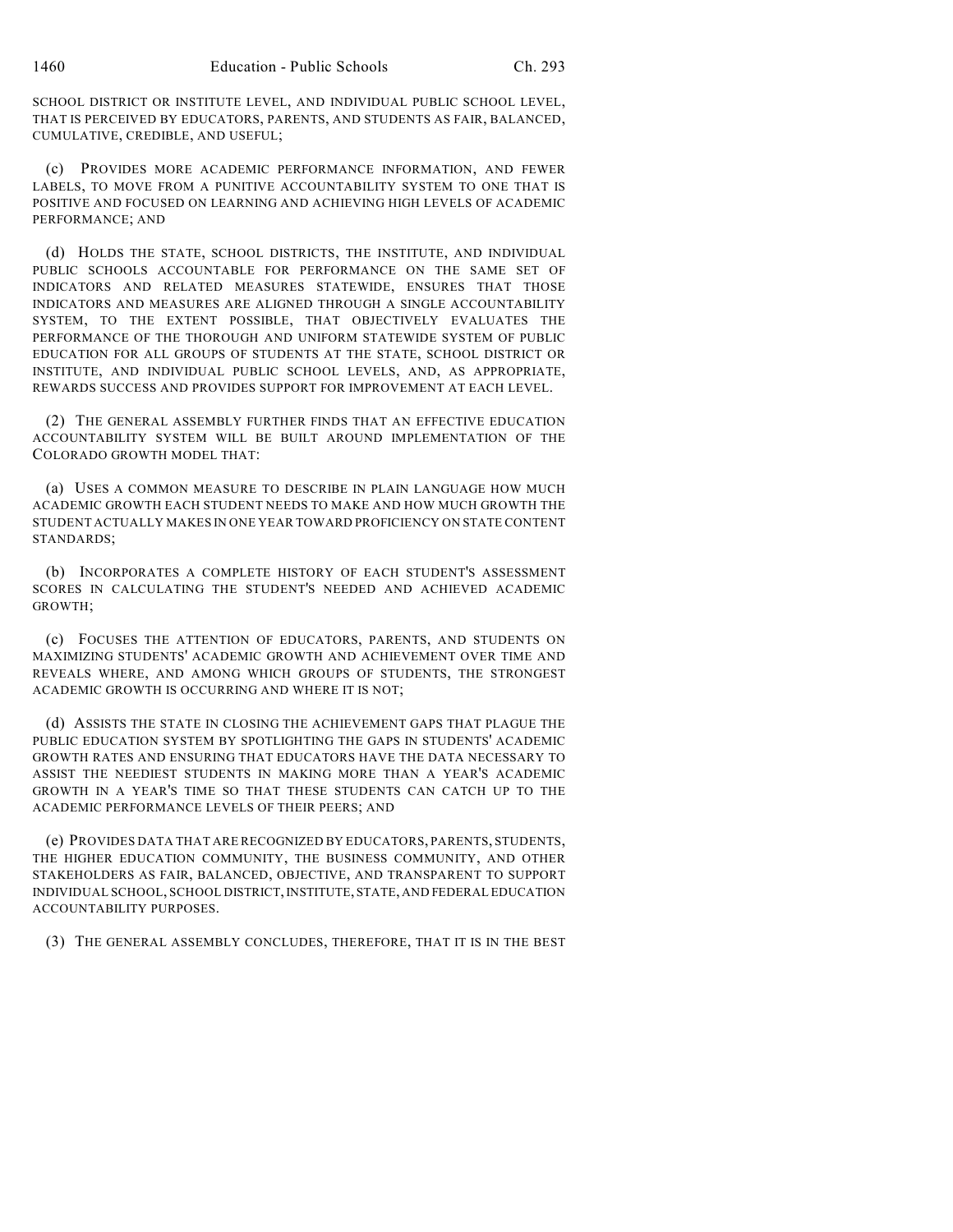INTERESTS OF THE STATE TO ADOPT AN ALIGNED EDUCATION ACCOUNTABILITY SYSTEM FOR PUBLIC EDUCATION IN THIS STATE THAT:

(a) HOLDS THE STATE, SCHOOL DISTRICTS, THE INSTITUTE, AND PUBLIC SCHOOLS ACCOUNTABLE ON STATEWIDE PERFORMANCE INDICATORS SUPPORTED BY CONSISTENT, OBJECTIVE MEASURES;

(b) INCORPORATES INPUT FROM PARENTS, EDUCATORS, ADMINISTRATORS, AND THE COMMUNITY IN ESTABLISHING CLEARLY DEFINED STATEWIDE ACADEMIC PERFORMANCE OBJECTIVES;

(c) REPORTS PERFORMANCE IN CLEAR, READILY UNDERSTANDABLE TERMS;

(d) IS ADAPTABLE TO ACCOMMODATE AND INCLUDE ADDITIONAL DATA THAT BECOME AVAILABLE AS THE STATE IMPLEMENTS THE "PRESCHOOL TO POSTSECONDARY EDUCATION ALIGNMENT ACT", PART 10 OF ARTICLE 7 OF THIS TITLE, INCLUDING BUT NOT LIMITED TO DATA CONCERNING SCHOOL READINESS AND POSTSECONDARY SUCCESS;

(e) RECOGNIZES AND REWARDS AREAS OF SUCCESS, WHILE ALSO IDENTIFYING AND COMPELLING EFFECTIVE CHANGE FOR AREAS IN NEED OF IMPROVEMENT; AND

(f) ENSURES THE AVAILABILITY OF TECHNICAL ASSISTANCE, SERVICES, AND SUPPORT FOR PUBLIC SCHOOLS, SCHOOL DISTRICTS, AND THE INSTITUTE TO IMPROVE STUDENTS' ACADEMIC PERFORMANCE.

**22-11-103. Definitions.** AS USED IN THIS ARTICLE, UNLESS THE CONTEXT OTHERWISE REQUIRES:

(1) "ACCREDITATION" MEANS CERTIFICATION BY THE STATE BOARD THAT A SCHOOL DISTRICT AND THE PUBLIC SCHOOLS OF THE SCHOOL DISTRICT, OR THE INSTITUTE AND THE INSTITUTE CHARTER SCHOOLS, MEET THE REQUIREMENTS ESTABLISHED BY THIS ARTICLE AND THE RULES PROMULGATED PURSUANT TO THIS ARTICLE. "ACCREDITATION" INCLUDES THE PROCESS FOR ACCREDITING SCHOOL DISTRICTS AND THE INSTITUTE AND REVIEWING THE PERFORMANCE OF PUBLIC SCHOOLS AS PROVIDED IN PART 2 OF THIS ARTICLE AND THE RULES PROMULGATED PURSUANT TO THIS ARTICLE.

(2) "ACCREDITATION CONTRACT" MEANS:

(a) THE CONTRACT BETWEEN THE STATE BOARD AND A SCHOOL DISTRICT, AS DESCRIBED IN SECTION 22-11-206, THAT INCLUDES, BUT IS NOT LIMITED TO, THE SCHOOL DISTRICT'S OBLIGATION TO MANAGE THE ACCREDITATION OF THE PUBLIC SCHOOLS OF THE SCHOOL DISTRICT CONSISTENT WITH THE PROVISIONS OF THIS ARTICLE; OR

(b) THE CONTRACT BETWEEN THE STATE BOARD AND THE INSTITUTE, AS DESCRIBED IN SECTION 22-11-206, THAT INCLUDES, BUT IS NOT LIMITED TO, THE INSTITUTE'S OBLIGATION TO MANAGE THE ACCREDITATION OF THE INSTITUTE CHARTER SCHOOLS CONSISTENT WITH THE PROVISIONS OF THIS ARTICLE.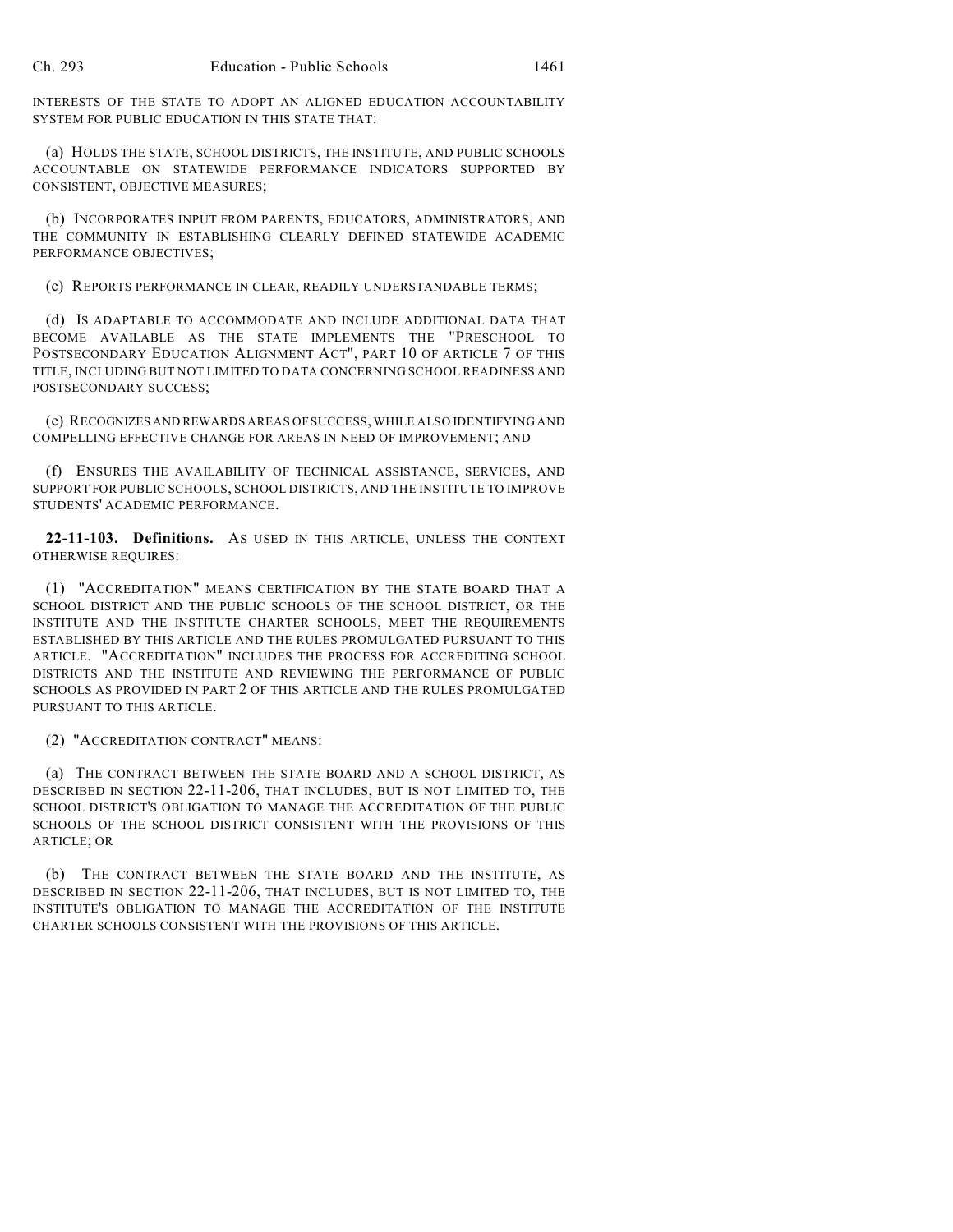(3) "ACHIEVEMENT AND GROWTH GAPS" MEANS DIFFERENCES AMONG STUDENT GROUPS IN THE LEVELS OF ACADEMIC ACHIEVEMENT ATTAINED BY THE STUDENT GROUPS ON THE STATEWIDE ASSESSMENTS AND DIFFERENCES AMONG STUDENT GROUPS IN THE LEVELS OF ACADEMIC GROWTH ATTAINED BY THE STUDENT GROUPS.

(4) "ACHIEVEMENT LEVEL" MEANS THE LEVEL OF PROFICIENCY A STUDENT DEMONSTRATES ON A STATEWIDE ASSESSMENT.

(5) "ALTERNATIVE EDUCATION CAMPUS" MEANS A PUBLIC SCHOOL THAT RECEIVES A DESIGNATION PURSUANT TO SECTION 22-7-604.5.

(6) "BASIC SKILLS COURSES" SHALL HAVE THE SAME MEANING AS PROVIDED IN SECTION 23-1-113 (1) (b) (II) (A.7), C.R.S.

(7) "CATCH-UP GROWTH" MEANS, FOR A STUDENT WHO SCORES AT THE ACHIEVEMENT LEVEL OF UNSATISFACTORY OR PARTIALLY PROFICIENT ON STATEWIDE ASSESSMENTS, THE AMOUNT OF ACADEMIC GROWTH THE STUDENT MUST ATTAIN TO SCORE AT THE PROFICIENT ACHIEVEMENT LEVEL ON STATEWIDE ASSESSMENTS WITHIN THREE YEARS OR BY TENTH GRADE, WHICHEVER IS SOONER.

(8) "COLORADO GROWTH MODEL" MEANS A SCIENTIFICALLY RIGOROUS STATISTICAL MODEL THAT THE DEPARTMENT USES TO CALCULATE STUDENTS' ANNUAL ACADEMIC GROWTH IN THE SUBJECTS INCLUDED IN THE STATEWIDE ASSESSMENTS BASED ON STUDENTS' SCORES ON THE ANNUAL STATEWIDE ASSESSMENTS, WHICH MODEL IS ADOPTED BY THE STATE BOARD PURSUANT TO SECTION 22-11-202.

(9) "COMMISSIONER" MEANS THE OFFICE OF THE COMMISSIONER OF EDUCATION CREATED AND EXISTING PURSUANT TO SECTION 1 OF ARTICLE IX OF THE STATE CONSTITUTION.

(10) "DATA PORTAL" MEANS THE INTERNET-BASED ELECTRONIC DATA DELIVERY SYSTEM DEVELOPED AND MAINTAINED BY THE DEPARTMENT PURSUANT TO SECTION 22-11-502.

(11) "DEPARTMENT" MEANS THE DEPARTMENT OF EDUCATION CREATED AND EXISTING PURSUANT TO SECTION 24-1-115, C.R.S.

(12) "DISTRICT CHARTER SCHOOL" MEANS A CHARTER SCHOOL THAT IS AUTHORIZED BY A SCHOOL DISTRICT PURSUANT TO THE PROVISIONS OF PART 1 OF ARTICLE 30.5 OF THIS TITLE.

(13) "DISTRICT PUBLIC SCHOOL" MEANS A PUBLIC SCHOOL OF A SCHOOL DISTRICT, INCLUDING BUT NOT LIMITED TO A DISTRICT CHARTER SCHOOL.

(14) "IMPROVEMENT PLAN" MEANS:

(a) THE PLAN DESCRIBED IN AND ADOPTED BY A SCHOOL DISTRICT PURSUANT TO SECTION 22-11-304, IN WHICH CASE IT MAY ALSO BE REFERRED TO MORE SPECIFICALLY AS A "DISTRICT IMPROVEMENT PLAN";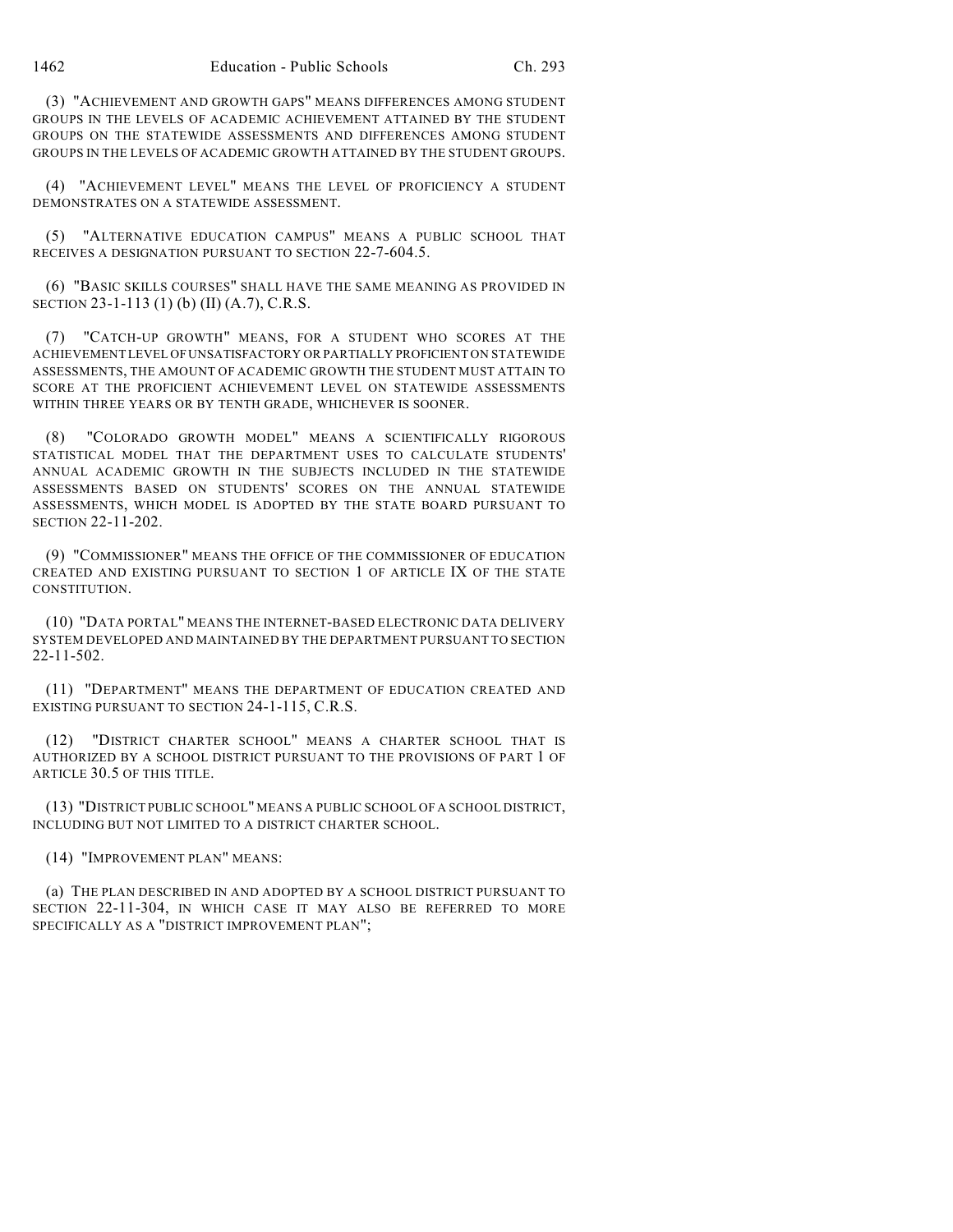(b) THE PLAN DESCRIBED IN AND ADOPTED BY THE INSTITUTE PURSUANT TO SECTION 22-11-304, IN WHICH CASE IT MAY ALSO BE REFERRED TO MORE SPECIFICALLY AS AN "INSTITUTE IMPROVEMENT PLAN"; OR

(c) THE PLAN DESCRIBED IN AND ADOPTED BY A PUBLIC SCHOOL PURSUANT TO SECTION 22-11-404, IN WHICH CASE IT MAY ALSO BE REFERRED TO MORE SPECIFICALLY AS A "SCHOOL IMPROVEMENT PLAN".

(15) "INSTITUTE" MEANS THE STATE CHARTER SCHOOL INSTITUTE CREATED PURSUANT TO SECTION 22-30.5-503.

(16) "INSTITUTE BOARD" MEANS THE GOVERNING BOARD OF THE STATE CHARTER SCHOOL INSTITUTE APPOINTED PURSUANT TO SECTION 22-30.5-505 (2).

(17) "INSTITUTE CHARTER SCHOOL" MEANS A CHARTER SCHOOL THAT IS AUTHORIZED BY THE INSTITUTE PURSUANT TO THE PROVISIONS OF PART 5 OF ARTICLE 30.5 OF THIS TITLE.

(18) "KEEP-UP GROWTH" MEANS, FOR A STUDENT WHO SCORES AT THE ACHIEVEMENT LEVEL OF PROFICIENT OR ADVANCED ON STATEWIDE ASSESSMENTS, THE AMOUNT OF ACADEMIC GROWTH THE STUDENT MUST ATTAIN TO SCORE AT THE PROFICIENT ACHIEVEMENT LEVEL OR HIGHER ON STATEWIDE ASSESSMENTS FOR THE SUCCEEDING THREE YEARS OR UNTIL TENTH GRADE, WHICHEVER IS SOONER.

(19) "LOCAL SCHOOL BOARD" MEANS THE BOARD OF EDUCATION OF A SCHOOL DISTRICT. "LOCAL SCHOOL BOARD" ALSO INCLUDES THE GOVERNING BOARD OF A BOARD OF COOPERATIVE SERVICES CREATED PURSUANT TO ARTICLE 5 OF THIS TITLE IF THE BOARD OF COOPERATIVE SERVICES IS OPERATING A PUBLIC SCHOOL.

(20) "MEASURE" MEANS A METHOD OF ASSESSING OR A MEANS TO ASSESS THE LEVEL OF ATTAINMENT ON A PERFORMANCE INDICATOR.

(21) "MEDIAN STUDENT GROWTH" MEANS, IN A RANKING OF INDIVIDUAL STUDENT GROWTH SCORES FROM HIGHEST TO LOWEST, THE MIDDLE STUDENT GROWTH SCORE ATTAINED.

(22) "MOVE-UP GROWTH" MEANS, FOR A STUDENT WHO SCORES AT THE ACHIEVEMENT LEVEL OF PROFICIENT ON STATEWIDE ASSESSMENTS, THE AMOUNT OF ACADEMIC GROWTH THE STUDENT MUST ATTAIN TO SCORE AT THE ADVANCED PERFORMANCE LEVEL ON STATEWIDE ASSESSMENTS WITHIN THREE YEARS OR BY TENTH GRADE, WHICHEVER IS SOONER.

(23) "PERFORMANCE INDICATORS" MEANS THE INDICATORS SPECIFIED IN SECTION 22-11-204 FOR MEASURING THE PERFORMANCE OF THE STATE PUBLIC EDUCATION SYSTEM, INCLUDING EACH PUBLIC SCHOOL, EACH SCHOOL DISTRICT, THE INSTITUTE, AND THE STATE AS A WHOLE.

(24) "PERFORMANCE PLAN" MEANS:

(a) THE PLAN DESCRIBED IN AND ADOPTED BY A SCHOOL DISTRICT PURSUANT TO SECTION 22-11-303, IN WHICH CASE IT MAY ALSO BE REFERRED TO MORE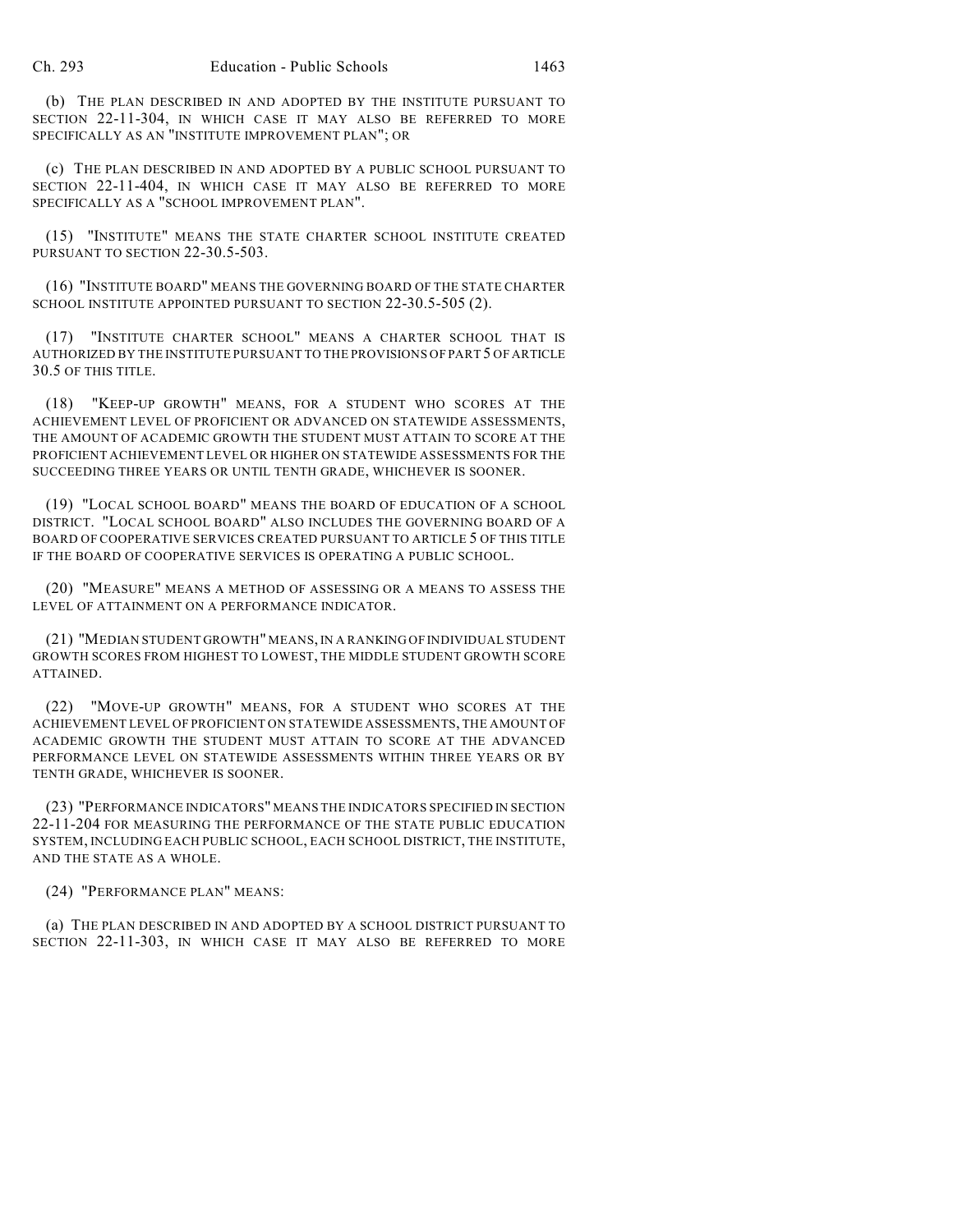SPECIFICALLY AS A "DISTRICT PERFORMANCE PLAN";

(b) THE PLAN DESCRIBED IN AND ADOPTED BY THE INSTITUTE PURSUANT TO SECTION 22-11-303, IN WHICH CASE IT MAY ALSO BE REFERRED TO MORE SPECIFICALLY AS AN "INSTITUTE PERFORMANCE PLAN"; OR

(c) THE PLAN DESCRIBED IN AND ADOPTED BY A PUBLIC SCHOOL PURSUANT TO SECTION 22-11-403, IN WHICH CASE IT MAY ALSO BE REFERRED TO MORE SPECIFICALLY AS A "SCHOOL PERFORMANCE PLAN".

(25) "POSTSECONDARY AND WORKFORCE READINESS" SHALL HAVE THE SAME MEANING AS PROVIDED IN SECTION 22-7-1003 (15).

(26) "POSTSECONDARY AND WORKFORCE READINESS ASSESSMENT" SHALL HAVE THE SAME MEANING AS PROVIDED IN SECTION 22-7-1003 (16).

(27) "PRIORITY IMPROVEMENT PLAN" MEANS:

(a) THE PLAN DESCRIBED IN AND ADOPTED BY A SCHOOL DISTRICT PURSUANT TO SECTION 22-11-305, IN WHICH CASE IT MAY ALSO BE REFERRED TO MORE SPECIFICALLY AS A "DISTRICT PRIORITY IMPROVEMENT PLAN";

(b) THE PLAN DESCRIBED IN AND ADOPTED BY THE INSTITUTE PURSUANT TO SECTION 22-11-305, IN WHICH CASE IT MAY ALSO BE REFERRED TO MORE SPECIFICALLY AS AN "INSTITUTE PRIORITY IMPROVEMENT PLAN"; OR

(c) THE PLAN DESCRIBED IN AND ADOPTED BY A PUBLIC SCHOOL PURSUANT TO SECTION 22-11-405, IN WHICH CASE IT MAY ALSO BE REFERRED TO MORE SPECIFICALLY AS A " SCHOOL PRIORITY IMPROVEMENT PLAN".

(28) "PUBLIC SCHOOL" SHALL HAVE THE SAME MEANING AS PROVIDED IN SECTION 22-1-101, AND INCLUDES, BUT IS NOT LIMITED TO, A DISTRICT CHARTER SCHOOL, AN INSTITUTE CHARTER SCHOOL, AND AN ON-LINE PROGRAM, AS DEFINED IN SECTION 22-30.7-103 (9).

(29) "SCHOOL DISTRICT" MEANS A SCHOOL DISTRICT AUTHORIZED BY SECTION 15 OF ARTICLE IX OF THE STATE CONSTITUTION AND ORGANIZED PURSUANT TO ARTICLE 30 OF THIS TITLE. "SCHOOL DISTRICT" ALSO INCLUDES A BOARD OF COOPERATIVE SERVICES CREATED PURSUANT TO ARTICLE 5 OF THIS TITLE IF IT IS OPERATING A PUBLIC SCHOOL.

(30) "SCHOOL READINESS" SHALL HAVE THE SAME MEANING AS PROVIDED IN SECTION 22-7-1003 (21).

(31) "STATE BOARD" MEANS THE STATE BOARD OF EDUCATION ESTABLISHED PURSUANT TO SECTION 1 OF ARTICLE IX OF THE STATE CONSTITUTION.

(32) "STATE REVIEW PANEL" MEANS THE PANEL OF EDUCATION EXPERTS APPOINTED BY THE COMMISSIONER PURSUANT TO SECTION 22-11-205 TO ASSIST THE DEPARTMENT AND THE STATE BOARD IN IMPLEMENTING THE PROVISIONS OF THIS ARTICLE.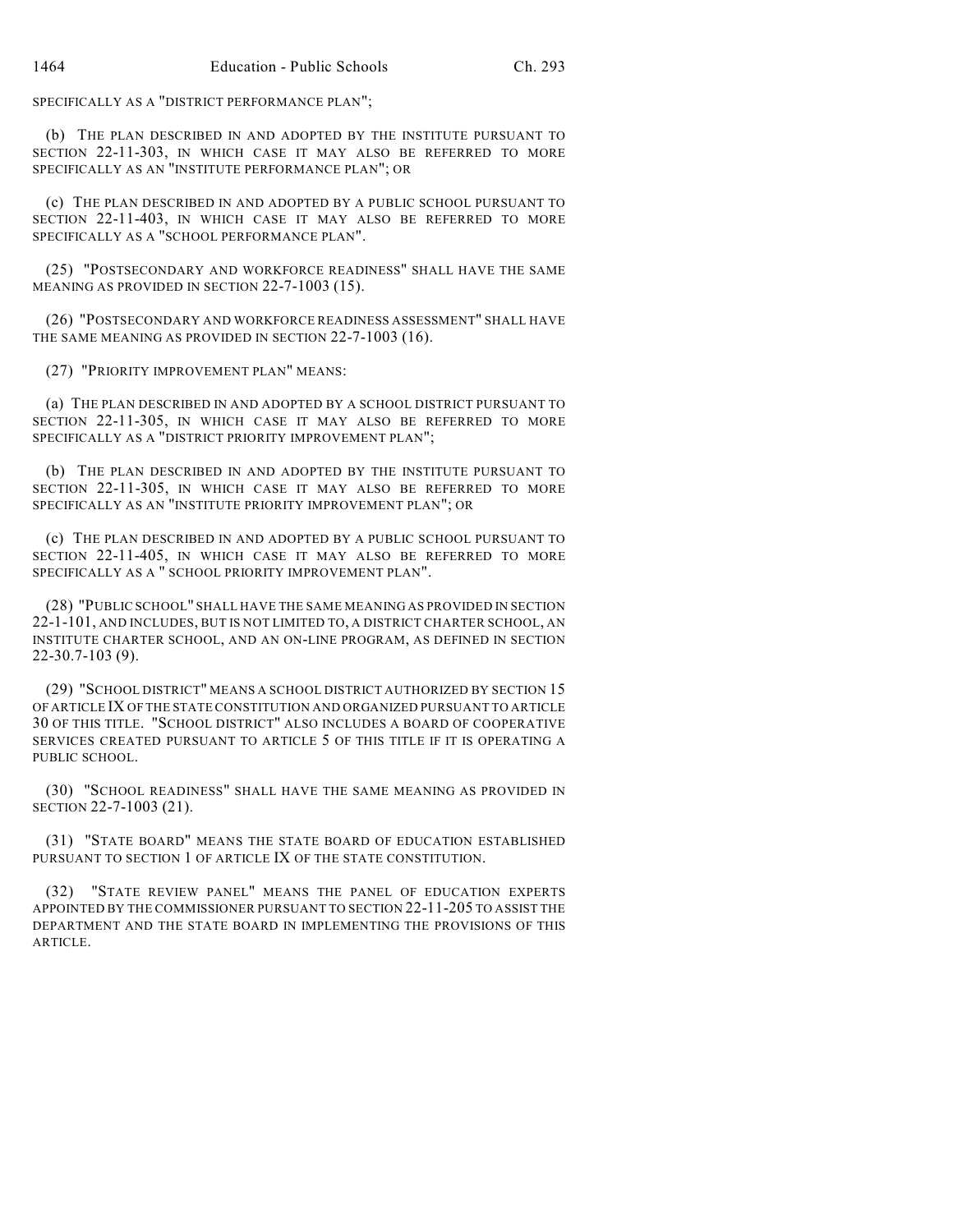(33) "STATEWIDE ASSESSMENTS" MEANS THE ASSESSMENTS ADMINISTERED PURSUANT TO THE COLORADO STUDENT ASSESSMENT PROGRAM CREATED IN SECTION 22-7-409 OR AS PART OF THE SYSTEM OF ASSESSMENTS ADOPTED BY THE STATE BOARD PURSUANT TO SECTION 22-7-1006.

(34) "STUDENT GROUPS" MEANS THE GROUPING OF STUDENTS BASED ON SEX, SOCIOECONOMIC STATUS, RACE AND ETHNICITY, DISABILITY, ENGLISH LANGUAGE PROFICIENCY, AND GIFTED AND TALENTED STATUS, AS SAID GROUPS ARE DESCRIBED BY STATE BOARD RULE AND FEDERAL REQUIREMENTS, AND ANY ADDITIONAL STUDENT GROUPS THAT THE STATE BOARD MAY DESCRIBE BY RULE TO ALIGN WITH CHANGES TO FEDERAL REQUIREMENTS OR TO PROVIDE ADDITIONAL DATA FOR ANALYSIS OF STUDENT LEARNING.

(35) "TARGET" MEANS A SPECIFIC, QUANTIFIABLE OUTCOME THAT ESTABLISHES THE DESIRED LEVEL OF ATTAINMENT ON A MEASURE.

(36) "TECHNICAL ADVISORY PANEL" MEANS THE PANEL OF STATE AND NATIONAL EXPERTS ON THE LONGITUDINAL MEASUREMENT OF ACADEMIC GROWTH FOR ACCOUNTABILITY PURPOSES APPOINTED BY THE COMMISSIONER PURSUANT TO SECTION 22-11-202 (2).

(37) "TURNAROUND PLAN" MEANS:

(a) THE PLAN DESCRIBED IN AND ADOPTED BY A SCHOOL DISTRICT PURSUANT TO SECTION 22-11-306, IN WHICH CASE IT MAY ALSO BE REFERRED TO MORE SPECIFICALLY AS A "DISTRICT TURNAROUND PLAN";

(b) THE PLAN DESCRIBED IN AND ADOPTED BY THE INSTITUTE PURSUANT TO SECTION 22-11-306, IN WHICH CASE IT MAY ALSO BE REFERRED TO MORE SPECIFICALLY AS AN "INSTITUTE TURNAROUND PLAN"; OR

(c) THE PLAN DESCRIBED IN AND ADOPTED BY A PUBLIC SCHOOL PURSUANT TO SECTION 22-11-406, IN WHICH CASE IT MAY ALSO BE REFERRED TO MORE SPECIFICALLY AS A "SCHOOL TURNAROUND PLAN".

**22-11-104. Rules.** THE STATE BOARD SHALL PROMULGATE RULES PURSUANT TO THE "STATE ADMINISTRATIVE PROCEDURE ACT", ARTICLE 4 OF TITLE 24, C.R.S., AS REQUIRED IN THIS ARTICLE AND MAY PROMULGATE SUCH ADDITIONAL RULES AS IT FINDS NECESSARY FOR THE IMPLEMENTATION OF THIS ARTICLE, INCLUDING BUT NOT LIMITED TO RULES ESTABLISHING A NUMBERING SYSTEM TO UNIQUELY IDENTIFY INDIVIDUAL STUDENTS, INCLUDING STUDENTS ENROLLED IN THE COLORADO PRESCHOOL PROGRAM CREATED PURSUANT TO SECTION 22-28-104.

**22-11-105. Funding.** (1) THE DEPARTMENT IS AUTHORIZED TO SEEK, ACCEPT, AND EXPEND PUBLIC AND PRIVATE GIFTS, GRANTS, AND DONATIONS FOR THE IMPLEMENTATION OF THIS ARTICLE; EXCEPT THAT THE DEPARTMENT SHALL NOT ACCEPT A GIFT, GRANT, OR DONATION IF IT IS SUBJECT TO CONDITIONS THAT ARE INCONSISTENT WITH THIS ARTICLE OR ANY OTHER LAW OF THE STATE.

(2) THE GENERAL ASSEMBLY HEREBY DECLARES THAT, FOR PURPOSES OF SECTION 17 OF ARTICLE IX OF THE STATE CONSTITUTION, IMPLEMENTATION OF AN ALIGNED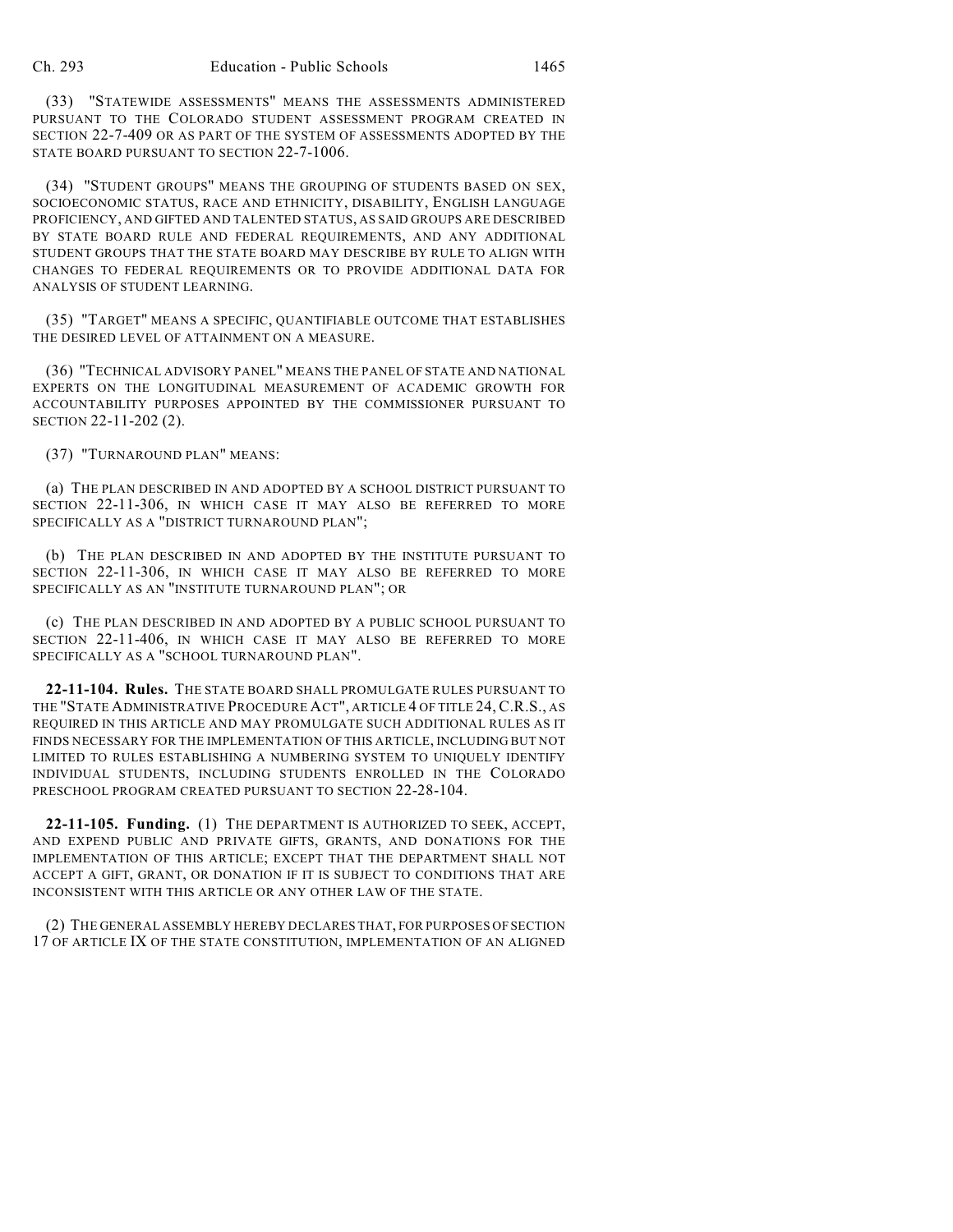EDUCATION ACCOUNTABILITY SYSTEM FOR PUBLIC EDUCATION PURSUANT TO THIS SECTION IS AN IMPORTANT ELEMENT IN IMPLEMENTING ACCOUNTABLE EDUCATION REFORM AND ACCOUNTABLE PROGRAMS TO MEET STATE ACADEMIC STANDARDS AND MAY THEREFORE RECEIVE FUNDING FROM THE STATE EDUCATION FUND CREATED IN SECTION 17 (4) OF ARTICLE IX OF THE STATE CONSTITUTION.

(3) THE GENERAL ASSEMBLY ANTICIPATES THAT THE DEPARTMENT MAY RECEIVE SIGNIFICANT AMOUNTS OF FEDERAL MONEYS THAT MAY APPROPRIATELY BE USED TO IMPLEMENT THIS ARTICLE AND STRONGLY ENCOURAGES THE DEPARTMENT TO APPLY SAID FEDERAL MONEYS TO THE GREATEST EXTENT POSSIBLE IN IMPLEMENTING THIS **ARTICLE** 

#### PART 2 STATE ACCOUNTABILITY

**22-11-201. State public education system - annual performance review targets for improvement.** (1) (a) THE STATE BOARD SHALL ANNUALLY REVIEW THE PERFORMANCE OF THE STATEWIDE PUBLIC EDUCATION SYSTEM, INCLUDING BUT NOT LIMITED TO REVIEWING THE LEVELS OF ATTAINMENT ON THE PERFORMANCE INDICATORS DEMONSTRATED BY EACH PUBLIC SCHOOL, EACH SCHOOL DISTRICT, AND THE INSTITUTE. FOLLOWING SAID REVIEW, THE STATE BOARD SHALL SET, REAFFIRM, OR REVISE, AS APPROPRIATE, AMBITIOUS BUT ATTAINABLE STATEWIDE TARGETS FOR THE MEASURES USED TO DETERMINE THE LEVELS OF ATTAINMENT OF THE PERFORMANCE INDICATORS FOR THE COMING ACADEMIC YEAR WITH THE GOAL OF RAISING THE LEVEL OF ACADEMIC PERFORMANCE IN THE PUBLIC SCHOOLS THROUGHOUT THE STATE. IN SETTING THE TARGETS, THE STATE BOARD SHALL, TO THE EXTENT POSSIBLE, ENSURE THAT THE TARGETS MEET FEDERAL LAW REQUIREMENTS.

(b) IN ADOPTING THE TARGETS REQUIRED BY PARAGRAPH (a) OF THIS SUBSECTION (1), THE STATE BOARD SHALL ADOPT A SET OF TARGETS FOR GRADES THREE THROUGH TWELVE.

(2) IN ADOPTING THE TARGETS REQUIRED BY SUBSECTION (1) OF THIS SECTION, THE STATE BOARD SHALL CONSIDER ANY INFORMATION PROVIDED BY PUBLIC SCHOOLS, LOCAL SCHOOL BOARDS, THE INSTITUTE, SCHOOL ADMINISTRATORS, TEACHERS AND TEACHERS' ASSOCIATIONS, PARENTS AND PARENTS' ASSOCIATIONS, AND INSTITUTIONS OF HIGHER EDUCATION RELATED TO THE ACADEMIC PERFORMANCE OF THE PUBLIC EDUCATION SYSTEM IN COLORADO.

(3) THE STATE BOARD SHALL ADOPT AND PUBLISH ON THE DATA PORTAL THE ANNUAL STATEMENT OFTARGETS IN ACCORDANCE WITH TIME FRAMES SET BY STATE BOARD RULE.

**22-11-202. Colorado growth model - technical advisory panel - rules.** (1) (a) THE STATE BOARD, BY RULE, SHALL ADOPT, AND REVISE AS NECESSARY, THE COLORADO GROWTH MODEL, WHICH SHALL BE A STUDENT LONGITUDINAL ACADEMIC GROWTH MODEL THAT IS AVAILABLE IN THE PUBLIC DOMAIN. IN ADOPTING AND REVISING THE COLORADO GROWTH MODEL, THE STATE BOARD SHALL CONSIDER RECOMMENDATIONS FROM THE TECHNICAL ADVISORY PANEL CONVENED PURSUANT TO SUBSECTION (2) OF THIS SECTION.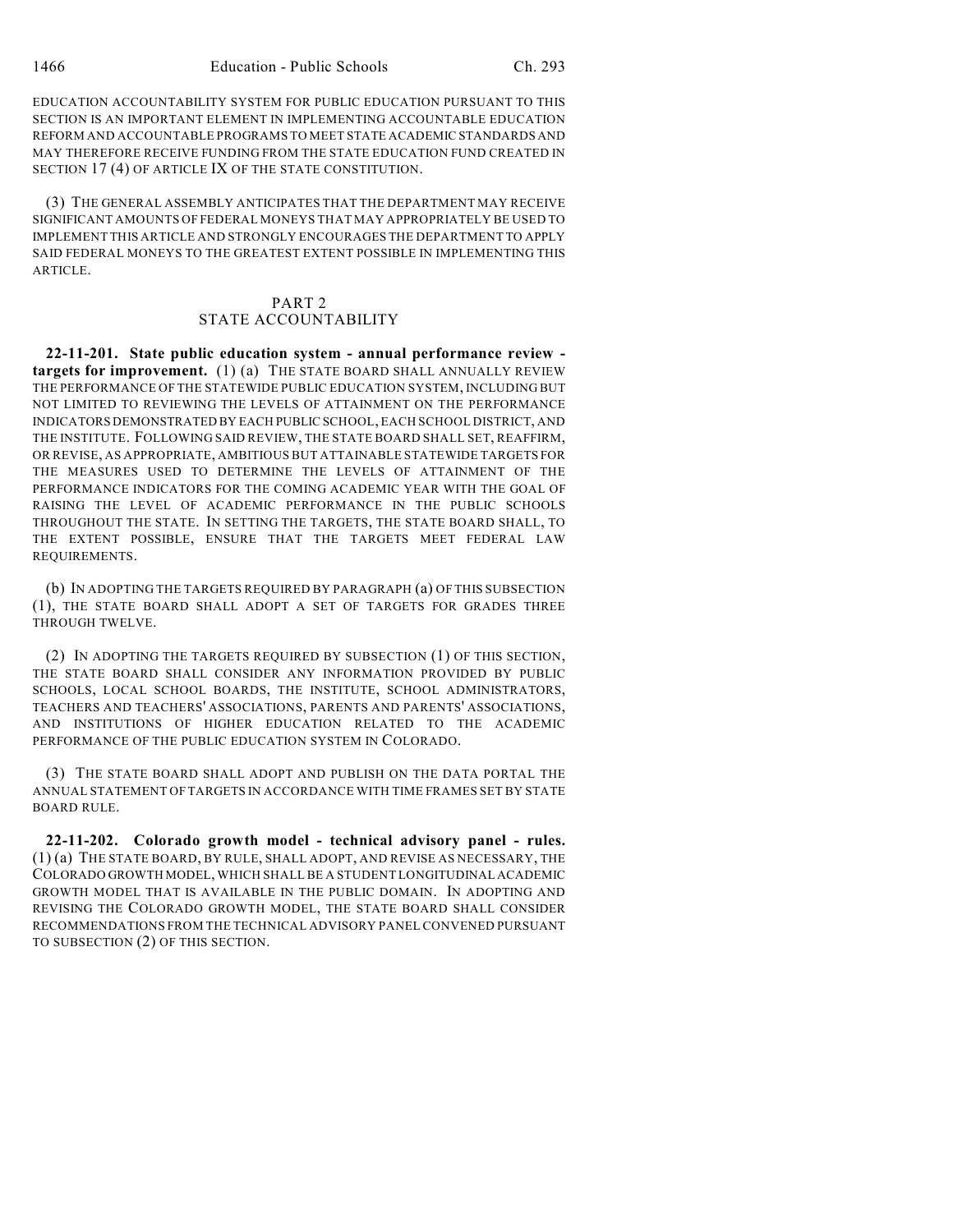(b) IN ADOPTING AND REVISING THE COLORADO GROWTH MODEL, THE STATE BOARD SHALL ENSURE THAT THE MODEL:

(I) REFLECTS BEST PRACTICES, AS ACKNOWLEDGED IN THE SCIENTIFIC LITERATURE, IN MEASURING STUDENT LONGITUDINAL ACADEMIC GROWTH WITH HIGH PRECISION;

(II) TO THE GREATEST EXTENT POSSIBLE, USES A METHOD THAT WILL SUPPORT THE ACADEMIC IMPROVEMENT OF PUBLIC SCHOOLS, SCHOOL DISTRICTS, AND THE INSTITUTE;

(III) CAN MEASURE A STUDENT'S PROGRESS TOWARD MEETING THE ACHIEVEMENT LEVEL OF "PARTIALLY PROFICIENT", "PROFICIENT", OR "ADVANCED" ON STATEWIDE ASSESSMENTS;

(IV) CAN GAUGE EACH STUDENT'S SUCCESS IN MAKING ONE YEAR'S ACADEMIC GROWTH OR MORE IN ONE YEAR'S TIME;

(V) PROVIDES RESULTS THAT ARE MEANINGFUL, RELIABLE, AND VALID, GIVEN THEIR INTENDED PURPOSES, TO ENABLE PARENTS, TEACHERS, AND ADMINISTRATORS TO IDENTIFY INDIVIDUAL STUDENTS OR GROUPS OF STUDENTS WHO ARE OR ARE NOT MAKING ADEQUATE ACADEMIC GROWTH;

(VI) RECOGNIZES THE IMPROVEMENT OF A STUDENT WHOSE SCORES ON THE STATEWIDE ASSESSMENTS INCREASE EVEN IF THE INCREASE IS NOT SUFFICIENT FOR THE STUDENT TO ATTAIN A HIGHER ACHIEVEMENT LEVEL;

(VII) USES INDIVIDUAL STUDENT SCORES ACHIEVED ON THE STATEWIDE ASSESSMENTS;

(VIII) IS DESCRIBED IN A PUBLICLY AVAILABLE DOCUMENT THAT SETS FORTH THE MATHEMATICAL EQUATIONS USED IN THE MODEL AND THAT FULLY AND ACCURATELY EXPLAINS THE METHODS USED TO COMPLETE THE RECORDS FOR STUDENTS WITH INCOMPLETE DATA; AND

(IX) CAN TREAT THE ANALYSIS AND REPORTING OF DATA ELECTRONICALLY AND PRODUCES STUDENT, PUBLIC SCHOOL, SCHOOL DISTRICT, INSTITUTE, AND STATE REPORTS THAT THE DEPARTMENT PROVIDES TO SCHOOL DISTRICTS, THE INSTITUTE, PUBLIC SCHOOLS, AND THE PUBLIC THROUGH THE DATA PORTAL.

(c) WITHIN NINETY DAYS AFTER RECEIVING THE INFORMATION FROM THE 2009-10 ADMINISTRATION OF THE POSTSECONDARY AND WORKFORCE PLANNING, PREPARATION, AND READINESS ASSESSMENTS PURSUANT TO SECTION 22-7-1007, THE DEPARTMENT SHALL RECOMMEND TO THE STATE BOARD FOR ADOPTION BY RULE ANY NECESSARY ADJUSTMENTS TO THE COLORADO GROWTH MODEL TO ENSURE THAT IT MEASURES STUDENT ACADEMIC GROWTH OVER TIME TOWARD ATTAINMENT OF THE STANDARDS ADOPTED PURSUANT TO SECTION 22-7-1005 AND ATTAINMENT OF POSTSECONDARY AND WORKFORCE READINESS AS DESCRIBED PURSUANT TO SECTION 22-7-1008. IN RECOMMENDING ADJUSTMENTS TO THE COLORADO GROWTH MODEL, THE DEPARTMENT SHALL CONSULT WITH THE TECHNICAL ADVISORY PANEL APPOINTED PURSUANT TO SUBSECTION (2) OF THIS SECTION.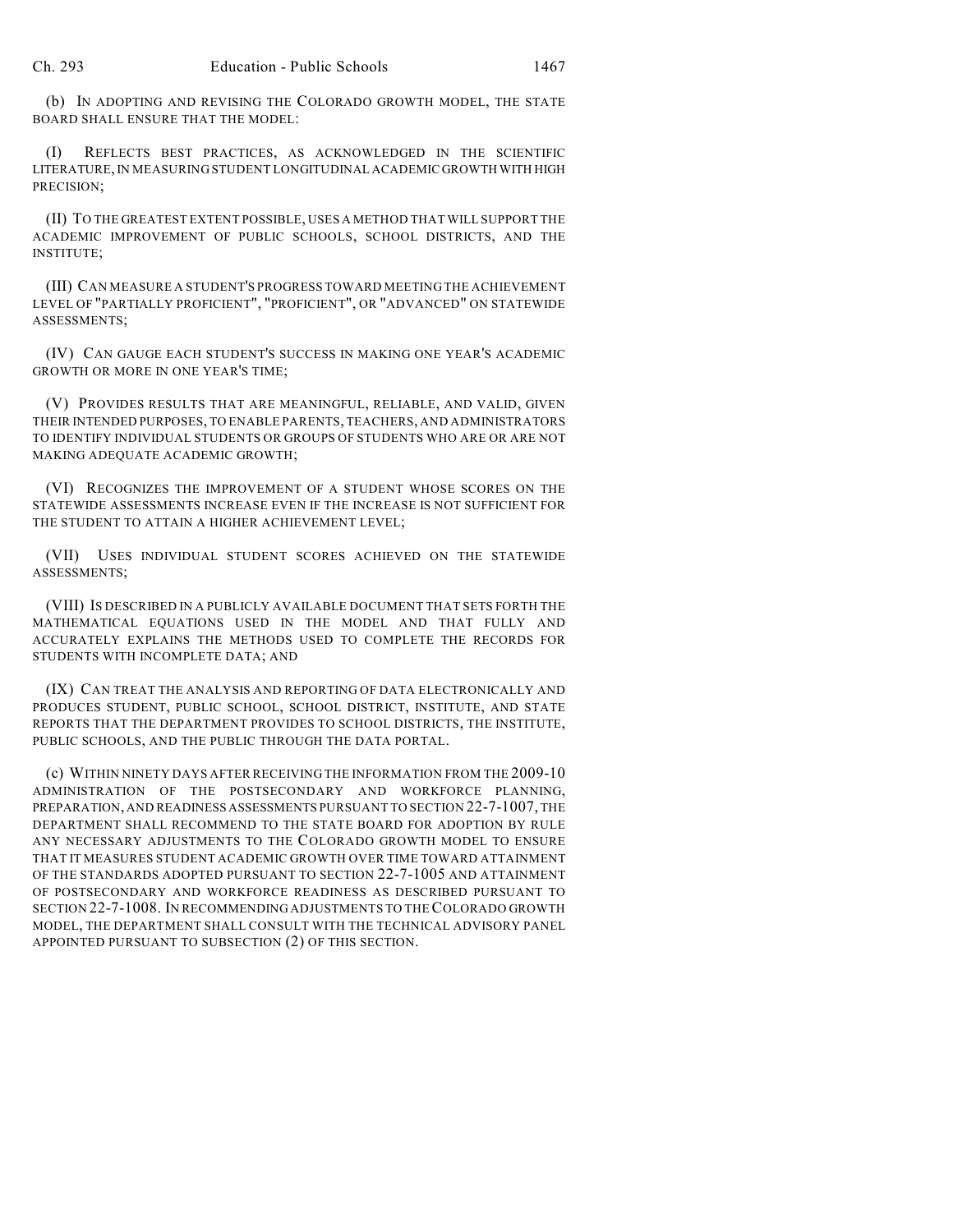(2) (a) TO ASSIST THE DEPARTMENT IN IMPLEMENTING THE COLORADO GROWTH MODEL, THE COMMISSIONER SHALL APPOINT A TECHNICAL ADVISORY PANEL OF STATE AND NATIONAL EXPERTS ON THE LONGITUDINAL MEASUREMENT OF ACADEMIC GROWTH FOR ACCOUNTABILITY PURPOSES. THE MEMBERS OF THE TECHNICAL ADVISORY PANEL SHALL SERVE AT THE WILL OF THE COMMISSIONER AND SHALL NOT RECEIVE COMPENSATION OR REIMBURSEMENT FOR EXPENSES.

(b) THE DEPARTMENT SHALL CONVENE MEETINGS OF THE TECHNICAL ADVISORY PANEL AS NECESSARY AND WITHIN EXISTING APPROPRIATIONS TO REVIEW THE COLORADO GROWTH MODEL AND MAKE RECOMMENDATIONS TO THE STATE BOARD. ALL MEETINGS OF THE TECHNICAL ADVISORY PANEL SHALL BE OPEN.

**22-11-203. Student longitudinal academic growth - calculation - data research.** (1) (a) EACH SCHOOL YEAR BY A DATE ESTABLISHED IN STATE BOARD RULES, THE DEPARTMENT SHALL CALCULATE, TO THE EXTENT PRACTICABLE, WHAT WILL CONSTITUTE ADEQUATE LONGITUDINAL ACADEMIC GROWTH FOR EACH STUDENT FOR THAT SCHOOL YEAR IN EACH SUBJECT THAT IS INCLUDED IN THE STATEWIDE ASSESSMENTS. THE DEPARTMENT SHALL FORMULATE THE CALCULATION IN SUCH A WAY THAT ADEQUATE LONGITUDINAL ACADEMIC GROWTH MEANS:

(I) CATCH-UP GROWTH FOR A STUDENT WHO SCORED AT THE UNSATISFACTORY OR PARTIALLY PROFICIENT ACHIEVEMENT LEVEL ON THE STATEWIDE ASSESSMENTS IN THE PREVIOUS ACADEMIC YEAR, WHICH IS THE AMOUNT OF ACADEMIC GROWTH NECESSARY TO SCORE AT THE PROFICIENT ACHIEVEMENT LEVEL WITHIN THREE YEARS OR BY THE TENTH GRADE, WHICHEVER COMES SOONER; AND

(II) KEEP-UP GROWTH FOR A STUDENT WHO SCORED AT THE PROFICIENT OR ADVANCED ACHIEVEMENT LEVEL ON THE STATEWIDE ASSESSMENTS IN THE PREVIOUS ACADEMIC YEAR, WHICH IS THE AMOUNT OF ACADEMIC GROWTH NECESSARY TO SCORE AT THE PROFICIENT ACHIEVEMENT LEVEL OR HIGHER FOR THE SUCCEEDING THREE YEARS OR UNTIL THE TENTH GRADE, WHICHEVER IS SOONER.

(b) THE DEPARTMENT SHALL USE DATA AVAILABLE FOR LONGITUDINAL ANALYSIS TO REVIEW AND REVISE THE CALCULATION OF ADEQUATE LONGITUDINAL ACADEMIC GROWTH AS NECESSARY.

(c) BY THE SAME DATE ESTABLISHED FOR PURPOSES OF PARAGRAPH (a) OF THIS SUBSECTION (1), THE DEPARTMENT SHALL CALCULATE, TO THE EXTENT PRACTICABLE, FOR EACH STUDENT WHO SCORED AT THE PROFICIENT ACHIEVEMENT LEVEL ON THE STATEWIDE ASSESSMENTS IN THE PREVIOUS ACADEMIC YEAR, WHAT WILL CONSTITUTE MOVE-UP GROWTH FOR THE COMING SCHOOL YEAR IN EACH SUBJECT THAT IS INCLUDED IN STATEWIDE ASSESSMENTS.

(d) NOTWITHSTANDING THE PROVISIONS OF PARAGRAPH (a) OF THIS SUBSECTION (1), THE DEPARTMENT MAY REVISE, AS NECESSARY, THE DEFINITION OF ADEQUATE LONGITUDINAL GROWTH TO INCORPORATE THE CONCEPT OF MOVE-UP GROWTH OR TO MEET THE REQUIREMENTS OF FEDERAL LAW.

(2) (a) FOR EACH SCHOOL YEAR, THE DEPARTMENT SHALL PROVIDE TO EACH SCHOOL DISTRICT IN THE STATE ACADEMIC GROWTH INFORMATION FOR EACH STUDENT ENROLLED IN THE DISTRICT PUBLIC SCHOOLS, BASED ON THE STATEWIDE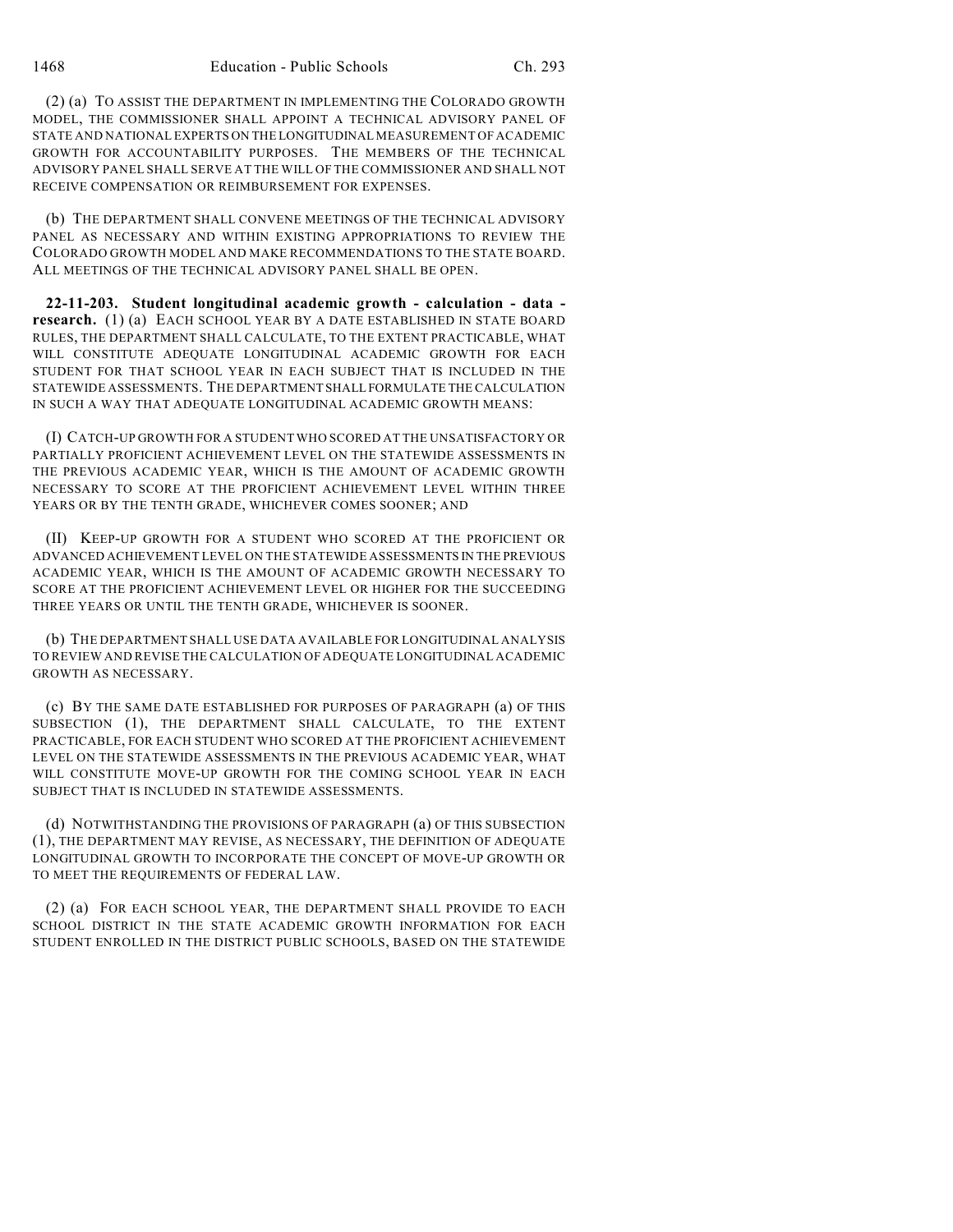ASSESSMENT RESULTS FOR THE PRECEDING SCHOOL YEARS. THE DEPARTMENT SHALL ALSO PROVIDE THE GROWTH INFORMATION TO EACH DISTRICT PUBLIC SCHOOL FOR THE STUDENTS ENROLLED IN THE DISTRICT PUBLIC SCHOOL.

(b) FOR EACH SCHOOL YEAR, THE DEPARTMENT SHALL PROVIDE TO THE INSTITUTE ACADEMIC GROWTH INFORMATION FOR EACH STUDENT ENROLLED IN THE INSTITUTE CHARTER SCHOOLS, BASED ON THE STATEWIDE ASSESSMENT RESULTS FOR THE PRECEDING SCHOOL YEARS. THE DEPARTMENT SHALL ALSO PROVIDE THE GROWTH INFORMATION TO EACH INSTITUTE CHARTER SCHOOL FOR THE STUDENTS ENROLLED IN THE INSTITUTE CHARTER SCHOOL.

(3) THE ACADEMIC GROWTH INFORMATION REQUIRED BY SUBSECTION (2) OF THIS SECTION SHALL INCLUDE, BUT NEED NOT BE LIMITED TO:

(a) INFORMATION ON WHETHER EACH STUDENT MADE AT LEAST ONE YEAR'S ACADEMIC GROWTH IN ONE YEAR'S TIME IN THE PRECEDING SCHOOL YEAR;

(b) WHETHER THE STUDENT MADE ADEQUATE ACADEMIC GROWTH FOR THE PRECEDING SCHOOL YEAR AS CALCULATED FOR THE STUDENT PURSUANT TO SUBSECTION (1) OF THIS SECTION;

(c) THE LONGITUDINAL ACADEMIC GROWTH CALCULATED FOR EACH STUDENT TO ATTAIN CATCH-UP, KEEP-UP, OR MOVE-UP GROWTH, AS DESCRIBED IN SUBSECTION (1) OF THIS SECTION; AND

(d) THE AMOUNT OF GROWTH FOR EACH STUDENT THAT WOULD RESULT IN THE STUDENT SCORING AT THE PARTIALLY PROFICIENT, PROFICIENT, AND ADVANCED ACHIEVEMENT LEVELS WITHIN ONE, TWO, AND THREE YEARS.

(4) THE DEPARTMENT, SCHOOL DISTRICTS, THE INSTITUTE, AND PUBLIC SCHOOLS SHALL MAINTAIN THE CONFIDENTIALITY OF EACH STUDENT'S STATEWIDE ASSESSMENT SCORES CONSISTENT WITH THE FEDERAL "FAMILY EDUCATIONAL RIGHTS AND PRIVACY ACT OF 1974", 20 U.S.C. SEC. 1232g, AND ALL FEDERAL REGULATIONS AND APPLICABLE GUIDELINES ADOPTED IN ACCORDANCE THEREWITH.

(5) THE SCHOOL DISTRICT OR THE DISTRICT CHARTER SCHOOL OR INSTITUTE CHARTER SCHOOL IN WHICH A STUDENT IS ENROLLED SHALL MAINTAIN THE ACADEMIC GROWTH INFORMATION RECEIVED FROM THE DEPARTMENT PURSUANT TO SUBSECTION (2) OF THIS SECTION IN THE STUDENT'S INDIVIDUAL STUDENT RECORD MAINTAINED BY THE SCHOOL DISTRICT OR BY THE DISTRICT CHARTER SCHOOL OR INSTITUTE CHARTER SCHOOL.

(6) THE DEPARTMENT SHALL PROVIDE TECHNICAL ASSISTANCE AND TRAINING TO SCHOOL DISTRICTS, THE INSTITUTE, AND PUBLIC SCHOOLS TO ASSIST SCHOOL DISTRICT, INSTITUTE, AND PUBLIC SCHOOL PERSONNEL IN INTERPRETING, USING, AND COMMUNICATING TO PARENTS THE ACADEMIC GROWTH INFORMATION PROVIDED PURSUANT TO SUBSECTION (2) OF THIS SECTION. THE DEPARTMENT SHALL PAY THE COSTS OF PROVIDING TECHNICAL ASSISTANCE AND TRAINING PURSUANT TO THIS SUBSECTION (6) WITHIN EXISTING APPROPRIATIONS OR FROM ANY GIFTS, GRANTS, OR DONATIONS RECEIVED FOR IMPLEMENTING THIS SECTION.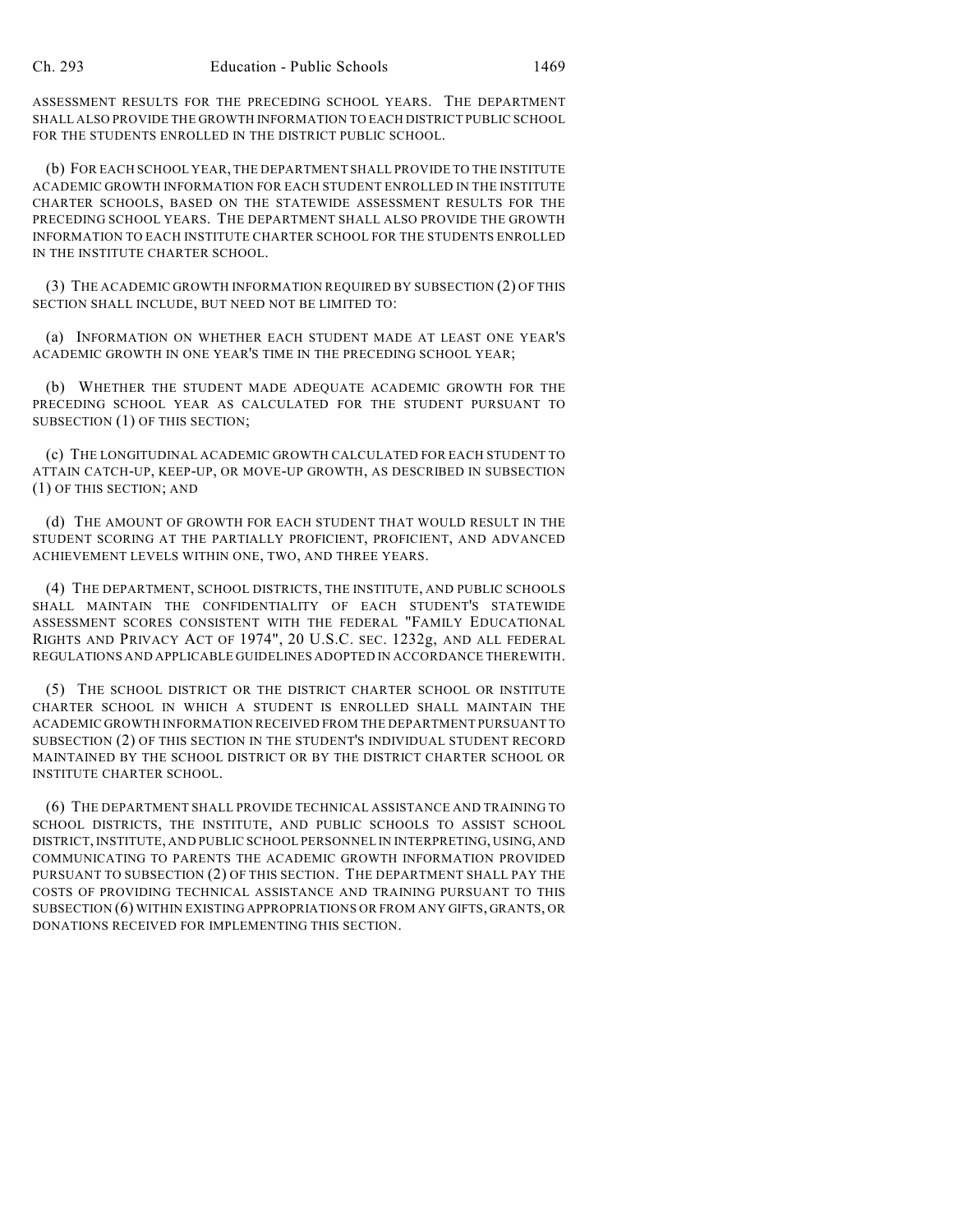(7) THE DEPARTMENT, UPON REQUEST, SHALL MAKE AVAILABLE TO QUALIFIED RESEARCHERS THE ENTIRE LONGITUDINALLY LINKED DATASET CREATED PURSUANT TO SECTION 22-11-202 AND USED FOR GENERATING ACADEMIC GROWTH INFORMATION PURSUANT TO THIS SECTION AND FOR AWARDING THE GOVERNOR'S DISTINGUISHED IMPROVEMENT AWARDS. FOR PURPOSES OF THIS SUBSECTION (7), QUALIFIED RESEARCHERS SHALL INCLUDE, BUT NEED NOT BE LIMITED TO, INSTITUTIONS OF HIGHER EDUCATION, SCHOOL DISTRICTS, AND PUBLIC POLICY RESEARCH AND ADVOCACY ORGANIZATIONS. THE DEPARTMENT SHALL PROVIDE THE DATA IN A FORMAT THAT ALLOWS THE DATA TO BE LINKED WITH OTHER PUBLICLY AVAILABLE DATA IN THE STATE AND SHALL INCLUDE ALL AVAILABLE DATA REGARDING STUDENT DEMOGRAPHICS, THE STATE'S SCHOOL IDENTIFICATION NUMBERS, AND STUDENT-LEVEL PERFORMANCE DATA, WHILE PROTECTING THE PRIVACY OF INDIVIDUAL STUDENTS IN A MANNER CONSISTENT WITH THE FEDERAL "FAMILY EDUCATIONAL RIGHTS AND PRIVACY ACT OF 1974", 20 U.S.C. SEC.1232g, AND ALL FEDERAL REGULATIONS AND APPLICABLE GUIDELINES ADOPTED IN ACCORDANCE THEREWITH.

**22-11-204. Performance indicators - measures.** (1) (a) THE DEPARTMENT SHALL ANNUALLY DETERMINE THE LEVEL OF ATTAINMENT OF EACH PUBLIC SCHOOL, EACH SCHOOL DISTRICT, THE INSTITUTE, AND THE STATE AS A WHOLE ON EACH OF THE FOLLOWING PERFORMANCE INDICATORS:

(I) STUDENT LONGITUDINAL ACADEMIC GROWTH, BASED ON THE MEASURES SPECIFIED IN SUBSECTION (2) OF THIS SECTION;

(II) STUDENT ACHIEVEMENT LEVELS ON THE STATEWIDE ASSESSMENTS, BASED ON THE MEASURES SPECIFIED IN SUBSECTION (3) OF THIS SECTION; AND

(III) PROGRESS MADE IN CLOSING THE ACHIEVEMENT AND GROWTH GAPS, BASED ON THE MEASURES SPECIFIED IN SUBSECTION (5) OF THIS SECTION.

(b) IN ADDITION, THE DEPARTMENT SHALL ANNUALLY DETERMINE THE LEVEL OF ATTAINMENT OF EACH PUBLIC HIGH SCHOOL, EACH SCHOOL DISTRICT, THE INSTITUTE, AND THE STATE AS A WHOLE ON THE POSTSECONDARY AND WORKFORCE READINESS PERFORMANCE INDICATOR, BASED ON THE MEASURES SPECIFIED IN SUBSECTION (4) OF THIS SECTION.

(2) THE DEPARTMENT SHALL DETERMINE THE LEVEL OF ATTAINMENT OF EACH PUBLIC SCHOOL, EACH SCHOOL DISTRICT, THE INSTITUTE, AND THE STATE AS A WHOLE ON THE STUDENT LONGITUDINAL ACADEMIC GROWTH INDICATOR BY USING THE FOLLOWING MEASURES:

(a) FOR STUDENTS, THE DEPARTMENT SHALL CALCULATE THE STUDENT ACADEMIC GROWTH PERCENTILES USING THE COLORADO GROWTH MODEL.

(b) FOR EACH PUBLIC SCHOOL, THE DEPARTMENT SHALL CALCULATE:

(I) THE PERCENTAGE OF STUDENTS ENROLLED IN THE PUBLIC SCHOOL:

(A) WHO ATTAIN ADEQUATE LONGITUDINAL GROWTH AS CALCULATED PURSUANT TO SECTION 22-11-203 (1), INCLUDING THE PERCENTAGES OF STUDENTS WHO ATTAIN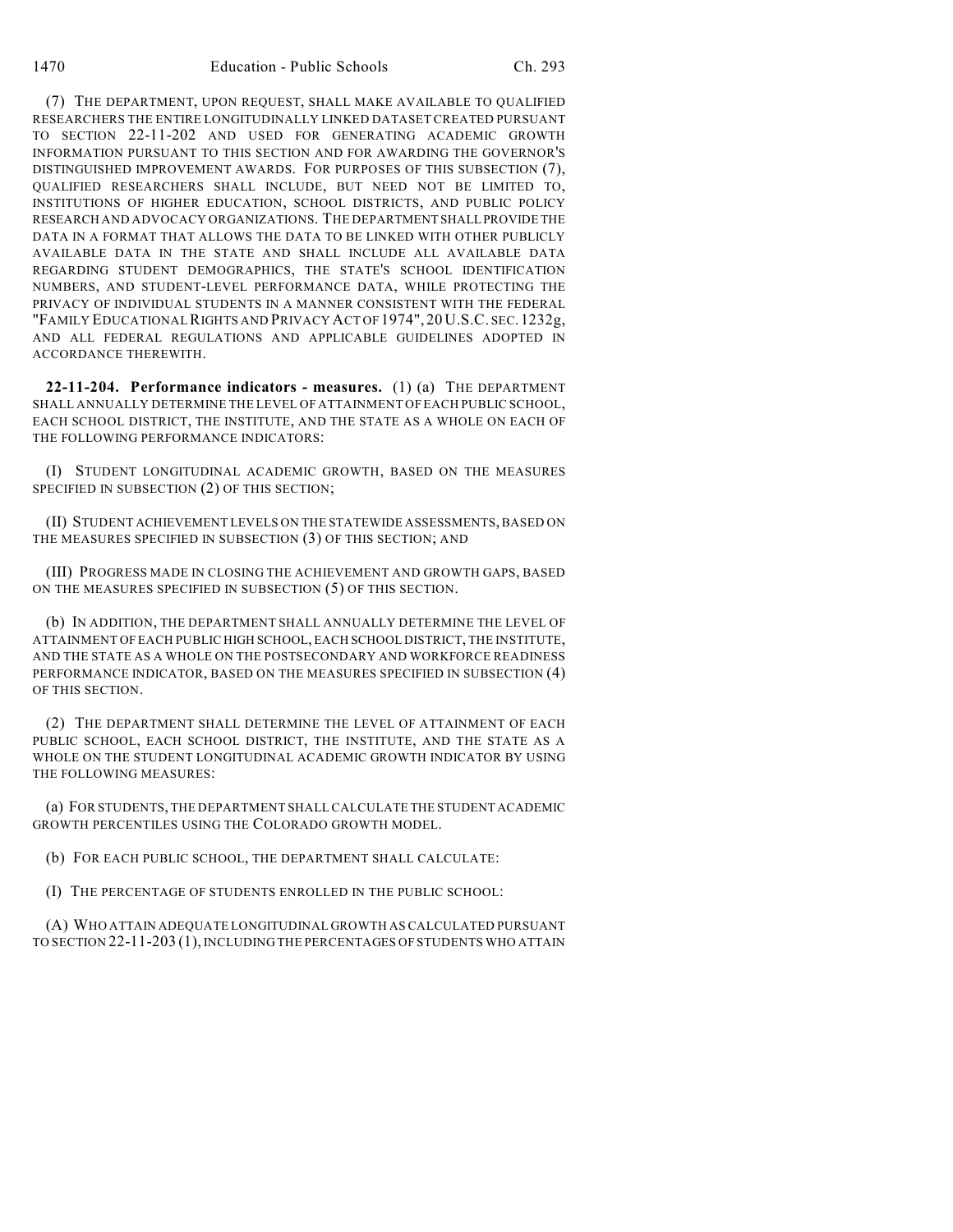CATCH-UP GROWTH AND KEEP-UP GROWTH;

(B) WHO ATTAIN MOVE-UP GROWTH; AND

(C) WHO ATTAIN STATEWIDE MEDIAN GROWTH; AND

(II) THE MEDIAN STUDENT GROWTH AMONG STUDENTS ENROLLED IN THE PUBLIC SCHOOL.

(c) FOR EACH SCHOOL DISTRICT AND THE INSTITUTE, THE DEPARTMENT SHALL CALCULATE:

(I) THE PERCENTAGE OF ALL STUDENTS ENROLLED IN THE DISTRICT PUBLIC SCHOOLS OR IN THE INSTITUTE CHARTER SCHOOLS:

(A) WHO ATTAIN ADEQUATE LONGITUDINAL ACADEMIC GROWTH, AS CALCULATED PURSUANT TO SECTION 22-11-203 (1), INCLUDING THE PERCENTAGES OF STUDENTS WHO ATTAIN CATCH-UP GROWTH AND KEEP-UP GROWTH;

(B) WHO ATTAIN MOVE-UP GROWTH; AND

(C) WHO ATTAIN STATEWIDE MEDIAN GROWTH; AND

(II) THE MEDIAN STUDENT GROWTH AMONG STUDENTS ENROLLED IN THE DISTRICT PUBLIC SCHOOLS OR IN THE INSTITUTE CHARTER SCHOOLS.

(d) FOR THE STATE, THE DEPARTMENT SHALL CALCULATE:

(I) THE PERCENTAGE OF ALL STUDENTS ENROLLED IN THE PUBLIC SCHOOLS IN THE STATE:

(A) WHO ATTAIN ADEQUATE LONGITUDINAL ACADEMIC GROWTH, AS CALCULATED PURSUANT TO SECTION 22-11-203 (1), INCLUDING THE PERCENTAGES OF STUDENTS WHO ATTAIN CATCH-UP GROWTH AND KEEP-UP GROWTH;

(B) WHO ATTAIN MOVE-UP GROWTH; AND

(C) WHO ATTAIN STATEWIDE MEDIAN GROWTH; AND

(II) THE MEDIAN STUDENT GROWTH AMONG STUDENTS ENROLLED IN THE PUBLIC SCHOOLS IN THE STATE.

(3) THE DEPARTMENT SHALL DETERMINE THE LEVEL OF ATTAINMENT OF EACH PUBLIC SCHOOL, EACH SCHOOL DISTRICT, THE INSTITUTE, AND THE STATE AS A WHOLE ON THE PERFORMANCE INDICATOR THAT CONCERNS STUDENT ACHIEVEMENT LEVELS ON THE STATEWIDE ASSESSMENTS BY USING THE FOLLOWING MEASURES:

(a) FOR EACH STUDENT ENROLLED IN A PUBLIC SCHOOL IN THE STATE, THE DEPARTMENT SHALL DETERMINE THE STUDENT'S ACHIEVEMENT LEVEL IN THE SUBJECTS INCLUDED IN THE STATEWIDE ASSESSMENTS, AS DEMONSTRATED BY THE SCORE ACHIEVED BY THE STUDENT ON THE STATEWIDE ASSESSMENTS. THE STATE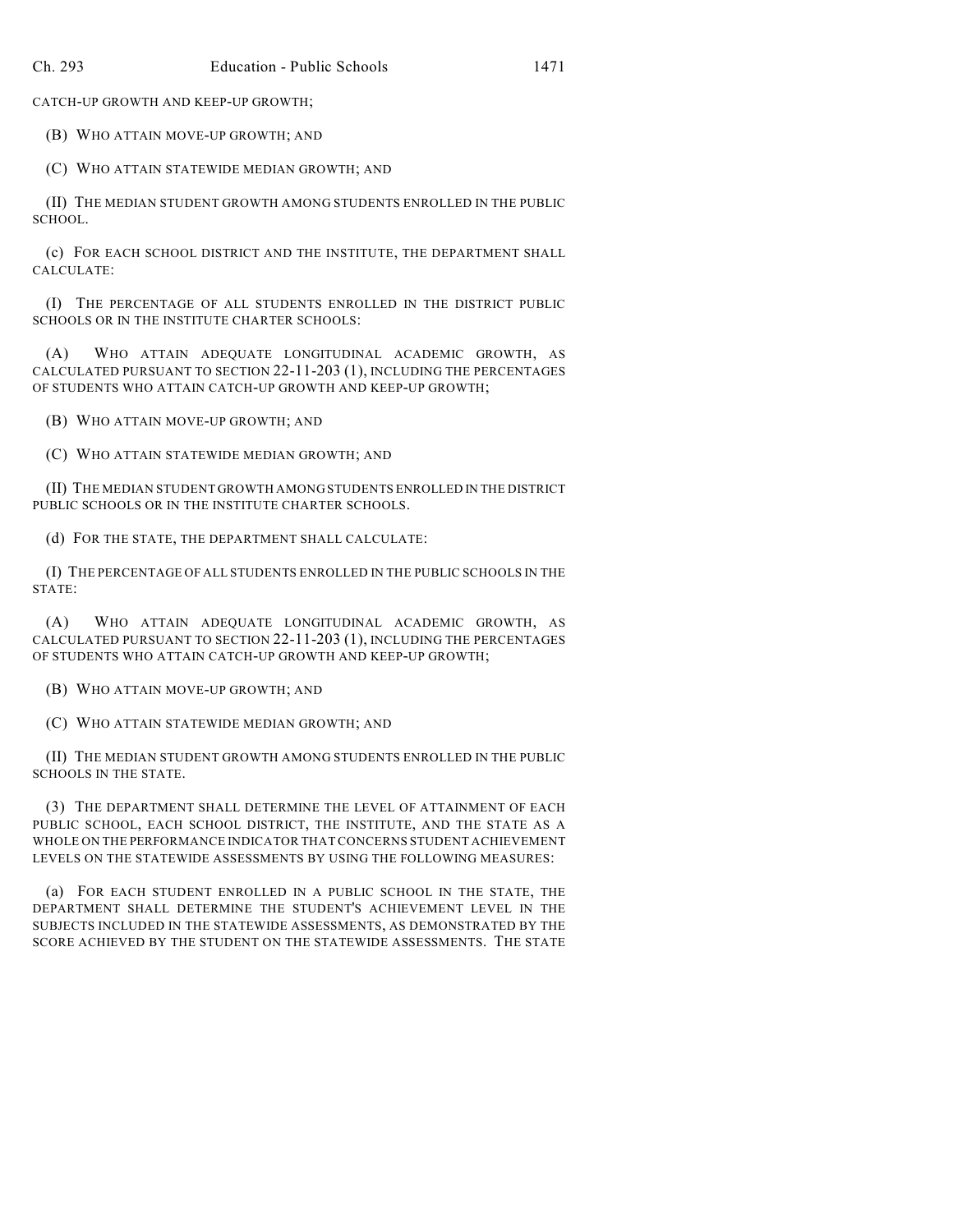BOARD SHALL SPECIFY THE SCORE RANGES THAT CONSTITUTE EACH OF THE ACHIEVEMENT LEVELS.

(b) FOR EACH PUBLIC SCHOOL, THE DEPARTMENT SHALL CALCULATE THE PERCENTAGE OF STUDENTS ENROLLED IN THE PUBLIC SCHOOL AT EACH GRADE LEVEL WHO SCORE AT EACH OF THE ACHIEVEMENT LEVELS ON THE STATEWIDE ASSESSMENTS IN EACH OF THE SUBJECTS INCLUDED IN THE STATEWIDE ASSESSMENTS.

(c) FOR EACH SCHOOL DISTRICT AND THE INSTITUTE, THE DEPARTMENT SHALL CALCULATE THE PERCENTAGE OF ALL STUDENTS ENROLLED IN THE DISTRICT PUBLIC SCHOOLS OR IN THE INSTITUTE CHARTER SCHOOLS WHO SCORE AT EACH OF THE ACHIEVEMENT LEVELS IN THE SUBJECTS INCLUDED IN THE STATEWIDE ASSESSMENTS.

(d) FOR THE STATE, THE DEPARTMENT SHALL CALCULATE THE PERCENTAGE OF ALL STUDENTS ENROLLED IN THE PUBLIC SCHOOLS IN THE STATE WHO SCORE AT EACH OF THE ACHIEVEMENT LEVELS IN THE SUBJECTS INCLUDED IN THE STATEWIDE ASSESSMENTS.

(4) THE DEPARTMENT SHALL DETERMINE THE LEVEL OF ATTAINMENT OF EACH PUBLIC HIGH SCHOOL, EACH SCHOOL DISTRICT, THE INSTITUTE, AND THE STATE AS A WHOLE ON THE POSTSECONDARY AND WORKFORCE READINESS INDICATOR BY USING, AT A MINIMUM, THE FOLLOWING MEASURES:

(a) FOR EACH PUBLIC HIGH SCHOOL, THE DEPARTMENT SHALL CALCULATE:

(I) THE PERCENTAGES OF STUDENTS ENROLLED IN THE ELEVENTH GRADE IN THE PUBLIC HIGH SCHOOL WHO SCORE AT EACH ACHIEVEMENT LEVEL ON THE STANDARDIZED, CURRICULUM-BASED, ACHIEVEMENT, COLLEGE ENTRANCE EXAMINATION ADMINISTERED AS A STATEWIDE ASSESSMENT OR THE PERCENTAGES OF STUDENTS ENROLLED IN EACH OF THE GRADE LEVELS INCLUDED IN THE PUBLIC HIGH SCHOOL WHO SCORE AT EACH ACHIEVEMENT LEVEL ON THE POSTSECONDARY AND WORKFORCE READINESS ASSESSMENTS ADMINISTERED BY THE PUBLIC HIGH SCHOOL;

(II) BEGINNING WITH THE 2011-12 SCHOOL YEAR AND FOR EACH SCHOOL YEAR THEREAFTER, THE PERCENTAGE OF STUDENTS GRADUATING FROM THE PUBLIC HIGH SCHOOL WHO RECEIVE A DIPLOMA THAT INCLUDES A POSTSECONDARY AND WORKFORCE READINESS ENDORSEMENT AS DESCRIBED IN SECTION 22-7-1009 (1) AND THE PERCENTAGE WHO RECEIVE A DIPLOMA THAT INCLUDES AN ENDORSEMENT FOR EXEMPLARY DEMONSTRATION OF POSTSECONDARY AND WORKFORCE READINESS AS DESCRIBED IN SECTION 22-7-1009 (2); AND

(III) THE GRADUATION AND DROPOUT RATES, AS DEFINED BY RULE OF THE STATE BOARD.

(b) FOR EACH SCHOOL DISTRICT AND THE INSTITUTE, THE DEPARTMENT SHALL CALCULATE:

(I) THE OVERALL PERCENTAGES OF STUDENTS ENROLLED IN THE ELEVENTH GRADE IN ALL OF THE DISTRICT PUBLIC HIGH SCHOOLS OR ALL INSTITUTE CHARTER HIGH SCHOOLS WHO SCORE AT EACH ACHIEVEMENT LEVEL ON THE STANDARDIZED,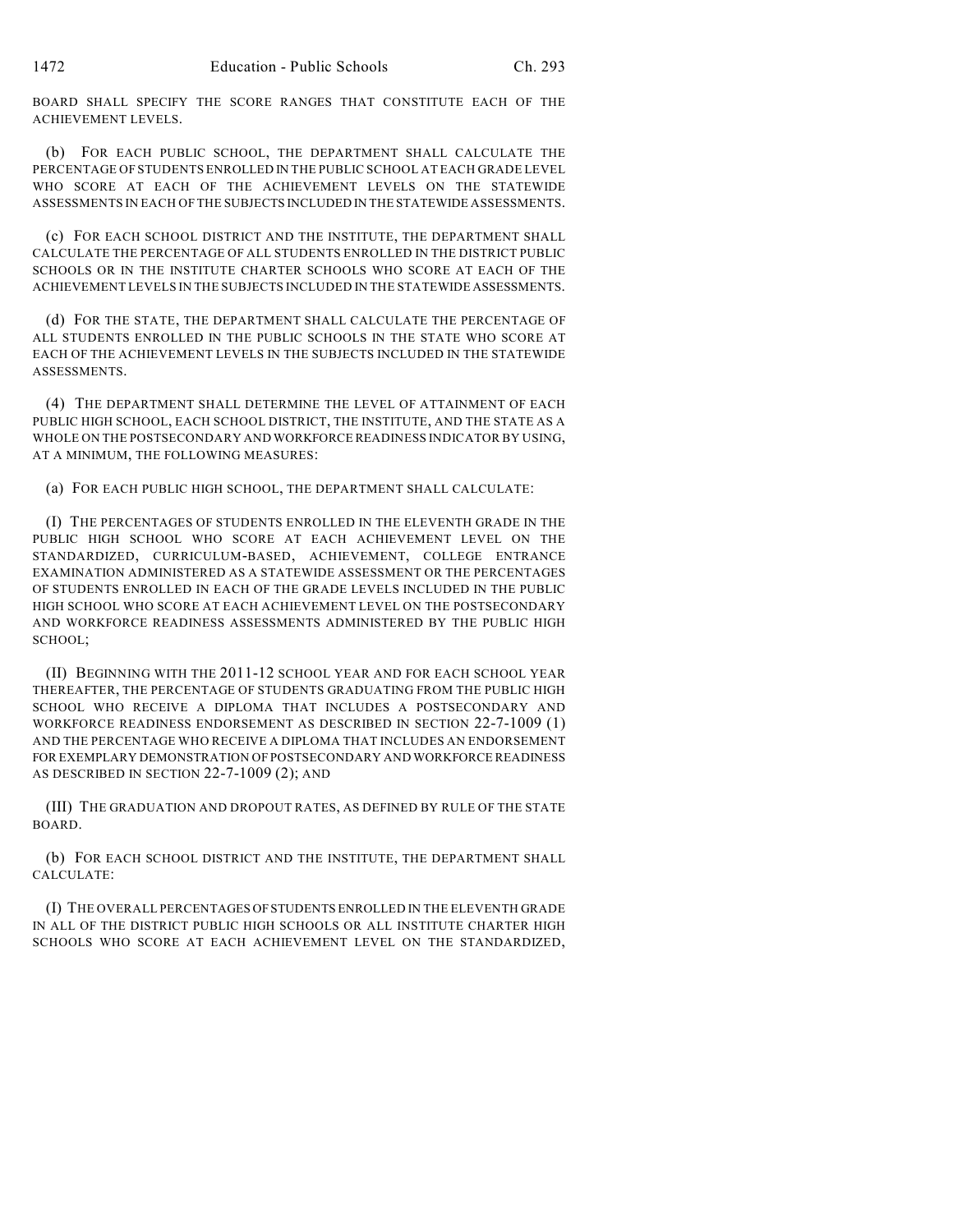CURRICULUM-BASED, ACHIEVEMENT, COLLEGE ENTRANCE EXAMINATION ADMINISTERED AS A STATEWIDE ASSESSMENT OR THE PERCENTAGES OF STUDENTS ENROLLED IN EACH OF THE GRADE LEVELS INCLUDED IN THE PUBLIC HIGH SCHOOLS WHO SCORE AT EACH ACHIEVEMENT LEVEL ON THE POSTSECONDARY AND WORKFORCE READINESS ASSESSMENTS ADMINISTERED BY THE PUBLIC HIGH SCHOOLS;

(II) BEGINNING WITH THE 2011-12 SCHOOL YEAR AND FOR EACH SCHOOL YEAR THEREAFTER, THE OVERALL PERCENTAGE OF ALL STUDENTS GRADUATING FROM THE DISTRICT PUBLIC HIGH SCHOOLS OR FROM THE INSTITUTE CHARTER HIGH SCHOOLS WHO RECEIVE DIPLOMAS THAT ARE ENDORSED FOR POSTSECONDARY AND WORKFORCE READINESS AS DESCRIBED IN SECTION 22-7-1009 (1) AND THE PERCENTAGE WHO RECEIVE DIPLOMAS THAT ARE ENDORSED FOR EXEMPLARY DEMONSTRATION OF POSTSECONDARY AND WORKFORCE READINESS AS DESCRIBED IN SECTION 22-7-1009 (2); AND

(III) THE OVERALL GRADUATION AND DROPOUT RATES, AS DEFINED BY RULE OF THE STATE BOARD, FOR THE DISTRICT PUBLIC HIGH SCHOOLS OR THE INSTITUTE CHARTER HIGH SCHOOLS.

(c) FOR THE STATE, THE DEPARTMENT SHALL CALCULATE:

(I) THE PERCENTAGES OF STUDENTS ENROLLED IN THE ELEVENTH GRADE IN PUBLIC HIGH SCHOOLS STATEWIDE WHO SCORE AT EACH ACHIEVEMENT LEVEL ON THE STANDARDIZED, CURRICULUM-BASED, ACHIEVEMENT, COLLEGE ENTRANCE EXAMINATION ADMINISTERED AS A STATEWIDE ASSESSMENT OR THE PERCENTAGES OF STUDENTS ENROLLED IN EACH OF THE GRADE LEVELS INCLUDED IN THE PUBLIC HIGH SCHOOLS STATEWIDE WHO SCORE AT EACH ACHIEVEMENT LEVEL ON THE POSTSECONDARY AND WORKFORCE READINESS ASSESSMENTS ADMINISTERED BY THE PUBLIC HIGH SCHOOLS;

(II) BEGINNING WITH THE 2011-12 SCHOOL YEAR AND FOR EACH SCHOOL YEAR THEREAFTER, THE OVERALL PERCENTAGE OF ALL STUDENTS GRADUATING FROM THE PUBLIC HIGH SCHOOLS IN THE STATE WHO RECEIVE DIPLOMAS THAT ARE ENDORSED FOR POSTSECONDARY AND WORKFORCE READINESS AS DESCRIBED IN SECTION 22-7-1009 (1) AND THE PERCENTAGE WHO RECEIVE DIPLOMAS THAT ARE ENDORSED FOR EXEMPLARY DEMONSTRATION OF POSTSECONDARY AND WORKFORCE READINESS AS DESCRIBED IN SECTION 22-7-1009 (2); AND

(III) THE STATEWIDE GRADUATION AND DROPOUT RATES, AS DEFINED BY RULE OF THE STATE BOARD, FOR THE PUBLIC HIGH SCHOOLS IN THE STATE.

(5) THE DEPARTMENT SHALL DETERMINE THE LEVEL OF ATTAINMENT OF EACH PUBLIC SCHOOL, EACH SCHOOL DISTRICT, THE INSTITUTE, AND THE STATE AS A WHOLE ON THE PERFORMANCE INDICATOR THAT CONCERNS THE PROGRESS MADE IN CLOSING THE ACHIEVEMENT AND GROWTH GAPS BY USING THE FOLLOWING MEASURES:

(a) (I) FOR EACH PUBLIC SCHOOL, THE DEPARTMENT SHALL DISAGGREGATE BY STUDENT GROUP: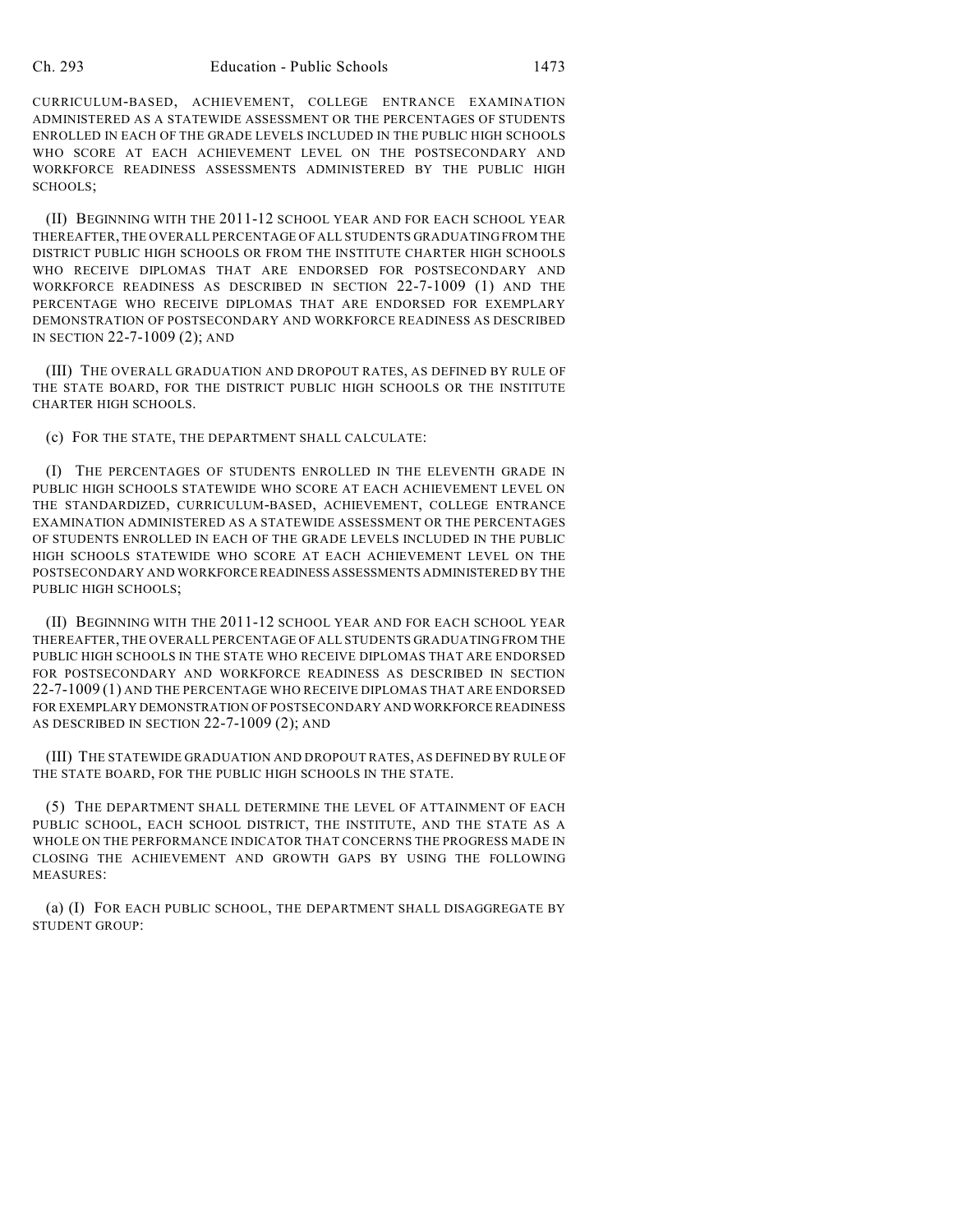(A) THE PERCENTAGES OF STUDENTS ENROLLED IN THE PUBLIC SCHOOL WHO ATTAIN ADEQUATE LONGITUDINAL GROWTH AS CALCULATED PURSUANT TO SECTION 22-11-203 (1), INCLUDING THE PERCENTAGES OF STUDENTS WHO ATTAIN CATCH-UP GROWTH AND KEEP-UP GROWTH;

(B) THE PERCENTAGE OF STUDENTS ENROLLED IN THE PUBLIC SCHOOL WHO ATTAIN MOVE-UP GROWTH;

(C) THE PERCENTAGE OF STUDENTS ENROLLED IN THE PUBLIC SCHOOL WHO ATTAIN STATEWIDE MEDIAN GROWTH;

(D) THE MEDIAN STUDENT GROWTH ATTAINED BY STUDENTS ENROLLED IN THE PUBLIC SCHOOL;

(E) THE PERCENTAGE OF STUDENTS ENROLLED IN THE PUBLIC SCHOOL AT EACH GRADE LEVEL WHO SCORE AT EACH OF THE ACHIEVEMENT LEVELS IN EACH OF THE SUBJECTS INCLUDED IN THE STATEWIDE ASSESSMENTS; AND

(F) FOR EACH PUBLIC HIGH SCHOOL, THE PERCENTAGE OF STUDENTS ENROLLED IN THE ELEVENTH GRADE IN THE PUBLIC HIGH SCHOOL WHO SCORE AT EACH ACHIEVEMENT LEVEL OF THE STANDARDIZED, CURRICULUM-BASED, ACHIEVEMENT, COLLEGE ENTRANCE EXAMINATION OR THE PERCENTAGES OF STUDENTS ENROLLED IN EACH OF THE GRADE LEVELS INCLUDED IN THE PUBLIC HIGH SCHOOL WHO SCORE AT EACH ACHIEVEMENT LEVEL ON THE POSTSECONDARY AND WORKFORCE READINESS ASSESSMENTS ADMINISTERED BY THE PUBLIC HIGH SCHOOL; THE PERCENTAGES OF STUDENTS GRADUATING FROM THE PUBLIC HIGH SCHOOL WHO RECEIVE A DIPLOMA THAT INCLUDES A POSTSECONDARY AND WORKFORCE READINESS ENDORSEMENT OR AN ENDORSEMENT FOR EXEMPLARY DEMONSTRATION OF POSTSECONDARY AND WORKFORCE READINESS; AND THE GRADUATION AND DROPOUT RATES.

(II) THE DEPARTMENT SHALL COMPARE THE PERCENTAGES AND ASSESSMENT ACHIEVEMENT LEVELS ACROSS STUDENT GROUPS TO DETERMINE THE PROGRESS MADE BY THE PUBLIC SCHOOL IN INCREASING OVER TIME EACH STUDENT GROUP'S LONGITUDINAL ACADEMIC GROWTH, ACADEMIC ACHIEVEMENT, POSTSECONDARY AND WORKFORCE READINESS, AND GRADUATION RATE, AND IN DECREASING EACH STUDENT GROUP'S DROPOUT RATE, ESPECIALLY FOR THOSE STUDENT GROUPS WHO ARE UNDERPERFORMING IN COMPARISON TO OTHER GROUPS.

(b) (I) FOR EACH SCHOOL DISTRICT AND THE INSTITUTE, THE DEPARTMENT SHALL DISAGGREGATE BY STUDENT GROUP:

(A) THE PERCENTAGES OF STUDENTS ENROLLED IN THE DISTRICT PUBLIC SCHOOLS OR IN THE INSTITUTE CHARTER SCHOOLS WHO ATTAIN ADEQUATE LONGITUDINAL GROWTH AS CALCULATED PURSUANT TO SECTION 22-11-203 (1), INCLUDING THE PERCENTAGES OF STUDENTS WHO ATTAIN CATCH-UP GROWTH AND KEEP-UP GROWTH;

(B) THE PERCENTAGE OF STUDENTS ENROLLED IN THE DISTRICT PUBLIC SCHOOLS OR IN THE INSTITUTE CHARTER SCHOOLS WHO ATTAIN MOVE-UP GROWTH;

(C) THE PERCENTAGE OF STUDENTS ENROLLED IN THE DISTRICT PUBLIC SCHOOLS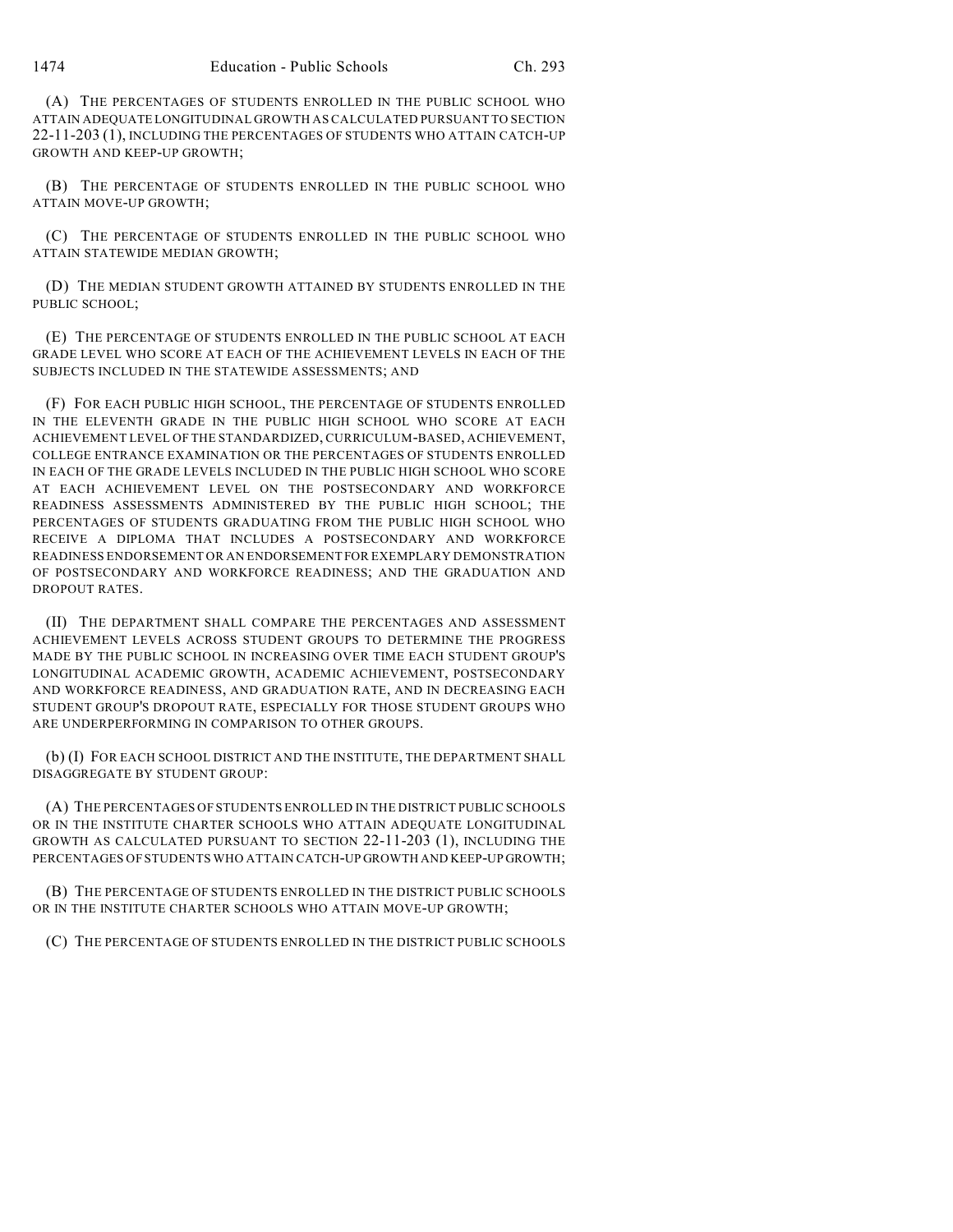OR IN THE INSTITUTE CHARTER SCHOOLS WHO ATTAIN STATEWIDE MEDIAN GROWTH;

(D) THE MEDIAN STUDENT GROWTH ATTAINED BY STUDENTS ENROLLED IN THE DISTRICT PUBLIC SCHOOLS OR IN THE INSTITUTE CHARTER SCHOOLS;

(E) THE PERCENTAGE OF STUDENTS ENROLLED IN THE DISTRICT PUBLIC SCHOOLS OR IN THE INSTITUTE CHARTER SCHOOLS AT EACH GRADE LEVEL WHO SCORE AT EACH OF THE ACHIEVEMENT LEVELS IN EACH OF THE SUBJECTS INCLUDED IN THE STATEWIDE ASSESSMENTS; AND

(F) THE OVERALL PERCENTAGE OF STUDENTS ENROLLED IN THE ELEVENTH GRADE IN THE DISTRICT PUBLIC HIGH SCHOOLS OR THE INSTITUTE CHARTER HIGH SCHOOLS WHO SCORE AT EACH ACHIEVEMENT LEVEL OF THE STANDARDIZED, CURRICULUM-BASED, ACHIEVEMENT, COLLEGE ENTRANCE EXAMINATION OR THE PERCENTAGES OF STUDENTS ENROLLED IN EACH OF THE GRADE LEVELS INCLUDED IN THE PUBLIC HIGH SCHOOLS WHO SCORE AT EACH ACHIEVEMENT LEVEL ON THE POSTSECONDARY AND WORKFORCE READINESS ASSESSMENTS ADMINISTERED BY THE PUBLIC HIGH SCHOOLS; THE OVERALL PERCENTAGES OF STUDENTS GRADUATING FROM THE DISTRICT PUBLIC HIGH SCHOOLS, OR THE INSTITUTE CHARTER HIGH SCHOOLS, WHO RECEIVE A DIPLOMA THAT INCLUDES A POSTSECONDARY AND WORKFORCE READINESS ENDORSEMENT OR AN ENDORSEMENT FOR EXEMPLARY DEMONSTRATION OF POSTSECONDARY AND WORKFORCE READINESS; AND THE OVERALL GRADUATION AND DROPOUT RATES FOR THE DISTRICT PUBLIC HIGH SCHOOLS OR THE INSTITUTE CHARTER HIGH SCHOOLS.

(II) THE DEPARTMENT SHALL COMPARE THE PERCENTAGES AND ASSESSMENT ACHIEVEMENT LEVELS ACROSS STUDENT GROUPS TO DETERMINE THE PROGRESS MADE BY THE DISTRICT PUBLIC SCHOOLS OR THE INSTITUTE CHARTER SCHOOLS IN INCREASING OVER TIME EACH STUDENT GROUP'S LONGITUDINAL ACADEMIC GROWTH, ACADEMIC ACHIEVEMENT, POSTSECONDARY AND WORKFORCE READINESS, AND GRADUATION RATE, AND IN DECREASING EACH STUDENT GROUP'S DROPOUT RATE, ESPECIALLY FOR THOSE STUDENT GROUPS WHO ARE UNDERPERFORMING IN COMPARISON TO OTHER GROUPS.

(c) (I) FOR THE STATE, THE DEPARTMENT SHALL DISAGGREGATE BY STUDENT GROUP:

(A) THE PERCENTAGES OF STUDENTS ENROLLED IN THE PUBLIC SCHOOLS IN THE STATE WHO ATTAIN ADEQUATE LONGITUDINAL GROWTH AS CALCULATED PURSUANT TO SECTION 22-11-203 (1), INCLUDING THE PERCENTAGES OF STUDENTS WHO ATTAIN CATCH-UP GROWTH AND KEEP-UP GROWTH;

(B) THE PERCENTAGE OF STUDENTS ENROLLED IN THE PUBLIC SCHOOLS IN THE STATE WHO ATTAIN MOVE-UP GROWTH;

(C) THE PERCENTAGE OF STUDENTS ENROLLED IN THE PUBLIC SCHOOLS IN THE STATE WHO ATTAIN STATEWIDE MEDIAN GROWTH;

(D) THE MEDIAN STUDENT GROWTH ATTAINED BY STUDENTS ENROLLED IN THE PUBLIC SCHOOLS IN THE STATE;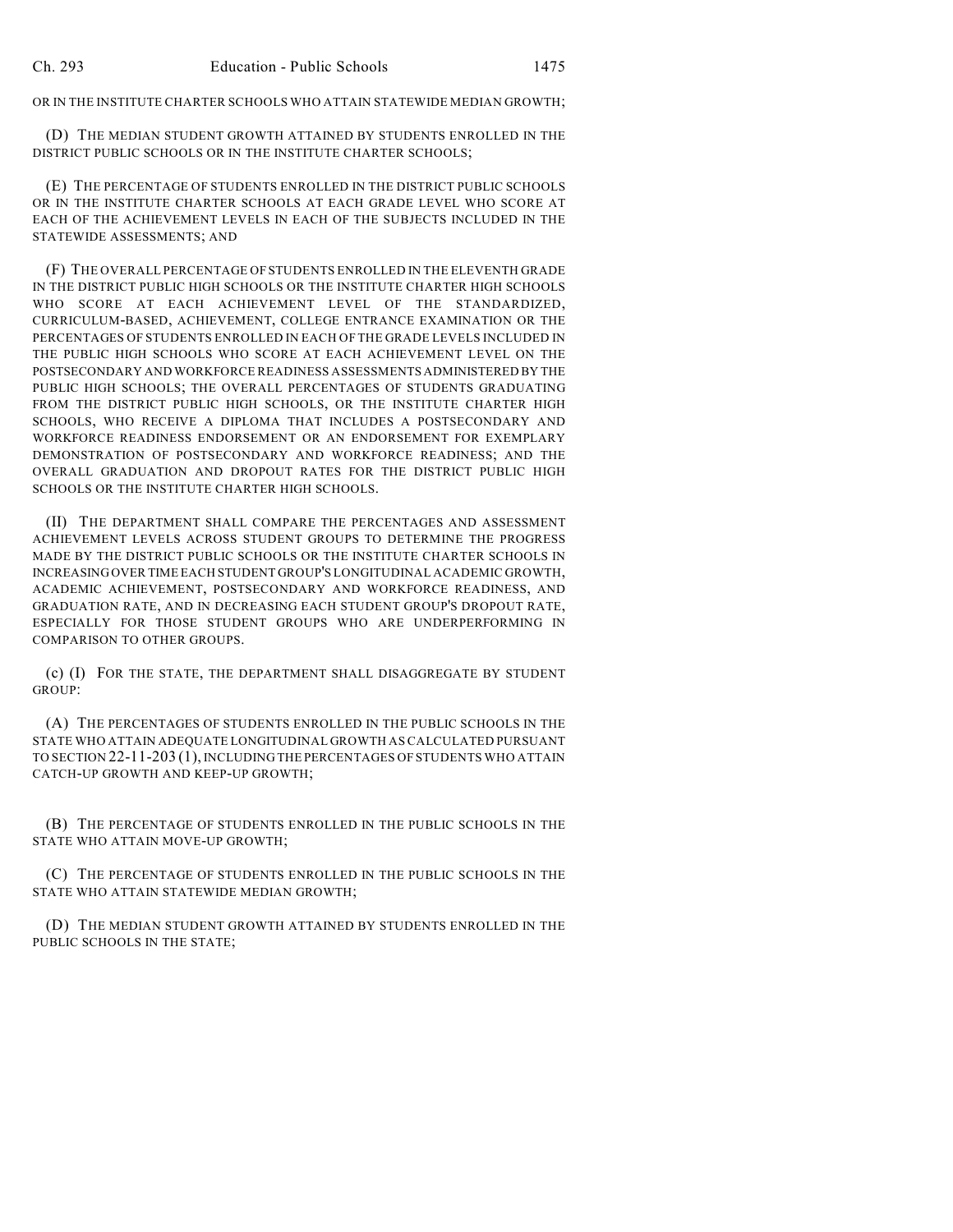(E) THE PERCENTAGE OF STUDENTS ENROLLED IN THE PUBLIC SCHOOLS IN THE STATE AT EACH GRADE LEVEL WHO SCORE AT EACH OF THE ACHIEVEMENT LEVELS IN EACH OF THE SUBJECTS INCLUDED IN THE STATEWIDE ASSESSMENTS; AND

(F) THE PERCENTAGE OF STUDENTS ENROLLED IN THE ELEVENTH GRADE IN THE PUBLIC HIGH SCHOOLS IN THE STATE WHO SCORE AT EACH ACHIEVEMENT LEVEL OF THE STANDARDIZED, CURRICULUM-BASED, ACHIEVEMENT, COLLEGE ENTRANCE EXAMINATION OR THE PERCENTAGES OF STUDENTS ENROLLED IN EACH OF THE GRADE LEVELS INCLUDED IN THE PUBLIC HIGH SCHOOLS IN THE STATE WHO SCORE AT EACH ACHIEVEMENT LEVEL ON THE POSTSECONDARY AND WORKFORCE READINESS ASSESSMENTS ADMINISTERED BY THE PUBLIC HIGH SCHOOLS; THE OVERALL PERCENTAGES OF STUDENTS GRADUATING FROM THE PUBLIC HIGH SCHOOLS IN THE STATE WHO RECEIVE DIPLOMAS THAT INCLUDE POSTSECONDARY AND WORKFORCE READINESS ENDORSEMENTS OR ENDORSEMENTS FOR EXEMPLARY DEMONSTRATION OF POSTSECONDARY AND WORKFORCE READINESS; AND THE OVERALL GRADUATION AND DROPOUT RATES FOR THE PUBLIC HIGH SCHOOLS IN THE STATE.

(II) THE DEPARTMENT SHALL COMPARE THE PERCENTAGES AND ASSESSMENT ACHIEVEMENT LEVELS ACROSS STUDENT GROUPS TO DETERMINE THE PROGRESS MADE BY THE PUBLIC SCHOOLS IN THE STATE IN INCREASING OVER TIME EACH STUDENT GROUP'S LONGITUDINAL ACADEMIC GROWTH, ACADEMIC ACHIEVEMENT, POSTSECONDARY AND WORKFORCE READINESS, AND GRADUATION RATE, AND IN DECREASING EACH STUDENT GROUP'S DROPOUT RATE, ESPECIALLY THOSE STUDENT GROUPS WHO ARE UNDERPERFORMING IN COMPARISON TO OTHER GROUPS.

(6) NOTWITHSTANDING ANY PROVISION OF THIS SECTION TO THE CONTRARY:

(a) IN CALCULATING THE LEVELS OF ATTAINMENT OF THE PERFORMANCE INDICATORS, THE DEPARTMENT SHALL ENSURE COMPLIANCE WITH THE FEDERAL STATUTES AND REGULATIONS AND MAY ADJUST THE CALCULATION METHODS AS NECESSARY TO ENSURE SAID COMPLIANCE;

(b) TO COMPLY WITH THE PRIVACY REQUIREMENTS OF THE FEDERAL "FAMILY EDUCATIONAL RIGHTS AND PRIVACY ACT OF 1974", 20 U.S.C. SEC. 1232g AND ANY OTHER FEDERAL REQUIREMENTS, THE DEPARTMENT MAY FOREGO THE CALCULATIONS REQUIRED IN THIS SECTION FOR A PUBLIC SCHOOL OR A GRADE LEVEL IN WHICH THE NUMBER OF ENROLLED STUDENTS IS LESS THAN A MINIMUM NUMBER DETERMINED BY DEPARTMENT POLICY. IF THE DEPARTMENT DOES NOT CALCULATE THE LEVELS OF ATTAINMENT OF THE PERFORMANCE INDICATORS AS PROVIDED IN THIS SECTION FOR A PUBLIC SCHOOL, THE DEPARTMENT SHALL DETERMINE AN ALTERNATE METHOD OF MEASURING THE PUBLIC SCHOOL'S PERFORMANCE THAT IS COMPARABLE TO THE PROVISIONS OF THIS SECTION AND COMPLIES WITH THE REQUIREMENTS OF FEDERAL STATUTES AND REGULATIONS.

(c) THE DEPARTMENT MAY ADJUST THE CALCULATIONS SPECIFIED IN THIS SECTION AS NECESSARY TO TAKE INTO ACCOUNT STUDENTS FOR WHOM NO SCORE IS RECORDED ON THE STATEWIDE ASSESSMENTS; THE STANDARDIZED, CURRICULUM-BASED, ACHIEVEMENT, COLLEGE ENTRANCE EXAMINATION; OR THE POSTSECONDARY AND WORKFORCE READINESS ASSESSMENTS.

(7) THE DEPARTMENT SHALL REPORT ON THE DATA PORTAL THE LEVELS OF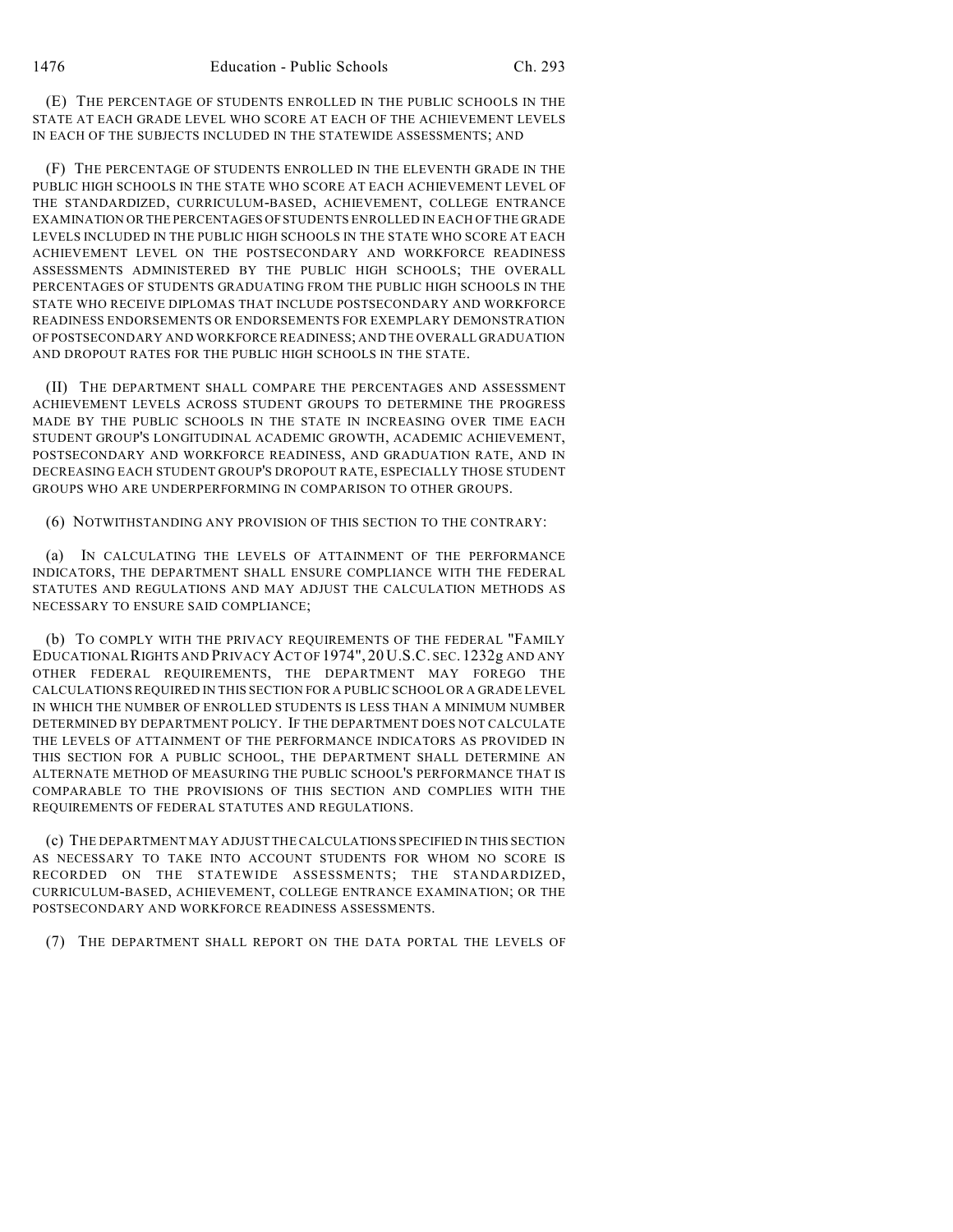ATTAINMENT ON THE PERFORMANCE INDICATORS, AS MEASURED PURSUANT TO THIS SECTION, FOR EACH PUBLIC SCHOOL IN THE STATE, EACH SCHOOL DISTRICT, THE INSTITUTE, AND THE STATE AS A WHOLE; EXCEPT THAT, IN REPORTING DATA DISAGGREGATED BY STUDENT GROUPS, THE DEPARTMENT SHALL NOT REPORT DATA FOR ANY STUDENT GROUP THAT IS SMALLER THAN THE MINIMUM NUMBER OF STUDENTS NECESSARY TO PROTECT STUDENT PRIVACY, AS DETERMINED BY THE DEPARTMENT.

**22-11-205. State review panel - creation.** (1) (a) THE COMMISSIONER SHALL RECRUIT AN APPROPRIATE NUMBER OF HIGHLY QUALIFIED PERSONS TO SERVE WHEN NEEDED AS A STATE REVIEW PANEL. THE COMMISSIONER, WITH THE APPROVAL OF THE STATE BOARD, SHALL APPOINT THE MEMBERS OF THE STATE REVIEW PANEL TO ASSIST THE DEPARTMENT AND THE STATE BOARD AS PROVIDED IN THIS ARTICLE.

(b) IN APPOINTING THE MEMBERS OF THE STATE REVIEW PANEL, THE COMMISSIONER SHALL SELECT PERSONS ON THE BASIS OF DEMONSTRATED EXPERTISE IN ONE OR MORE OF THE FOLLOWING FIELDS:

(I) SCHOOL DISTRICT OR SCHOOL LEADERSHIP OR GOVERNANCE;

(II) STANDARDS-BASED ELEMENTARY OR SECONDARY CURRICULUM INSTRUCTION AND ASSESSMENT;

(III) INSTRUCTIONAL DATA MANAGEMENT AND ANALYSIS;

(IV) SCHOOL DISTRICT, SCHOOL, OR PROGRAM EVALUATION;

(V) EDUCATIONAL PROGRAM MANAGEMENT;

(VI) TEACHER LEADERSHIP;

(VII) ORGANIZATIONAL MANAGEMENT OR SCHOOL DISTRICT AND PUBLIC SCHOOL GOVERNANCE;

(VIII) SCHOOL DISTRICT OR SCHOOL BUDGETING AND FINANCE;

(IX) ANY OTHER FIELD THAT THE COMMISSIONER DEEMS TO BE RELEVANT TO THE REVIEW AND EVALUATION OF SCHOOL DISTRICT, INSTITUTE, OR PUBLIC SCHOOL PERFORMANCE OR IMPROVEMENT PLANNING.

(2) THE COMMISSIONER SHALL CONVENE ALL OR A PORTION OF THE STATE REVIEW PANEL AS NECESSARY TO CARRY OUT THE DUTIES SPECIFIED IN THIS ARTICLE.

(3) THE DEPARTMENT MAY ACCEPT AND EXPEND MONEYS RECEIVED FROM GIFTS, GRANTS, OR DONATIONS TO COMPENSATE MEMBERS OF THE STATE REVIEW PANEL OR REIMBURSE THEM FOR EXPENSES INCURRED IN PERFORMING THEIR DUTIES PURSUANT TO THIS ARTICLE. THE DEPARTMENT SHALL NOT PAY COMPENSATION OR REIMBURSEMENTS IF SUFFICIENT MONEYS ARE NOT AVAILABLE.

**22-11-206. Accreditation of school districts and institute - contracts - rules.** (1) PURSUANT TO THE AUTHORITY VESTED IN THE STATE BOARD BY SECTION 1 OF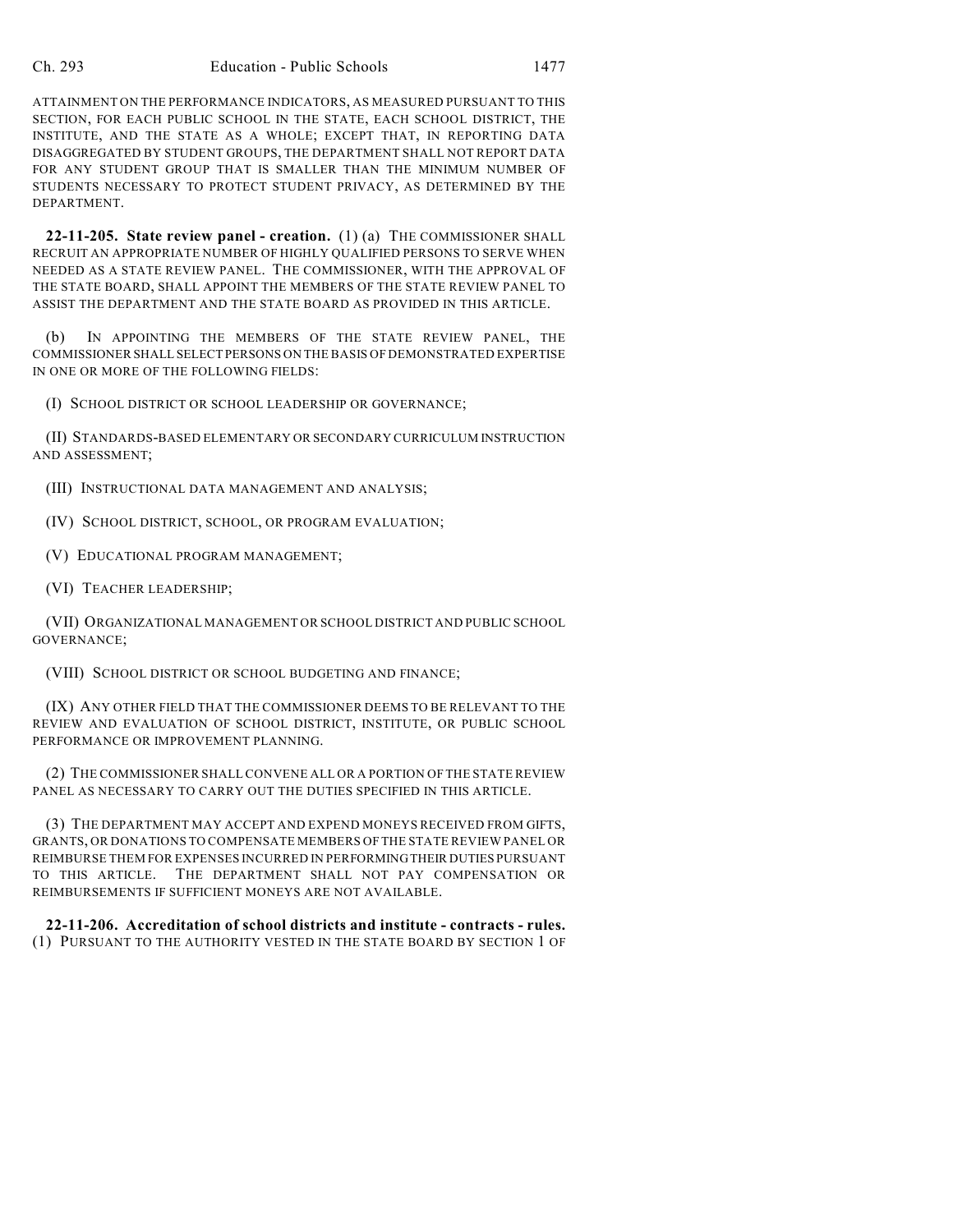ARTICLE IX OF THE STATE CONSTITUTION TO EXERCISE GENERAL SUPERVISION OVER THE PUBLIC SCHOOLS IN THE STATE, THE STATE BOARD SHALL ANNUALLY ACCREDIT THE SCHOOL DISTRICTS AND THE INSTITUTE AS PROVIDED IN THIS ARTICLE AND PURSUANT TO RULES ADOPTED BY THE STATE BOARD IN ACCORDANCE WITH THIS ARTICLE.

(2) THE STATE BOARD SHALL ENTER INTO AN ACCREDITATION CONTRACT WITH EACH LOCAL SCHOOL BOARD AND WITH THE INSTITUTE. EACH ACCREDITATION CONTRACT SHALL HAVE A TERM OF ONE YEAR AND SHALL BE AUTOMATICALLY RENEWED EACH YEAR SO LONG AS THE SCHOOL DISTRICT OR THE INSTITUTE REMAINS IN THE ACCREDITATION CATEGORY OF ACCREDITED OR HIGHER. THE PARTIES TO EACH ACCREDITATION CONTRACT MAY RENEGOTIATE THE CONTRACT AT ANY TIME DURING THE TERM OF THE CONTRACT, BASED ON APPROPRIATE AND REASONABLE CHANGES IN THE CIRCUMSTANCES UPON WHICH THE ORIGINAL CONTRACT TERMS WERE BASED. THE STATE BOARD SHALL PROMULGATE RULES SPECIFYING THE CONTENTS AND TERMS OF THE ACCREDITATION CONTRACT IN ACCORDANCE WITH THE PROVISIONS OF THIS ARTICLE.

(3) EACH ACCREDITATION CONTRACT SHALL, AT A MINIMUM, ADDRESS THE FOLLOWING ELEMENTS:

(a) THE SCHOOL DISTRICT'S OR INSTITUTE'S LEVEL OF ATTAINMENT ON THE PERFORMANCE INDICATORS, AS DETERMINED PURSUANT TO SECTION 22-11-204;

(b) THE SCHOOL DISTRICT'S OR THE INSTITUTE'S ADOPTION AND IMPLEMENTATION OF ITS PERFORMANCE, IMPROVEMENT, PRIORITY IMPROVEMENT, OR TURNAROUND PLAN, WHICHEVER IS APPROPRIATE BASED ON THE SCHOOL DISTRICT'S OR INSTITUTE'S ACCREDITATION CATEGORY;

(c) THE SCHOOL DISTRICT'S IMPLEMENTATION OF ITS SYSTEM FOR ACCREDITING THE DISTRICT PUBLIC SCHOOLS OR THE INSTITUTE'S IMPLEMENTATION OF ITS SYSTEM FOR ACCREDITING THE INSTITUTE CHARTER SCHOOLS; AND

THE SCHOOL DISTRICT'S OR INSTITUTE'S SUBSTANTIAL, GOOD-FAITH COMPLIANCE WITH THE PROVISIONS OF THIS TITLE AND OTHER STATUTORY AND REGULATORY REQUIREMENTS APPLICABLE TO SCHOOL DISTRICTS AND THE INSTITUTE.

(4) (a) FOR PURPOSES OF MONITORING A SCHOOL DISTRICT'S OR THE INSTITUTE'S SUBSTANTIAL AND GOOD-FAITH COMPLIANCE WITH THE PROVISIONS OF THIS TITLE AND OTHER STATUTORY AND REGULATORY REQUIREMENTS, THE DEPARTMENT SHALL OBTAIN ASSURANCES FROM THE SCHOOL DISTRICT OR THE INSTITUTE THAT IT IS IN COMPLIANCE WITH:

(I) THE PROVISIONS OF ARTICLE 44 OF THIS TITLE CONCERNING BUDGET AND FINANCIAL POLICIES AND PROCEDURES;

(II) THE PROVISIONS OF ARTICLE 45 OF THIS TITLE CONCERNING ACCOUNTING AND FINANCIAL REPORTING; AND

(III) IF THE ACCREDITATION CONTRACT INVOLVES A SCHOOL DISTRICT, THE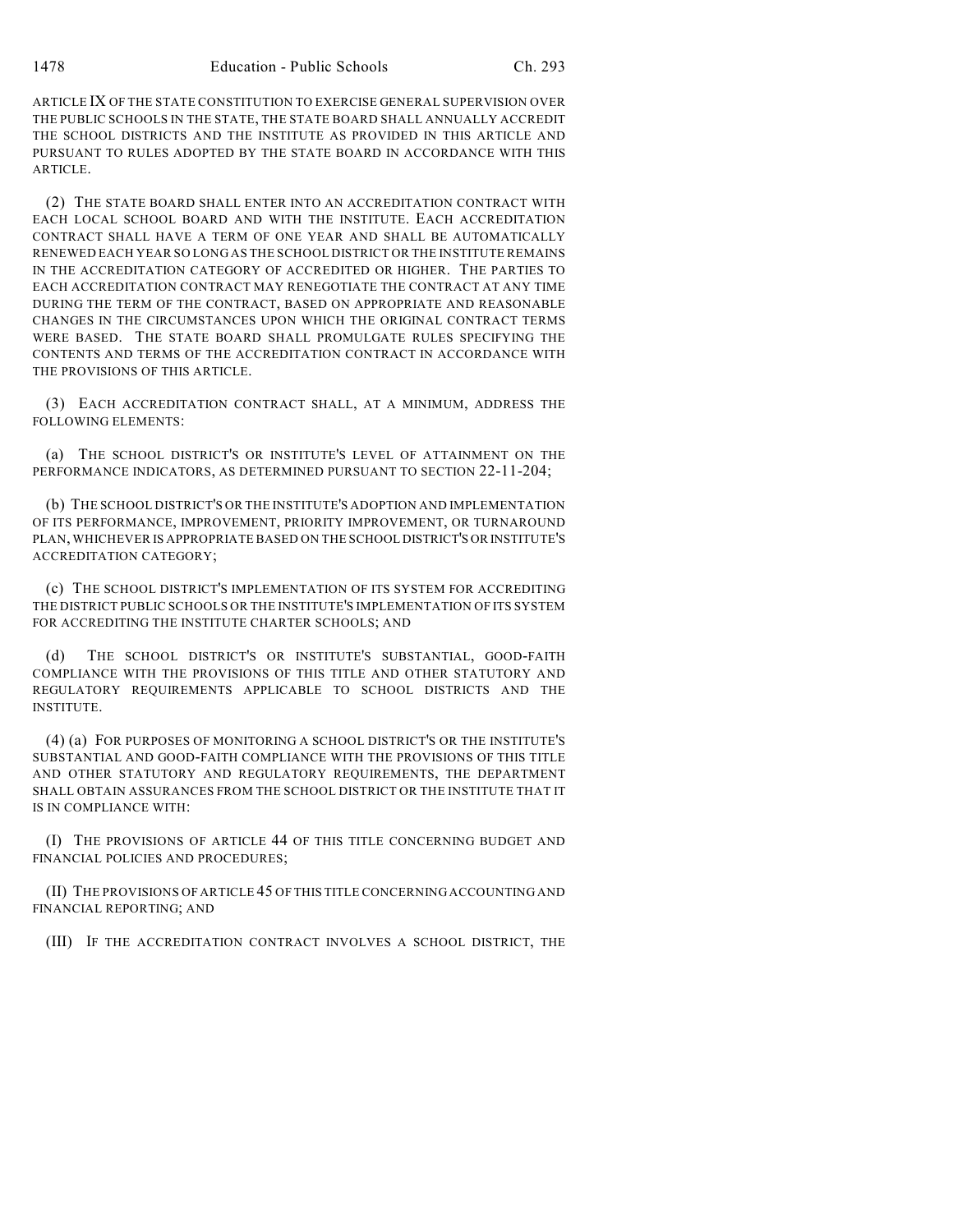PROVISIONS OF SECTION 22-32-109.1 CONCERNING SCHOOL SAFETY.

(b) WITH REGARD TO STATUTORY AND REGULATORY REQUIREMENTS, OTHER THAN THOSE SPECIFIED IN PARAGRAPH (a) OF THIS SUBSECTION (4), THAT ARE APPLICABLE TO SCHOOL DISTRICTS, THE SUPERINTENDENT OF THE SCHOOL DISTRICT AND THE LOCAL SCHOOL BOARD MEMBERS SHALL AFFIRM THAT THE SCHOOL DISTRICT AND THE DISTRICT PUBLIC SCHOOLS ARE IN SUBSTANTIAL, GOOD-FAITH COMPLIANCE WITH THE STATUTORY AND REGULATORY REQUIREMENTS. IF THE DEPARTMENT HAS REASON TO BELIEVE THAT THE SCHOOL DISTRICT IS NOT IN SUBSTANTIAL COMPLIANCE WITH ONE OR MORE OF THE STATUTORY OR REGULATORY REQUIREMENTS, THE DEPARTMENT SHALL NOTIFY THE LOCAL SCHOOL BOARD THAT IT HAS NINETY DAYS AFTER THE DATE OF NOTICE TO COME INTO COMPLIANCE. IF, AT THE END OF THE NINETY-DAY PERIOD, THE DEPARTMENT FINDS THAT THE SCHOOL DISTRICT IS NOT SUBSTANTIALLY IN COMPLIANCE WITH THE STATUTORY OR REGULATORY REQUIREMENTS, THE SCHOOL DISTRICT MAY BE SUBJECT TO THE INTERVENTIONS SPECIFIED IN THIS ARTICLE.

(c) WITH REGARD TO STATUTORY AND REGULATORY REQUIREMENTS, OTHER THAN THOSE SPECIFIED IN PARAGRAPH (a) OF THIS SUBSECTION (4), THAT ARE APPLICABLE TO THE INSTITUTE, THE MEMBERS OF THE INSTITUTE BOARD AND THE EXECUTIVE DIRECTOR OF THE INSTITUTE SHALL AFFIRM THAT THE INSTITUTE AND THE INSTITUTE CHARTER SCHOOLS ARE IN SUBSTANTIAL, GOOD-FAITH COMPLIANCE WITH THE STATUTORY AND REGULATORY REQUIREMENTS. IF THE DEPARTMENT HAS REASON TO BELIEVE THAT THE INSTITUTE IS NOT IN SUBSTANTIAL COMPLIANCE WITH ONE OR MORE OF THE STATUTORY OR REGULATORY REQUIREMENTS, THE DEPARTMENT SHALL NOTIFY THE INSTITUTE THAT IT HAS NINETY DAYS AFTER THE DATE OF NOTICE TO COME INTO COMPLIANCE. IF, AT THE END OF THE NINETY-DAY PERIOD, THE DEPARTMENT FINDS THAT THE INSTITUTE IS NOT IN SUBSTANTIAL COMPLIANCE WITH THE STATUTORY OR REGULATORY REQUIREMENTS, THE INSTITUTE MAY BE SUBJECT TO THE INTERVENTIONS SPECIFIED IN THIS ARTICLE.

**22-11-207. Accreditation categories - criteria - rules.** (1) THE STATE BOARD SHALL PROMULGATE RULES TO ESTABLISH ACCREDITATION CATEGORIES THAT SHALL INCLUDE, BUT NEED NOT BE LIMITED TO:

(a) "ACCREDITED WITH DISTINCTION", MEANING A SCHOOL DISTRICT OR THE INSTITUTE MEETS OR EXCEEDS THE STATEWIDE TARGETS OR TARGETS ANNUALLY SET BY THE SCHOOL DISTRICT OR THE INSTITUTE OR EXCEEDS STATEWIDE ATTAINMENT ON THE PERFORMANCE INDICATORS AND IS REQUIRED TO ADOPT AND IMPLEMENT A PERFORMANCE PLAN AS DESCRIBED IN SECTION 22-11-303;

(b) "ACCREDITED", MEANING A SCHOOL DISTRICT OR THE INSTITUTE MEETS STATEWIDE ATTAINMENT ON THE PERFORMANCE INDICATORS AND IS REQUIRED TO ADOPT AND IMPLEMENT A PERFORMANCE PLAN AS DESCRIBED IN SECTION 22-11-303;

(c) "ACCREDITED WITH IMPROVEMENT PLAN", MEANING THE SCHOOL DISTRICT OR THE INSTITUTE IS REQUIRED TO ADOPT AND IMPLEMENT AN IMPROVEMENT PLAN AS PROVIDED IN SECTION 22-11-304;

(d) "ACCREDITED WITH PRIORITY IMPROVEMENT PLAN", MEANING THE SCHOOL DISTRICT OR THE INSTITUTE IS REQUIRED TO ADOPT AND IMPLEMENT A PRIORITY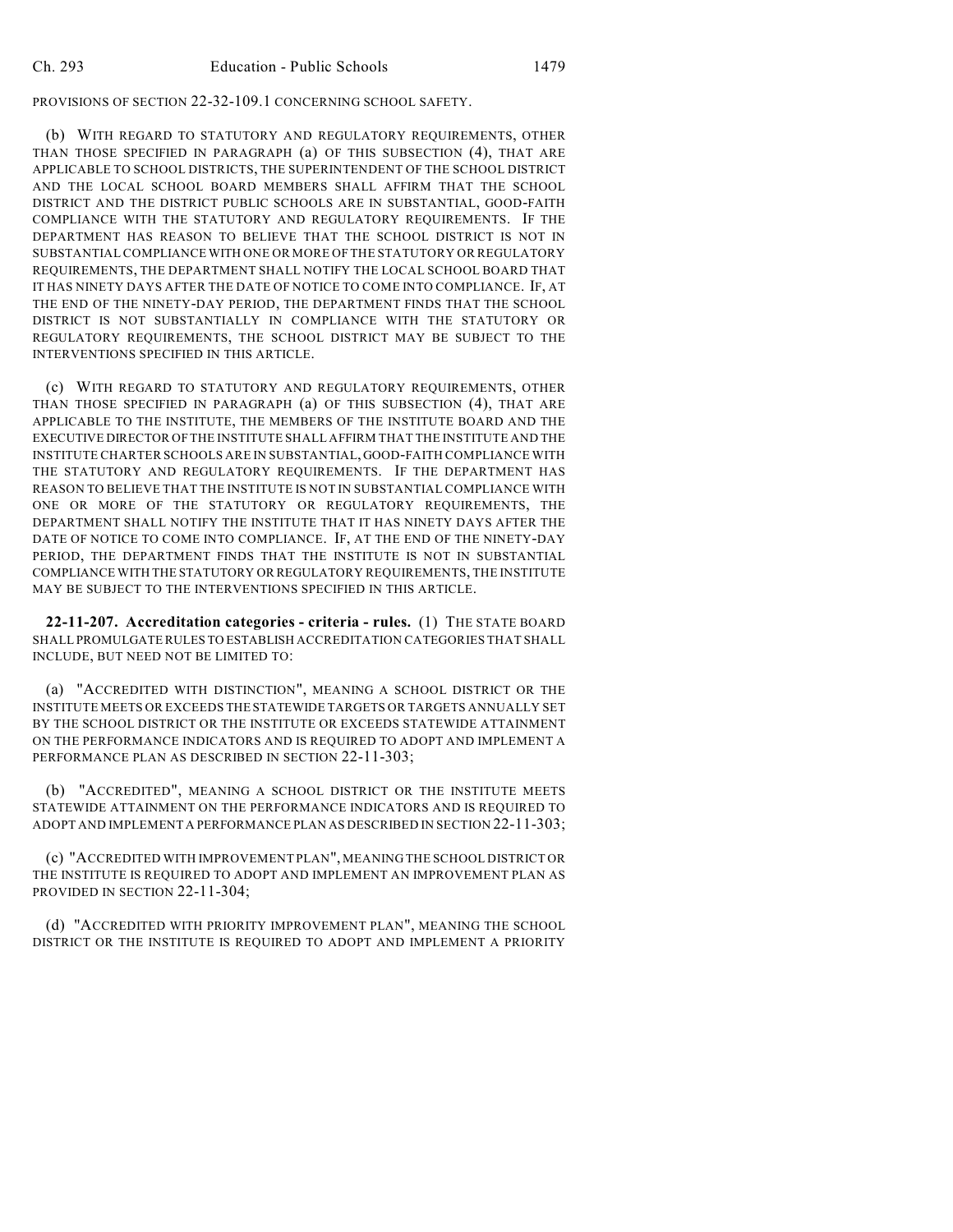IMPROVEMENT PLAN AS PROVIDED IN SECTION 22-11-305; OR

(e) "ACCREDITED WITH TURNAROUND PLAN", MEANING THE SCHOOL DISTRICT OR THE INSTITUTE IS REQUIRED TO ADOPT, WITH THE COMMISSIONER'S APPROVAL, AND IMPLEMENT A TURNAROUND PLAN AS PROVIDED IN SECTION 22-11-306.

(2) THE STATE BOARD SHALL PROMULGATE RULES ESTABLISHING OBJECTIVE, MEASURABLE CRITERIA THAT THE DEPARTMENT SHALL APPLY IN DETERMINING THE APPROPRIATE ACCREDITATION CATEGORY FOR EACH SCHOOL DISTRICT AND THE INSTITUTE, PLACING THE GREATEST EMPHASIS ON ATTAINMENT OF THE PERFORMANCE INDICATORS. AT A MINIMUM, THE RULES SHALL TAKE INTO CONSIDERATION:

(a) A SCHOOL DISTRICT'S OR THE INSTITUTE'S LEVEL OF ATTAINMENT OF THE STATEWIDE TARGETS ON THE PERFORMANCE INDICATORS AND THE TARGETS ANNUALLY ESTABLISHED BY THE SCHOOL DISTRICT OR THE INSTITUTE, INCLUDING THE LEVELS OF ATTAINMENT OF THE INDIVIDUAL DISTRICT PUBLIC SCHOOLS OR THE INSTITUTE CHARTER SCHOOLS IN MEETING THEIR ANNUAL TARGETS;

(b) A SCHOOL DISTRICT'S OR THE INSTITUTE'S LEVEL OF ATTAINMENT OF THE PERFORMANCE INDICATORS COMPARED WITH STATEWIDE ATTAINMENT OF THE PERFORMANCE INDICATORS;

(c) THE LENGTH OF TIME DURING WHICH A SCHOOL DISTRICT OR THE INSTITUTE HAS BEEN UNABLE TO MEET THE STATEWIDE TARGETS OR ITS OWN TARGETS;

(d) THE IMPROVEMENTS, CHANGES, AND INTERVENTIONS A SCHOOL DISTRICT OR THE INSTITUTE IMPLEMENTS TO IMPROVE ITS PERFORMANCE IF IT IS NOT MEETING THE STATEWIDE TARGETS OR ITS OWN TARGETS;

(e) THE IMPROVEMENTS, CHANGES, AND INTERVENTIONS A SCHOOL DISTRICT OR THE INSTITUTE IMPLEMENTS IN ANY PUBLIC SCHOOL OF THE DISTRICT OR INSTITUTE CHARTER SCHOOL THAT IS REQUIRED TO ADOPT AN IMPROVEMENT, PRIORITY IMPROVEMENT, OR TURNAROUND PLAN PURSUANT TO SECTION 22-11-210;

(f) THE PROGRESS A SCHOOL DISTRICT OR THE INSTITUTE MAKES IN IMPROVING ITS PERFORMANCE AND IN MOVING CLOSER TO MEETING THE STATEWIDE TARGETS AND ITS OWN TARGETS; AND

(g) THE SCHOOL DISTRICT'S OR THE INSTITUTE'S COMPLIANCE WITH THE OTHER REQUIREMENTS SPECIFIED IN THE ACCREDITATION CONTRACT.

(3) IN PROMULGATING RULES PURSUANT TO THIS SECTION, THE STATE BOARD SHALL USE CLEAR, UNDERSTANDABLE LANGUAGE TO DESCRIBE THE ACCREDITATION CATEGORIES AND THE LEVELS OF ATTAINMENT OF THE PERFORMANCE INDICATORS, WITH THE GOAL OF PROVIDING A HIGH DEGREE OF TRANSPARENCY IN THE ACCREDITATION PROCESS.

(4) THE STATE BOARD BY RULE SHALL SPECIFY HOW LONG A SCHOOL DISTRICT OR THE INSTITUTE MAY REMAIN IN AN ACCREDITATION CATEGORY THAT IS BELOW ACCREDITED; EXCEPT THAT THE STATE BOARD SHALL NOT ALLOW A SCHOOL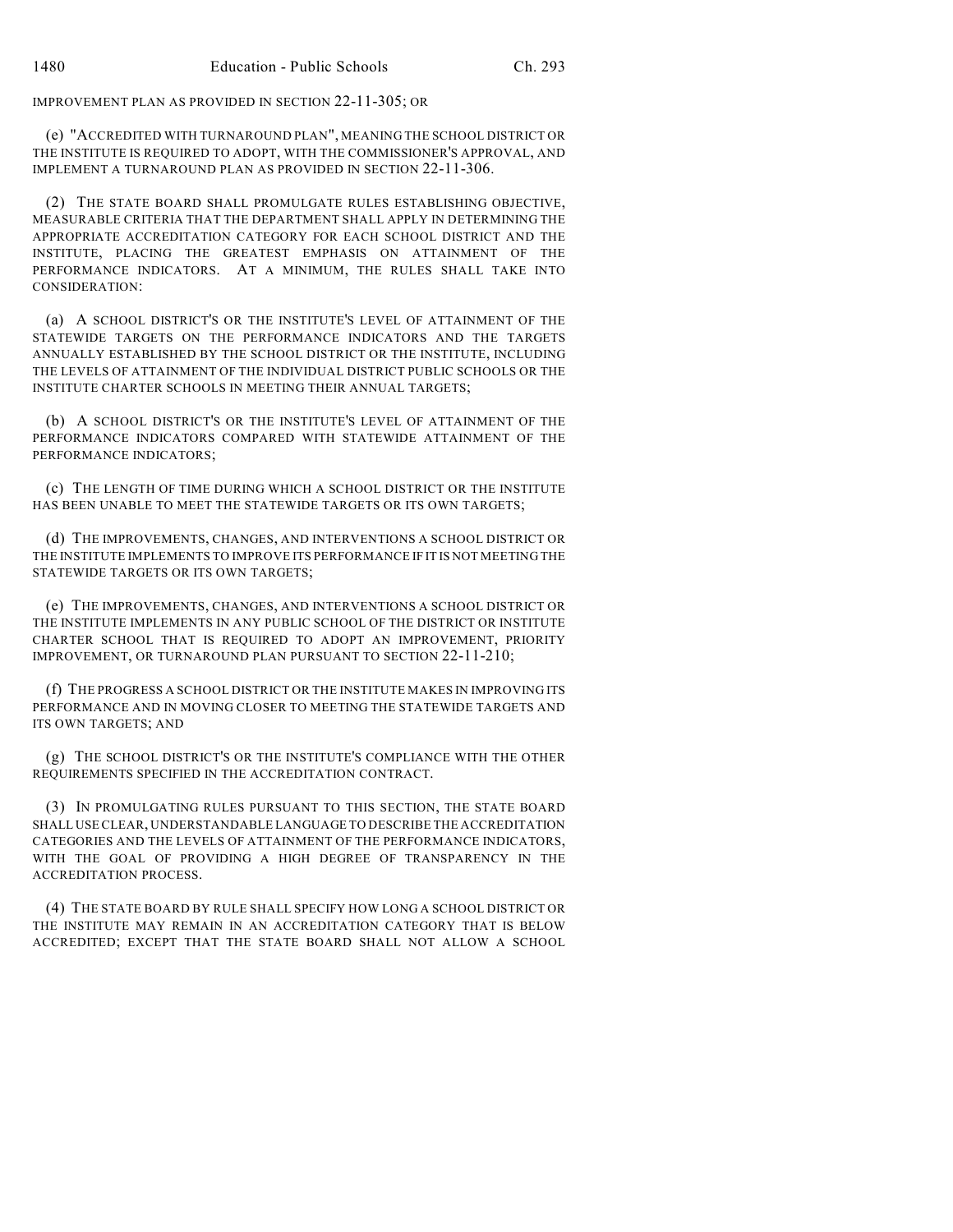DISTRICT OR THE INSTITUTE TO REMAIN AT ACCREDITED WITH PRIORITY IMPROVEMENT PLAN OR BELOW FOR LONGER THAN A TOTAL OF FIVE CONSECUTIVE SCHOOL YEARS BEFORE REMOVING THE SCHOOL DISTRICT'S OR THE INSTITUTE'S ACCREDITATION AS PROVIDED IN SECTION 22-11-209.

**22-11-208. Accreditation - annual review - supports and interventions rules.** (1) (a) THE DEPARTMENT SHALL ANNUALLY REVIEW EACH SCHOOL DISTRICT'S AND THE INSTITUTE'S PERFORMANCE AND, BASED ON THE RULES OF THE STATE BOARD, DETERMINE THE APPROPRIATE ACCREDITATION CATEGORY FOR THE SCHOOL DISTRICT OR INSTITUTE. THE DEPARTMENT SHALL NOTIFY EACH SCHOOL DISTRICT AND THE INSTITUTE OF ITS ACCREDITATION CATEGORY AND SHALL PUBLISH EACH SCHOOL DISTRICT'S AND THE INSTITUTE'S ACCREDITATION CATEGORY, WITH SUPPORTING DATA, ON THE DATA PORTAL. THE DEPARTMENT SHALL ALSO PUBLISH EACH SCHOOL DISTRICT'S AND THE INSTITUTE'S PERFORMANCE, IMPROVEMENT, PRIORITY IMPROVEMENT, OR TURNAROUND PLAN, WHICHEVER IS APPLICABLE, ON THE DATA PORTAL FOLLOWING ADOPTION OF THE PLAN.

(b) NOTWITHSTANDING THE PROVISIONS OF PARAGRAPH (a) OF THIS SUBSECTION (1), THE DEPARTMENT MAY CHANGE A SCHOOL DISTRICT'S OR THE INSTITUTE'S ACCREDITATION CATEGORY PRIOR TO CONCLUSION OF THE ANNUAL PERFORMANCE REVIEW IF THE DEPARTMENT DETERMINES THAT THE SCHOOL DISTRICT OR THE INSTITUTE HAS SUBSTANTIALLY FAILED TO MEET A REQUIREMENT SPECIFIED IN THE ACCREDITATION CONTRACT AND THAT IMMEDIATE ACTION IS REQUIRED TO PROTECT THE INTERESTS OF THE STUDENTS AND PARENTS OF STUDENTS ENROLLED IN THE DISTRICT PUBLIC SCHOOLS OR THE INSTITUTE CHARTER SCHOOLS.

(c) IN REVIEWING SCHOOL DISTRICTS' AND THE INSTITUTE'S PERFORMANCE, THE DEPARTMENT, TO THE EXTENT POSSIBLE, SHALL EVALUATE THE COST EFFECTIVENESS OF INTERVENTION STRATEGIES IMPLEMENTED BY THE STATE, SCHOOL DISTRICTS, AND THE INSTITUTE IN ATTEMPTING TO IMPROVE PERFORMANCE IN SCHOOL DISTRICTS THAT ARE IN AN ACCREDITATION CATEGORY THAT IS LOWER THAN ACCREDITED OR IN THE INSTITUTE IF IT IS IN AN ACCREDITATION CATEGORY THAT IS LOWER THAN ACCREDITED.

(d) THE STATE BOARD BY RULE SHALL ESTABLISH THE TIME FRAMES IN WHICH THE DEPARTMENT SHALL REVIEW SCHOOL DISTRICT AND INSTITUTE PERFORMANCE AND DETERMINE AND REPORT EACH SCHOOL DISTRICT'S AND THE INSTITUTE'S APPROPRIATE ACCREDITATION CATEGORY, AND THE TIME FRAMES IN WHICH THE SCHOOL DISTRICTS AND THE INSTITUTE SHALL ADOPT THEIR RESPECTIVE PLANS AND SUBMIT THEM FOR REVIEW AND PUBLICATION ON THE DATA PORTAL.

(e) THE STATE BOARD SHALL PROMULGATE RULES TO ENSURE A SCHOOL DISTRICT'S OR THE INSTITUTE'S RIGHT TO A HEARING BEFORE THE STATE BOARD TO APPEAL PLACEMENT IN THE ACCREDITED WITH TURNAROUND PLAN CATEGORY OR REMOVAL OF ACCREDITATION PURSUANT TO SECTION 22-11-209.

(2) THE DEPARTMENT SHALL PROVIDE TECHNICAL ASSISTANCE AND SUPPORT TO SCHOOL DISTRICTS THAT ARE ACCREDITED WITH IMPROVEMENT PLAN, ACCREDITED WITH PRIORITY IMPROVEMENT PLAN, OR ACCREDITED WITH TURNAROUND PLAN AND TO THE INSTITUTE IF IT IS ACCREDITED AT ANY OF THOSE CATEGORIES. THE DEPARTMENT SHALL BASE THE AMOUNT OF TECHNICAL ASSISTANCE AND SUPPORT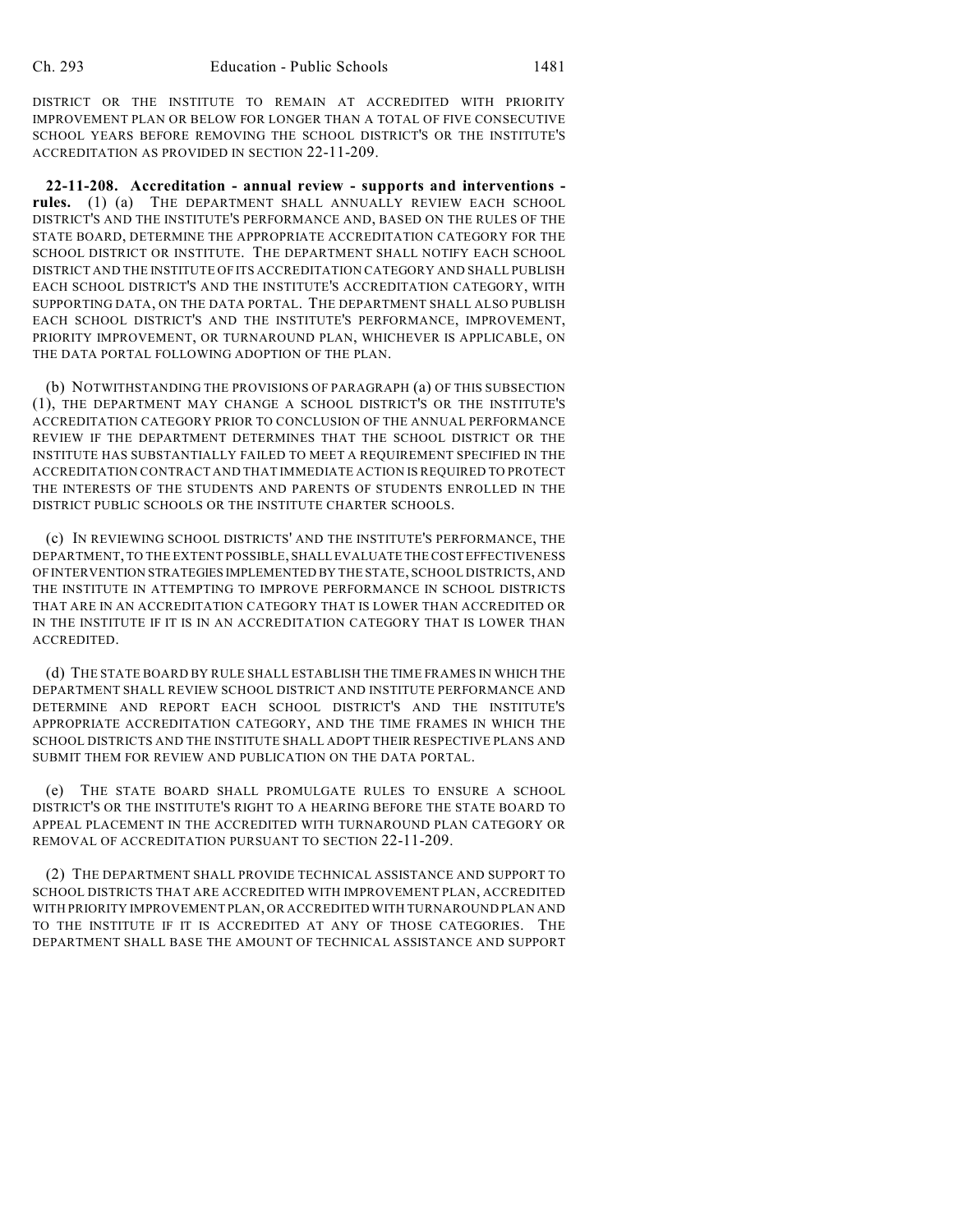PROVIDED TO A SCHOOL DISTRICT OR THE INSTITUTE ON THE SCHOOL DISTRICT'S OR INSTITUTE'S DEGREE OF NEED FOR ASSISTANCE AND THE DEPARTMENT'S AVAILABLE RESOURCES. TECHNICAL ASSISTANCE AND SUPPORT MAY INCLUDE, BUT NEED NOT BE LIMITED TO:

(a) ACCESS TO DATA AND RESEARCH TO SUPPORT INTERPRETATION OF STUDENT DATA, DECISION-MAKING, AND LEARNING;

(b) CONSULTATIVE SERVICES ON BEST PRACTICES FOR IMPROVEMENT AND IMPLEMENTATION OF INTERVENTION STRATEGIES, INCLUDING, WHERE APPROPRIATE, STRATEGIES THAT ADDRESS EARLY CHILDHOOD EDUCATION AND STUDENT ENGAGEMENT AND RE-ENGAGEMENT; AND

(c) EVALUATION AND FEEDBACK ON THE SCHOOL DISTRICT'S OR THE INSTITUTE'S IMPROVEMENT, PRIORITY IMPROVEMENT, OR TURNAROUND PLAN, WHICHEVER IS APPLICABLE.

(3) THE COMMISSIONER MAY ASSIGN THE STATE REVIEW PANEL TO CRITICALLY EVALUATE A SCHOOL DISTRICT'S PRIORITY IMPROVEMENT PLAN OR THE INSTITUTE'S PRIORITY IMPROVEMENT PLAN. THE COMMISSIONER SHALL ASSIGN THE STATE REVIEW PANEL TO CRITICALLY EVALUATE A SCHOOL DISTRICT'S TURNAROUND PLAN OR THE INSTITUTE'S TURNAROUND PLAN. BASED ON ITS EVALUATION, THE STATE REVIEW PANEL SHALL REPORT TO THE COMMISSIONER AND THE STATE BOARD RECOMMENDATIONS CONCERNING:

(a) WHETHER THE SCHOOL DISTRICT'S OR INSTITUTE'S LEADERSHIP IS ADEQUATE TO IMPLEMENT CHANGE TO IMPROVE RESULTS;

(b) WHETHER THE SCHOOL DISTRICT'S OR INSTITUTE'S INFRASTRUCTURE IS ADEQUATE TO SUPPORT SCHOOL IMPROVEMENT;

(c) THE READINESS AND APPARENT CAPACITY OF PUBLIC SCHOOL AND SCHOOL DISTRICT OR INSTITUTE PERSONNEL TO PLAN EFFECTIVELY AND LEAD THE IMPLEMENTATION OF APPROPRIATE ACTIONS TO IMPROVE STUDENT ACADEMIC PERFORMANCE WITHIN THE DISTRICT PUBLIC SCHOOLS OR THE INSTITUTE CHARTER SCHOOLS;

(d) THE READINESS AND APPARENT CAPACITY OF PUBLIC SCHOOL AND SCHOOL DISTRICT OR INSTITUTE PERSONNEL TO ENGAGE PRODUCTIVELY WITH AND BENEFIT FROM THE ASSISTANCE PROVIDED BY AN EXTERNAL PARTNER;

(e) THE LIKELIHOOD OF POSITIVE RETURNS ON STATE INVESTMENTS OF ASSISTANCE AND SUPPORT TO IMPROVE THE SCHOOL DISTRICT'S OR INSTITUTE'S PERFORMANCE WITHIN THE CURRENT MANAGEMENT STRUCTURE AND STAFFING; AND

(f) THE NECESSITY THAT THE SCHOOL DISTRICT OR INSTITUTE REMAIN IN OPERATION TO SERVE STUDENTS.

**22-11-209. Removal of accreditation - recommendation - review - appeal rules.** (1) THE DEPARTMENT MAY RECOMMEND TO THE COMMISSIONER AND THE STATE BOARD THAT THE STATE BOARD REMOVE A SCHOOL DISTRICT'S OR THE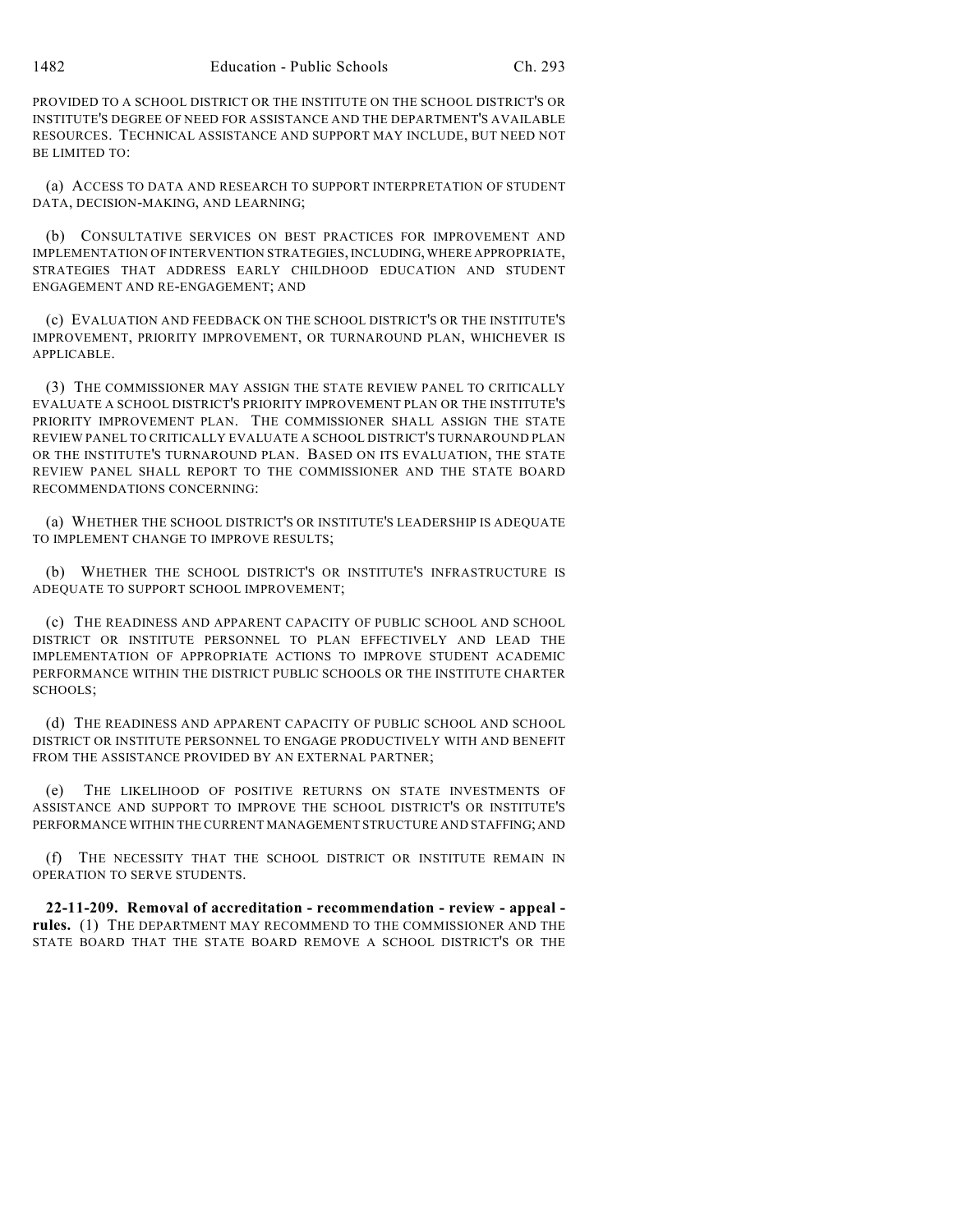INSTITUTE'S ACCREDITATION IF:

(a) THE SCHOOL DISTRICT OR THE INSTITUTE IS ACCREDITED WITH TURNAROUND PLAN AND THE DEPARTMENT DETERMINES THAT THE SCHOOL DISTRICT OR THE INSTITUTE HAS FAILED TO MAKE SUBSTANTIAL PROGRESS UNDER ITS TURNAROUND PLAN; OR

(b) THE SCHOOL DISTRICT OR THE INSTITUTE HAS BEEN IN THE ACCREDITED WITH PRIORITY IMPROVEMENT PLAN CATEGORY OR LOWER FOR FIVE CONSECUTIVE SCHOOL YEARS; OR

(c) (I) THE SCHOOL DISTRICT OR THE INSTITUTE HAS SUBSTANTIALLY FAILED TO COMPLY WITH THE PROVISIONS OF ARTICLE 44 OF THIS TITLE, CONCERNING BUDGET AND FINANCIAL POLICIES AND PROCEDURES, OR ARTICLE 45 OF THIS TITLE, CONCERNING ACCOUNTING AND FINANCIAL REPORTING; AND

(II) THE SCHOOL DISTRICT OR INSTITUTE HAS NOT REMEDIED THE NONCOMPLIANCE WITHIN NINETY DAYS AFTER RECEIPT OF NOTICE FROM THE DEPARTMENT; AND

(III) LOSS OF ACCREDITATION IS REQUIRED TO PROTECT THE INTERESTS OF THE STUDENTS AND PARENTS OF STUDENTS ENROLLED IN THE DISTRICT PUBLIC SCHOOLS OR THE INSTITUTE CHARTER SCHOOLS.

(2) (a) IF THE DEPARTMENT RECOMMENDS REMOVING ACCREDITATION PURSUANT TO THIS SECTION, THE COMMISSIONER SHALL ASSIGN THE STATE REVIEW PANEL TO CRITICALLY EVALUATE THE SCHOOL DISTRICT'S OR THE INSTITUTE'S PERFORMANCE AND TO RECOMMEND ONE OR MORE OF THE FOLLOWING ACTIONS:

(I) IF THE RECOMMENDATION APPLIES TO A SCHOOL DISTRICT:

(A) THAT THE SCHOOL DISTRICT BE REORGANIZED PURSUANT TO ARTICLE 30 OF THIS TITLE, WHICH REORGANIZATION MAY INCLUDE CONSOLIDATION;

(B) THAT A PRIVATE OR PUBLIC ENTITY, WITH THE AGREEMENT OF THE SCHOOL DISTRICT, TAKE OVER MANAGEMENT OF THE SCHOOL DISTRICT OR MANAGEMENT OF ONE OR MORE OF THE DISTRICT PUBLIC SCHOOLS;

(C) THAT ONE OR MORE OF THE DISTRICT PUBLIC SCHOOLS BE CONVERTED TO A CHARTER SCHOOL;

(D) THAT ONE OR MORE OF THE DISTRICT PUBLIC SCHOOLS BE GRANTED STATUS AS AN INNOVATION SCHOOL PURSUANT TO SECTION 22-32.5-104 OR THAT THE LOCAL SCHOOL BOARD RECOGNIZE A GROUP OF DISTRICT PUBLIC SCHOOLS AS AN INNOVATION SCHOOL ZONE PURSUANT TO SECTION 22-32.5-104; OR

(E) THAT ONE OR MORE OF THE DISTRICT PUBLIC SCHOOLS BE CLOSED; OR

(II) IF THE RECOMMENDATION APPLIES TO THE INSTITUTE:

(A) THAT THE INSTITUTE BOARD BE ABOLISHED AND THAT THE GOVERNOR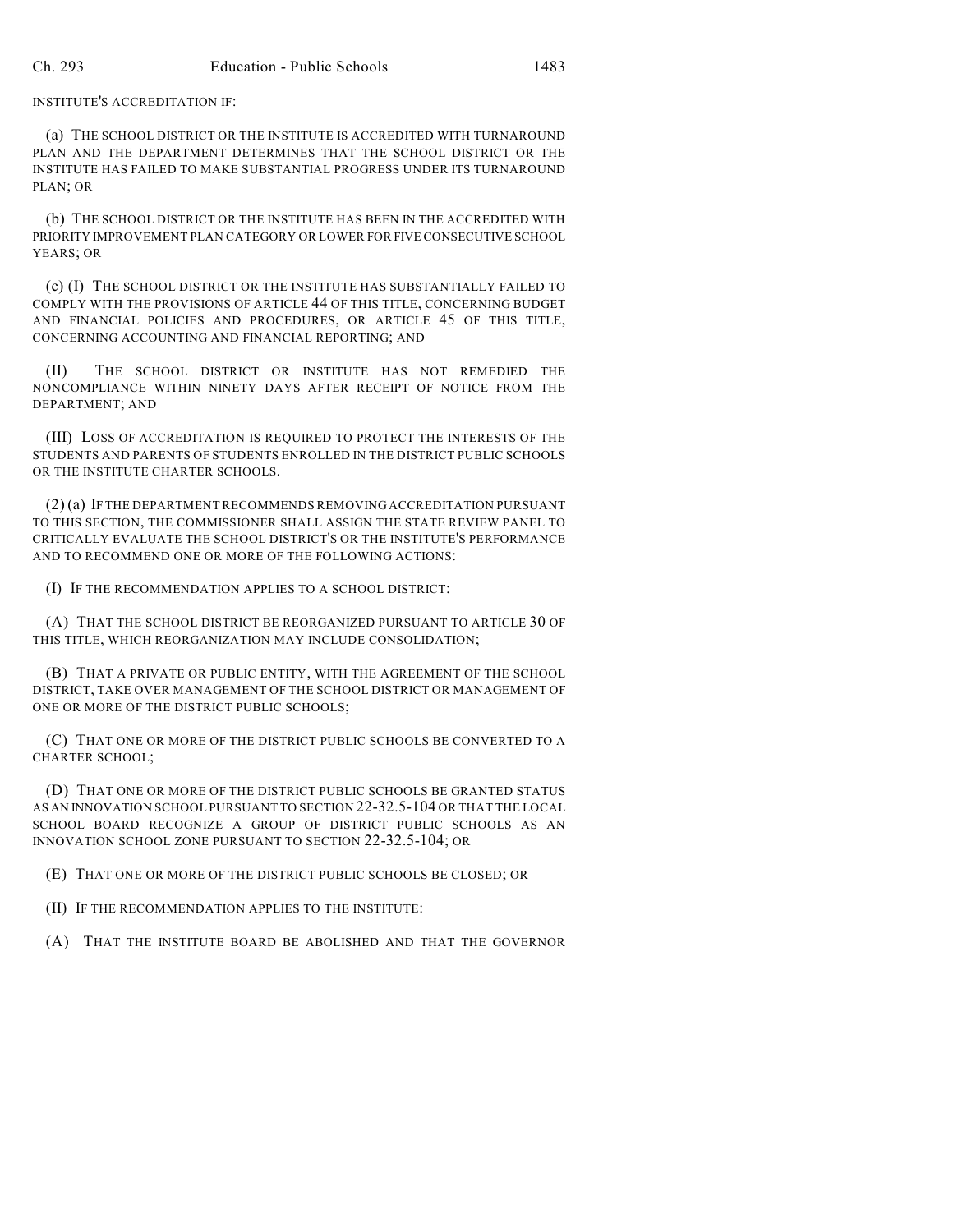APPOINT A NEW INSTITUTE BOARD PURSUANT TO SECTION 22-30.5-505;

(B) THAT A PUBLIC OR PRIVATE ENTITY TAKE OVER MANAGEMENT OF THE INSTITUTE OR MANAGEMENT OF ONE OR MORE OFTHE INSTITUTE CHARTER SCHOOLS; OR

(C) THAT ONE OR MORE OF THE INSTITUTE CHARTER SCHOOLS BE CLOSED.

(b) IN ITS EVALUATIONS AND RECOMMENDATIONS, THE STATE REVIEW PANEL SHALL CONSIDER:

(I) WHETHER THE SCHOOL DISTRICT'S OR INSTITUTE'S LEADERSHIP IS ADEQUATE TO IMPLEMENT CHANGE TO IMPROVE RESULTS;

(II) WHETHER THE SCHOOL DISTRICT'S OR INSTITUTE'S INFRASTRUCTURE IS ADEQUATE TO SUPPORT SCHOOL IMPROVEMENT;

(III) THE READINESS AND APPARENT CAPACITY OF PUBLIC SCHOOL AND SCHOOL DISTRICT OR INSTITUTE PERSONNEL TO PLAN EFFECTIVELY AND LEAD THE IMPLEMENTATION OF APPROPRIATE ACTIONS TO IMPROVE STUDENT ACADEMIC PERFORMANCE WITHIN THE DISTRICT PUBLIC SCHOOLS OR THE INSTITUTE CHARTER SCHOOLS;

(IV) THE READINESS AND APPARENT CAPACITY OF PUBLIC SCHOOL AND SCHOOL DISTRICT OR INSTITUTE PERSONNEL TO ENGAGE PRODUCTIVELY WITH AND BENEFIT FROM THE ASSISTANCE PROVIDED BY AN EXTERNAL PARTNER;

(V) THE LIKELIHOOD OF POSITIVE RETURNS ON STATE INVESTMENTS OF ASSISTANCE AND SUPPORT TO IMPROVE THE SCHOOL DISTRICT'S OR INSTITUTE'S PERFORMANCE WITHIN THE CURRENT MANAGEMENT STRUCTURE AND STAFFING; AND

(VI) THE NECESSITY THAT THE SCHOOL DISTRICT OR INSTITUTE REMAIN IN OPERATION TO SERVE STUDENTS.

(3) BASED ON THE RECOMMENDATIONS OF THE DEPARTMENT, THE COMMISSIONER, AND THE STATE REVIEW PANEL, THE STATE BOARD SHALL DETERMINE WHETHER TO REMOVE A SCHOOL DISTRICT'S OR THE INSTITUTE'S ACCREDITATION. IF THE STATE BOARD REMOVES A SCHOOL DISTRICT'S OR THE INSTITUTE'S ACCREDITATION, THE STATE BOARD SHALL NOTIFY THE SCHOOL DISTRICT OR THE INSTITUTE OF THE ACTIONS THE SCHOOL DISTRICT OR THE INSTITUTE IS REQUIRED TO TAKE. AFTER THE SCHOOL DISTRICT OR THE INSTITUTE TAKES THE REQUIRED ACTIONS, THE STATE BOARD SHALL REINSTATE THE SCHOOL DISTRICT'S OR THE INSTITUTE'S ACCREDITATION AT THE ACCREDITATION CATEGORY DEEMED APPROPRIATE BY THE STATE BOARD.

(4) THE STATE BOARD SHALL PROMULGATE RULES FOR THE IMPLEMENTATION OF THIS SECTION, INCLUDING BUT NOT LIMITED TO PROCEDURES TO ENSURE A SCHOOL DISTRICT'S OR THE INSTITUTE'S RIGHT TO APPEAL TO THE STATE BOARD BEFORE THE STATE BOARD TAKES FINAL ACTION TO REMOVE THE SCHOOL DISTRICT'S OR THE INSTITUTE'S ACCREDITATION PURSUANT TO THIS SECTION.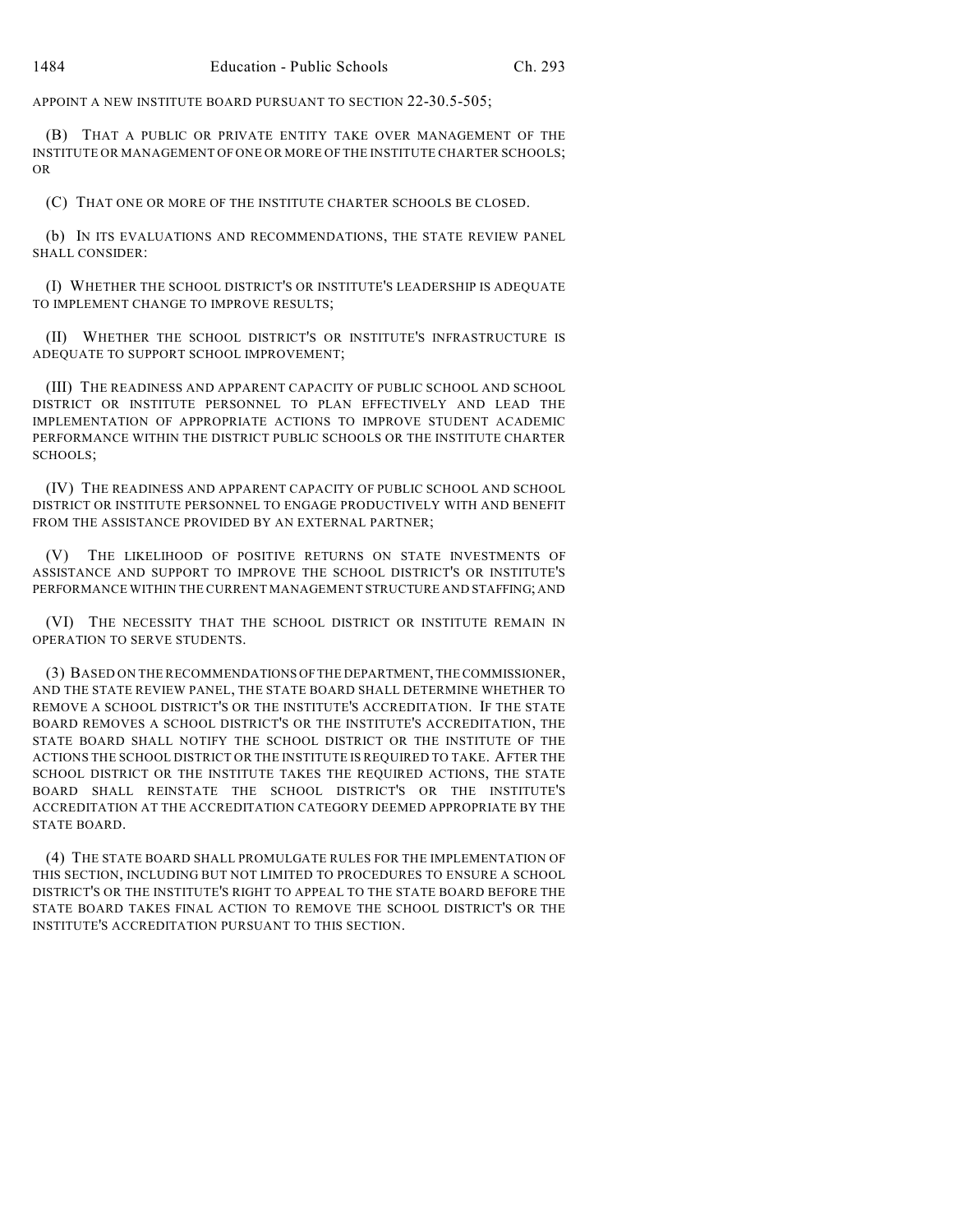**22-11-210. Public schools - annual review - plans - supports and interventions - rules.** (1) (a) THE STATE BOARD SHALL PROMULGATE RULES ESTABLISHING OBJECTIVE, MEASURABLE CRITERIA THAT THE DEPARTMENT SHALL APPLY IN RECOMMENDING TO THE STATE BOARD THAT A PUBLIC SCHOOL SHALL IMPLEMENT A PERFORMANCE, IMPROVEMENT, PRIORITY IMPROVEMENT, OR TURNAROUND PLAN OR THAT A PUBLIC SCHOOL SHALL BE SUBJECT TO RESTRUCTURING. IN PROMULGATING THE RULES, THE STATE BOARD SHALL PLACE THE GREATEST EMPHASIS ON ATTAINMENT OF THE PERFORMANCE INDICATORS. IN ADDITION, THE RULES SHALL, AT A MINIMUM, TAKE INTO CONSIDERATION:

(I) A PUBLIC SCHOOL'S LEVEL OF ATTAINMENT OF THE STATEWIDE AND SCHOOL DISTRICT OR INSTITUTE TARGETS ON THE PERFORMANCE INDICATORS AND THE PUBLIC SCHOOL'S LEVEL OF ATTAINMENT OF ITS OWN ANNUAL TARGETS;

(II) A PUBLIC SCHOOL'S LEVEL OF ATTAINMENT OF THE PERFORMANCE INDICATORS COMPARED WITH STATEWIDE ATTAINMENT OF THE PERFORMANCE INDICATORS;

(III) THE LENGTH OF TIME DURING WHICH A PUBLIC SCHOOL HAS BEEN UNABLE TO MEET THE STATEWIDE TARGETS, THE SCHOOL DISTRICT OR INSTITUTE TARGETS, OR ITS OWN TARGETS;

(IV) THE IMPROVEMENTS, CHANGES, AND INTERVENTIONS A PUBLIC SCHOOL IMPLEMENTS TO IMPROVE ITS PERFORMANCE IF IT IS NOT MEETING THE STATEWIDE TARGETS, THE SCHOOL DISTRICT OR INSTITUTE TARGETS, OR ITS OWN TARGETS; AND

(V) THE PROGRESS A PUBLIC SCHOOL MAKES IN IMPROVING ITS PERFORMANCE AND IN MOVING CLOSER TO MEETING THE STATEWIDE TARGETS, THE SCHOOL DISTRICT OR INSTITUTE TARGETS, AND ITS OWN TARGETS.

(b) NOTWITHSTANDING ANY PROVISION OF PARAGRAPH (a) OF THIS SUBSECTION (1) TO THE CONTRARY, THE STATE BOARD SHALL PROMULGATE RULES ESTABLISHING OBJECTIVE, MEASURABLE CRITERIA THAT THE DEPARTMENT SHALL APPLY IN RECOMMENDING TO THE STATE BOARD THAT AN ALTERNATIVE EDUCATION CAMPUS IMPLEMENT A PERFORMANCE, IMPROVEMENT, PRIORITY IMPROVEMENT, OR TURNAROUND PLAN OR THAT AN ALTERNATIVE EDUCATION CAMPUS SHALL BE SUBJECT TO RESTRUCTURING. THE STATE BOARD, IN ADOPTING THE CRITERIA FOR EVALUATING THE PERFORMANCE OF AN ALTERNATIVE EDUCATION CAMPUS, AND THE DEPARTMENT, IN APPLYING THE CRITERIA, SHALL TAKE INTO ACCOUNT THE UNIQUE PURPOSES OF THE CAMPUSES AND THE UNIQUE CIRCUMSTANCES OF AND CHALLENGES POSED BY THE STUDENTS ENROLLED IN THE CAMPUSES.

(c) IN PROMULGATING RULES PURSUANT TO THIS SUBSECTION (1), THE STATE BOARD SHALL USE CLEAR, UNDERSTANDABLE LANGUAGE TO DESCRIBE THE CRITERIA FOR DETERMINING THE TYPE OF PLAN THAT A PUBLIC SCHOOL SHALL IMPLEMENT AND THE LEVELS OF ATTAINMENT OF THE PERFORMANCE INDICATORS, WITH THE GOAL OF PROVIDING A HIGH DEGREE OF TRANSPARENCY IN THE PUBLIC SCHOOL PERFORMANCE REVIEW PROCESS.

(d) THE STATE BOARD BY RULE SHALL SPECIFY HOW LONG A PUBLIC SCHOOL MAY IMPLEMENT AN IMPROVEMENT, PRIORITY IMPROVEMENT, OR TURNAROUND PLAN;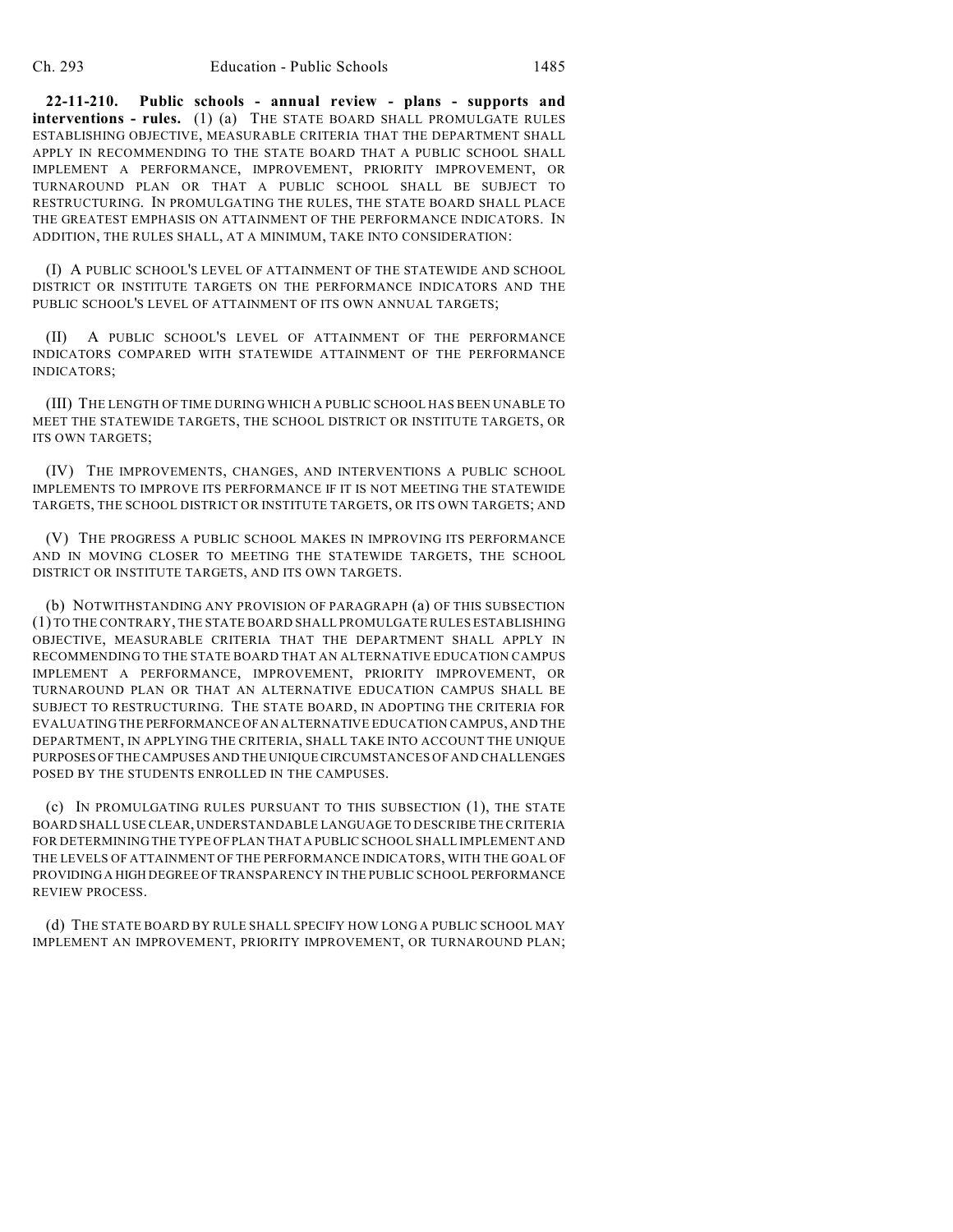EXCEPT THAT THE STATE BOARD SHALL NOT ALLOW A PUBLIC SCHOOL TO CONTINUE IMPLEMENTING A PRIORITY IMPROVEMENT OR TURNAROUND PLAN FOR LONGER THAN A COMBINED TOTAL OF FIVE CONSECUTIVE SCHOOL YEARS BEFORE REQUIRING THE SCHOOL DISTRICT OR THE INSTITUTE TO RESTRUCTURE OR CLOSE THE PUBLIC SCHOOL.

(e) THE STATE BOARD BY RULE SHALL ESTABLISH THE TIME FRAMES WITHIN WHICH THE DEPARTMENT SHALL REVIEW EACH PUBLIC SCHOOL'S PERFORMANCE, SUBMIT RECOMMENDATIONS TO THE STATE BOARD, AND REPORT TO THE PUBLIC SCHOOL AND TO THE SCHOOL'S LOCAL SCHOOL BOARD OR THE INSTITUTE THE STATE BOARD'S DETERMINATION REGARDING THE TYPE OF PLAN THE PUBLIC SCHOOL SHALL IMPLEMENT. THE STATE BOARD SHALL ALSO ESTABLISH BY RULE THE TIME FRAMES WITHIN WHICH THE PUBLIC SCHOOLS, OR THE PUBLIC SCHOOLS' LOCAL SCHOOL BOARDS OR THE INSTITUTE BOARD AS APPROPRIATE, SHALL ADOPT THE SCHOOL PLANS AND SUBMIT THEM TO THE DEPARTMENT. THE DEPARTMENT SHALL PUBLISH EACH PUBLIC SCHOOL'S PLAN ON THE DATA PORTAL WITH THE PUBLIC SCHOOL'S ACCREDITATION CATEGORY, IDENTIFIED BY THE LOCAL SCHOOL BOARD OR THE INSTITUTE, AND SUPPORTING DATA.

(f) IN REVIEWING PUBLIC SCHOOLS' PERFORMANCE, THE DEPARTMENT, TO THE EXTENT POSSIBLE, SHALL EVALUATE THE COST EFFECTIVENESS OF INTERVENTION STRATEGIES IMPLEMENTED BY THE STATE, SCHOOL DISTRICTS, THE INSTITUTE, AND THE PUBLIC SCHOOLS IN ATTEMPTING TO IMPROVE PERFORMANCE IN PUBLIC SCHOOLS THAT ARE IMPLEMENTING SCHOOL IMPROVEMENT, PRIORITY IMPROVEMENT, OR TURNAROUND PLANS.

(2) THE DEPARTMENT SHALL ANNUALLY REVIEW EACH PUBLIC SCHOOL'S PERFORMANCE AND, BASED ON THE RULES OF THE STATE BOARD, RECOMMEND TO THE STATE BOARD THAT THE PUBLIC SCHOOL SHALL IMPLEMENT A PERFORMANCE, IMPROVEMENT, PRIORITY IMPROVEMENT, OR TURNAROUND PLAN FOR THE COMING SCHOOL YEAR. BASED ON THE DEPARTMENT'S RECOMMENDATION, THE STATE BOARD SHALL NOTIFY THE LOCAL SCHOOL BOARD FOR THE PUBLIC SCHOOL, OR THE INSTITUTE IF THE PUBLIC SCHOOL IS AN INSTITUTE CHARTER SCHOOL, REGARDING THE TYPE OF PLAN THE PUBLIC SCHOOL SHALL IMPLEMENT. THE LOCAL SCHOOL BOARD OR THE INSTITUTE SHALL PLACE THE PUBLIC SCHOOL IN THE DISTRICT OR INSTITUTE ACCREDITATION CATEGORY THAT CORRELATES TO THE PUBLIC SCHOOL'S PLAN, BASED ON THE SCHOOL DISTRICT'S OR INSTITUTE'S SCHOOL ACCREDITATION PROCESS.

(3) AT THE REQUEST OF A DISTRICT PUBLIC SCHOOL'S LOCAL SCHOOL BOARD, OR AT THE INSTITUTE'S REQUEST FOR AN INSTITUTE CHARTER SCHOOL, THE DEPARTMENT SHALL PROVIDE TECHNICAL ASSISTANCE AND SUPPORT TO THE PUBLIC SCHOOL, LOCAL SCHOOL BOARD, OR INSTITUTE IN PREPARING AND IMPLEMENTING THE PUBLIC SCHOOL'S IMPROVEMENT, PRIORITY IMPROVEMENT, OR TURNAROUND PLAN. THE DEPARTMENT SHALL BASE THE AMOUNT OF TECHNICAL ASSISTANCE AND SUPPORT PROVIDED TO A PUBLIC SCHOOL, THE LOCAL SCHOOL BOARD, OR THE INSTITUTE ON THE SCHOOL'S DEGREE OF NEED FOR ASSISTANCE AND THE DEPARTMENT'S AVAILABLE RESOURCES. TECHNICAL ASSISTANCE AND SUPPORT MAY INCLUDE, BUT NEED NOT BE LIMITED TO:

(a) ACCESS TO DATA AND RESEARCH TO SUPPORT INTERPRETATION OF STUDENT DATA, DECISION-MAKING, AND LEARNING;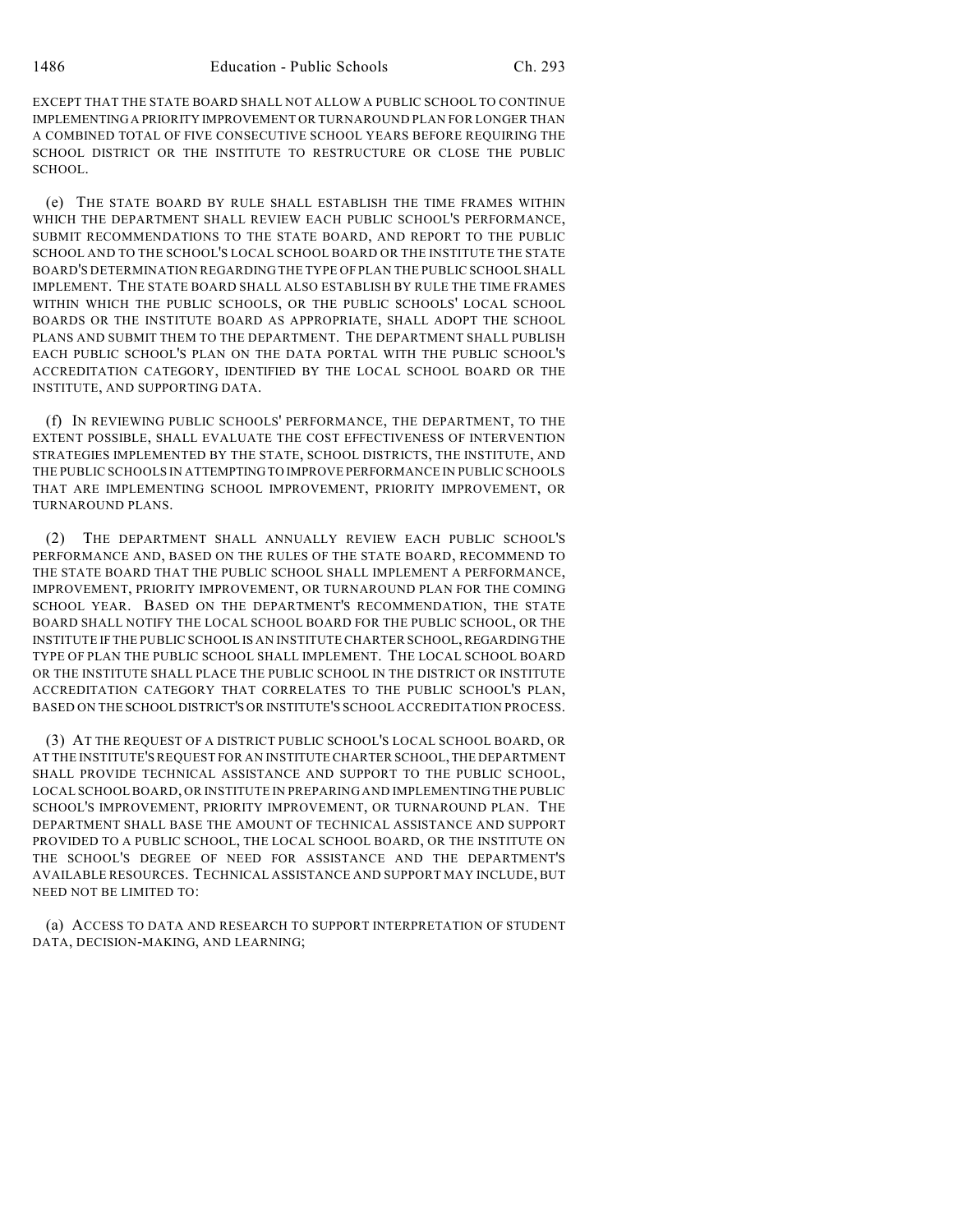(b) CONSULTATIVE SERVICES ON BEST PRACTICES FOR IMPROVEMENT AND IMPLEMENTATION OF INTERVENTION STRATEGIES, INCLUDING, WHERE APPROPRIATE, STRATEGIES THAT ADDRESS EARLY CHILDHOOD EDUCATION AND STUDENT ENGAGEMENT AND RE-ENGAGEMENT; AND

(c) EVALUATION AND FEEDBACK ON THE PUBLIC SCHOOL'S PLAN.

(4) THE COMMISSIONER MAY ASSIGN THE STATE REVIEW PANEL TO CRITICALLY EVALUATE A PUBLIC SCHOOL'S PRIORITY IMPROVEMENT PLAN AND SHALL ASSIGN THE STATE REVIEW PANEL TO CRITICALLY EVALUATE A PUBLIC SCHOOL'S TURNAROUND PLAN. BASED ON ITS EVALUATION, THE STATE REVIEW PANEL SHALL REPORT TO THE COMMISSIONER AND THE STATE BOARD RECOMMENDATIONS CONCERNING:

(a) WHETHER THE PUBLIC SCHOOL'S LEADERSHIP IS ADEQUATE TO IMPLEMENT CHANGE TO IMPROVE RESULTS;

(b) WHETHER THE PUBLIC SCHOOL'S INFRASTRUCTURE IS ADEQUATE TO SUPPORT SCHOOL IMPROVEMENT;

(c) THE READINESS AND APPARENT CAPACITY OF THE PUBLIC SCHOOL'S PERSONNEL TO PLAN EFFECTIVELY AND LEAD THE IMPLEMENTATION OF APPROPRIATE ACTIONS TO IMPROVE STUDENT ACADEMIC PERFORMANCE WITHIN THE SCHOOL;

(d) THE READINESS AND APPARENT CAPACITY OF THE PUBLIC SCHOOL'S PERSONNEL TO ENGAGE PRODUCTIVELY WITH AND BENEFIT FROM THE ASSISTANCE PROVIDED BY AN EXTERNAL PARTNER;

(e) THE LIKELIHOOD OF POSITIVE RETURNS ON STATE INVESTMENTS OF ASSISTANCE AND SUPPORT TO IMPROVE THE PUBLIC SCHOOL'S PERFORMANCE WITHIN THE CURRENT MANAGEMENT STRUCTURE AND STAFFING; AND

(f) THE NECESSITY THAT THE PUBLIC SCHOOL REMAIN IN OPERATION TO SERVE STUDENTS.

(5) (a) IF A PUBLIC SCHOOL FAILS TO MAKE ADEQUATE PROGRESS UNDER ITS TURNAROUND PLAN OR CONTINUES TO OPERATE UNDER A PRIORITY IMPROVEMENT OR TURNAROUND PLAN FOR A COMBINED TOTAL OF FIVE CONSECUTIVE SCHOOL YEARS, THE COMMISSIONER SHALL ASSIGN THE STATE REVIEW PANEL TO CRITICALLY EVALUATE THE PUBLIC SCHOOL'S PERFORMANCE AND DETERMINE WHETHER TO RECOMMEND:

(I) WITH REGARD TO A DISTRICT PUBLIC SCHOOL THAT IS NOT A CHARTER SCHOOL, THAT THE DISTRICT PUBLIC SCHOOL SHOULD BE MANAGED BY A PRIVATE OR PUBLIC ENTITY OTHER THAN THE SCHOOL DISTRICT;

(II) WITH REGARD TO A DISTRICT OR INSTITUTE CHARTER SCHOOL, THAT THE PUBLIC OR PRIVATE ENTITY OPERATING THE CHARTER SCHOOL OR THE GOVERNING BOARD OF THE CHARTER SCHOOL SHOULD BE REPLACED BY A DIFFERENT PUBLIC OR PRIVATE ENTITY OR GOVERNING BOARD;

(III) WITH REGARD TO A DISTRICT PUBLIC SCHOOL, THAT THE DISTRICT PUBLIC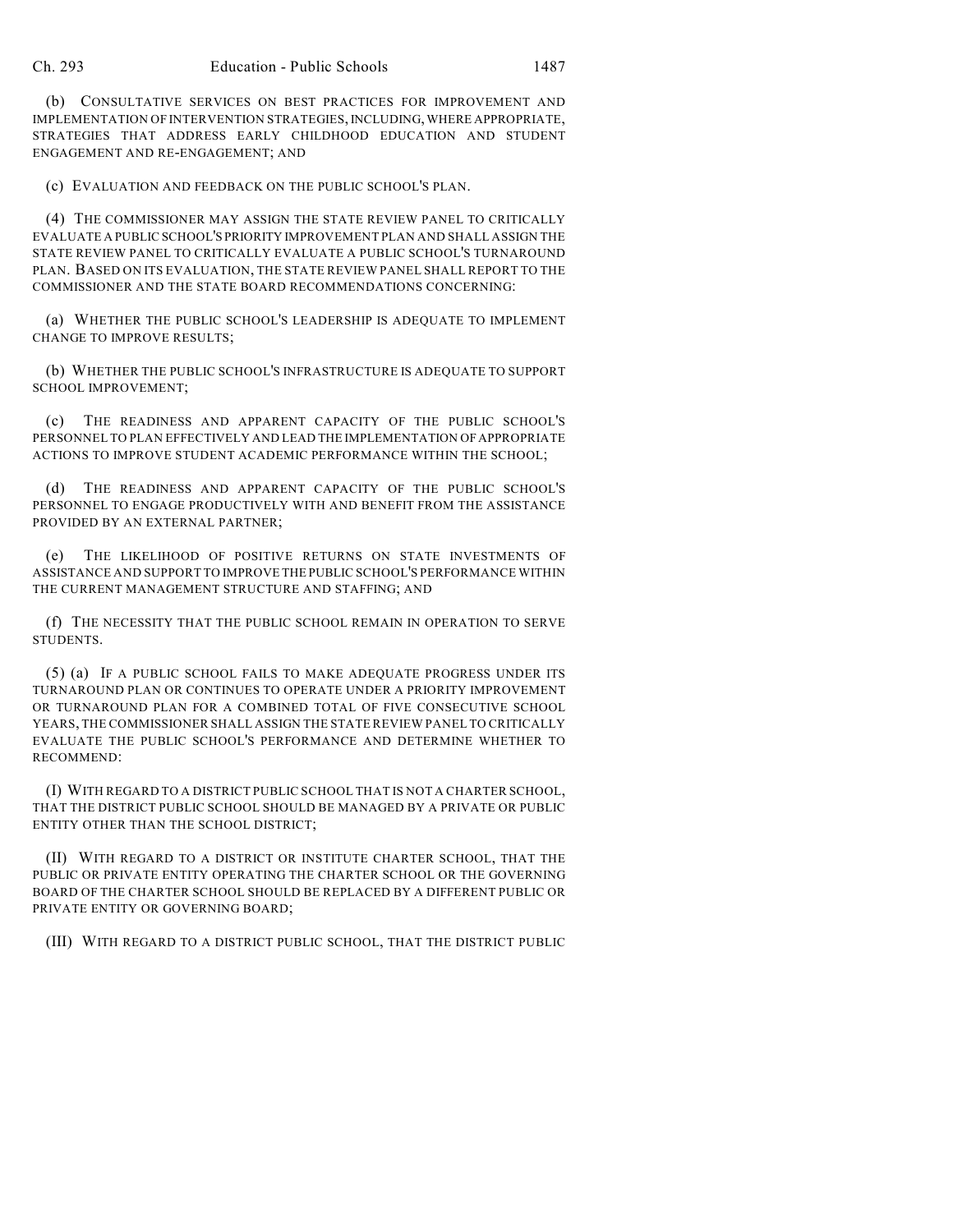SCHOOL BE CONVERTED TO A CHARTER SCHOOL IF IT IS NOT ALREADY AUTHORIZED AS A CHARTER SCHOOL;

(IV) WITH REGARD TO A DISTRICT PUBLIC SCHOOL, THAT THE DISTRICT PUBLIC SCHOOL BE GRANTED STATUS AS AN INNOVATION SCHOOL PURSUANT TO SECTION 22-32.5-104; OR

(V) THAT THE PUBLIC SCHOOL BE CLOSED OR, WITH REGARD TO A DISTRICT CHARTER SCHOOL OR AN INSTITUTE CHARTER SCHOOL, THAT THE PUBLIC SCHOOL'S CHARTER BE REVOKED.

(b) THE STATE REVIEW PANEL SHALL PRESENT ITS RECOMMENDATIONS TO THE COMMISSIONER AND TO THE STATE BOARD. TAKING THE RECOMMENDATIONS INTO ACCOUNT, THE STATE BOARD SHALL DETERMINE WHICH OF THE ACTIONS DESCRIBED IN PARAGRAPH (a) OF THIS SUBSECTION (5) THE LOCAL SCHOOL BOARD FOR A DISTRICT PUBLIC SCHOOL OR THE INSTITUTE FOR AN INSTITUTE CHARTER SCHOOL SHALL TAKE REGARDING THE PUBLIC SCHOOL AND DIRECT THE LOCAL SCHOOL BOARD OR INSTITUTE ACCORDINGLY.

(6) IF A PUBLIC SCHOOL IS RESTRUCTURED, THE DEPARTMENT, TO THE EXTENT POSSIBLE, SHALL TRACK THE STUDENTS ENROLLED IN THE PUBLIC SCHOOL IN THE SCHOOL YEAR PRECEDING THE RESTRUCTURING TO DETERMINE WHETHER THE STUDENTS REENROLL IN THE PUBLIC SCHOOL THE FOLLOWING SCHOOL YEAR OR TRANSFER TO ANOTHER PUBLIC SCHOOL OF THE SCHOOL DISTRICT, AN INSTITUTE CHARTER SCHOOL, OR A PUBLIC SCHOOL OF ANOTHER SCHOOL DISTRICT IN THE STATE. THE DEPARTMENT SHALL PROVIDE THE STUDENT TRACKING INFORMATION, WITHOUT PERSONALLY IDENTIFYING THE STUDENTS, TO THE LOCAL SCHOOL BOARD OR THE INSTITUTE UPON REQUEST.

### PART 3

## SCHOOL DISTRICT AND INSTITUTE ACCOUNTABILITY

**22-11-301. School district accountability committees - creation membership.** (1) EACH LOCAL SCHOOL BOARD SHALL APPOINT OR CREATE A PROCESS FOR THE ELECTION OF A SCHOOL DISTRICT ACCOUNTABILITY COMMITTEE THAT SHALL CONSIST OF:

(a) AT LEAST THREE PARENTS OF STUDENTS ENROLLED IN THE DISTRICT PUBLIC SCHOOLS;

(b) AT LEAST ONE TEACHER WHO IS EMPLOYED BY THE SCHOOL DISTRICT;

(c) AT LEAST ONE SCHOOL ADMINISTRATOR WHO IS EMPLOYED BY THE SCHOOL DISTRICT; AND

(d) AT LEAST ONE PERSON WHO IS INVOLVED IN BUSINESS IN THE COMMUNITY WITHIN THE SCHOOL DISTRICT BOUNDARIES.

(2) (a) A PERSON MAY NOT BE APPOINTED OR ELECTED TO FILL MORE THAN ONE OF THE MEMBER POSITIONS REQUIRED IN SUBSECTION (1) OF THIS SECTION IN A SINGLE TERM.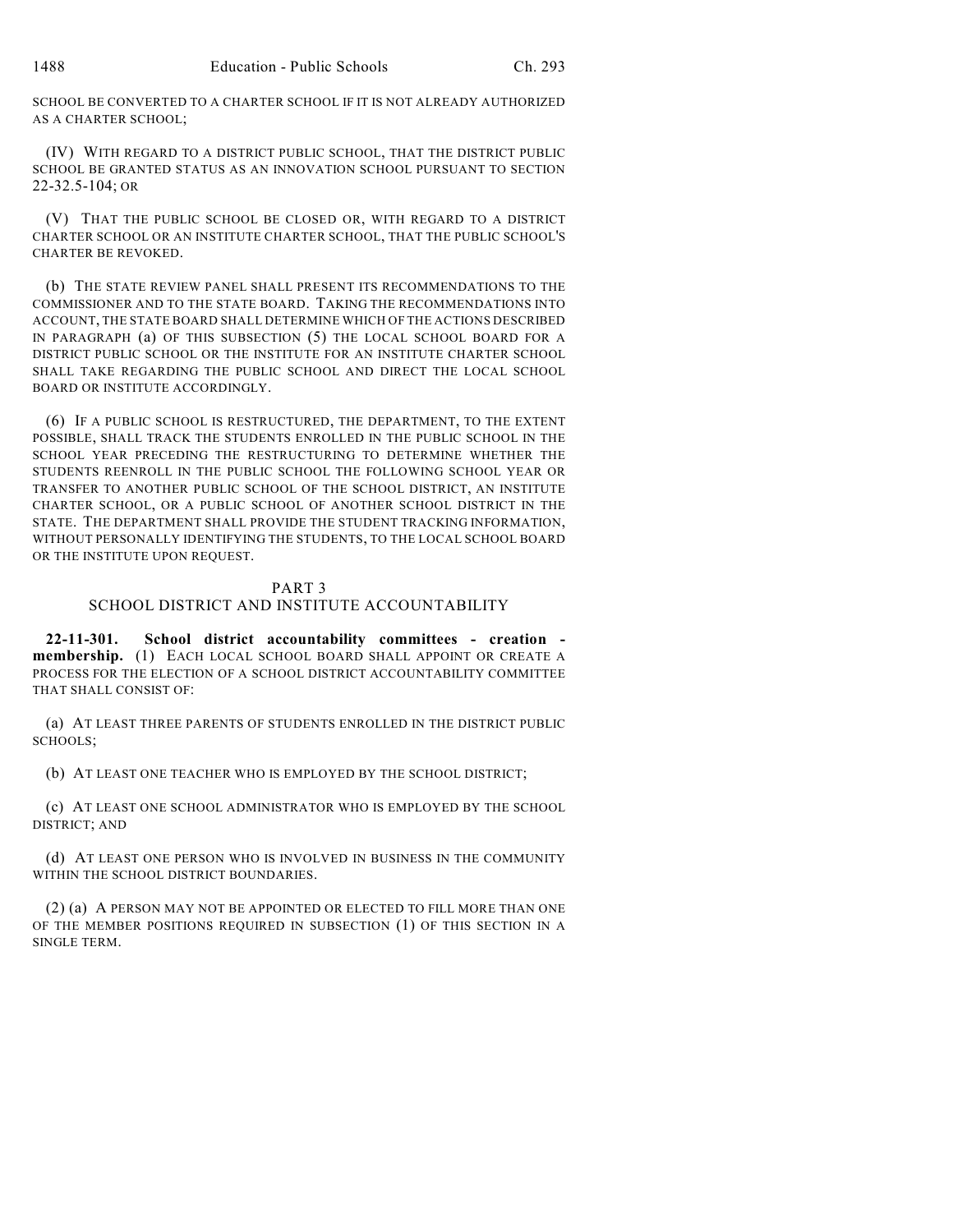(b) IF A LOCAL SCHOOL BOARD CHOOSES TO INCREASE THE NUMBER OF PERSONS ON THE SCHOOL DISTRICT ACCOUNTABILITY COMMITTEE, IT SHALL ENSURE THAT THE NUMBER OF PARENTS APPOINTED OR ELECTED TO THE COMMITTEE PURSUANT TO PARAGRAPH (a) OF SUBSECTION (1) OF THIS SECTION EXCEEDS THE NUMBER OF REPRESENTATIVES FROM THE GROUP WITH THE NEXT HIGHEST REPRESENTATION.

(c) (I) EXCEPT AS OTHERWISE PROVIDED IN SUBPARAGRAPH (II) OF THIS PARAGRAPH (c), A PARENT SHALL NOT BE ELIGIBLE TO SERVE ON A SCHOOL DISTRICT ACCOUNTABILITY COMMITTEE IF HE OR SHE IS EMPLOYED BY, OR IS A RELATIVE OF A PERSON WHO IS EMPLOYED BY, THE SCHOOL DISTRICT, INCLUDING BEING EMPLOYED AT A PUBLIC SCHOOL OF THE SCHOOL DISTRICT.

(II) IF A SCHOOL DISTRICT MAKES A GOOD FAITH EFFORT BUT IS UNABLE TO IDENTIFY A SUFFICIENT NUMBER OF PARENTS WHO ARE WILLING TO SERVE ON A SCHOOL DISTRICT ACCOUNTABILITY COMMITTEE AND WHO ARE NOT EXCLUDED FROM SERVING AS PROVIDED IN SUBPARAGRAPH (I) OF THIS PARAGRAPH (c), ONE OR MORE PARENTS WHO ARE EMPLOYED BY, OR ARE RELATED TO A PERSON WHO IS EMPLOYED BY, THE SCHOOL DISTRICT, INCLUDING BEING EMPLOYED AT A PUBLIC SCHOOL OF THE SCHOOL DISTRICT, MAY SERVE ON THE SCHOOL DISTRICT ACCOUNTABILITY COMMITTEE.

(III) AS USED IN THIS PARAGRAPH (c), UNLESS THE CONTEXT OTHERWISE REQUIRES, "RELATED" OR "RELATIVE" MEANS A PERSON'S SPOUSE, SON, DAUGHTER, SISTER, BROTHER, MOTHER, OR FATHER.

(3) IF A LOCAL SCHOOL BOARD APPOINTS THE MEMBERS OF THE SCHOOL DISTRICT ACCOUNTABILITY COMMITTEE, THE LOCAL SCHOOL BOARD, TO THE EXTENT PRACTICABLE, SHALL ENSURE THAT THE PARENTS WHO ARE APPOINTED REFLECT THE STUDENT POPULATIONS THAT ARE SIGNIFICANTLY REPRESENTED WITHIN THE SCHOOL DISTRICT. SAID STUDENT POPULATIONS MAY INCLUDE, BUT NEED NOT BE LIMITED TO:

(a) STUDENTS WHO ARE MEMBERS OF NON-CAUCASIAN RACES;

(b) STUDENTS WHO ARE ELIGIBLE FOR FREE OR REDUCED-COST LUNCH THROUGH THE FEDERAL "NATIONAL SCHOOL LUNCH ACT", 42 U.S.C. SEC. 1751 ET SEQ.;

(c) STUDENTS WHOSE DOMINANT LANGUAGE IS NOT ENGLISH, AS DEFINED IN SECTION 22-24-103 (4);

(d) STUDENTS WHO ARE MIGRANT CHILDREN, AS DEFINED IN SECTION 22-23-103  $(2);$ 

(e) STUDENTS WHO ARE IDENTIFIED AS CHILDREN WITH DISABILITIES PURSUANT TO SECTION 22-20-108; AND

(f) STUDENTS WHO ARE IDENTIFIED AS GIFTED CHILDREN AS DEFINED IN SECTION 22-20-103 (13).

(4) IF A LOCAL SCHOOL BOARD APPOINTS THE MEMBERS OF THE SCHOOL DISTRICT ACCOUNTABILITY COMMITTEE, THE LOCAL SCHOOL BOARD, TO THE EXTENT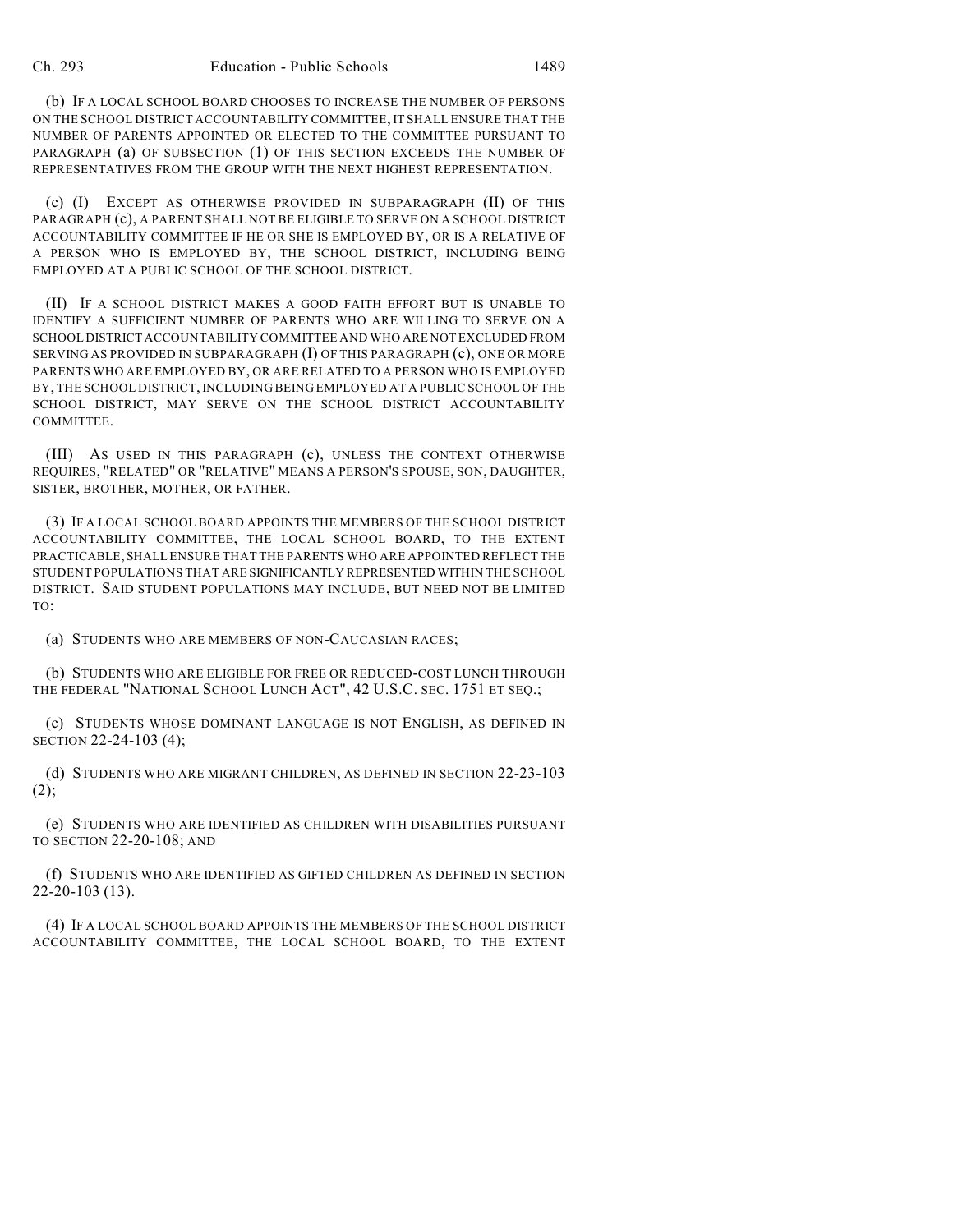PRACTICABLE, SHALL ENSURE THAT:

(a) AT LEAST ONE OF THE PARENTS APPOINTED TO THE COMMITTEE IS THE PARENT OF A STUDENT ENROLLED IN A CHARTER SCHOOL AUTHORIZED BY THE LOCAL SCHOOL BOARD, IF THE LOCAL SCHOOL BOARD HAS AUTHORIZED ANY CHARTER SCHOOLS; AND

(b) AT LEAST ONE OF THE PERSONS APPOINTED TO THE COMMITTEE HAS A DEMONSTRATED KNOWLEDGE OF CHARTER SCHOOLS.

(5) THE MEMBERS OF EACH SCHOOL DISTRICT ACCOUNTABILITY COMMITTEE SHALL SELECT FROM AMONG THE PARENT REPRESENTATIVES SERVING ON THE COMMITTEE A MEMBER TO SERVE AS CHAIR OR CO-CHAIR OF THE COMMITTEE. THE LOCAL SCHOOL BOARD SHALL ESTABLISH THE LENGTH OF TERM FOR WHICH THE COMMITTEE CHAIR OR CO-CHAIR SHALL SERVE.

**22-11-302. School district accountability committees - powers and duties.** (1) EACH SCHOOL DISTRICT ACCOUNTABILITY COMMITTEE SHALL HAVE THE FOLLOWING POWERS AND DUTIES:

(a) TO RECOMMEND TO ITS LOCAL SCHOOL BOARD PRIORITIES FOR SPENDING SCHOOL DISTRICT MONEYS. WHENEVER THE SCHOOL DISTRICT ACCOUNTABILITY COMMITTEE RECOMMENDS SPENDING PRIORITIES, IT SHALL MAKE REASONABLE EFFORTS TO CONSULT IN A SUBSTANTIVE MANNER WITH THE SCHOOL ACCOUNTABILITY COMMITTEES OF THE SCHOOL DISTRICT. THE LOCAL SCHOOL BOARD SHALL CONSIDER THE SCHOOL DISTRICT ACCOUNTABILITY COMMITTEE'S RECOMMENDATIONS IN ADOPTING THE SCHOOL DISTRICT BUDGET FOR EACH FISCAL YEAR PURSUANT TO ARTICLE 44 OF THIS TITLE.

(b) TO ADVISE ITS LOCAL SCHOOL BOARD CONCERNING PREPARATION OF, AND ANNUALLY SUBMIT TO THE LOCAL SCHOOL BOARD RECOMMENDATIONS REGARDING THE CONTENTS OF, A DISTRICT PERFORMANCE, IMPROVEMENT, PRIORITY IMPROVEMENT, OR TURNAROUND PLAN, WHICHEVER IS REQUIRED BASED ON THE SCHOOL DISTRICT'S ACCREDITATION CATEGORY. IN ADVISING AND PREPARING THE RECOMMENDATIONS, THE SCHOOL DISTRICT ACCOUNTABILITY COMMITTEE SHALL MAKE REASONABLE EFFORTS TO CONSULT IN A SUBSTANTIVE MANNER WITH THE SCHOOL ACCOUNTABILITY COMMITTEES OF THE SCHOOL DISTRICT AND SHALL COMPILE AND SUBMIT TO THE LOCAL SCHOOL BOARD THE SCHOOL PERFORMANCE, IMPROVEMENT, PRIORITY IMPROVEMENT, AND TURNAROUND PLANS SUBMITTED BY THE SCHOOL ACCOUNTABILITY COMMITTEES PURSUANT TO SECTIONS 22-11-403 TO 22-11-406.

(c) IF THE LOCAL SCHOOL BOARD RECEIVES A CHARTER SCHOOL APPLICATION, TO REVIEW THE CHARTER APPLICATION PRIOR TO CONSIDERATION BY THE LOCAL SCHOOL BOARD AS PROVIDED IN SECTION 22-30.5-107 (1).

(2) THE LOCAL SCHOOL BOARD AND THE SCHOOL DISTRICT ACCOUNTABILITY COMMITTEE SHALL, AT LEAST ANNUALLY, COOPERATIVELY DETERMINE THE AREAS AND ISSUES, IN ADDITION TO BUDGET ISSUES, THAT THE SCHOOL DISTRICT ACCOUNTABILITY COMMITTEE SHALL STUDY AND CONCERNING WHICH THE COMMITTEE MAY MAKE RECOMMENDATIONS TO THE LOCAL SCHOOL BOARD.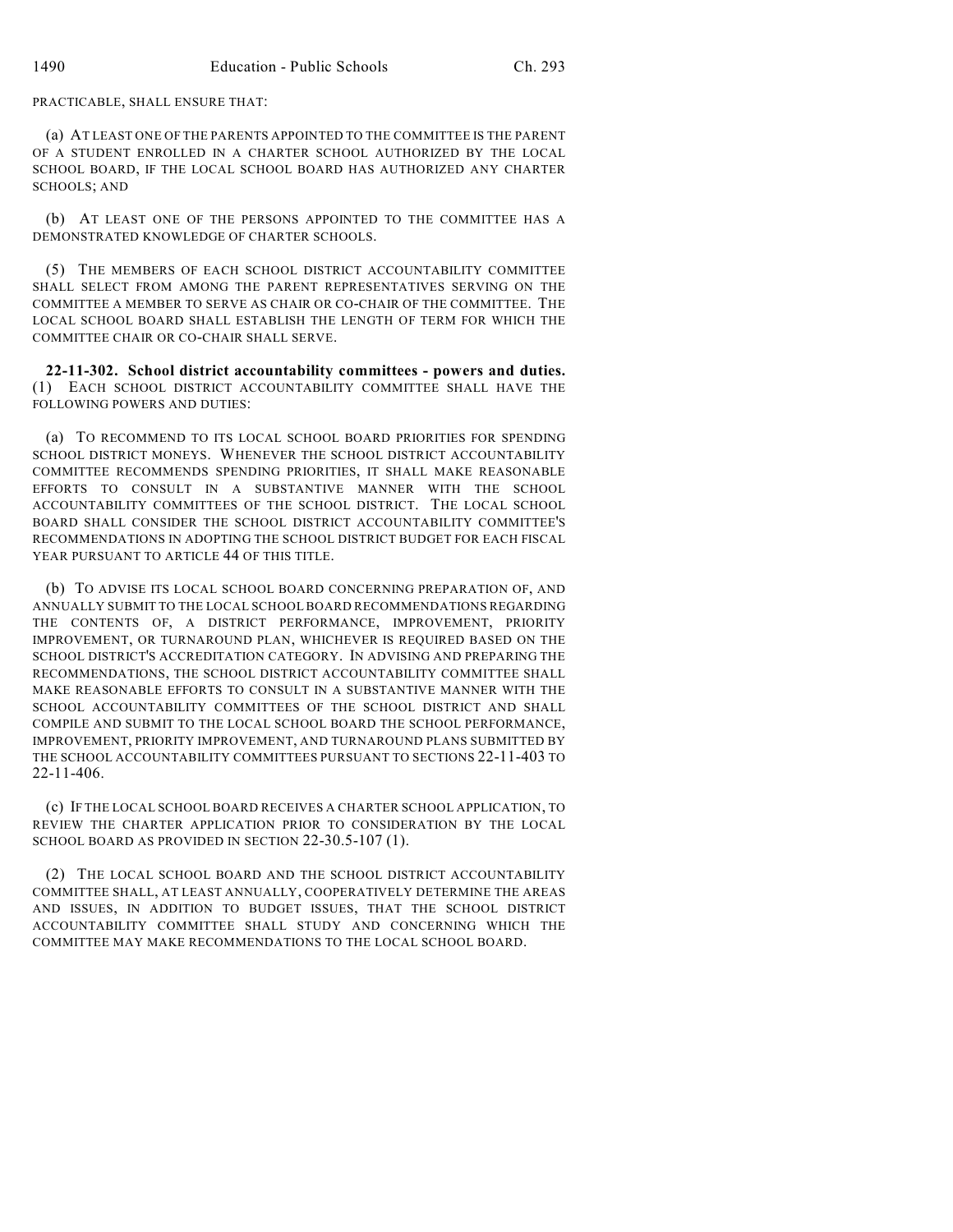**22-11-303. Accredited or accredited with distinction - performance plan school district or institute - contents - adoption.** (1) (a) IN ACCORDANCE WITH TIME FRAMES SPECIFIED IN STATE BOARD RULES, EACH LOCAL SCHOOL BOARD THAT IS ACCREDITED OR ACCREDITED WITH DISTINCTION SHALL ANNUALLY ADOPT A PERFORMANCE PLAN FOR THE SCHOOL DISTRICT AS DESCRIBED IN SUBSECTION (3) OF THIS SECTION.

(b) THE SCHOOL DISTRICT ACCOUNTABILITY COMMITTEE FOR THE SCHOOL DISTRICT SHALL ADVISE THE LOCAL SCHOOL BOARD CONCERNING PREPARATION OF THE DISTRICT PERFORMANCE PLAN AND MAKE RECOMMENDATIONS TO THE LOCAL SCHOOL BOARD CONCERNING THE CONTENTS OF THE DISTRICT PERFORMANCE PLAN. IN ADVISING AND MAKING ITS RECOMMENDATIONS, THE SCHOOL DISTRICT ACCOUNTABILITY COMMITTEE SHALL TAKE INTO ACCOUNT AND INCORPORATE ANY DISTRICT PUBLIC SCHOOL PERFORMANCE, IMPROVEMENT, PRIORITY IMPROVEMENT, OR TURNAROUND PLANS RECEIVED PURSUANT TO SECTIONS 22-11-403 TO 22-11-406. THE LOCAL SCHOOL BOARD SHALL CREATE AND ADOPT THE DISTRICT PERFORMANCE PLAN, TAKING INTO ACCOUNT THE ADVICE AND RECOMMENDATIONS OF THE SCHOOL DISTRICT ACCOUNTABILITY COMMITTEE.

(c) THE LOCAL SCHOOL BOARD SHALL SUBMIT THE ADOPTED DISTRICT PERFORMANCE PLAN TO THE DEPARTMENT FOR PUBLICATION ON THE DATA PORTAL AND SHALL ENSURE THAT THE DISTRICT PERFORMANCE PLAN IS IN EFFECT FOR THE SCHOOL DISTRICT AND THE DISTRICT PUBLIC SCHOOLS WITHIN THE TIME FRAMES SPECIFIED IN STATE BOARD RULE. THE LOCAL SCHOOL BOARD SHALL ALSO MAKE COPIES OF THE DISTRICT PERFORMANCE PLAN AVAILABLE TO MEMBERS OF THE PUBLIC UPON REQUEST.

(2) (a) IN ACCORDANCE WITH TIME FRAMES SPECIFIED IN STATE BOARD RULES, THE INSTITUTE BOARD, IF IT IS ACCREDITED OR ACCREDITED WITH DISTINCTION, SHALL ANNUALLY ADOPT AN INSTITUTE PERFORMANCE PLAN AS DESCRIBED IN SUBSECTION (3) OF THIS SECTION.

(b) PRIOR TO CREATING THE INSTITUTE PERFORMANCE PLAN, THE INSTITUTE SHALL COMPILE THE INSTITUTE CHARTER SCHOOL PERFORMANCE, IMPROVEMENT, PRIORITY IMPROVEMENT, AND TURNAROUND PLANS PREPARED FOR EACH INSTITUTE CHARTER SCHOOL PURSUANT TO SECTIONS 22-11-403 TO 22-11-406. THE INSTITUTE SHALL TAKE THE COMPILATION OF PLANS INTO ACCOUNT IN CREATING AND ADOPTING THE INSTITUTE PERFORMANCE PLAN.

(c) THE INSTITUTE SHALL SUBMIT THE ADOPTED INSTITUTE PERFORMANCE PLAN TO THE DEPARTMENT FOR PUBLICATION ON THE DATA PORTAL AND SHALL ENSURE THAT THE INSTITUTE PERFORMANCE PLAN IS IN EFFECT FOR THE INSTITUTE AND THE INSTITUTE CHARTER SCHOOLS WITHIN THE TIME FRAMES SPECIFIED IN STATE BOARD RULE. THE INSTITUTE SHALL ALSO MAKE COPIES OF THE INSTITUTE PERFORMANCE PLAN AVAILABLE TO MEMBERS OF THE PUBLIC UPON REQUEST.

(3) A DISTRICT OR INSTITUTE PERFORMANCE PLAN SHALL BE DESIGNED TO RAISE THE ACADEMIC PERFORMANCE OF STUDENTS ENROLLED IN THE SCHOOL DISTRICT OR IN THE INSTITUTE CHARTER SCHOOLS AND TO ENSURE THAT THE SCHOOL DISTRICT OR THE INSTITUTE, FOLLOWING THE NEXT ANNUAL ACCREDITATION REVIEW, ATTAINS A HIGHER ACCREDITATION CATEGORY OR REMAINS IN THE SAME ACCREDITATION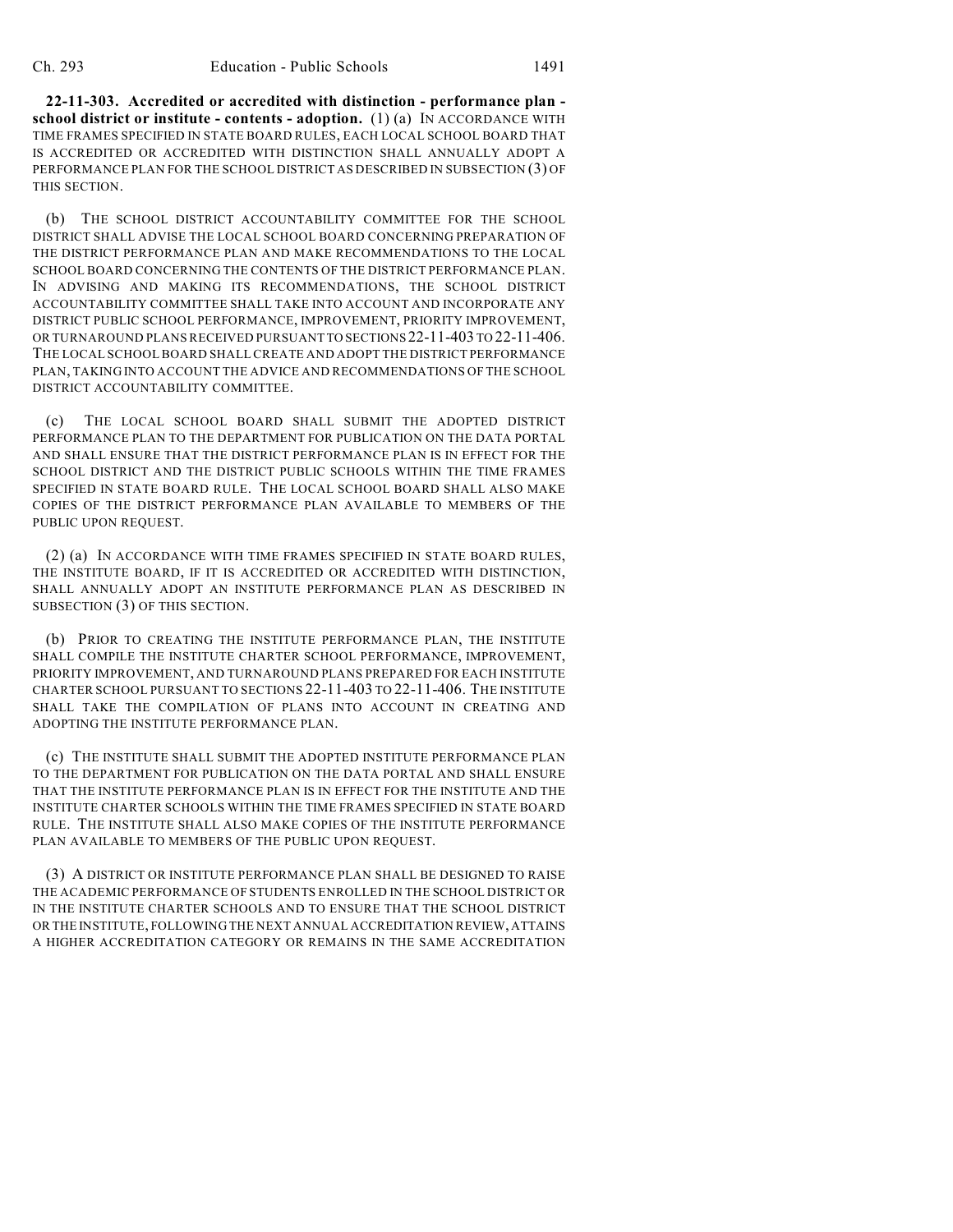CATEGORY IF THE SCHOOL DISTRICT OR INSTITUTE IS ACCREDITED WITH DISTINCTION. AT A MINIMUM, EACH DISTRICT AND INSTITUTE PERFORMANCE PLAN SHALL:

(a) SET, REAFFIRM, OR REVISE, AS APPROPRIATE, AMBITIOUS BUT ATTAINABLE TARGETS THAT THE SCHOOL DISTRICT, INCLUDING THE DISTRICT PUBLIC SCHOOLS, OR THE INSTITUTE, INCLUDING THE INSTITUTE CHARTER SCHOOLS, SHALL ATTAIN ON THE PERFORMANCE INDICATORS. THE LOCAL SCHOOL BOARD OR THE INSTITUTE SHALL ENSURE THAT THE TARGETS ARE ALIGNED WITH THE STATEWIDE TARGETS SET BY THE STATE BOARD PURSUANT TO SECTION 22-11-201.

(b) IDENTIFY POSITIVE AND NEGATIVE TRENDS FOR DISTRICT PUBLIC SCHOOLS AS A GROUP AND INDIVIDUALLY OR FOR INSTITUTE CHARTER SCHOOLS AS A GROUP AND INDIVIDUALLY IN THE LEVELS OF ATTAINMENT BY THE PUBLIC SCHOOLS AS A GROUP AND INDIVIDUALLY ON THE PERFORMANCE INDICATORS;

(c) ASSESS AND PRIORITIZE THE ISSUES AND NEEDS FOR THE SCHOOL DISTRICT AND FOR THE INDIVIDUAL DISTRICT PUBLIC SCHOOLS OR FOR THE INSTITUTE AND FOR THE INDIVIDUAL INSTITUTE CHARTER SCHOOLS THAT MUST BE ADDRESSED TO RAISE THE LEVELS OF ATTAINMENT ON THE PERFORMANCE INDICATORS BY THE DISTRICT PUBLIC SCHOOLS OR THE INSTITUTE CHARTER SCHOOLS AND TO IMPROVE SCHOOL READINESS IN DISTRICT PUBLIC SCHOOLS OR INSTITUTE CHARTER SCHOOLS THAT SERVE STUDENTS IN PRESCHOOL AND KINDERGARTEN;

(d) IDENTIFY SPECIFIC, RESEARCH-BASED STRATEGIES TO ADDRESS THE NEEDS AND ISSUES IDENTIFIED PURSUANT TO PARAGRAPH (c) OF THIS SUBSECTION (3);

(e) IDENTIFY THE LOCAL, STATE, AND FEDERAL RESOURCES THAT THE SCHOOL DISTRICT OR THE INSTITUTE WILL USE TO IMPLEMENT THE IDENTIFIED STRATEGIES WITH FIDELITY; AND

(f) ADDRESS ANY OTHER ISSUES REQUIRED BY RULE OF THE STATE BOARD OR RAISED BY THE DEPARTMENT THROUGH THE ACCREDITATION PROCESS PURSUANT TO PART 2 OF THIS ARTICLE.

**22-11-304. Accredited with improvement plan - school district or institute - plan contents - adoption.** (1) (a) IN ACCORDANCE WITH THE TIME FRAMES SPECIFIED IN STATE BOARD RULE, EACH SCHOOL DISTRICT THAT IS ACCREDITED WITH IMPROVEMENT PLAN SHALL ANNUALLY ADOPT AND IMPLEMENT A DISTRICT IMPROVEMENT PLAN AS DESCRIBED IN SUBSECTION (3) OF THIS SECTION.

(b) THE SCHOOL DISTRICT ACCOUNTABILITY COMMITTEE FOR THE SCHOOL DISTRICT SHALL ADVISE THE LOCAL SCHOOL BOARD CONCERNING PREPARATION OF THE DISTRICT IMPROVEMENT PLAN AND MAKE RECOMMENDATIONS TO THE LOCAL SCHOOL BOARD CONCERNING THE CONTENTS OF THE DISTRICT IMPROVEMENT PLAN. IN ADVISING AND MAKING ITS RECOMMENDATIONS, THE SCHOOL DISTRICT ACCOUNTABILITY COMMITTEE SHALL TAKE INTO ACCOUNT AND INCORPORATE ANY DISTRICT PUBLIC SCHOOL PERFORMANCE, IMPROVEMENT, PRIORITY IMPROVEMENT, OR TURNAROUND PLANS RECEIVED PURSUANT TO SECTIONS 22-11-403 TO 22-11-406. THE LOCAL SCHOOL BOARD SHALL CREATE AND ADOPT THE DISTRICT IMPROVEMENT PLAN, TAKING INTO ACCOUNT THE ADVICE AND RECOMMENDATIONS OF THE SCHOOL DISTRICT ACCOUNTABILITY COMMITTEE.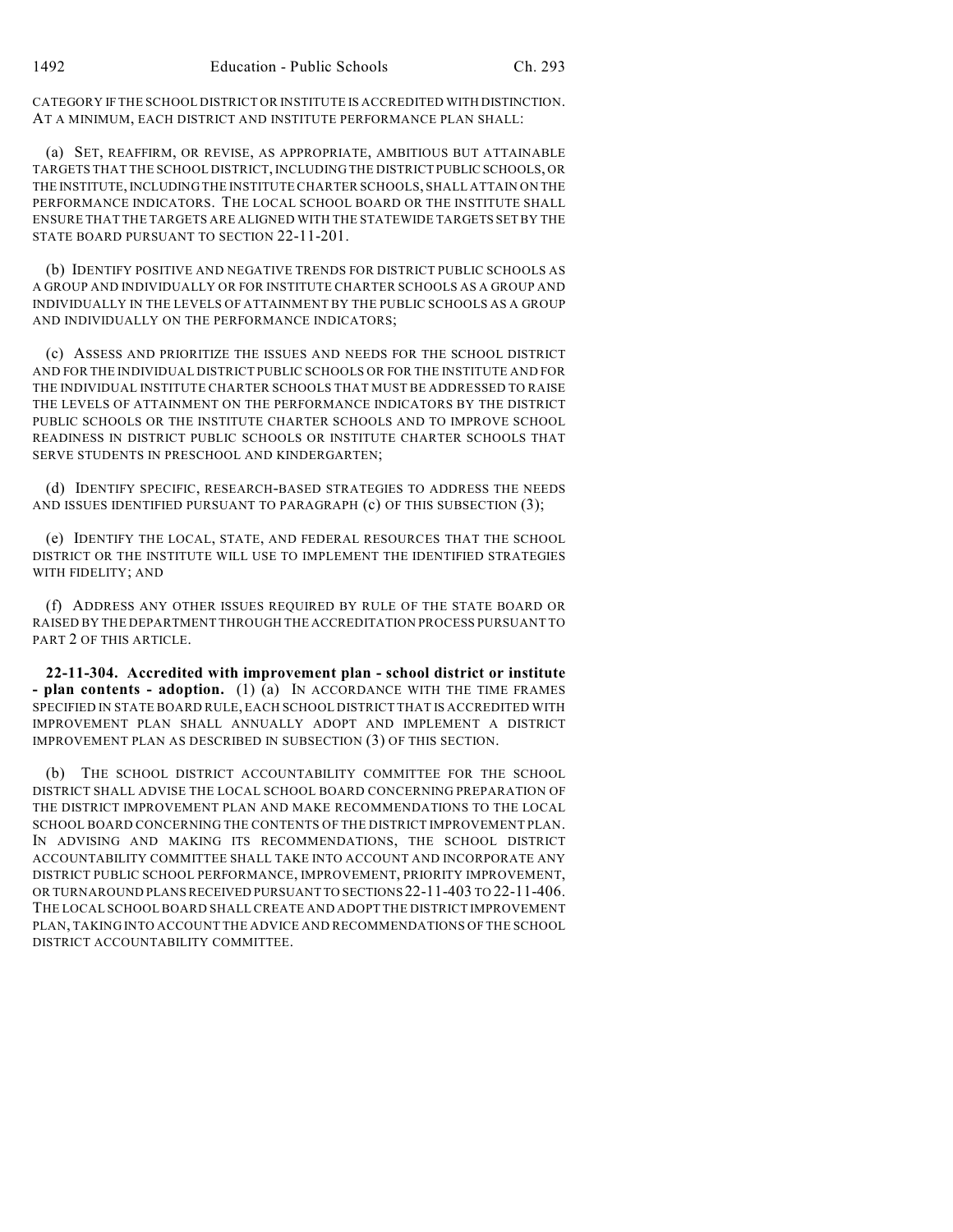(c) THE LOCAL SCHOOL BOARD SHALL SUBMIT THE ADOPTED DISTRICT IMPROVEMENT PLAN TO THE DEPARTMENT FOR PUBLICATION ON THE DATA PORTAL AND SHALL ENSURE THAT THE DISTRICT IMPROVEMENT PLAN IS IN EFFECT FOR THE SCHOOL DISTRICT AND THE DISTRICT PUBLIC SCHOOLS WITHIN THE TIME FRAMES SPECIFIED IN STATE BOARD RULE. THE LOCAL SCHOOL BOARD SHALL ALSO MAKE COPIES OF THE DISTRICT IMPROVEMENT PLAN AVAILABLE TO MEMBERS OF THE PUBLIC UPON REQUEST.

(2) (a) IFTHE INSTITUTE IS ACCREDITED WITH IMPROVEMENT PLAN, THE INSTITUTE BOARD SHALL, IN ACCORDANCE WITH THE TIME FRAMES SPECIFIED IN STATE BOARD RULE, ADOPT AND IMPLEMENT AN INSTITUTE IMPROVEMENT PLAN AS DESCRIBED IN SUBSECTION (3) OF THIS SECTION. IN PREPARING THE INSTITUTE IMPROVEMENT PLAN, THE INSTITUTE BOARD SHALL TAKE INTO ACCOUNT AND INCORPORATE ANY INSTITUTE CHARTER SCHOOL PERFORMANCE, IMPROVEMENT, PRIORITY IMPROVEMENT, AND TURNAROUND PLANS RECEIVED PURSUANT TO SECTIONS 22-11-403 TO 22-11-406.

(b) THE INSTITUTE SHALL SUBMIT THE ADOPTED INSTITUTE IMPROVEMENT PLAN TO THE DEPARTMENT FOR PUBLICATION ON THE DATA PORTAL AND SHALL ENSURE THAT THE INSTITUTE IMPROVEMENT PLAN IS IN EFFECT FOR THE INSTITUTE AND THE INSTITUTE CHARTER SCHOOLS WITHIN THE TIME FRAMES SPECIFIED BY STATE BOARD RULE. THE INSTITUTE SHALL ALSO MAKE COPIES OF THE INSTITUTE IMPROVEMENT PLAN AVAILABLE TO MEMBERS OF THE PUBLIC UPON REQUEST.

(3) A DISTRICT IMPROVEMENT PLAN OR AN INSTITUTE IMPROVEMENT PLAN SHALL BE DESIGNED TO ENSURE THAT THE SCHOOL DISTRICT OR THE INSTITUTE IMPROVES ITS PERFORMANCE TO THE EXTENT THAT, FOLLOWING COMPLETION OF ITS NEXT ANNUAL ACCREDITATION REVIEW, THE SCHOOL DISTRICT OR THE INSTITUTE ATTAINS A HIGHER ACCREDITATION CATEGORY. AT A MINIMUM, A DISTRICT IMPROVEMENT PLAN OR AN INSTITUTE IMPROVEMENT PLAN SHALL:

(a) SET OR REVISE, AS APPROPRIATE, AMBITIOUS BUT ATTAINABLE TARGETS THAT THE SCHOOL DISTRICT, INCLUDING THE DISTRICT PUBLIC SCHOOLS, OR THE INSTITUTE, INCLUDING THE INSTITUTE CHARTER SCHOOLS, SHALL ATTAIN ON THE PERFORMANCE INDICATORS. THE LOCAL SCHOOL BOARD OR THE INSTITUTE SHALL ENSURE THAT THE TARGETS ARE ALIGNED WITH THE STATEWIDE TARGETS SET BY THE STATE BOARD PURSUANT TO SECTION 22-11-201.

(b) IDENTIFY POSITIVE AND NEGATIVE TRENDS FOR DISTRICT PUBLIC SCHOOLS AS A GROUP AND INDIVIDUALLY OR FOR INSTITUTE CHARTER SCHOOLS AS A GROUP AND INDIVIDUALLY IN THE LEVELS OF ATTAINMENT BY THE PUBLIC SCHOOLS AS A GROUP AND INDIVIDUALLY ON THE PERFORMANCE INDICATORS;

(c) ASSESS AND PRIORITIZE THE ISSUES AND NEEDS OF THE DISTRICT OR INSTITUTE AND OF THE DISTRICT PUBLIC SCHOOLS OR INSTITUTE CHARTER SCHOOLS THAT MUST BE ADDRESSED TO RAISE THE LEVELS OF ATTAINMENT ON THE PERFORMANCE INDICATORS BY THE DISTRICT PUBLIC SCHOOLS OR INSTITUTE CHARTER SCHOOLS AND TO IMPROVE SCHOOL READINESS IN DISTRICT PUBLIC SCHOOLS OR INSTITUTE CHARTER SCHOOLS THAT SERVE STUDENTS IN PRESCHOOL AND KINDERGARTEN;

(d) IDENTIFY SPECIFIC, RESEARCH-BASED STRATEGIES THAT ARE APPROPRIATE IN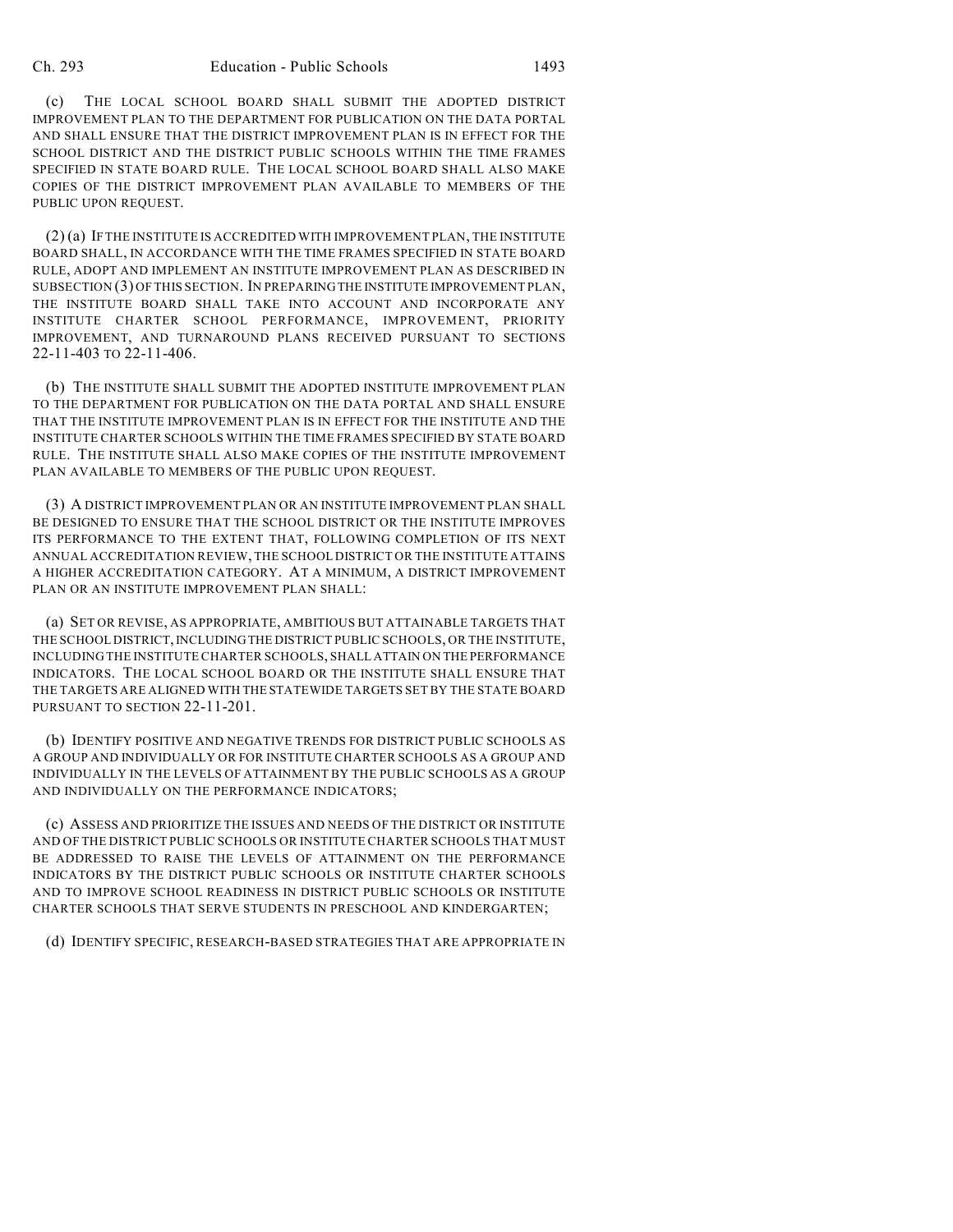SCOPE, INTENSITY, AND TYPE TO ADDRESS THE NEEDS AND ISSUES IDENTIFIED PURSUANT TO PARAGRAPH (c) OF THIS SUBSECTION (3);

(e) IDENTIFY THE LOCAL, STATE, AND FEDERAL RESOURCES THAT THE SCHOOL DISTRICT OR THE INSTITUTE WILL USE TO IMPLEMENT THE IDENTIFIED STRATEGIES WITH FIDELITY; AND

(f) ADDRESS ANY OTHER ISSUES REQUIRED BY RULE OF THE STATE BOARD OR RAISED BY THE DEPARTMENT THROUGH THE ACCREDITATION PROCESS PURSUANT TO PART 2 OF THIS ARTICLE.

**22-11-305. Accredited with priority improvement plan - school district or institute - plan contents - adoption.** (1) (a) IN ACCORDANCE WITH THE TIME FRAMES SPECIFIED IN STATE BOARD RULE, EACH SCHOOL DISTRICT THAT IS ACCREDITED WITH PRIORITY IMPROVEMENT PLAN SHALL ANNUALLY ADOPT AND IMPLEMENT A DISTRICT PRIORITY IMPROVEMENT PLAN AS DESCRIBED IN SUBSECTION (3) OF THIS SECTION.

(b) THE SCHOOL DISTRICT ACCOUNTABILITY COMMITTEE FOR THE SCHOOL DISTRICT SHALL ADVISE THE LOCAL SCHOOL BOARD CONCERNING PREPARATION OF THE DISTRICT PRIORITY IMPROVEMENT PLAN AND MAKE RECOMMENDATIONS TO THE LOCAL SCHOOL BOARD CONCERNING THE CONTENTS OF THE DISTRICT PRIORITY IMPROVEMENT PLAN. IN ADVISING AND MAKING ITS RECOMMENDATIONS, THE SCHOOL DISTRICT ACCOUNTABILITY COMMITTEE SHALL TAKE INTO ACCOUNT AND INCORPORATE ANY DISTRICT PUBLIC SCHOOL PERFORMANCE, IMPROVEMENT, PRIORITY IMPROVEMENT, OR TURNAROUND PLANS RECEIVED PURSUANT TO SECTIONS 22-11-403 TO 22-11-406. THE LOCAL SCHOOL BOARD SHALL CREATE AND ADOPT THE DISTRICT PRIORITY IMPROVEMENT PLAN, TAKING INTO ACCOUNT THE ADVICE AND RECOMMENDATIONS OF THE SCHOOL DISTRICT ACCOUNTABILITY COMMITTEE.

(c) THE COMMISSIONER, SUBJECT TO AVAILABLE APPROPRIATIONS, MAY ASSIGN THE STATE REVIEW PANEL TO CRITICALLY EVALUATE THE DISTRICT PRIORITY IMPROVEMENT PLAN AND RECOMMEND TO THE COMMISSIONER MODIFICATIONS TO THE PLAN. THE COMMISSIONER MAY RECOMMEND TO THE LOCAL SCHOOL BOARD MODIFICATIONS TO THE DISTRICT PRIORITY IMPROVEMENT PLAN, TAKING INTO CONSIDERATION ANY RECOMMENDATIONS OF THE STATE REVIEW PANEL.

(d) THE LOCAL SCHOOL BOARD SHALL SUBMIT THE ADOPTED DISTRICT PRIORITY IMPROVEMENT PLAN TO THE DEPARTMENT FOR PUBLICATION ON THE DATA PORTAL AND SHALL ENSURE THAT THE DISTRICT PRIORITY IMPROVEMENT PLAN IS IN EFFECT FOR THE SCHOOL DISTRICT AND THE DISTRICT PUBLIC SCHOOLS WITHIN THE TIME FRAMES SPECIFIED IN STATE BOARD RULE. THE LOCAL SCHOOL BOARD SHALL ALSO MAKE COPIES OF THE DISTRICT PRIORITY IMPROVEMENT PLAN AVAILABLE TO MEMBERS OF THE PUBLIC UPON REQUEST.

(2) (a) IF THE INSTITUTE IS ACCREDITED WITH PRIORITY IMPROVEMENT PLAN, THE INSTITUTE BOARD SHALL, IN ACCORDANCE WITH THE TIME FRAMES SPECIFIED IN STATE BOARD RULE, ADOPT AND IMPLEMENT AN INSTITUTE PRIORITY IMPROVEMENT PLAN AS DESCRIBED IN SUBSECTION (3) OF THIS SECTION. IN PREPARING THE INSTITUTE PRIORITY IMPROVEMENT PLAN, THE INSTITUTE BOARD SHALL TAKE INTO ACCOUNT AND INCORPORATE ANY INSTITUTE CHARTER SCHOOL PERFORMANCE,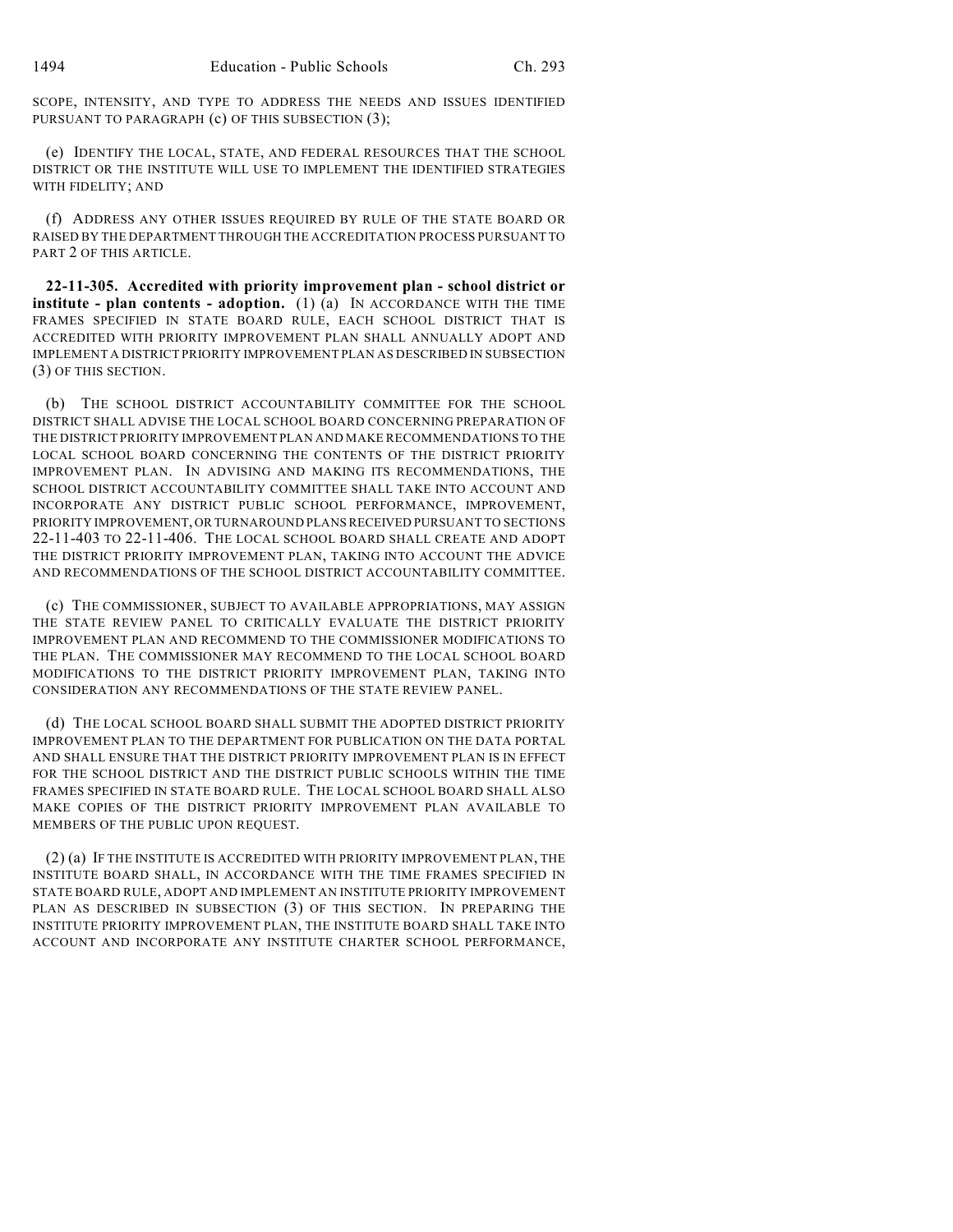IMPROVEMENT, PRIORITY IMPROVEMENT, AND TURNAROUND PLANS RECEIVED PURSUANT TO SECTIONS 22-11-403 TO 22-11-406.

(b) THE COMMISSIONER, SUBJECT TO AVAILABLE APPROPRIATIONS, MAY ASSIGN THE STATE REVIEW PANEL TO CRITICALLY EVALUATE THE INSTITUTE PRIORITY IMPROVEMENT PLAN AND RECOMMEND TO THE COMMISSIONER MODIFICATIONS TO THE PLAN. THE COMMISSIONER MAY RECOMMEND TO THE INSTITUTE MODIFICATIONS TO THE INSTITUTE PRIORITY IMPROVEMENT PLAN, TAKING INTO CONSIDERATION ANY RECOMMENDATIONS OF THE STATE REVIEW PANEL.

(c) THE INSTITUTE SHALL SUBMIT THE ADOPTED INSTITUTE PRIORITY IMPROVEMENT PLAN TO THE DEPARTMENT FOR PUBLICATION ON THE DATA PORTAL AND SHALL ENSURE THAT THE INSTITUTE PRIORITY IMPROVEMENT PLAN IS IN EFFECT FOR THE INSTITUTE AND THE INSTITUTE CHARTER SCHOOLS WITHIN THE TIME FRAMES SPECIFIED BY STATE BOARD RULE. THE INSTITUTE SHALL ALSO MAKE COPIES OF THE INSTITUTE PRIORITY IMPROVEMENT PLAN AVAILABLE TO MEMBERS OF THE PUBLIC UPON REQUEST.

(3) A DISTRICT PRIORITY IMPROVEMENT PLAN OR AN INSTITUTE PRIORITY IMPROVEMENT PLAN SHALL BE DESIGNED TO ENSURE THAT THE SCHOOL DISTRICT OR THE INSTITUTE IMPROVES ITS PERFORMANCE TO THE EXTENT THAT, FOLLOWING COMPLETION OF ITS NEXT ANNUAL ACCREDITATION REVIEW, THE SCHOOL DISTRICT OR THE INSTITUTE ATTAINS A HIGHER ACCREDITATION CATEGORY. AT A MINIMUM, A DISTRICT PRIORITY IMPROVEMENT PLAN OR AN INSTITUTE PRIORITY IMPROVEMENT PLAN SHALL:

(a) SET OR REVISE, AS APPROPRIATE, AMBITIOUS BUT ATTAINABLE TARGETS THAT THE SCHOOL DISTRICT, INCLUDING THE DISTRICT PUBLIC SCHOOLS, OR THE INSTITUTE, INCLUDING THE INSTITUTE CHARTER SCHOOLS, SHALL ATTAIN ON THE PERFORMANCE INDICATORS.THE LOCAL SCHOOL BOARD OR THE INSTITUTE SHALL ENSURE THAT THE TARGETS ARE ALIGNED WITH THE STATEWIDE TARGETS SET BY THE STATE BOARD PURSUANT TO SECTION 22-11-201.

(b) IDENTIFY POSITIVE AND NEGATIVE TRENDS FOR DISTRICT PUBLIC SCHOOLS AS A GROUP AND INDIVIDUALLY OR FOR INSTITUTE CHARTER SCHOOLS AS A GROUP AND INDIVIDUALLY IN THE LEVELS OF ATTAINMENT BY THE PUBLIC SCHOOLS AS A GROUP AND INDIVIDUALLY ON THE PERFORMANCE INDICATORS;

(c) ASSESS AND PRIORITIZE THE ISSUES AND NEEDS OF THE DISTRICT OR INSTITUTE AND OF THE DISTRICT PUBLIC SCHOOLS OR INSTITUTE CHARTER SCHOOLS THAT MUST BE ADDRESSED TO RAISE THE LEVELS OF ATTAINMENT ON THE PERFORMANCE INDICATORS BY THE DISTRICT PUBLIC SCHOOLS OR INSTITUTE CHARTER SCHOOLS AND TO IMPROVE SCHOOL READINESS IN DISTRICT PUBLIC SCHOOLS OR INSTITUTE CHARTER SCHOOLS THAT SERVE STUDENTS IN PRESCHOOL AND KINDERGARTEN;

(d) IDENTIFY SPECIFIC, RESEARCH-BASED STRATEGIES THAT ARE APPROPRIATE IN SCOPE, INTENSITY, AND TYPE TO ADDRESS THE NEEDS AND ISSUES IDENTIFIED PURSUANT TO PARAGRAPH (c) OF THIS SUBSECTION (3);

(e) IDENTIFY THE LOCAL, STATE, AND FEDERAL RESOURCES THAT THE SCHOOL DISTRICT OR THE INSTITUTE WILL USE TO IMPLEMENT THE IDENTIFIED STRATEGIES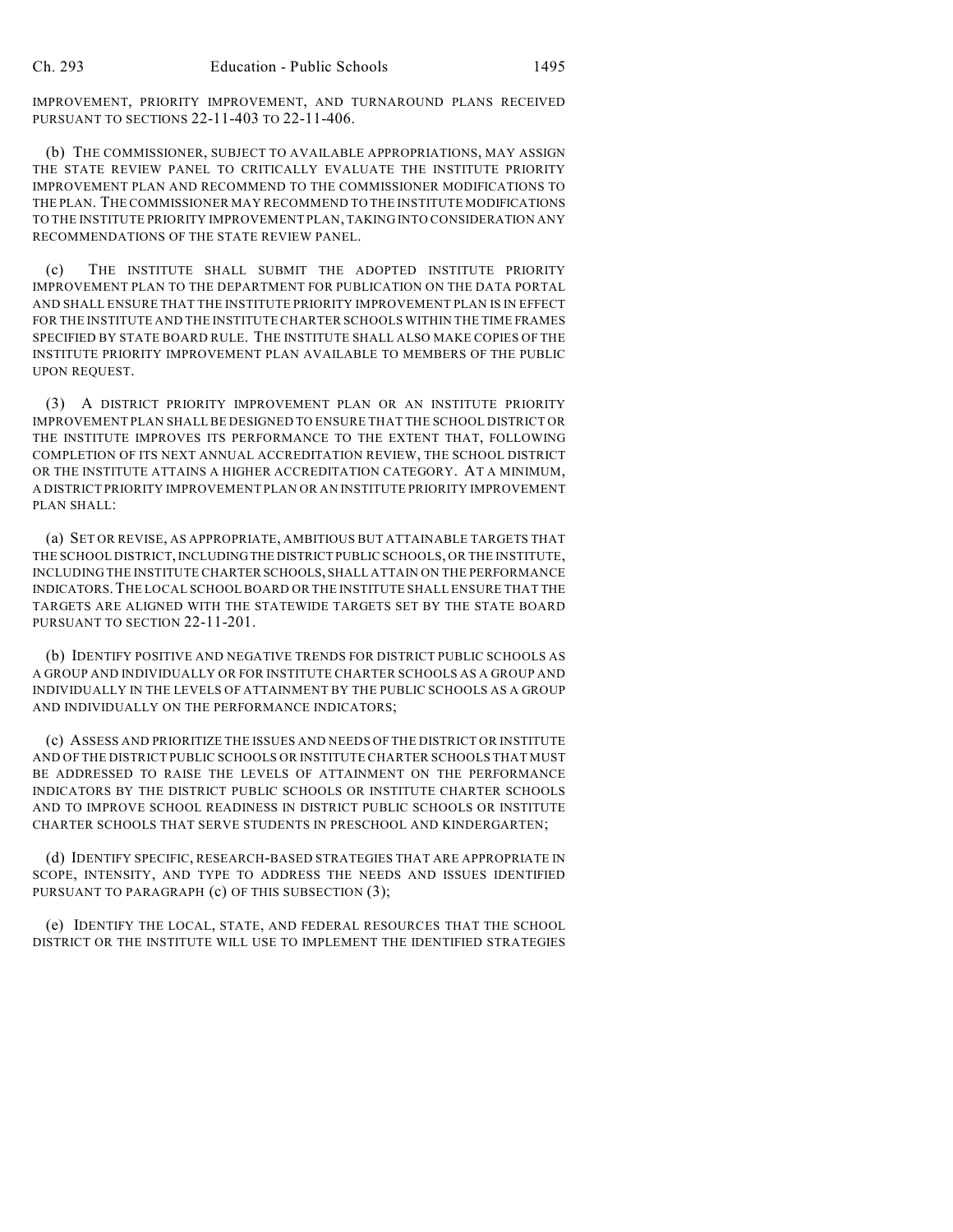### WITH FIDELITY; AND

(f) ADDRESS ANY OTHER ISSUES REQUIRED BY RULE OF THE STATE BOARD OR RAISED BY THE DEPARTMENT THROUGH THE ACCREDITATION PROCESS PURSUANT TO PART 2 OF THIS ARTICLE.

**22-11-306. Accredited with turnaround plan - school district or institute plan content - adoption.** (1) (a) IN ACCORDANCE WITH THE TIME FRAMES SPECIFIED IN STATE BOARD RULE, EACH SCHOOL DISTRICT THAT IS ACCREDITED WITH TURNAROUND PLAN SHALL ANNUALLY ADOPT AND IMPLEMENT A DISTRICT TURNAROUND PLAN AS DESCRIBED IN SUBSECTION (3) OF THIS SECTION.

(b) THE SCHOOL DISTRICT ACCOUNTABILITY COMMITTEE FOR THE SCHOOL DISTRICT SHALL ADVISE THE LOCAL SCHOOL BOARD CONCERNING PREPARATION OF THE DISTRICT TURNAROUND PLAN AND MAKE RECOMMENDATIONS TO THE LOCAL SCHOOL BOARD CONCERNING THE CONTENTS OF THE DISTRICT TURNAROUND PLAN. IN ADVISING AND MAKING ITS RECOMMENDATIONS, THE SCHOOL DISTRICT ACCOUNTABILITY COMMITTEE SHALL TAKE INTO ACCOUNT AND INCORPORATE ANY DISTRICT PUBLIC SCHOOL PERFORMANCE, IMPROVEMENT, PRIORITY IMPROVEMENT, OR TURNAROUND PLANS RECEIVED PURSUANT TO SECTIONS 22-11-403 TO 22-11-406. THE LOCAL SCHOOL BOARD SHALL CREATE AND ADOPT THE DISTRICT TURNAROUND PLAN, TAKING INTO ACCOUNT THE ADVICE AND RECOMMENDATIONS OF THE SCHOOL DISTRICT ACCOUNTABILITY COMMITTEE.

(c) WITHIN THE TIME FRAMES SPECIFIED IN STATE BOARD RULE, THE LOCAL SCHOOL BOARD SHALL SUBMIT THE ADOPTED DISTRICT TURNAROUND PLAN TO THE COMMISSIONER FOR REVIEW BY THE STATE REVIEW PANEL. THE STATE REVIEW PANEL SHALL CRITICALLY EVALUATE THE ADOPTED DISTRICT TURNAROUND PLAN AND MAKE RECOMMENDATIONS TO THE COMMISSIONER AND THE STATE BOARD CONCERNING THE ISSUES SPECIFIED IN SECTION 22-11-208 (3). THE COMMISSIONER SHALL APPROVE THE ADOPTED DISTRICT TURNAROUND PLAN OR SUGGEST MODIFICATIONS TO THE PLAN, TAKING INTO CONSIDERATION ANY RECOMMENDATIONS OF THE STATE REVIEW PANEL. THE LOCAL SCHOOL BOARD SHALL REVISE THE ADOPTED DISTRICT TURNAROUND PLAN, IF NECESSARY, AND RESUBMIT THE PLAN FOR APPROVAL WITHIN THE TIME FRAMES SPECIFIED BY STATE BOARD RULE.

(d) THE LOCAL SCHOOL BOARD SHALL SUBMIT THE FINAL, APPROVED DISTRICT TURNAROUND PLAN TO THE DEPARTMENT FOR PUBLICATION ON THE DATA PORTAL AND SHALL ENSURE THAT THE FINAL, APPROVED DISTRICT TURNAROUND PLAN IS IN EFFECT FOR THE SCHOOL DISTRICT AND THE DISTRICT PUBLIC SCHOOLS WITHIN THE TIME FRAMES SPECIFIED IN STATE BOARD RULE. THE LOCAL SCHOOL BOARD SHALL ALSO MAKE COPIES OF THE FINAL, APPROVED DISTRICT TURNAROUND PLAN AVAILABLE TO MEMBERS OF THE PUBLIC UPON REQUEST.

(2) (a) IF THE INSTITUTE IS ACCREDITED WITH TURNAROUND PLAN, THE INSTITUTE BOARD SHALL, IN ACCORDANCE WITH THE TIME FRAMES SPECIFIED IN STATE BOARD RULE, ADOPT AND IMPLEMENT AN INSTITUTE TURNAROUND PLAN AS DESCRIBED IN SUBSECTION (3) OF THIS SECTION. IN PREPARING THE INSTITUTE TURNAROUND PLAN, THE INSTITUTE BOARD SHALL TAKE INTO ACCOUNT AND INCORPORATE ANY INSTITUTE CHARTER SCHOOL PERFORMANCE, IMPROVEMENT, PRIORITY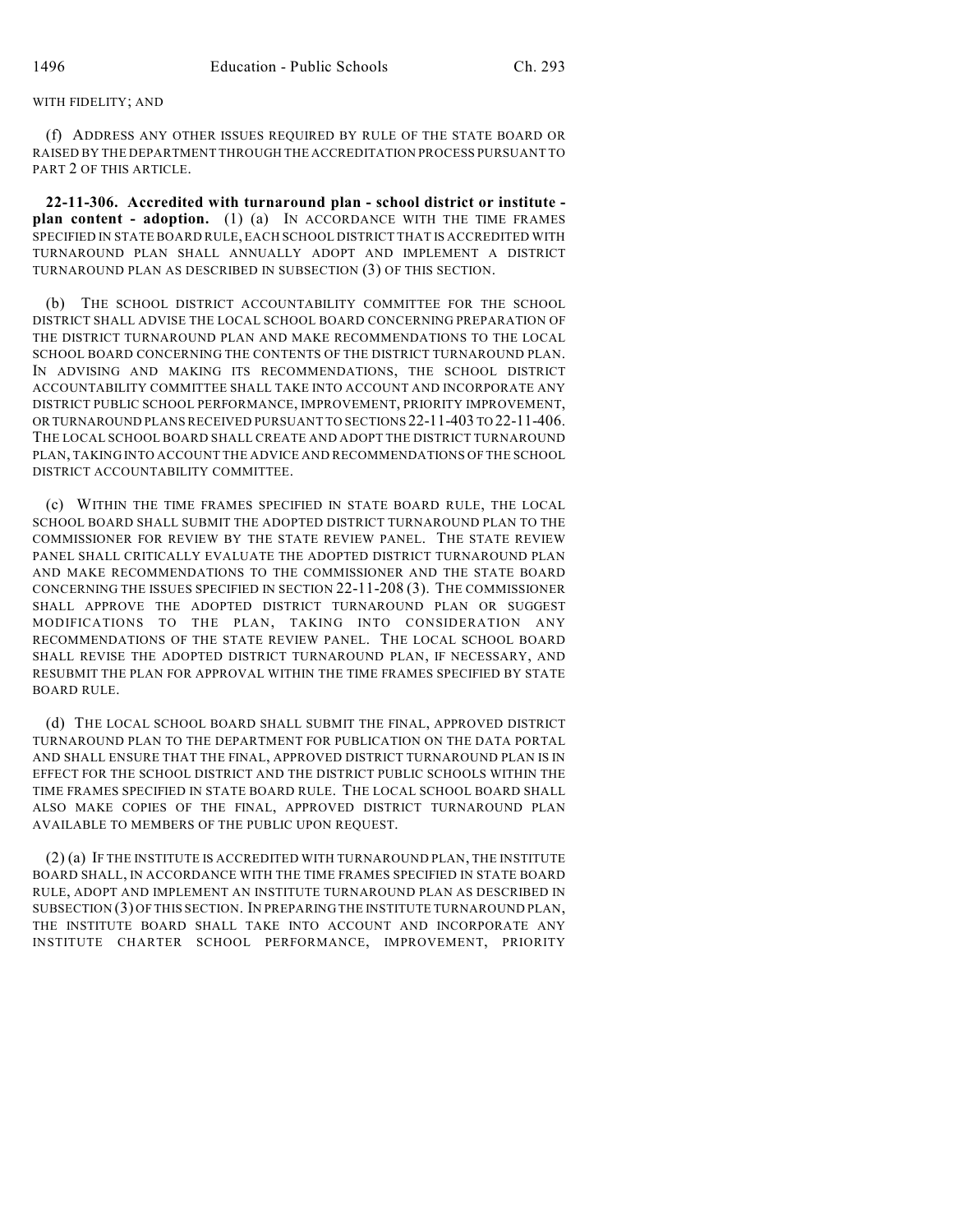IMPROVEMENT, AND TURNAROUND PLANS RECEIVED PURSUANT TO SECTIONS 22-11-403 TO 22-11-406.

(b) WITHIN THE TIME FRAMES SPECIFIED IN STATE BOARD RULE, THE INSTITUTE SHALL SUBMIT THE ADOPTED INSTITUTE TURNAROUND PLAN TO THE COMMISSIONER FOR REVIEW BY THE STATE REVIEW PANEL. THE STATE REVIEW PANEL SHALL CRITICALLY EVALUATE THE ADOPTED INSTITUTE TURNAROUND PLAN AND MAKE RECOMMENDATIONS TO THE COMMISSIONER AND THE STATE BOARD CONCERNING THE ISSUES SPECIFIED IN SECTION 22-11-208 (3). THE COMMISSIONER SHALL APPROVE THE ADOPTED INSTITUTE TURNAROUND PLAN OR SUGGEST MODIFICATIONS TO THE PLAN, TAKING INTO CONSIDERATION ANY RECOMMENDATIONS OF THE STATE REVIEW PANEL. THE INSTITUTE SHALL REVISE THE ADOPTED INSTITUTE TURNAROUND PLAN, IF NECESSARY, AND RESUBMIT THE PLAN FOR APPROVAL WITHIN THE TIME FRAMES SPECIFIED BY STATE BOARD RULE.

(c) THE INSTITUTE SHALL SUBMIT THE FINAL, APPROVED INSTITUTE TURNAROUND PLAN TO THE DEPARTMENT FOR PUBLICATION ON THE DATA PORTAL AND SHALL ENSURE THAT THE FINAL, APPROVED INSTITUTE TURNAROUND PLAN IS IN EFFECT FOR THE INSTITUTE AND THE INSTITUTE CHARTER SCHOOLS WITHIN THE TIME FRAMES SPECIFIED BY STATE BOARD RULE. THE INSTITUTE SHALL ALSO MAKE COPIES OF THE FINAL, APPROVED INSTITUTE TURNAROUND PLAN AVAILABLE TO MEMBERS OF THE PUBLIC UPON REQUEST.

(3) A DISTRICT TURNAROUND PLAN OR AN INSTITUTE TURNAROUND PLAN SHALL BE DESIGNED TO ENSURE THAT THE SCHOOL DISTRICT OR THE INSTITUTE IMPROVES ITS PERFORMANCE TO THE EXTENT THAT, FOLLOWING COMPLETION OF ITS NEXT ANNUAL ACCREDITATION REVIEW, THE SCHOOL DISTRICT OR THE INSTITUTE ATTAINS A HIGHER ACCREDITATION CATEGORY. AT A MINIMUM, A DISTRICT TURNAROUND PLAN OR AN INSTITUTE TURNAROUND PLAN SHALL:

(a) SET OR REVISE, AS APPROPRIATE, AMBITIOUS BUT ATTAINABLE TARGETS THAT THE SCHOOL DISTRICT, INCLUDING THE DISTRICT PUBLIC SCHOOLS, OR THE INSTITUTE, INCLUDING THE INSTITUTE CHARTER SCHOOLS, SHALL ATTAIN ON THE PERFORMANCE INDICATORS.THE LOCAL SCHOOL BOARD OR THE INSTITUTE SHALL ENSURE THAT THE TARGETS ARE ALIGNED WITH THE STATEWIDE TARGETS SET BY THE STATE BOARD PURSUANT TO SECTION 22-11-201.

(b) IDENTIFY POSITIVE AND NEGATIVE TRENDS FOR DISTRICT PUBLIC SCHOOLS AS A GROUP AND INDIVIDUALLY OR FOR INSTITUTE CHARTER SCHOOLS AS A GROUP AND INDIVIDUALLY IN THE LEVELS OF ATTAINMENT BY THE PUBLIC SCHOOLS AS A GROUP AND INDIVIDUALLY ON THE PERFORMANCE INDICATORS;

(c) ASSESS AND PRIORITIZE THE ISSUES AND NEEDS OF THE DISTRICT OR INSTITUTE AND OF THE DISTRICT PUBLIC SCHOOLS OR INSTITUTE CHARTER SCHOOLS THAT MUST BE ADDRESSED TO RAISE THE LEVELS OF ATTAINMENT ON THE PERFORMANCE INDICATORS BY THE DISTRICT PUBLIC SCHOOLS OR INSTITUTE CHARTER SCHOOLS AND TO IMPROVE SCHOOL READINESS IN DISTRICT PUBLIC SCHOOLS OR INSTITUTE CHARTER SCHOOLS THAT SERVE STUDENTS IN PRESCHOOL AND KINDERGARTEN;

(d) IDENTIFY SPECIFIC, RESEARCH-BASED STRATEGIES THAT ARE APPROPRIATE IN SCOPE, INTENSITY, AND TYPE TO ADDRESS THE NEEDS AND ISSUES IDENTIFIED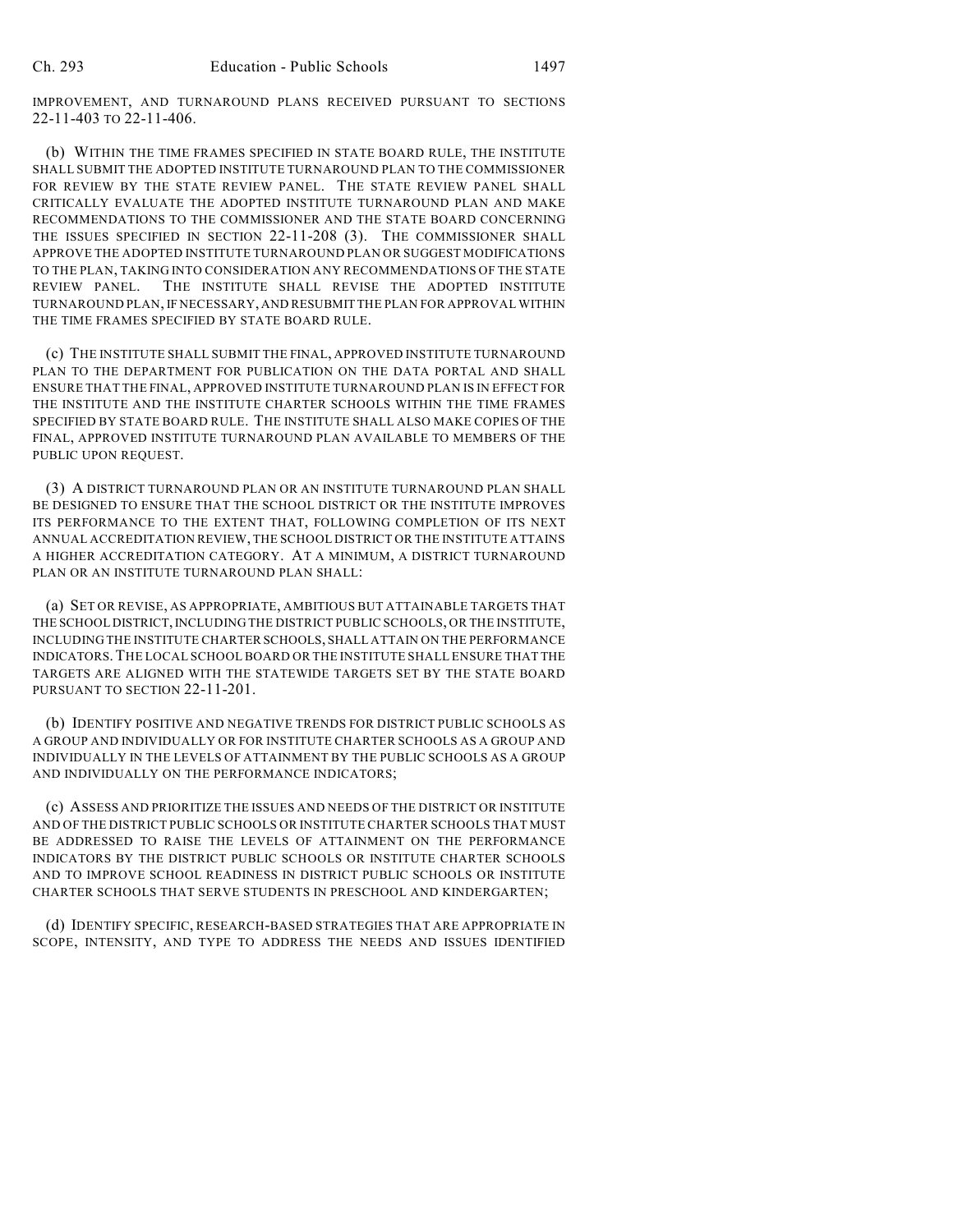PURSUANT TO PARAGRAPH (c) OF THIS SUBSECTION (3), WHICH STRATEGIES SHALL, AT A MINIMUM, INCLUDE ONE OR MORE OF THE FOLLOWING:

(I) EMPLOYING A LEAD TURNAROUND PARTNER THAT USES RESEARCH-BASED STRATEGIES AND HAS A PROVEN RECORD OF SUCCESS WORKING WITH SCHOOLS UNDER SIMILAR CIRCUMSTANCES, WHICH TURNAROUND PARTNER SHALL BE IMMERSED IN ALL ASPECTS OF DEVELOPING AND COLLABORATIVELY EXECUTING THE TURNAROUND PLAN AND SHALL SERVE AS A LIAISON TO OTHER SCHOOL PARTNERS;

(II) REORGANIZING THE OVERSIGHT AND MANAGEMENT STRUCTURE WITHIN THE SCHOOL DISTRICT OR THE INSTITUTE TO PROVIDE GREATER, MORE EFFECTIVE SUPPORT FOR PUBLIC SCHOOLS;

(III) FOR A SCHOOL DISTRICT, RECOGNIZING INDIVIDUAL DISTRICT PUBLIC SCHOOLS AS INNOVATION SCHOOLS OR CLUSTERING DISTRICT PUBLIC SCHOOLS WITH SIMILAR GOVERNANCE OR MANAGEMENT STRUCTURES INTO ONE OR MORE INNOVATION SCHOOL ZONES AND SEEKING DESIGNATION AS A DISTRICT OF INNOVATION PURSUANT TO ARTICLE 32.5 OF THIS TITLE;

(IV) HIRING AN ENTITY THAT USES RESEARCH-BASED STRATEGIES AND HAS A PROVEN RECORD OF SUCCESS WORKING WITH SCHOOLS UNDER SIMILAR CIRCUMSTANCES TO OPERATE ONE OR MORE DISTRICT PUBLIC SCHOOLS OR INSTITUTE CHARTER SCHOOLS PURSUANT TO A CONTRACT WITH THE LOCAL SCHOOL BOARD OR THE INSTITUTE;

(V) FOR A SCHOOL DISTRICT, CONVERTING ONE OR MORE DISTRICT PUBLIC SCHOOLS TO CHARTER SCHOOLS;

(VI) FOR THE INSTITUTE, RENEGOTIATING AND SIGNIFICANTLY RESTRUCTURING AN INSTITUTE CHARTER SCHOOL'S CHARTER CONTRACT;

(VII) CLOSING DISTRICT PUBLIC SCHOOLS OR INSTITUTE CHARTER SCHOOLS; AND

(VIII) OTHER ACTIONS OF COMPARABLE OR GREATER SIGNIFICANCE OR EFFECT;

(e) IDENTIFY THE LOCAL, STATE, AND FEDERAL RESOURCES THAT THE SCHOOL DISTRICT OR THE INSTITUTE WILL USE TO IMPLEMENT THE IDENTIFIED STRATEGIES WITH FIDELITY; AND

(f) ADDRESS ANY OTHER ISSUES REQUIRED BY RULE OF THE STATE BOARD OR RAISED BY THE DEPARTMENT THROUGH THE ACCREDITATION PROCESS PURSUANT TO PART 2 OF THIS ARTICLE.

**22-11-307. Accreditation of public schools.** (1) THE LOCAL SCHOOL BOARD FOR EACH SCHOOL DISTRICT SHALL ADOPT POLICIES FOR ACCREDITATION OF THE DISTRICT PUBLIC SCHOOLS. THE INSTITUTE BOARD SHALL ADOPT POLICIES FOR ACCREDITATION OF THE INSTITUTE CHARTER SCHOOLS. EACH SCHOOL DISTRICT'S AND THE INSTITUTE'S SCHOOL ACCREDITATION POLICIES, AT A MINIMUM, SHALL INCLUDE:

(a) THE USE OF ACCREDITATION CONTRACTS THAT ARE COMPARABLE TO THE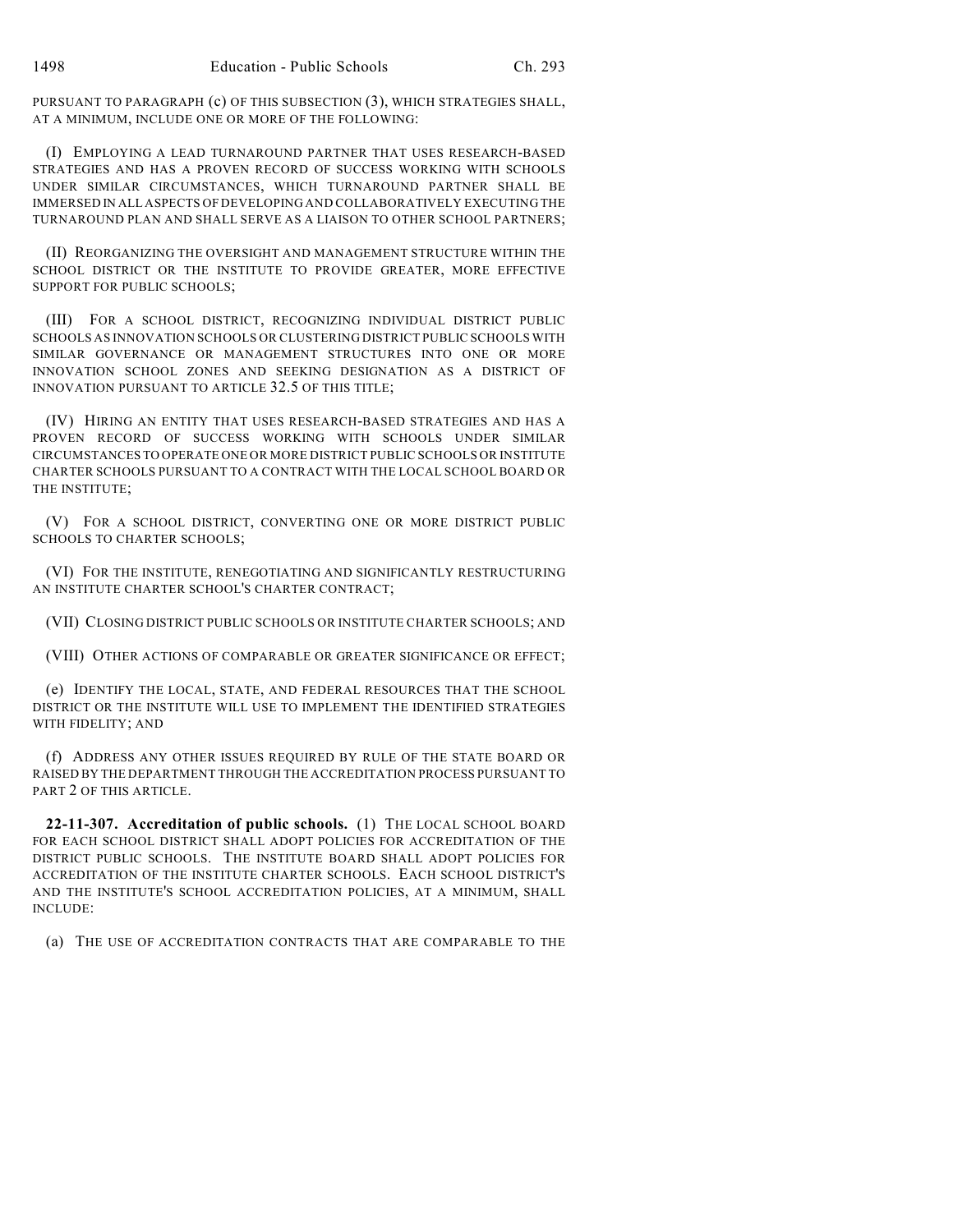ACCREDITATION CONTRACT BETWEEN A SCHOOL DISTRICT OR THE INSTITUTE AND THE STATE BOARD, AS DESCRIBED IN SECTION 22-11-206;

(b) ACCREDITATION CATEGORIES THAT ARE COMPARABLE TO THE ACCREDITATION CATEGORIES FOR SCHOOL DISTRICTS AND THE INSTITUTE SPECIFIED IN SECTION 22-11-207;

(c) DETERMINATION OF A PUBLIC SCHOOL'S ACCREDITATION CATEGORY BASED ON THE PUBLIC SCHOOL'S LEVEL OF ATTAINMENT OF THE PERFORMANCE INDICATORS; AND

(d) ADOPTION AND IMPLEMENTATION OF SCHOOL PERFORMANCE, IMPROVEMENT, PRIORITY IMPROVEMENT, AND TURNAROUND PLANS AS REQUIRED BY THE STATE BOARD PURSUANT TO SECTION 22-11-210 (1) AND AS DESCRIBED IN SECTIONS 22-11-403 TO 22-11-406.

(2) IN ADOPTING ITS SCHOOL ACCREDITATION POLICIES, A LOCAL SCHOOL BOARD OR THE INSTITUTE BOARD MAY CHOOSE TO BE MORE RIGOROUS IN EXPECTATIONS AND IN THE IMPOSITION OF REMEDIAL ACTIONS THAN THE SYSTEM FOR ACCREDITATION OF SCHOOL DISTRICTS AND THE INSTITUTE SPECIFIED IN THE PROVISIONS OF PART 2 OF THIS ARTICLE AND THE RULES ADOPTED PURSUANT TO SAID PART<sub>2</sub>.

(3) EACH LOCAL SCHOOL BOARD SHALL ANNUALLY ASSIGN EACH OF ITS DISTRICT PUBLIC SCHOOLS TO AN ACCREDITATION CATEGORY THAT CORRELATES WITH THE TYPE OF PLAN THAT THE DEPARTMENT DETERMINES, PURSUANT TO SECTION 22-11-210, THE DISTRICT PUBLIC SCHOOL IS REQUIRED TO ADOPT. THE INSTITUTE SHALL ANNUALLY ASSIGN EACH INSTITUTE CHARTER SCHOOL TO AN ACCREDITATION CATEGORY THAT CORRELATES WITH THE TYPE OF PLAN THAT THE DEPARTMENT DETERMINES, PURSUANT TO SECTION 22-11-210, THE INSTITUTE CHARTER SCHOOL IS REQUIRED TO ADOPT.

(4) IF, PURSUANT TO SECTION 22-11-210 (5), THE STATE BOARD DIRECTS A LOCAL SCHOOL BOARD OR THE INSTITUTE TO RESTRUCTURE OR CLOSE A PUBLIC SCHOOL, THE LOCAL SCHOOL BOARD OR THE INSTITUTE SHALL WORK WITH THE DEPARTMENT TO IMPLEMENT THE STATE BOARD'S DIRECTIONS.

# PART 4 SCHOOL ACCOUNTABILITY

**22-11-401. School accountability committee - creation - qualifications elections.** (1) (a) EACH DISTRICT PUBLIC SCHOOL AND EACH INSTITUTE CHARTER SCHOOL SHALL ESTABLISH A SCHOOL ACCOUNTABILITY COMMITTEE. EACH SCHOOL ACCOUNTABILITY COMMITTEE SHALL CONSIST OF AT LEAST SEVEN MEMBERS AS FOLLOWS:

(I) THE PRINCIPAL OF THE SCHOOL OR THE PRINCIPAL'S DESIGNEE;

(II) AT LEAST ONE TEACHER WHO PROVIDES INSTRUCTION AT THE SCHOOL;

(III) AT LEAST THREE PARENTS OR LEGAL GUARDIANS OF STUDENTS ENROLLED IN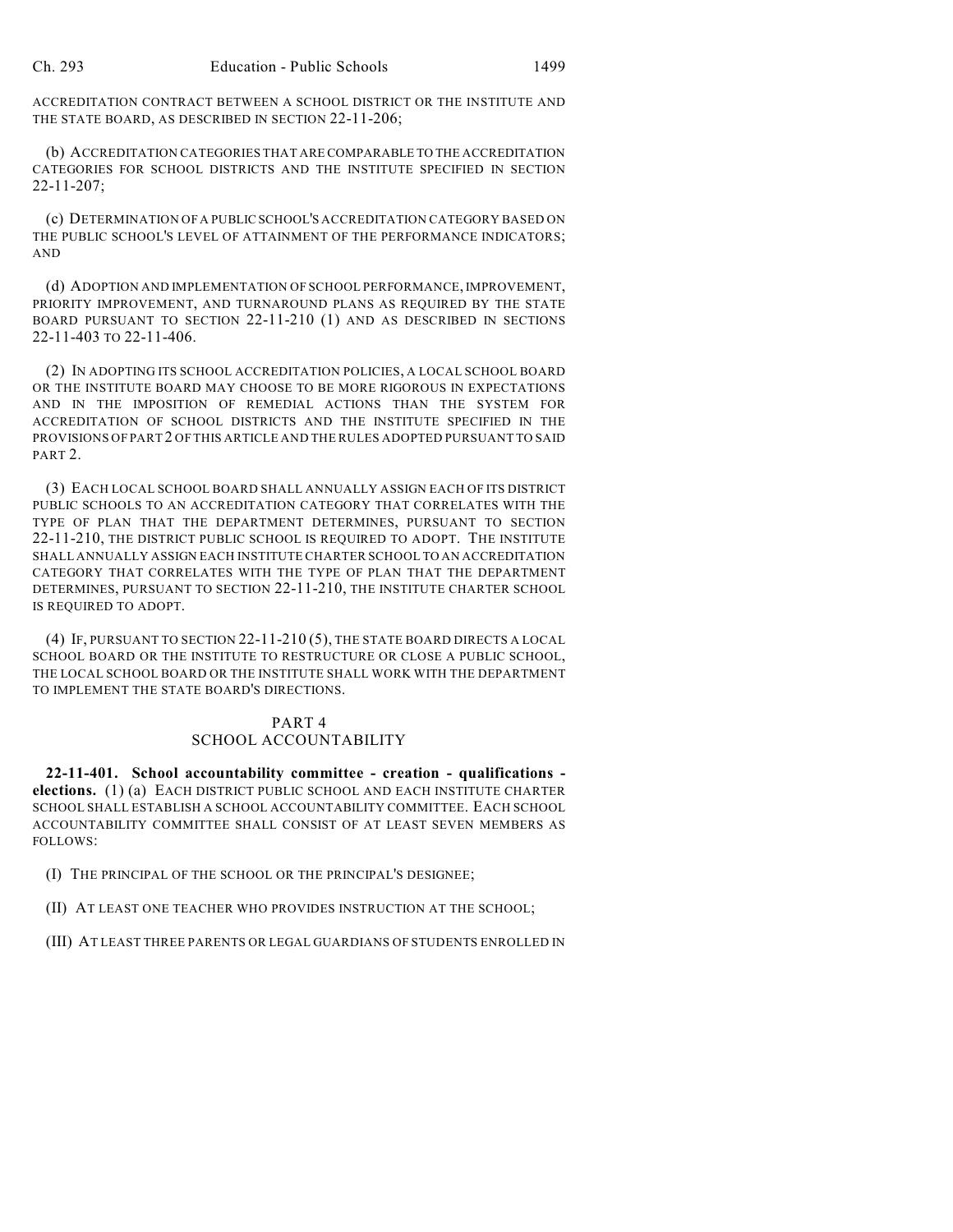THE SCHOOL;

(IV) AT LEAST ONE ADULT MEMBER OF AN ORGANIZATION OF PARENTS, TEACHERS, AND STUDENTS RECOGNIZED BY THE SCHOOL; AND

(V) AT LEAST ONE PERSON FROM THE COMMUNITY.

(b) THE LOCAL SCHOOL BOARD OR THE INSTITUTE SHALL DETERMINE THE ACTUAL NUMBER OF PERSONS ON THE SCHOOL ACCOUNTABILITY COMMITTEE AND THE METHOD FOR SELECTING THE MEMBERS OF THE SCHOOL ACCOUNTABILITY COMMITTEE. IF THE LOCAL SCHOOL BOARD OR THE INSTITUTE CHOOSES TO INCREASE THE NUMBER OF PERSONS ON THE SCHOOL ACCOUNTABILITY COMMITTEE, IT SHALL ENSURE THAT THE NUMBER OF PARENTS, AS DESCRIBED IN SUBPARAGRAPH (III) OF PARAGRAPH (a) OF THIS SUBSECTION (1), ON THE COMMITTEE EXCEEDS THE NUMBER OF REPRESENTATIVES FROM THE GROUP WITH THE NEXT HIGHEST REPRESENTATION.

(c) A PERSON MAY NOT BE SELECTED TO FILL MORE THAN ONE OF THE MEMBER POSITIONS REQUIRED IN PARAGRAPH (a) OF THIS SUBSECTION (1) IN A SINGLE TERM.

(d) IF THE LOCAL SCHOOL BOARD OR THE INSTITUTE DETERMINES THAT THE MEMBERS OF A SCHOOL ACCOUNTABILITY COMMITTEE SHOULD BE APPOINTED, THE APPOINTING AUTHORITY SHALL, TO THE EXTENT PRACTICABLE, APPOINT PERSONS TO SERVE ON THE SCHOOL ACCOUNTABILITY COMMITTEE WHO REFLECT THE STUDENT POPULATIONS THAT ARE SIGNIFICANTLY REPRESENTED WITHIN THE SCHOOL. IF THE LOCAL SCHOOL BOARD OR THE INSTITUTE DETERMINES THAT PERSONS SHALL BE ELECTED TO SERVE ON THE SCHOOL ACCOUNTABILITY COMMITTEE, THE SCHOOL PRINCIPAL SHALL ENCOURAGE PERSONS WHO REFLECT THE STUDENT POPULATIONS THAT ARE SIGNIFICANTLY REPRESENTED WITHIN THE SCHOOL TO SEEK ELECTION TO THE COMMITTEE. SAID STUDENT POPULATIONS MAY INCLUDE, BUT NEED NOT BE LIMITED TO:

(I) STUDENTS WHO ARE MEMBERS OF NON-CAUCASIAN RACES;

(II) STUDENTS WHO ARE ELIGIBLE FOR FREE OR REDUCED-COST LUNCH THROUGH THE FEDERAL "NATIONAL SCHOOL LUNCH ACT", 42 U.S.C. SEC. 1751 ET SEQ.;

(III) STUDENTS WHOSE DOMINANT LANGUAGE IS NOT ENGLISH, AS DEFINED IN SECTION 22-24-103 (4);

(IV) STUDENTS WHO ARE MIGRANT CHILDREN, AS DEFINED IN SECTION 22-23-103  $(2)$ ;

(V) STUDENTS WHO ARE IDENTIFIED AS CHILDREN WITH DISABILITIES PURSUANT TO SECTION 22-20-108; AND

(VI) STUDENTS WHO ARE IDENTIFIED AS GIFTED CHILDREN, AS DEFINED IN SECTION 22-20-103 (13).

(2) THE MEMBERS OF EACH SCHOOL ACCOUNTABILITY COMMITTEE SHALL ANNUALLY SELECT FROM AMONG THE PARENT REPRESENTATIVES ELECTED TO THE COMMITTEE A MEMBER TO SERVE AS CHAIR OR CO-CHAIR OF THE COMMITTEE.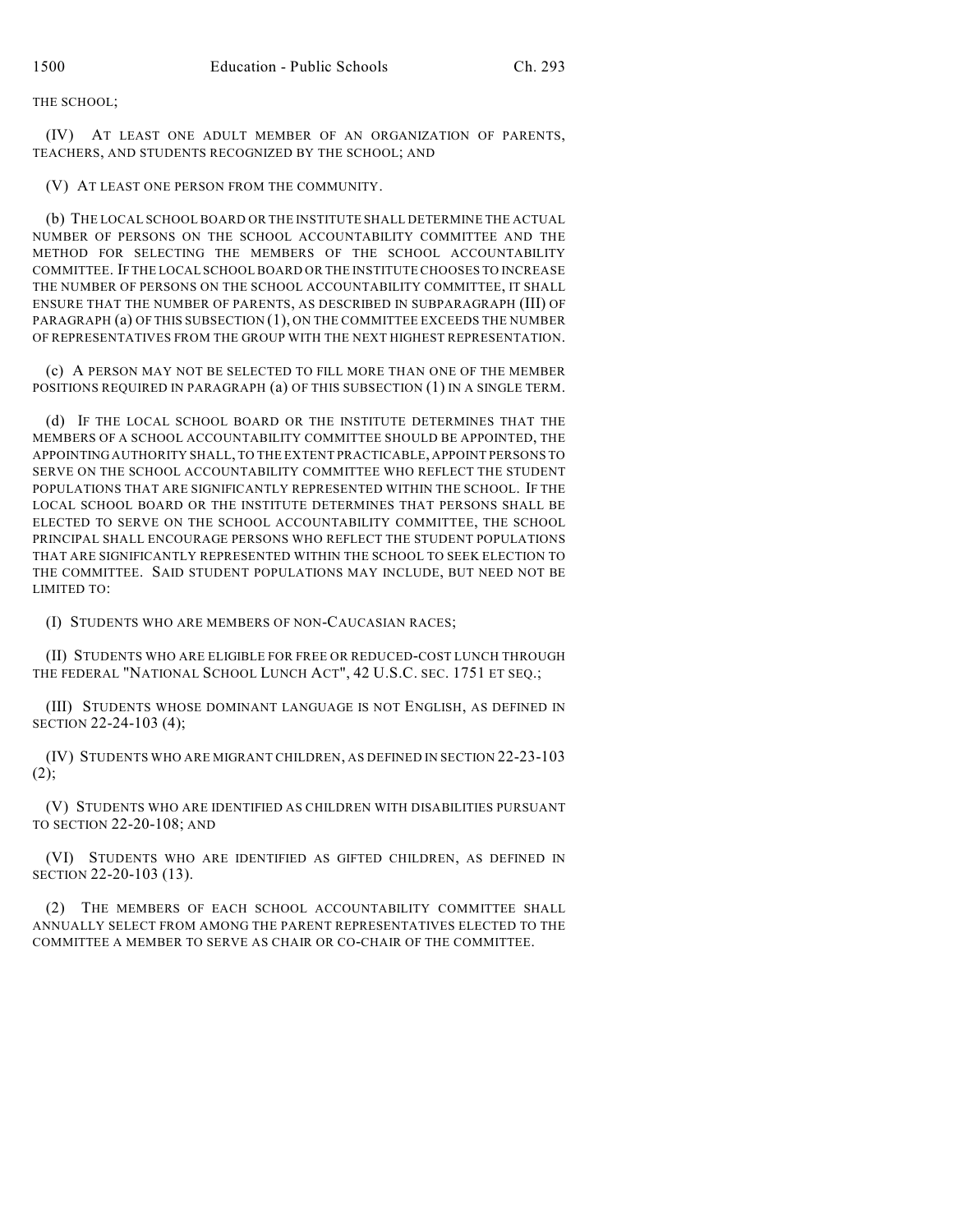(3) IF A VACANCY ARISES ON A SCHOOL ACCOUNTABILITY COMMITTEE BECAUSE OF A MEMBER'S RESIGNATION OR DISQUALIFICATION OR FOR ANY OTHER REASON, THE REMAINING MEMBERS OF THE SCHOOL ACCOUNTABILITY COMMITTEE SHALL FILL THE VACANCY BY MAJORITY ACTION.

(4) NOTWITHSTANDING ANY PROVISION OF THIS SECTION TO THE CONTRARY:

(a) IF, AFTER MAKING GOOD-FAITH EFFORTS, A PRINCIPAL OR AN ORGANIZATION OF PARENTS, TEACHERS, AND STUDENTS IS UNABLE TO FIND A SUFFICIENT NUMBER OF PERSONS WHO ARE WILLING TO SERVE ON THE SCHOOL ACCOUNTABILITY COMMITTEE, THE PRINCIPAL, WITH ADVICE FROM THE ORGANIZATION OF PARENTS, TEACHERS, AND STUDENTS, MAY ESTABLISH AN ALTERNATIVE MEMBERSHIP PLAN FOR THE SCHOOL ACCOUNTABILITY COMMITTEE, WHICH PLAN SHALL REFLECT THE MEMBERSHIP SPECIFIED IN PARAGRAPH (a) OF SUBSECTION (1) OF THIS SECTION AS MUCH AS PRACTICABLE;

(b) THE MEMBERS OF THE GOVERNING BOARD OF A DISTRICT CHARTER SCHOOL OR AN INSTITUTE CHARTER SCHOOL MAY SERVE AS MEMBERS OF THE SCHOOL ACCOUNTABILITY COMMITTEE;

(c) IN A SCHOOL DISTRICT WITH FIVE HUNDRED OR FEWER ENROLLED STUDENTS, A MEMBER OF THE LOCAL SCHOOL BOARD MAY SERVE ON A SCHOOL ACCOUNTABILITY COMMITTEE, AND THE DISTRICT ACCOUNTABILITY COMMITTEE MAY SERVE AS A SCHOOL ACCOUNTABILITY COMMITTEE.

**22-11-402. School accountability committee - powers and duties - meetings.** (1) EACH SCHOOL ACCOUNTABILITY COMMITTEE SHALL HAVE THE FOLLOWING POWERS AND DUTIES:

(a) TO RECOMMEND TO THE PRINCIPAL OF ITS SCHOOL PRIORITIES FOR SPENDING SCHOOL MONEYS. THE PRINCIPAL SHALL CONSIDER THE SCHOOL ACCOUNTABILITY COMMITTEE'S RECOMMENDATIONS REGARDING SPENDING STATE, FEDERAL, LOCAL, OR PRIVATE GRANTS AND ANY OTHER DISCRETIONARY MONEYS AND TAKE THEM INTO ACCOUNT IN FORMULATING BUDGET REQUESTS FOR PRESENTATION TO THE LOCAL SCHOOL BOARD, IF THE SCHOOL IS A DISTRICT PUBLIC SCHOOL, OTHER THAN A CHARTER SCHOOL, OR IN CREATING THE SCHOOL BUDGET IF THE SCHOOL IS A DISTRICT OR INSTITUTE CHARTER SCHOOL. THE SCHOOL ACCOUNTABILITY COMMITTEE FOR A DISTRICT PUBLIC SCHOOL SHALL SEND A COPY OF ITS RECOMMENDED SPENDING PRIORITIES TO THE SCHOOL DISTRICT ACCOUNTABILITY COMMITTEE AND TO THE LOCAL SCHOOL BOARD.

(b) TO ADVISE THE PRINCIPAL OF THE PUBLIC SCHOOL AND, IN THE CASE OF A DISTRICT PUBLIC SCHOOL, THE SUPERINTENDENT OF THE SCHOOL DISTRICT CONCERNING THE PREPARATION OF A SCHOOL PERFORMANCE OR IMPROVEMENT PLAN, IF EITHER IS REQUIRED PURSUANT TO SECTION 22-11-210, AND TO SUBMIT RECOMMENDATIONS TO THE PRINCIPAL, AND SUPERINTENDENT IF APPLICABLE, CONCERNING THE CONTENTS OF THE PERFORMANCE OR IMPROVEMENT PLAN;

(c) TO ADVISE THE LOCAL SCHOOL BOARD OR THE INSTITUTE CONCERNING THE PREPARATION OF A SCHOOL PRIORITY IMPROVEMENT OR TURNAROUND PLAN, IF EITHER IS REQUIRED PURSUANT TO SECTION 22-11-210, AND TO SUBMIT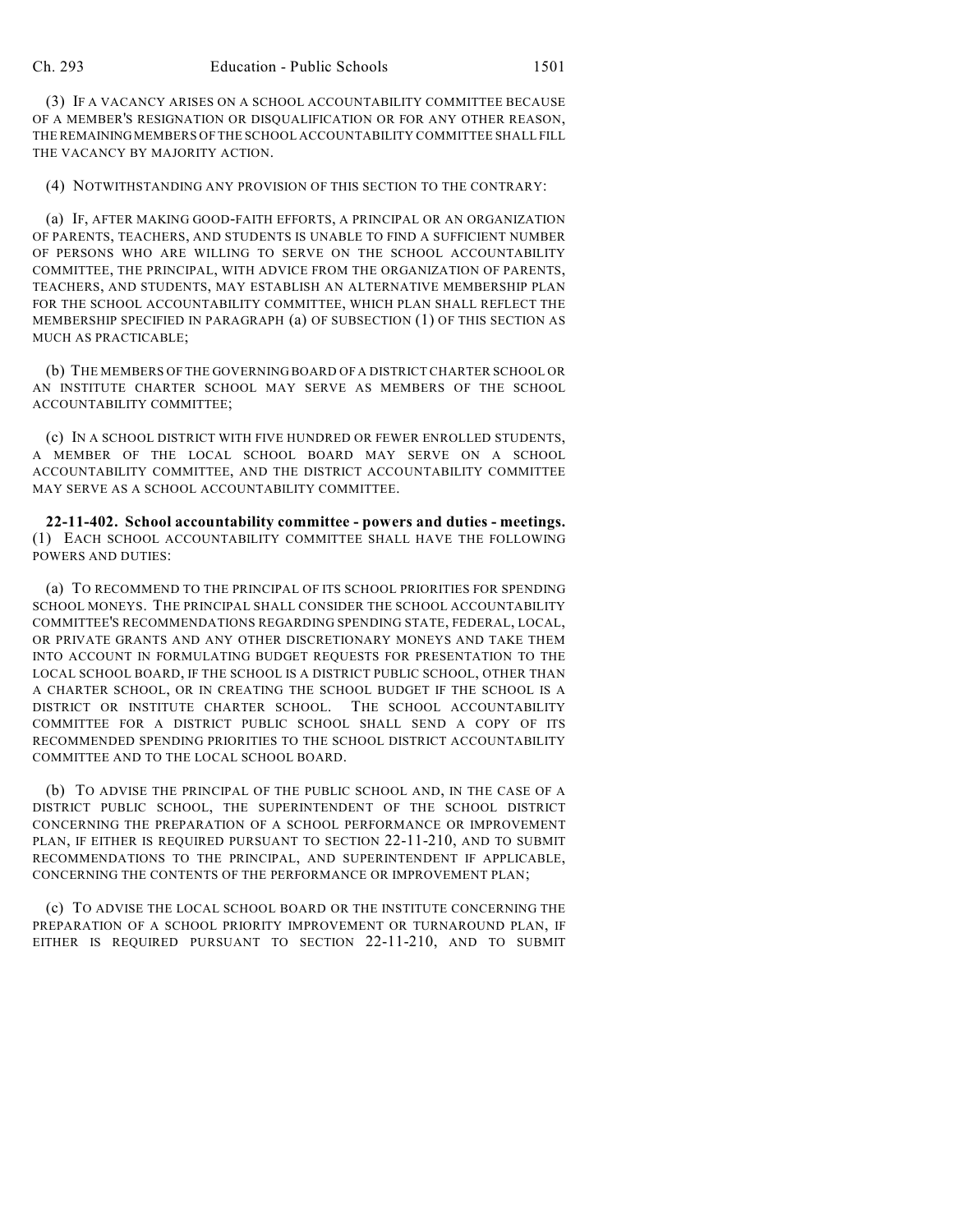RECOMMENDATIONS TO THE LOCAL SCHOOL BOARD OR THE INSTITUTE CONCERNING THE CONTENTS OF THE PRIORITY IMPROVEMENT OR TURNAROUND PLAN;

(d) TO MEET AT LEAST QUARTERLY TO DISCUSS WHETHER SCHOOL LEADERSHIP, PERSONNEL, AND INFRASTRUCTURE ARE ADVANCING OR IMPEDING IMPLEMENTATION OF THE PUBLIC SCHOOL'S PERFORMANCE, IMPROVEMENT, PRIORITY IMPROVEMENT, OR TURNAROUND PLAN, WHICHEVER IS APPLICABLE, OR OTHER PROGRESS PERTINENT TO THE PUBLIC SCHOOL'S ACCREDITATION CONTRACT WITH THE LOCAL SCHOOL BOARD OR THE INSTITUTE.

**22-11-403. School performance plan - contents.** (1) (a) IF THE STATE BOARD, PURSUANT TO SECTION 22-11-210, DIRECTS A DISTRICT PUBLIC SCHOOL TO ADOPT A PERFORMANCE PLAN, THE SCHOOL PRINCIPAL AND THE SCHOOL DISTRICT SUPERINTENDENT, OR HIS OR HER DESIGNEE, IN ACCORDANCE WITH TIME FRAMES SPECIFIED IN STATE BOARD RULES, SHALL ADOPT A SCHOOL PERFORMANCE PLAN, AS DESCRIBED IN SUBSECTION (3) OF THIS SECTION, FOR THE DISTRICT PUBLIC SCHOOL.

(b) THE SCHOOL ACCOUNTABILITY COMMITTEE FOR THE DISTRICT PUBLIC SCHOOL SHALL ADVISE THE PRINCIPAL CONCERNING PREPARATION OF THE PERFORMANCE PLAN AND MAKE RECOMMENDATIONS TO THE PRINCIPAL CONCERNING THE CONTENTS OF THE SCHOOL PERFORMANCE PLAN. THE PRINCIPAL, WITH THE APPROVAL OF THE SUPERINTENDENT OR HIS OR HER DESIGNEE, SHALL CREATE AND ADOPT THE SCHOOL PERFORMANCE PLAN, TAKING INTO ACCOUNT THE ADVICE AND RECOMMENDATIONS OF THE SCHOOL ACCOUNTABILITY COMMITTEE.

(c) THE SCHOOL DISTRICT ACCOUNTABILITY COMMITTEE SHALL INCLUDE THE ADOPTED SCHOOL PERFORMANCE PLAN IN THE COMPILATION PREPARED PURSUANT TO SECTION 22-11-302 (1), AND THE LOCAL SCHOOL BOARD SHALL CONSIDER THE ADOPTED SCHOOL PERFORMANCE PLAN IN DEVELOPING THE BUDGET REQUIRED BY SECTION 22-44-108. THE PRINCIPAL AND THE SUPERINTENDENT OR HIS OR HER DESIGNEE SHALL ENSURE THAT THE SCHOOL PERFORMANCE PLAN IS IN EFFECT FOR THE DISTRICT PUBLIC SCHOOL WITHIN THE TIME FRAMES ESTABLISHED IN STATE BOARD RULES.

(2) (a) IF THE STATE BOARD, PURSUANT TO SECTION 22-11-210, DIRECTS AN INSTITUTE CHARTER SCHOOL TO ADOPT A PERFORMANCE PLAN, THE SCHOOL PRINCIPAL, IN ACCORDANCE WITH TIME FRAMES SPECIFIED IN STATE BOARD RULES, SHALL ADOPT A SCHOOL PERFORMANCE PLAN, AS DESCRIBED IN SUBSECTION (3) OF THIS SECTION, FOR THE INSTITUTE CHARTER SCHOOL.

(b) THE SCHOOL ACCOUNTABILITY COMMITTEE FOR THE INSTITUTE CHARTER SCHOOL SHALL ADVISE THE PRINCIPAL CONCERNING PREPARATION OF THE PERFORMANCE PLAN AND MAKE RECOMMENDATIONS TO THE PRINCIPAL CONCERNING THE CONTENTS OF THE SCHOOL PERFORMANCE PLAN. THE PRINCIPAL SHALL CREATE AND ADOPT THE SCHOOL PERFORMANCE PLAN, TAKING INTO ACCOUNT THE ADVICE AND RECOMMENDATIONS OF THE SCHOOL ACCOUNTABILITY COMMITTEE.

(c) THE INSTITUTE SHALL INCLUDE THE ADOPTED SCHOOL PERFORMANCE PLAN IN THE COMPILATION PREPARED PURSUANT TO SECTION 22-11-303 (2) (b). THE PRINCIPAL SHALL ENSURE THAT THE SCHOOL PERFORMANCE PLAN IS IN EFFECT FOR THE INSTITUTE CHARTER SCHOOL WITHIN THE TIME FRAMES ESTABLISHED IN STATE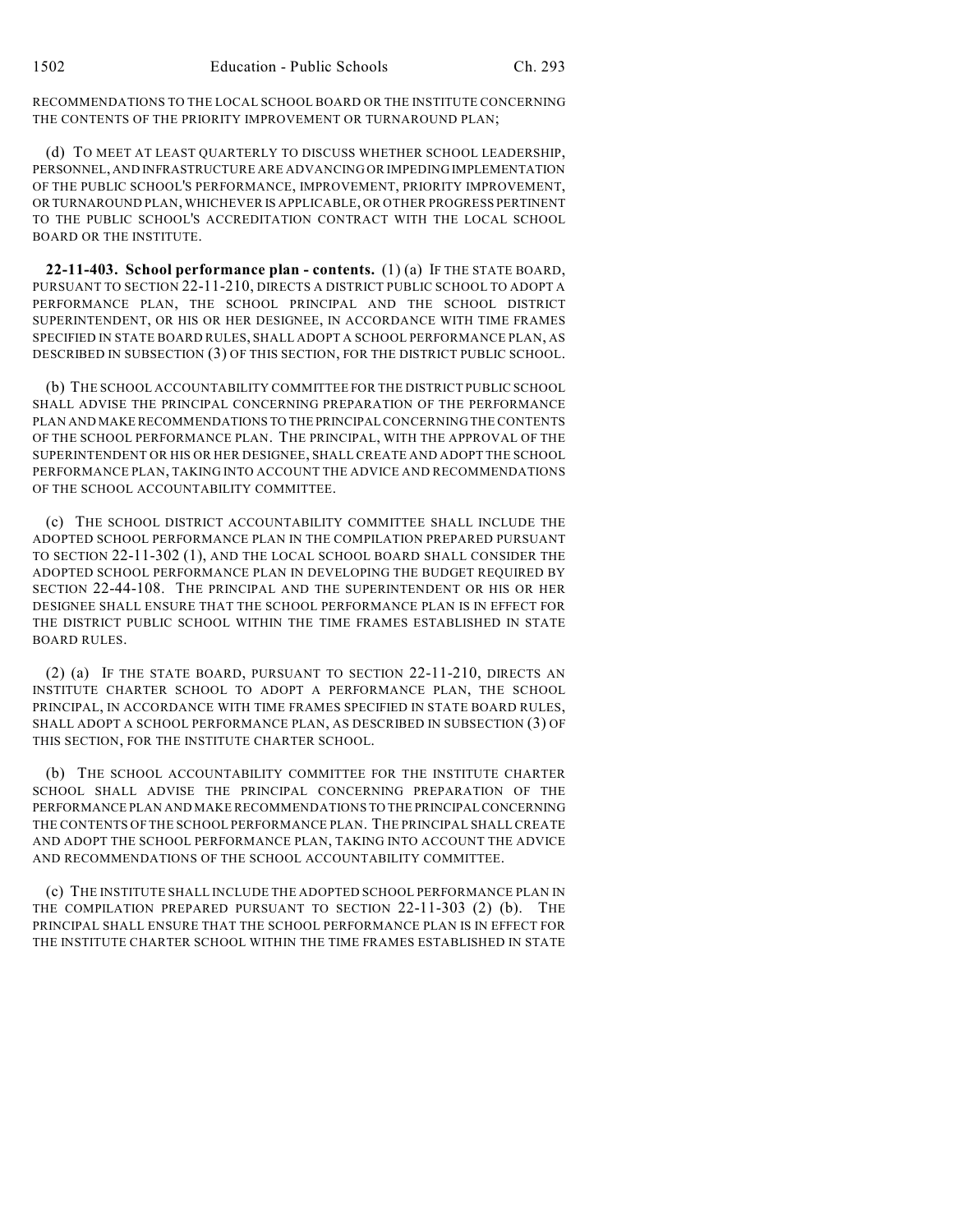#### BOARD RULES.

(3) A SCHOOL PERFORMANCE PLAN SHALL BE DESIGNED TO RAISE THE ACADEMIC PERFORMANCE OF STUDENTS ENROLLED IN THE PUBLIC SCHOOL AND TO ENSURE THAT THE PUBLIC SCHOOL, FOLLOWING THE NEXT ANNUAL PERFORMANCE REVIEW, ATTAINS A HIGHER ACCREDITATION CATEGORY OR REMAINS IN THE SAME ACCREDITATION CATEGORY IF THE PUBLIC SCHOOL IS ALREADY ACCREDITED BY THE SCHOOL DISTRICT OR THE INSTITUTE AT THE HIGHEST LEVEL. AT A MINIMUM, EACH SCHOOL PERFORMANCE PLAN SHALL:

(a) SET, REAFFIRM, OR REVISE, AS APPROPRIATE, AMBITIOUS BUT ATTAINABLE TARGETS THAT THE PUBLIC SCHOOL SHALL ATTAIN ON THE PERFORMANCE INDICATORS. THE PRINCIPAL AND SCHOOL DISTRICT SUPERINTENDENT, OR HIS OR HER DESIGNEE, SHALL ENSURE THAT THE TARGETS ARE ALIGNED WITH THE STATEWIDE TARGETS SET BY THE STATE BOARD PURSUANT TO SECTION 22-11-201.

(b) IDENTIFY POSITIVE AND NEGATIVE TRENDS IN THE LEVELS OF ATTAINMENT BY THE PUBLIC SCHOOL ON THE PERFORMANCE INDICATORS;

(c) ASSESS AND PRIORITIZE THE ISSUES AND NEEDS AT THE PUBLIC SCHOOL THAT MUST BE ADDRESSED TO RAISE THE LEVELS OF ATTAINMENT ON THE PERFORMANCE INDICATORS BY THE PUBLIC SCHOOL AND TO IMPROVE SCHOOL READINESS, IF THE PUBLIC SCHOOL SERVES STUDENTS IN PRESCHOOL OR KINDERGARTEN;

(d) IDENTIFY SPECIFIC, RESEARCH-BASED STRATEGIES TO ADDRESS THE NEEDS AND ISSUES IDENTIFIED PURSUANT TO PARAGRAPH (c) OF THIS SUBSECTION (3);

(e) IDENTIFY THE LOCAL, STATE, AND FEDERAL RESOURCES THAT THE PUBLIC SCHOOL WILL USE TO IMPLEMENT THE IDENTIFIED STRATEGIES WITH FIDELITY; AND

(f) ADDRESS ANY OTHER ISSUES REQUIRED BY RULE OF THE STATE BOARD OR RAISED BY THE DEPARTMENT THROUGH THE PERFORMANCE REVIEW PURSUANT TO SECTION 22-11-210.

(4) THE LOCAL SCHOOL BOARD, ON BEHALF OF A DISTRICT PUBLIC SCHOOL, OR THE INSTITUTE, ON BEHALF OF AN INSTITUTE CHARTER SCHOOL, SHALL SUBMIT THE SCHOOL PERFORMANCE PLAN TO THE DEPARTMENT FOR PUBLICATION ON THE DATA PORTAL. THE PUBLIC SCHOOL SHALL MAKE COPIES OF THE SCHOOL PERFORMANCE PLAN AVAILABLE TO MEMBERS OF THE PUBLIC UPON REQUEST.

**22-11-404. School improvement plan - contents.** (1) (a) IF THE STATE BOARD, PURSUANT TO SECTION 22-11-210, DIRECTS A DISTRICT PUBLIC SCHOOL TO ADOPT AN IMPROVEMENT PLAN, THE SCHOOL PRINCIPAL AND THE SCHOOL DISTRICT SUPERINTENDENT, OR HIS OR HER DESIGNEE, IN ACCORDANCE WITH TIME FRAMES SPECIFIED IN STATE BOARD RULES, SHALL ADOPT A SCHOOL IMPROVEMENT PLAN, AS DESCRIBED IN SUBSECTION (3) OF THIS SECTION, FOR THE DISTRICT PUBLIC SCHOOL.

(b) THE SCHOOL ACCOUNTABILITY COMMITTEE FOR THE DISTRICT PUBLIC SCHOOL SHALL ADVISE THE PRINCIPAL CONCERNING PREPARATION OF THE SCHOOL IMPROVEMENT PLAN AND SHALL MAKE RECOMMENDATIONS TO THE PRINCIPAL CONCERNING THE CONTENTS OF THE SCHOOL IMPROVEMENT PLAN. THE PRINCIPAL,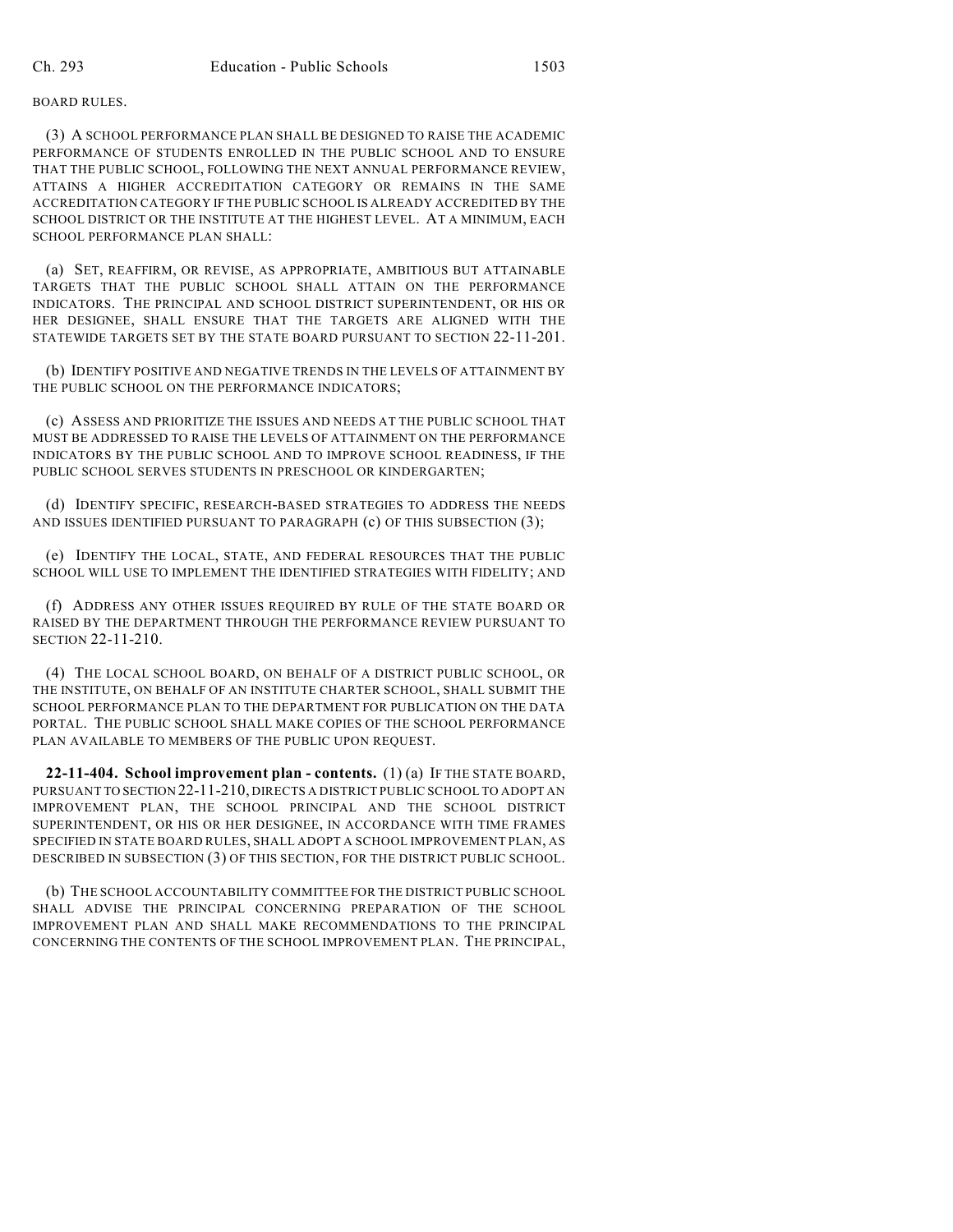WITH THE APPROVAL OF THE SUPERINTENDENT OR HIS OR HER DESIGNEE, SHALL CREATE AND ADOPT THE SCHOOL IMPROVEMENT PLAN, TAKING INTO ACCOUNT THE ADVICE AND RECOMMENDATIONS OF THE SCHOOL ACCOUNTABILITY COMMITTEE.

(c) THE SCHOOL DISTRICT ACCOUNTABILITY COMMITTEE SHALL INCLUDE THE ADOPTED SCHOOL IMPROVEMENT PLAN IN THE COMPILATION PREPARED PURSUANT TO SECTION 22-11-302 (1), AND THE LOCAL SCHOOL BOARD SHALL CONSIDER THE ADOPTED SCHOOL IMPROVEMENT PLAN IN DEVELOPING THE BUDGET REQUIRED BY SECTION 22-44-108. THE PRINCIPAL AND THE SUPERINTENDENT, OR HIS OR HER DESIGNEE, SHALL ENSURE THAT THE SCHOOL IMPROVEMENT PLAN IS IN EFFECT FOR THE DISTRICT PUBLIC SCHOOL WITHIN THE TIME FRAMES ESTABLISHED IN STATE BOARD RULES.

(2) (a) IF THE STATE BOARD, PURSUANT TO SECTION 22-11-210, DIRECTS AN INSTITUTE CHARTER SCHOOL TO ADOPT AN IMPROVEMENT PLAN, THE SCHOOL PRINCIPAL, IN ACCORDANCE WITH TIME FRAMES SPECIFIED IN STATE BOARD RULES, SHALL ADOPT A SCHOOL IMPROVEMENT PLAN, AS DESCRIBED IN SUBSECTION (3) OF THIS SECTION, FOR THE INSTITUTE CHARTER SCHOOL.

(b) THE SCHOOL ACCOUNTABILITY COMMITTEE FOR THE INSTITUTE CHARTER SCHOOL SHALL ADVISE THE PRINCIPAL CONCERNING PREPARATION OF THE SCHOOL IMPROVEMENT PLAN AND SHALL MAKE RECOMMENDATIONS TO THE PRINCIPAL CONCERNING THE CONTENTS OF THE SCHOOL IMPROVEMENT PLAN. THE PRINCIPAL SHALL CREATE AND ADOPT THE SCHOOL IMPROVEMENT PLAN, TAKING INTO ACCOUNT THE ADVICE AND RECOMMENDATIONS OF THE SCHOOL ACCOUNTABILITY **COMMITTEE.** 

(c) THE INSTITUTE SHALL INCLUDE THE ADOPTED SCHOOL IMPROVEMENT PLAN IN THE COMPILATION PREPARED PURSUANT TO SECTION 22-11-303 (2) (b). THE PRINCIPAL SHALL ENSURE THAT THE SCHOOL IMPROVEMENT PLAN IS IN EFFECT FOR THE INSTITUTE CHARTER SCHOOL WITHIN THE TIME FRAMES ESTABLISHED IN STATE BOARD RULES.

(3) A SCHOOL IMPROVEMENT PLAN SHALL BE DESIGNED TO RAISE THE ACADEMIC PERFORMANCE OF STUDENTS ENROLLED IN THE PUBLIC SCHOOL AND TO ENSURE THAT THE PUBLIC SCHOOL, FOLLOWING THE NEXT ANNUAL PERFORMANCE REVIEW, ATTAINS A HIGHER ACCREDITATION CATEGORY. AT A MINIMUM, EACH SCHOOL IMPROVEMENT PLAN SHALL:

(a) SET OR REVISE, AS APPROPRIATE, AMBITIOUS BUT ATTAINABLE TARGETS THAT THE PUBLIC SCHOOL SHALL ATTAIN ON THE PERFORMANCE INDICATORS. THE PRINCIPAL AND SCHOOL DISTRICT SUPERINTENDENT, OR HIS OR HER DESIGNEE, SHALL ENSURE THAT THE TARGETS ARE ALIGNED WITH THE STATEWIDE TARGETS SET BY THE STATE BOARD PURSUANT TO SECTION 22-11-201.

(b) IDENTIFY POSITIVE AND NEGATIVE TRENDS IN THE LEVELS OF ATTAINMENT BY THE PUBLIC SCHOOL ON THE PERFORMANCE INDICATORS;

(c) ASSESS AND PRIORITIZE THE ISSUES AND NEEDS AT THE PUBLIC SCHOOL THAT MUST BE ADDRESSED TO RAISE THE LEVELS OF ATTAINMENT ON THE PERFORMANCE INDICATORS BY THE PUBLIC SCHOOL AND TO IMPROVE SCHOOL READINESS, IF THE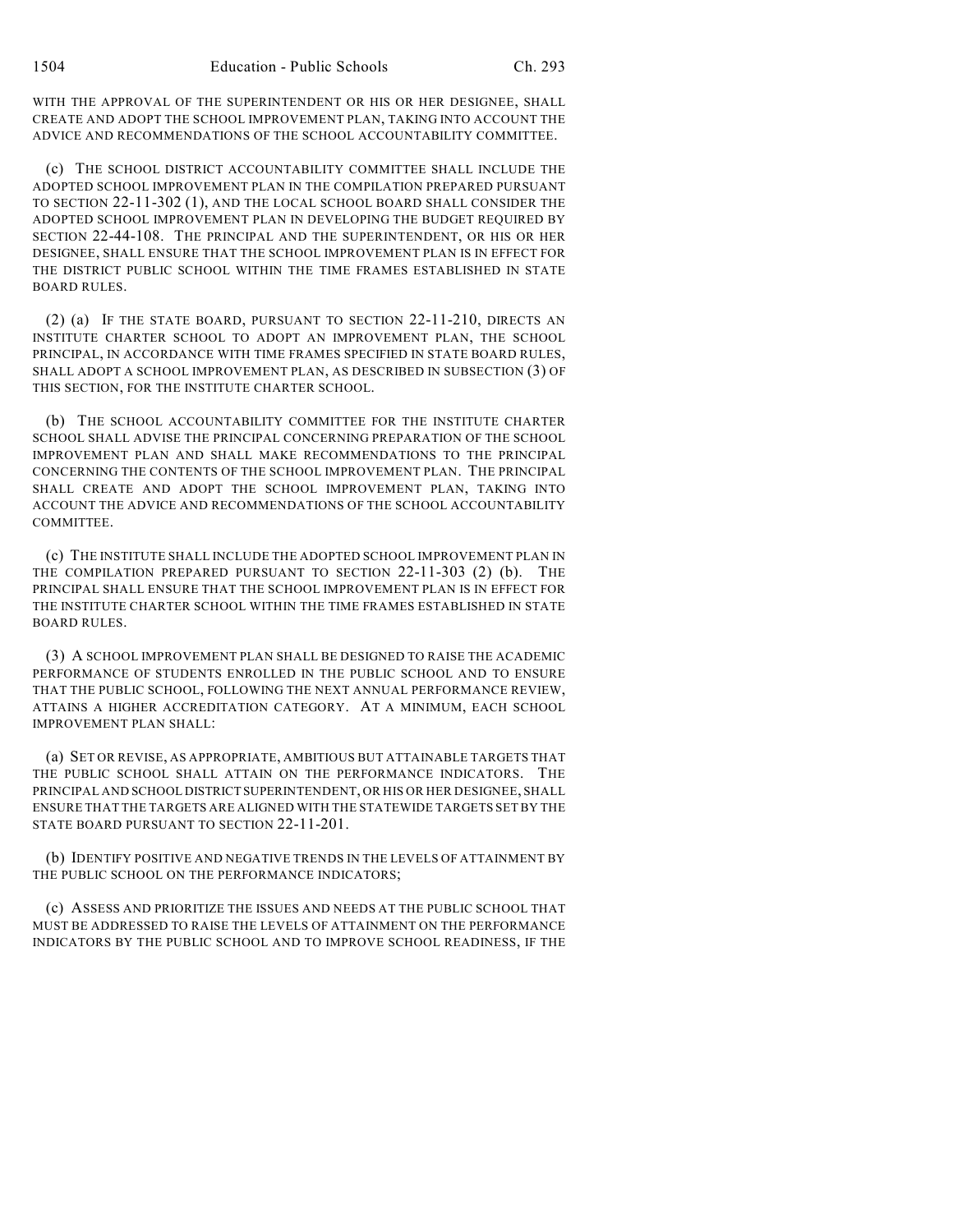PUBLIC SCHOOL SERVES STUDENTS IN PRESCHOOL OR KINDERGARTEN;

(d) IDENTIFY SPECIFIC, RESEARCH-BASED STRATEGIES THAT ARE APPROPRIATE IN SCOPE, INTENSITY, AND TYPE TO ADDRESS THE NEEDS AND ISSUES IDENTIFIED PURSUANT TO PARAGRAPH (c) OF THIS SUBSECTION (3);

(e) IDENTIFY THE LOCAL, STATE, AND FEDERAL RESOURCES THAT THE PUBLIC SCHOOL WILL USE TO IMPLEMENT THE IDENTIFIED STRATEGIES WITH FIDELITY; AND

(f) ADDRESS ANY OTHER ISSUES REQUIRED BY RULE OF THE STATE BOARD OR RAISED BY THE DEPARTMENT THROUGH THE PERFORMANCE REVIEW PURSUANT TO SECTION 22-11-210.

(4) THE LOCAL SCHOOL BOARD, ON BEHALF OF A DISTRICT PUBLIC SCHOOL, OR THE INSTITUTE, ON BEHALF OF AN INSTITUTE CHARTER SCHOOL, SHALL SUBMIT THE SCHOOL IMPROVEMENT PLAN TO THE DEPARTMENT FOR PUBLICATION ON THE DATA PORTAL. THE PUBLIC SCHOOL SHALL MAKE COPIES OF THE SCHOOL IMPROVEMENT PLAN AVAILABLE TO MEMBERS OF THE PUBLIC UPON REQUEST.

**22-11-405. School priority improvement plan - contents.** (1) (a) IF THE STATE BOARD, PURSUANT TO SECTION 22-11-210, DIRECTS A DISTRICT PUBLIC SCHOOL TO ADOPT A PRIORITY IMPROVEMENT PLAN, THE LOCAL SCHOOL BOARD, IN ACCORDANCE WITH TIME FRAMES SPECIFIED IN STATE BOARD RULES, SHALL ADOPT A SCHOOL PRIORITY IMPROVEMENT PLAN, AS DESCRIBED IN SUBSECTION (4) OF THIS SECTION, FOR THE DISTRICT PUBLIC SCHOOL.

(b) THE SCHOOL ACCOUNTABILITY COMMITTEE FOR THE DISTRICT PUBLIC SCHOOL SHALL ADVISE THE LOCAL SCHOOL BOARD CONCERNING PREPARATION OF THE SCHOOL PRIORITY IMPROVEMENT PLAN AND SHALL MAKE RECOMMENDATIONS TO THE LOCAL SCHOOL BOARD CONCERNING THE CONTENTS OF THE SCHOOL PRIORITY IMPROVEMENT PLAN. THE LOCAL SCHOOL BOARD SHALL CREATE AND ADOPT THE SCHOOL PRIORITY IMPROVEMENT PLAN, TAKING INTO ACCOUNT THE ADVICE AND RECOMMENDATIONS OF THE SCHOOL ACCOUNTABILITY COMMITTEE.

(c) THE SCHOOL DISTRICT ACCOUNTABILITY COMMITTEE SHALL INCLUDE THE ADOPTED SCHOOL PRIORITY IMPROVEMENT PLAN IN THE COMPILATION PREPARED PURSUANT TO SECTION 22-11-302 (1), AND THE LOCAL SCHOOL BOARD SHALL CONSIDER THE ADOPTED SCHOOL PRIORITY IMPROVEMENT PLAN IN DEVELOPING THE BUDGET REQUIRED BY SECTION 22-44-108. THE LOCAL SCHOOL BOARD SHALL ENSURE THAT THE SCHOOL PRIORITY IMPROVEMENT PLAN IS IN EFFECT FOR THE DISTRICT PUBLIC SCHOOL WITHIN THE TIME FRAMES ESTABLISHED IN STATE BOARD RULES.

(2) (a) IF THE STATE BOARD, PURSUANT TO SECTION 22-11-210, DIRECTS AN INSTITUTE CHARTER SCHOOL TO ADOPT A PRIORITY IMPROVEMENT PLAN, THE INSTITUTE, IN ACCORDANCE WITH TIME FRAMES SPECIFIED IN STATE BOARD RULES, SHALL ADOPT A SCHOOL PRIORITY IMPROVEMENT PLAN, AS DESCRIBED IN SUBSECTION (4) OF THIS SECTION, FOR THE INSTITUTE CHARTER SCHOOL.

(b) THE SCHOOL ACCOUNTABILITY COMMITTEE FOR THE INSTITUTE CHARTER SCHOOL SHALL ADVISE THE INSTITUTE CONCERNING PREPARATION OF THE SCHOOL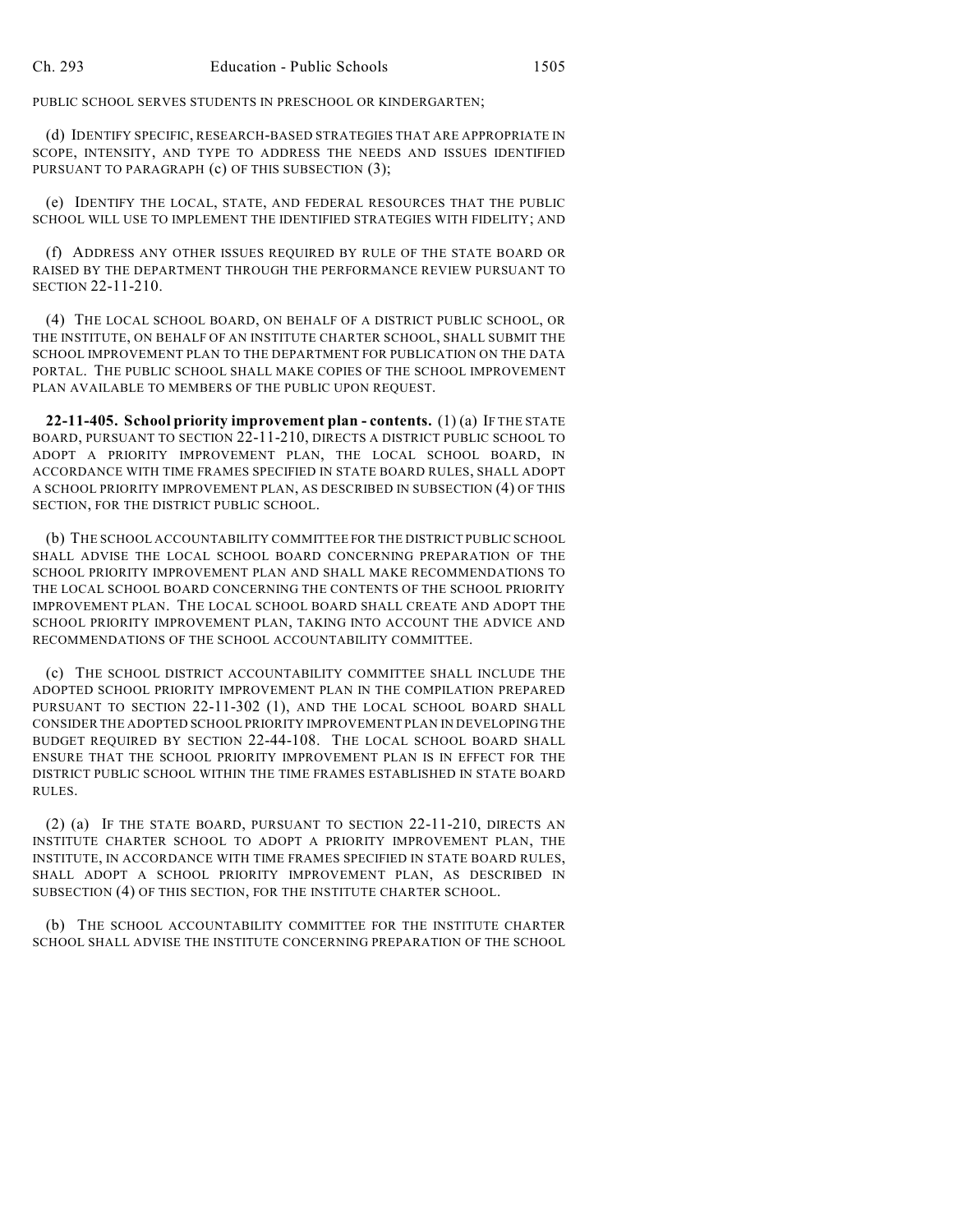PRIORITY IMPROVEMENT PLAN AND SHALL MAKE RECOMMENDATIONS TO THE INSTITUTE CONCERNING THE CONTENTS OF THE SCHOOL PRIORITY IMPROVEMENT PLAN. THE INSTITUTE SHALL CREATE AND ADOPT THE SCHOOL PRIORITY IMPROVEMENT PLAN, TAKING INTO ACCOUNT THE ADVICE AND RECOMMENDATIONS OF THE SCHOOL ACCOUNTABILITY COMMITTEE.

(c) THE INSTITUTE SHALL INCLUDE THE ADOPTED SCHOOL PRIORITY IMPROVEMENT PLAN IN THE COMPILATION PREPARED PURSUANT TO SECTION 22-11-303 (2) (b). THE INSTITUTE SHALL ENSURE THAT THE SCHOOL PRIORITY IMPROVEMENT PLAN IS IN EFFECT FOR THE INSTITUTE CHARTER SCHOOL WITHIN THE TIME FRAMES ESTABLISHED IN STATE BOARD RULES.

(3) THE COMMISSIONER, SUBJECT TO AVAILABLE APPROPRIATIONS, MAY ASSIGN THE STATE REVIEW PANEL TO CRITICALLY EVALUATE A PUBLIC SCHOOL'S PRIORITY IMPROVEMENT PLAN AND REPORT TO THE COMMISSIONER ANY RECOMMENDED MODIFICATIONS TO THE PLAN. THE COMMISSIONER MAY RECOMMEND TO THE LOCAL SCHOOL BOARD OR THE INSTITUTE MODIFICATIONS TO THE SCHOOL PRIORITY IMPROVEMENT PLAN, TAKING INTO CONSIDERATION ANY RECOMMENDATIONS OF THE STATE REVIEW PANEL.

(4) A SCHOOL PRIORITY IMPROVEMENT PLAN SHALL BE DESIGNED TO ENSURE THAT THE PUBLIC SCHOOL IMPROVES ITS PERFORMANCE TO THE EXTENT THAT, FOLLOWING COMPLETION OF THE PUBLIC SCHOOL'S NEXT ANNUAL PERFORMANCE REVIEW, THE PUBLIC SCHOOL ATTAINS A HIGHER ACCREDITATION CATEGORY. AT A MINIMUM, A SCHOOL PRIORITY IMPROVEMENT PLAN SHALL:

(a) SET OR REVISE, AS APPROPRIATE, AMBITIOUS BUT ATTAINABLE TARGETS THAT THE PUBLIC SCHOOL SHALL ATTAIN ON THE PERFORMANCE INDICATORS. THE LOCAL SCHOOL BOARD OR THE INSTITUTE SHALL ENSURE THAT THE TARGETS ARE ALIGNED WITH THE STATEWIDE TARGETS SET BY THE STATE BOARD PURSUANT TO SECTION 22-11-201.

(b) IDENTIFY POSITIVE AND NEGATIVE TRENDS IN THE LEVELS OF ATTAINMENT BY THE PUBLIC SCHOOL ON THE PERFORMANCE INDICATORS;

(c) ASSESS AND PRIORITIZE THE ISSUES AND NEEDS AT THE PUBLIC SCHOOL THAT MUST BE ADDRESSED TO RAISE THE LEVELS OF ATTAINMENT ON THE PERFORMANCE INDICATORS BY THE PUBLIC SCHOOL AND TO IMPROVE SCHOOL READINESS, IF THE PUBLIC SCHOOL SERVES STUDENTS IN PRESCHOOL OR KINDERGARTEN;

(d) IDENTIFY SPECIFIC, RESEARCH-BASED STRATEGIES THAT ARE APPROPRIATE IN SCOPE, INTENSITY, AND TYPE TO ADDRESS THE NEEDS AND ISSUES IDENTIFIED PURSUANT TO PARAGRAPH (c) OF THIS SUBSECTION (4);

(e) IDENTIFY THE LOCAL, STATE, AND FEDERAL RESOURCES THAT THE PUBLIC SCHOOL WILL USE TO IMPLEMENT THE IDENTIFIED STRATEGIES WITH FIDELITY; AND

(f) ADDRESS ANY OTHER ISSUES REQUIRED BY RULE OF THE STATE BOARD OR RAISED BY THE DEPARTMENT THROUGH THE PERFORMANCE REVIEW PURSUANT TO SECTION 22-11-210.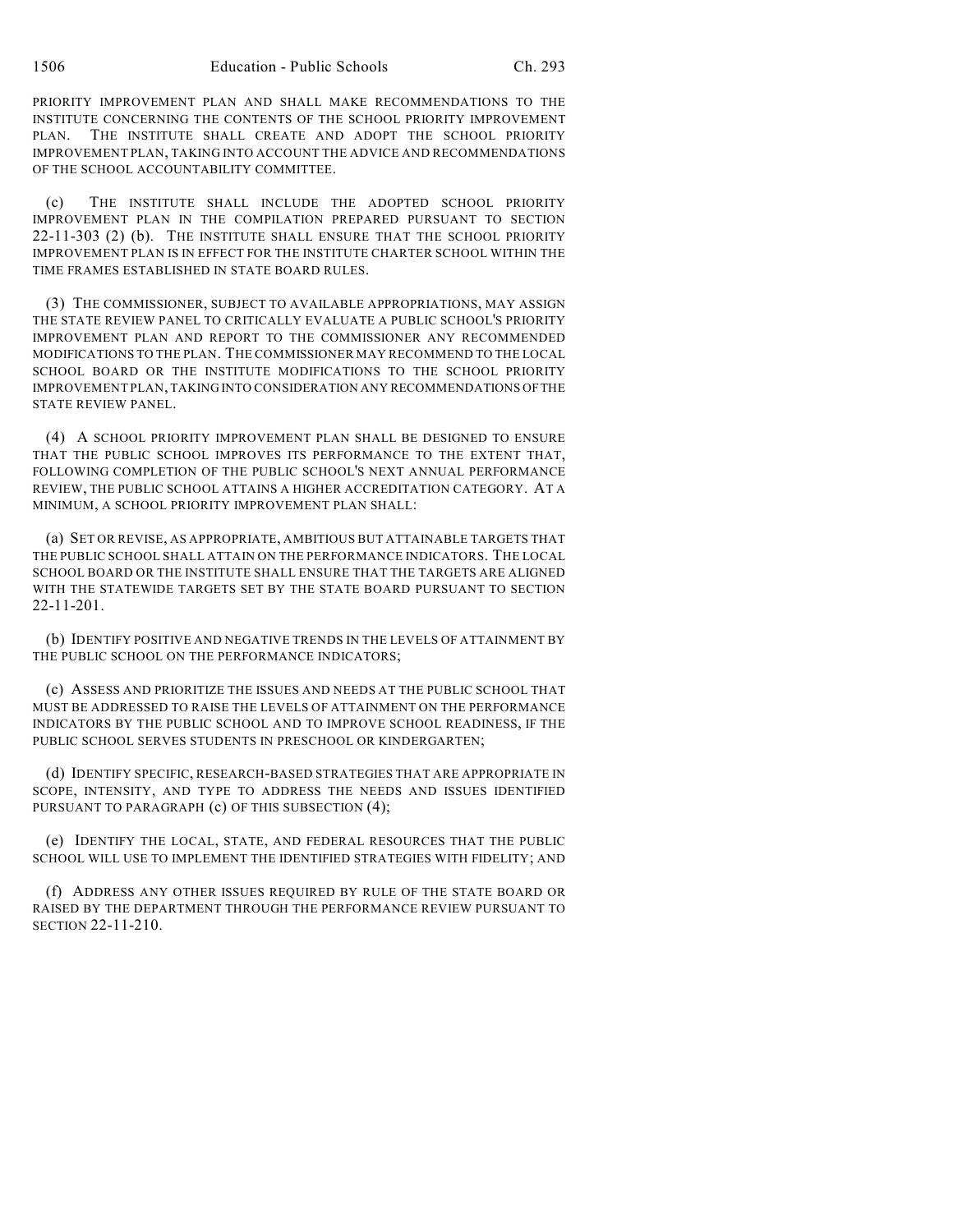(5) THE LOCAL SCHOOL BOARD, ON BEHALF OF A DISTRICT PUBLIC SCHOOL, OR THE INSTITUTE, ON BEHALF OF AN INSTITUTE CHARTER SCHOOL, SHALL SUBMIT THE SCHOOL PRIORITY IMPROVEMENT PLAN TO THE DEPARTMENT FOR PUBLICATION ON THE DATA PORTAL. THE PUBLIC SCHOOL SHALL MAKE COPIES OF THE SCHOOL PRIORITY IMPROVEMENT PLAN AVAILABLE TO MEMBERS OF THE PUBLIC UPON REQUEST.

**22-11-406. School turnaround plan - contents.** (1) (a) IF THE STATE BOARD, PURSUANT TO SECTION 22-11-210, DIRECTS A DISTRICT PUBLIC SCHOOL TO ADOPT A TURNAROUND PLAN, THE LOCAL SCHOOL BOARD, IN ACCORDANCE WITH TIME FRAMES SPECIFIED IN STATE BOARD RULES, SHALL ADOPT A SCHOOL TURNAROUND PLAN, AS DESCRIBED IN SUBSECTION (3) OF THIS SECTION, FOR THE DISTRICT PUBLIC SCHOOL. EACH DISTRICT PUBLIC SCHOOL TURNAROUND PLAN SHALL ALSO BE SUBJECT TO EVALUATION BY THE STATE REVIEW PANEL AND APPROVAL BY THE COMMISSIONER AS PROVIDED IN THIS SUBSECTION (1).

(b) THE SCHOOL ACCOUNTABILITY COMMITTEE FOR THE DISTRICT PUBLIC SCHOOL SHALL ADVISE THE LOCAL SCHOOL BOARD CONCERNING PREPARATION OF THE SCHOOL TURNAROUND PLAN AND SHALL MAKE RECOMMENDATIONS TO THE LOCAL SCHOOL BOARD CONCERNING THE CONTENTS OF THE SCHOOL TURNAROUND PLAN. THE LOCAL SCHOOL BOARD SHALL CREATE AND ADOPT THE SCHOOL TURNAROUND PLAN, TAKING INTO ACCOUNT THE ADVICE AND RECOMMENDATIONS OF THE SCHOOL ACCOUNTABILITY COMMITTEE.

(c) WITHIN THE TIME FRAMES SPECIFIED IN STATE BOARD RULE, THE LOCAL SCHOOL BOARD SHALL SUBMIT THE ADOPTED SCHOOL TURNAROUND PLAN TO THE COMMISSIONER FOR EVALUATION BY THE STATE REVIEW PANEL. THE STATE REVIEW PANEL SHALL CRITICALLY EVALUATE THE ADOPTED SCHOOL TURNAROUND PLAN AND MAKE RECOMMENDATIONS TO THE COMMISSIONER AND THE STATE BOARD CONCERNING THE ISSUES SPECIFIED IN SECTION 22-11-210 (4). THE COMMISSIONER SHALL APPROVE THE SCHOOL TURNAROUND PLAN OR SUGGEST MODIFICATIONS TO THE PLAN, TAKING INTO CONSIDERATION ANY RECOMMENDATIONS OF THE STATE REVIEW PANEL. THE LOCAL SCHOOL BOARD SHALL REVISE THE SCHOOL TURNAROUND PLAN, IF NECESSARY, AND RESUBMIT THE PLAN FOR APPROVAL WITHIN THE TIME FRAMES SPECIFIED IN STATE BOARD RULE. THE LOCAL SCHOOL BOARD SHALL ENSURE THAT THE FINAL, APPROVED SCHOOL TURNAROUND PLAN IS IN EFFECT FOR THE DISTRICT PUBLIC SCHOOL WITHIN THE TIME FRAMES SPECIFIED IN STATE BOARD RULE.

(d) THE SCHOOL DISTRICT ACCOUNTABILITY COMMITTEE SHALL INCLUDE THE FINAL, APPROVED SCHOOL TURNAROUND PLAN IN THE COMPILATION PREPARED PURSUANT TO SECTION 22-11-302 (1), AND THE LOCAL SCHOOL BOARD SHALL CONSIDER THE FINAL, APPROVED SCHOOL TURNAROUND PLAN IN DEVELOPING THE BUDGET REQUIRED BY SECTION 22-44-108.

(e) THE LOCAL SCHOOL BOARD SHALL SUBMIT THE FINAL, APPROVED SCHOOL TURNAROUND PLAN TO THE DEPARTMENT FOR PUBLICATION ON THE DATA PORTAL. THE DISTRICT PUBLIC SCHOOL SHALL MAKE COPIES OF THE FINAL, APPROVED SCHOOL TURNAROUND PLAN AVAILABLE TO MEMBERS OF THE PUBLIC UPON REQUEST.

(2) (a) IF THE STATE BOARD, PURSUANT TO SECTION 22-11-210, DIRECTS AN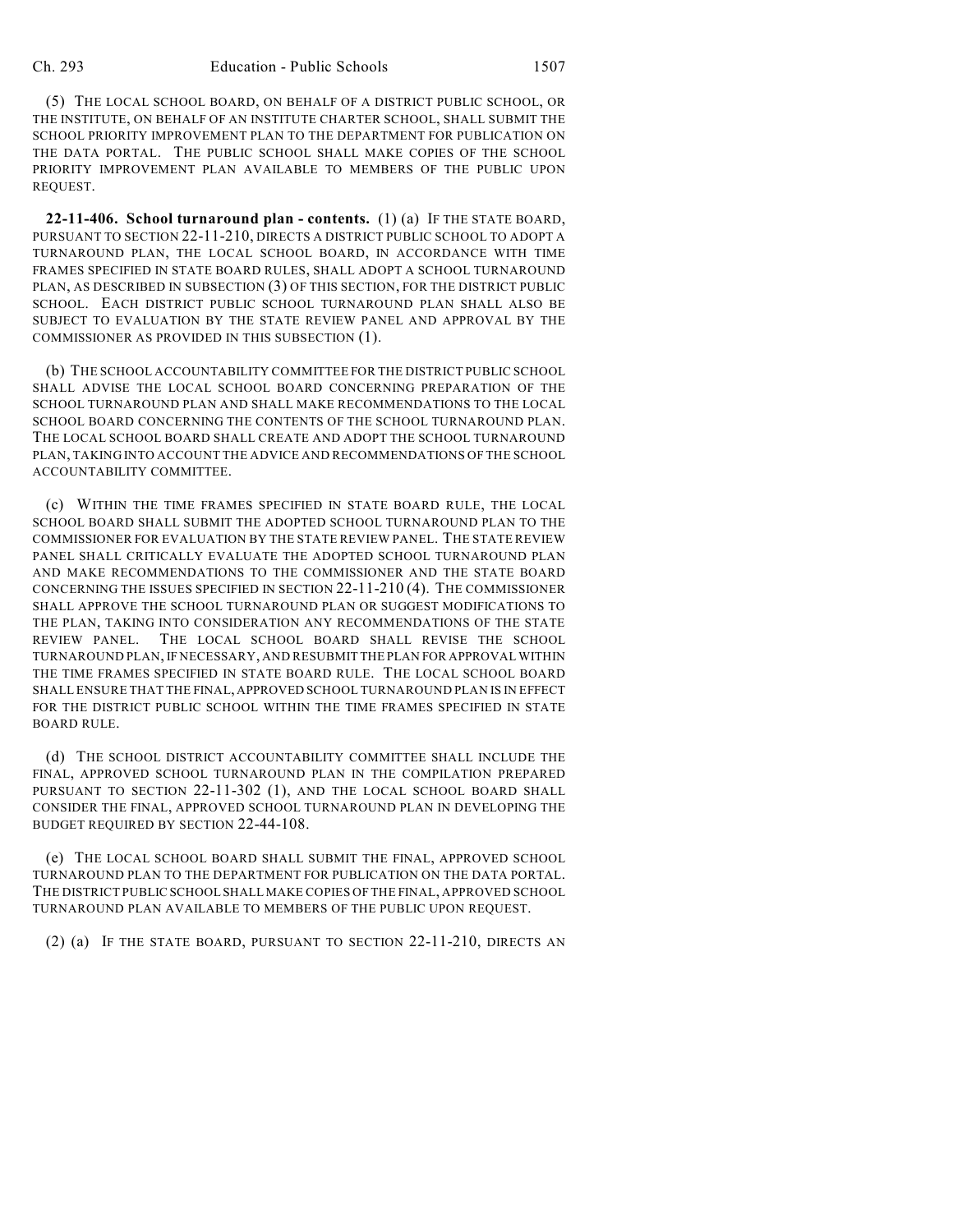INSTITUTE CHARTER SCHOOL TO ADOPT A TURNAROUND PLAN, THE INSTITUTE, IN ACCORDANCE WITH TIME FRAMES SPECIFIED IN STATE BOARD RULES, SHALL ADOPT A SCHOOL TURNAROUND PLAN, AS DESCRIBED IN SUBSECTION (3) OF THIS SECTION, FOR THE INSTITUTE CHARTER SCHOOL. EACH INSTITUTE CHARTER SCHOOL TURNAROUND PLAN SHALL ALSO BE SUBJECT TO EVALUATION BY THE STATE REVIEW PANEL AND APPROVAL BY THE COMMISSIONER AS PROVIDED IN THIS SUBSECTION (2).

(b) THE SCHOOL ACCOUNTABILITY COMMITTEE FOR THE INSTITUTE CHARTER SCHOOL SHALL ADVISE THE INSTITUTE CONCERNING PREPARATION OF THE SCHOOL TURNAROUND PLAN AND SHALL MAKE RECOMMENDATIONS TO THE INSTITUTE CONCERNING THE CONTENTS OF THE SCHOOL TURNAROUND PLAN. THE INSTITUTE SHALL CREATE AND ADOPT THE SCHOOL TURNAROUND PLAN, TAKING INTO ACCOUNT THE ADVICE AND RECOMMENDATIONS OF THE SCHOOL ACCOUNTABILITY COMMITTEE.

(c) WITHIN THE TIME FRAMES SPECIFIED IN STATE BOARD RULE, THE INSTITUTE SHALL SUBMIT THE ADOPTED SCHOOL TURNAROUND PLAN TO THE COMMISSIONER FOR EVALUATION BY THE STATE REVIEW PANEL. THE STATE REVIEW PANEL SHALL CRITICALLY EVALUATE THE ADOPTED SCHOOL TURNAROUND PLAN AND MAKE RECOMMENDATIONS TO THE COMMISSIONER AND THE STATE BOARD CONCERNING THE ISSUES SPECIFIED IN SECTION 22-11-210 (4). THE COMMISSIONER SHALL APPROVE THE SCHOOL TURNAROUND PLAN OR SUGGEST MODIFICATIONS TO THE PLAN, TAKING INTO CONSIDERATION ANY RECOMMENDATIONS OF THE STATE REVIEW PANEL. THE INSTITUTE SHALL REVISE THE SCHOOL TURNAROUND PLAN, IF NECESSARY, AND RESUBMIT THE PLAN FOR APPROVAL WITHIN THE TIME FRAMES SPECIFIED IN STATE BOARD RULE. THE INSTITUTE SHALL ENSURE THAT THE FINAL, APPROVED SCHOOL TURNAROUND PLAN IS IN EFFECT FOR THE INSTITUTE CHARTER SCHOOL WITHIN THE TIME FRAMES SPECIFIED IN STATE BOARD RULE.

(d) THE INSTITUTE SHALL INCLUDE THE FINAL, APPROVED SCHOOL TURNAROUND PLAN IN THE COMPILATION PREPARED PURSUANT TO SECTION 22-11-303 (2) (b). THE INSTITUTE SHALL SUBMIT THE FINAL, APPROVED SCHOOL TURNAROUND PLAN TO THE DEPARTMENT FOR PUBLICATION ON THE DATA PORTAL. THE INSTITUTE CHARTER SCHOOL SHALL MAKE COPIES OF THE FINAL, APPROVED SCHOOL TURNAROUND PLAN AVAILABLE TO MEMBERS OF THE PUBLIC UPON REQUEST.

(3) A SCHOOL TURNAROUND PLAN SHALL BE DESIGNED TO ENSURE THAT THE PUBLIC SCHOOL IMPROVES ITS PERFORMANCE TO THE EXTENT THAT, FOLLOWING COMPLETION OF THE PUBLIC SCHOOL'S NEXT ANNUAL PERFORMANCE REVIEW, THE PUBLIC SCHOOL ATTAINS A HIGHER ACCREDITATION CATEGORY. AT A MINIMUM, A SCHOOL TURNAROUND PLAN SHALL:

(a) SET OR REVISE, AS APPROPRIATE, AMBITIOUS BUT ATTAINABLE TARGETS THAT THE PUBLIC SCHOOL SHALL ATTAIN ON THE PERFORMANCE INDICATORS. THE LOCAL SCHOOL BOARD OR THE INSTITUTE SHALL ENSURE THAT THE TARGETS ARE ALIGNED WITH THE STATEWIDE TARGETS SET BY THE STATE BOARD PURSUANT TO SECTION 22-11-201.

(b) IDENTIFY POSITIVE AND NEGATIVE TRENDS IN THE LEVELS OF ATTAINMENT BY THE PUBLIC SCHOOL ON THE PERFORMANCE INDICATORS;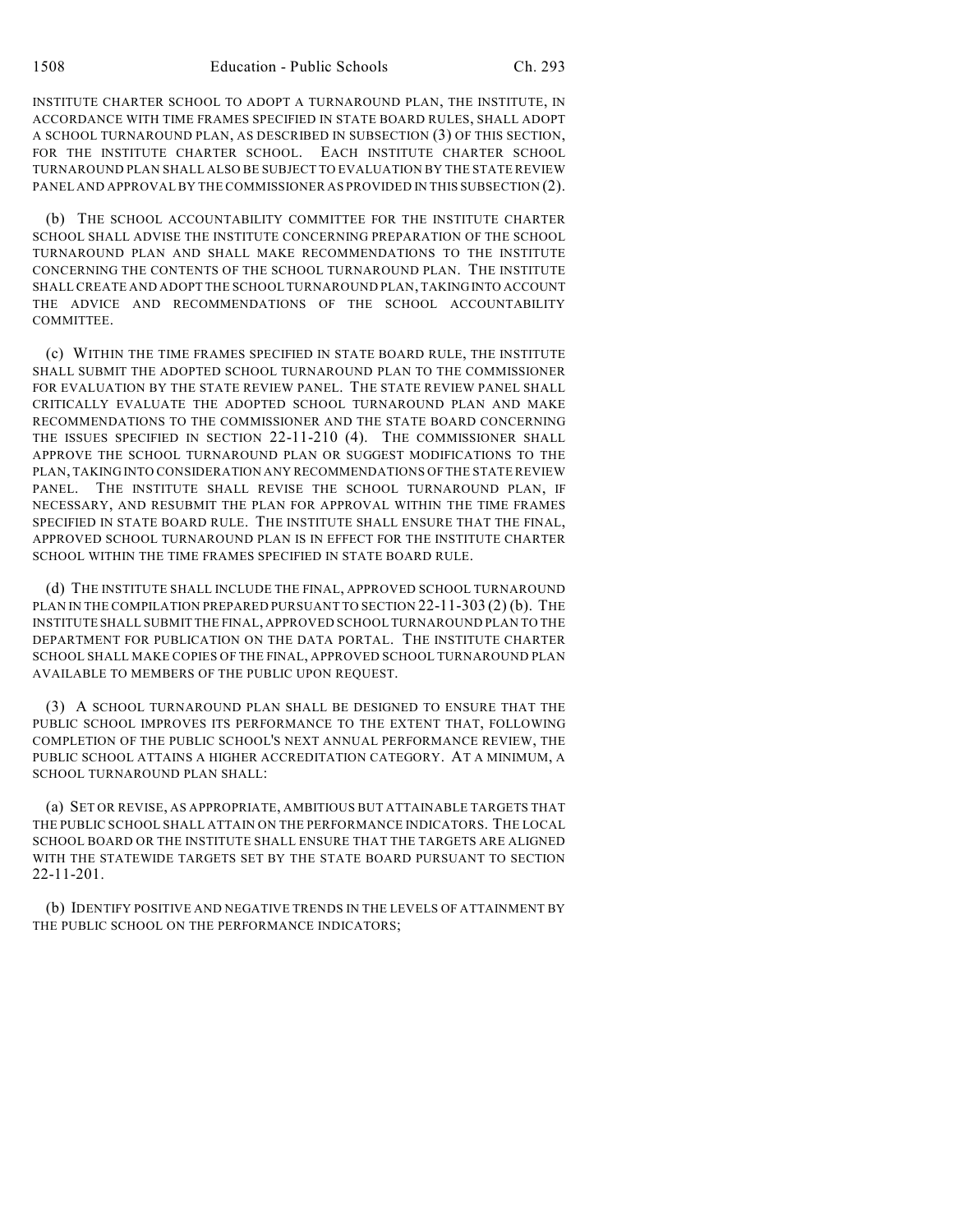(c) ASSESS AND PRIORITIZE THE ISSUES AND NEEDS AT THE PUBLIC SCHOOL THAT MUST BE ADDRESSED TO RAISE THE LEVELS OF ATTAINMENT ON THE PERFORMANCE INDICATORS BY THE PUBLIC SCHOOL AND TO IMPROVE SCHOOL READINESS, IF THE PUBLIC SCHOOL SERVES STUDENTS IN PRESCHOOL OR KINDERGARTEN;

(d) IDENTIFY SPECIFIC, RESEARCH-BASED STRATEGIES THAT ARE APPROPRIATE IN SCOPE, INTENSITY, AND TYPE TO ADDRESS THE NEEDS AND ISSUES IDENTIFIED PURSUANT TO PARAGRAPH (c) OF THIS SUBSECTION (3), WHICH STRATEGIES SHALL, AT A MINIMUM, INCLUDE ONE OR MORE OF THE FOLLOWING:

(I) EMPLOYING A LEAD TURNAROUND PARTNER THAT USES RESEARCH-BASED STRATEGIES AND HAS A PROVEN RECORD OF SUCCESS WORKING WITH SCHOOLS UNDER SIMILAR CIRCUMSTANCES, WHICH TURNAROUND PARTNER SHALL BE IMMERSED IN ALL ASPECTS OF DEVELOPING AND COLLABORATIVELY EXECUTING THE TURNAROUND PLAN AND SHALL SERVE AS A LIAISON TO OTHER SCHOOL PARTNERS;

(II) REORGANIZING THE OVERSIGHT AND MANAGEMENT STRUCTURE WITHIN THE PUBLIC SCHOOL TO PROVIDE GREATER, MORE EFFECTIVE SUPPORT;

(III) FOR A DISTRICT PUBLIC SCHOOL, SEEKING RECOGNITION AS AN INNOVATION SCHOOL OR CLUSTERING WITH OTHER DISTRICT PUBLIC SCHOOLS THAT HAVE SIMILAR GOVERNANCE OR MANAGEMENT STRUCTURES TO FORM AN INNOVATION SCHOOL ZONE PURSUANT TO ARTICLE 32.5 OF THIS TITLE;

(IV) HIRING A PUBLIC OR PRIVATE ENTITY THAT USES RESEARCH-BASED STRATEGIES AND HAS A PROVEN RECORD OF SUCCESS WORKING WITH SCHOOLS UNDER SIMILAR CIRCUMSTANCES TO MANAGE THE PUBLIC SCHOOL PURSUANT TO A CONTRACT WITH THE LOCAL SCHOOL BOARD OR THE INSTITUTE;

(V) FOR A DISTRICT PUBLIC SCHOOL THAT IS NOT A CHARTER SCHOOL, CONVERTING TO A CHARTER SCHOOL;

(VI) FOR A DISTRICT CHARTER SCHOOL OR AN INSTITUTE CHARTER SCHOOL, RENEGOTIATING AND SIGNIFICANTLY RESTRUCTURING THE CHARTER SCHOOL'S CHARTER CONTRACT; AND

(VII) OTHER ACTIONS OF COMPARABLE OR GREATER SIGNIFICANCE OR EFFECT;

(e) IDENTIFY THE LOCAL, STATE, AND FEDERAL RESOURCES THAT THE PUBLIC SCHOOL WILL USE TO IMPLEMENT THE IDENTIFIED STRATEGIES WITH FIDELITY; AND

(f) ADDRESS ANY OTHER ISSUES REQUIRED BY RULE OF THE STATE BOARD OR RAISED BY THE DEPARTMENT THROUGH THE PERFORMANCE REVIEW PURSUANT TO SECTION 22-11-210.

(4) THE GENERAL ASSEMBLY MAY APPROPRIATE SUCH MONEYS AS ARE AVAILABLE TO ASSIST SCHOOL DISTRICTS AND THE INSTITUTE IN IMPROVING THE ACADEMIC GROWTH OF STUDENTS IN PUBLIC SCHOOLS THAT ARE REQUIRED TO ADOPT SCHOOL TURNAROUND PLANS. IN ADDITION, THE DEPARTMENT MAY ALLOCATE ANY MONEYS RECEIVED PURSUANT TO THE FEDERAL "NO CHILD LEFT BEHIND ACT OF 2001", 20 U.S.C. SEC. 6301 ET SEQ., FOR SUCH PURPOSE.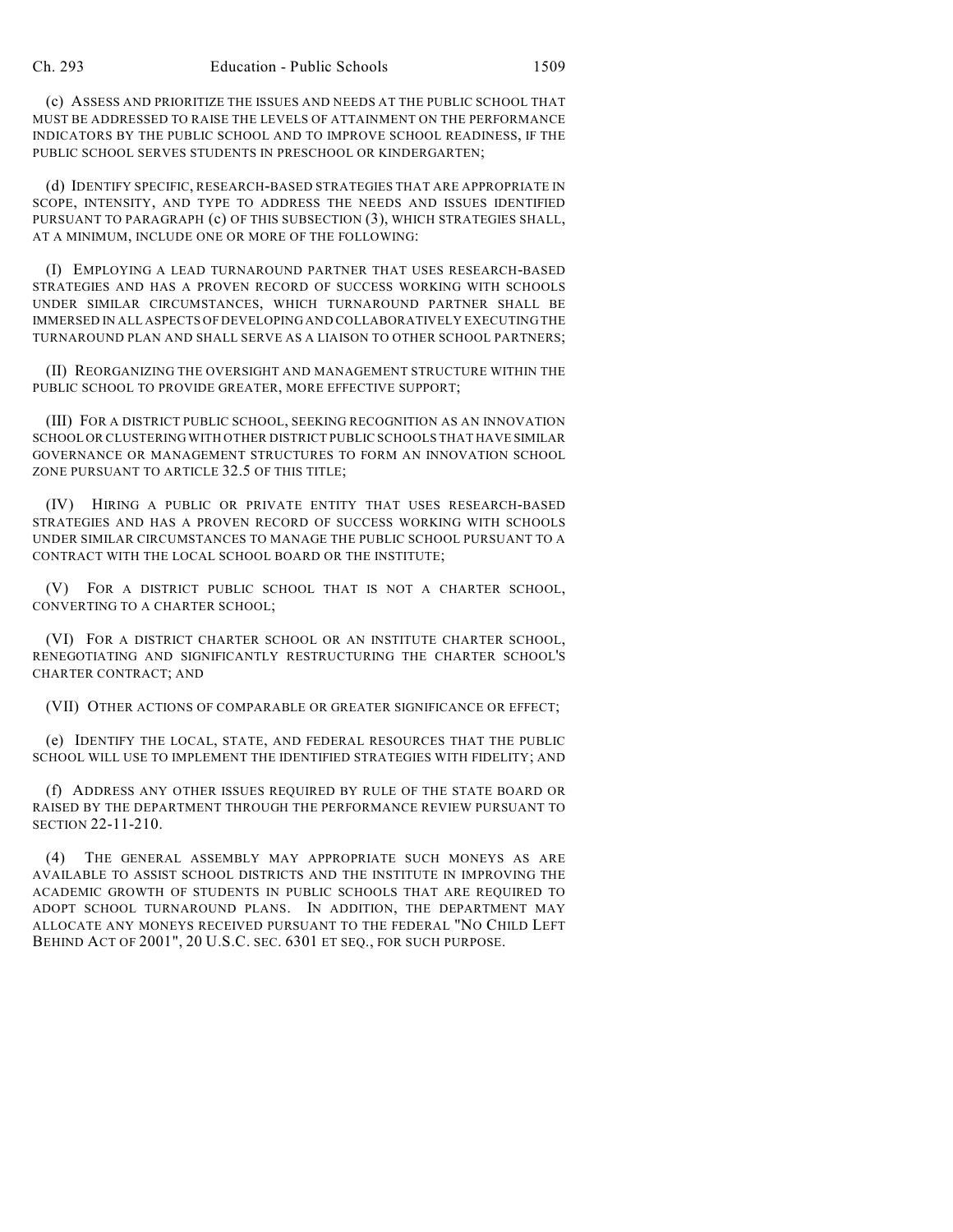# PART 5 PERFORMANCE REPORTING

**22-11-501. State data reporting system.** (1) THE DEPARTMENT SHALL ADMINISTER, MANAGE, AND MAINTAIN A COMPREHENSIVE DATA COLLECTION AND REPORTING SYSTEM FOR COLLECTING AND REPORTING THE DATA SPECIFIED IN AND REQUIRED TO IMPLEMENT THIS ARTICLE. THE DEPARTMENT SHALL ENSURE THAT THE STATE DATA REPORTING SYSTEM IS CAPABLE OF:

(a) COLLECTING, THROUGH ELECTRONIC TRANSFER WHERE POSSIBLE, ALL STUDENT, PUBLIC SCHOOL, SCHOOL DISTRICT, AND INSTITUTE PERFORMANCE DATA REQUIRED TO ASCERTAIN THE DEGREE TO WHICH PUBLIC SCHOOLS, SCHOOL DISTRICTS, AND THE INSTITUTE ARE MEETING THE STATEWIDE TARGETS FOR ATTAINMENT ON THE PERFORMANCE INDICATORS;

(b) PRODUCING DATA TO SUPPORT DECISION-MAKING AND LEARNING AND TO PREPARE THE REPORTS ON PUBLIC SCHOOL, SCHOOL DISTRICT, INSTITUTE, AND STATE PERFORMANCE DESCRIBED IN SECTION 22-11-503;

(c) PROTECTING THE PRIVACY OF STUDENTS;

(d) INCLUDING ALL THE INFORMATION AND DATA ELEMENTS NEEDED TO MEASURE STUDENT, PUBLIC SCHOOL, SCHOOL DISTRICT, INSTITUTE, AND STATE PERFORMANCE; AND

(e) SUPPORTING ANALYSIS OF THE RELATIONSHIP BETWEEN SCHOOL DISTRICT AND PUBLIC SCHOOL EXPENDITURES AND PROGRAM CHARACTERISTICS AND EFFECTIVENESS.

(2) THE DATA ELEMENTS COLLECTED AND PROVIDED BY THE DEPARTMENT, SCHOOL DISTRICTS, THE INSTITUTE, AND INDIVIDUAL PUBLIC SCHOOLS SHALL BE COMPATIBLE AND INTEROPERABLE. EACH SCHOOL DISTRICT THAT HAS A UNIQUE INFORMATION MANAGEMENT SYSTEM SHALL ENSURE THAT ITS UNIQUE SYSTEM IS COMPATIBLE WITH THE DATA ELEMENTS OF THE STATE DATA REPORTING SYSTEM SO THAT ALL DATA REQUIRED TO BE INPUT INTO THE STATE DATA REPORTING SYSTEM IS MADE AVAILABLE THROUGH ELECTRONIC TRANSFER AND IN THE APPROPRIATE INPUT FORMAT.

(3) THE DEPARTMENT SHALL HAVE THE FOLLOWING DUTIES AND RESPONSIBILITIES WITH REGARD TO THE STATE DATA REPORTING SYSTEM:

(a) TO CONSULT WITH SCHOOL DISTRICT REPRESENTATIVES IN THE DESIGN AND MAINTENANCE OF THE DATA MODEL AND IMPLEMENTATION PLANS FOR THE ELECTRONIC TRANSFER OF DATA BETWEEN SCHOOL DISTRICTS, THE INSTITUTE, INDIVIDUAL PUBLIC SCHOOLS, AND THE STATE DATA REPORTING SYSTEM;

(b) TO PROVIDE OPERATIONAL DEFINITIONS FOR THE STATE DATA REPORTING SYSTEM THROUGH THE DATA DICTIONARY CREATED PURSUANT TO SECTION 22-2-305;

(c) TO DETERMINE THE INFORMATION AND SPECIFIC DATA ELEMENTS REQUIRED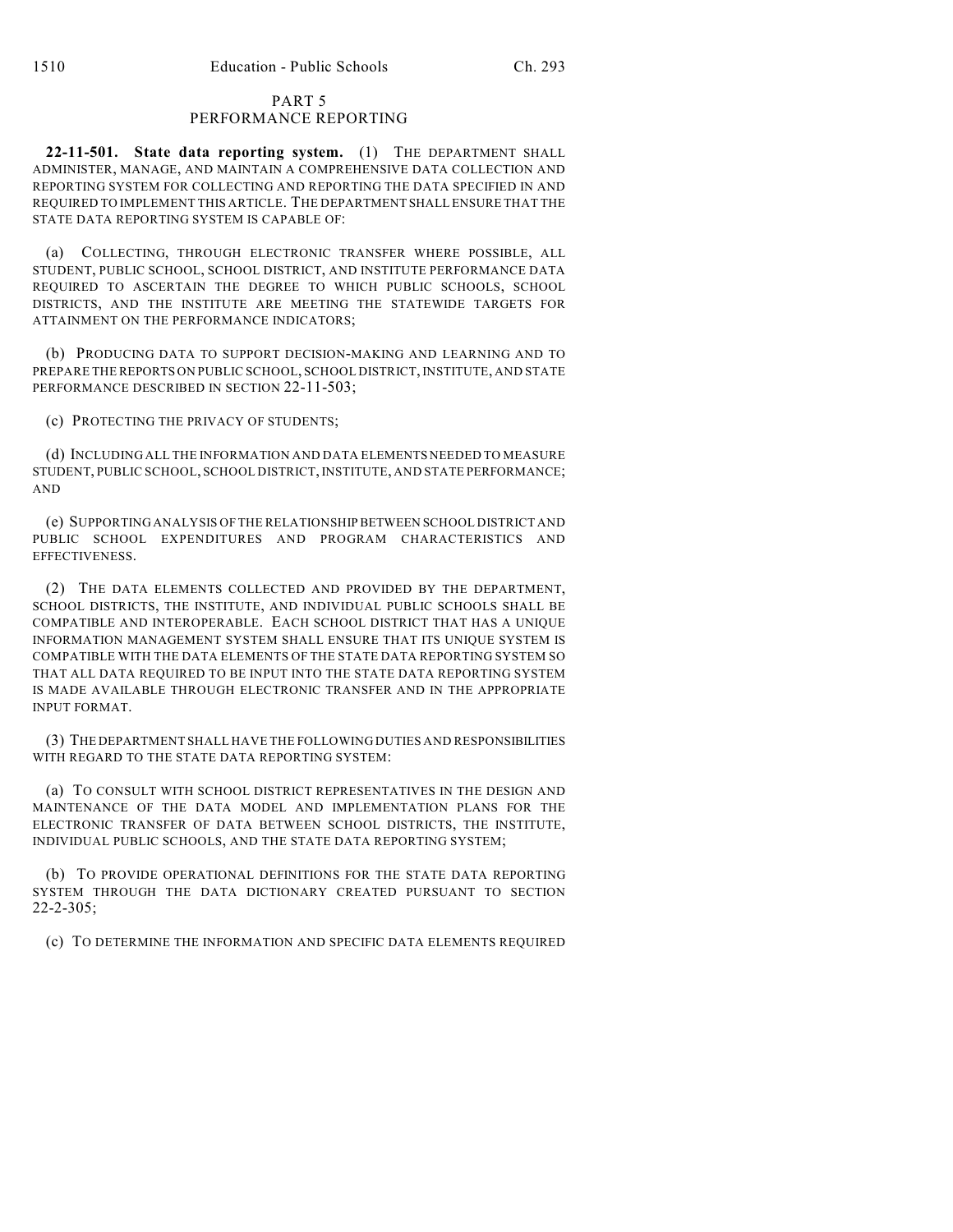FOR THE PERFORMANCE DECISIONS MADE AT EACH PUBLIC SCHOOL, RECOGNIZING THAT THE TIME AND EFFORT OF INSTRUCTIONAL PERSONNEL EXPENDED IN COLLECTION AND COMPILATION OF DATA SHOULD BE MINIMIZED;

(d) TO DEVELOP STANDARDIZED TERMS AND PROCEDURES TO BE FOLLOWED AT ALL PUBLIC SCHOOLS;

(e) TO DEVELOP AN ELECTRONIC STANDARDIZED TRANSMITTAL FORMAT TO BE USED FOR COLLECTION OF DATA FROM SCHOOL DISTRICTS, THE INSTITUTE, AND PUBLIC SCHOOLS:

(f) TO DEVELOP APPROPRIATE COMPUTER APPLICATIONS TO ENSURE THE INTEGRITY AND INTEGRATION OF THE SPECIFIC DATA ELEMENTS;

(g) TO DEVELOP THE NECESSARY APPLICATIONS TO PROVIDE STATISTICAL ANALYSIS OF THE COMPREHENSIVE INFORMATION AND SUPPORTING DATA ELEMENTS PROVIDED IN PARAGRAPH (f) OF THIS SUBSECTION (3) IN SUCH A WAY THAT REQUIRED REPORTS MAY BE DISSEMINATED, COMPARISONS MAY BE MADE, AND RELATIONSHIPS MAY BE DETERMINED IN ORDER TO PROVIDE THE NECESSARY INFORMATION FOR MAKING PERFORMANCE DECISIONS AT ALL PUBLIC SCHOOLS;

(h) TO DEVELOP OUTPUT AND REPORTING FORMATS THAT WILL PROVIDE SCHOOL DISTRICTS, THE INSTITUTE, AND PUBLIC SCHOOLS WITH DIAGNOSTIC INFORMATION FOR MAKING ACADEMIC AND SAFETY ENVIRONMENT DECISIONS AT ALL PUBLIC SCHOOLS;

(i) TO ASSIST SCHOOL DISTRICTS AND THE INSTITUTE IN ESTABLISHING THEIR STANDARDIZED ELECTRONIC TRANSMITTAL CAPABILITIES, INCLUDING BUT NOT LIMITED TO AWARDING GRANTS PURSUANT TO RULE OF THE STATE BOARD TO PUBLIC SCHOOLS, SCHOOL DISTRICTS, AND THE INSTITUTE TO ASSIST THEM IN UPGRADING THEIR TRANSMITTAL CAPABILITIES;

(j) TO ESTABLISH PROCEDURES FOR THE ANNUAL EVALUATION OF THE EFFECTIVENESS AND EASE OF USE OF THE STATE DATA REPORTING SYSTEM;

(k) TO PERFORM SUCH OTHER ACTIONS AS ARE NECESSARY TO CARRY OUT THE INTENT OF THE GENERAL ASSEMBLY THAT THE NEEDS OF THE STATE DATA REPORTING SYSTEM FOR PERFORMANCE DECISION-MAKING AND REPORTING ARE MET; AND

(l) TO APPLY FOR GIFTS, GRANTS, AND DONATIONS, INCLUDING GRANTS AWARDED UNDER THE FEDERAL "AMERICAN RECOVERY AND REINVESTMENT ACT OF 2009", PUB.L. 111-5, FOR THE IMPLEMENTATION OF INTERNET-BASED TOOLS TO DELIVER INSTRUCTIONAL ADVICE AND CONTENT SUPPORTED BY FORMATIVE ASSESSMENT DATA AND TO DIRECTLY CONNECT TEACHERS ACROSS THE STATE TO ENHANCE EDUCATORS' COLLABORATION, USE OF DATA, INSTRUCTION, AND PROFESSIONAL ACCOUNTABILITY.

(4) THE SPECIFIC RESPONSIBILITIES OF EACH SCHOOL DISTRICT AND THE INSTITUTE SHALL INCLUDE:

(a) DEVELOPING, WITH ASSISTANCE FROM THE DEPARTMENT, SYSTEM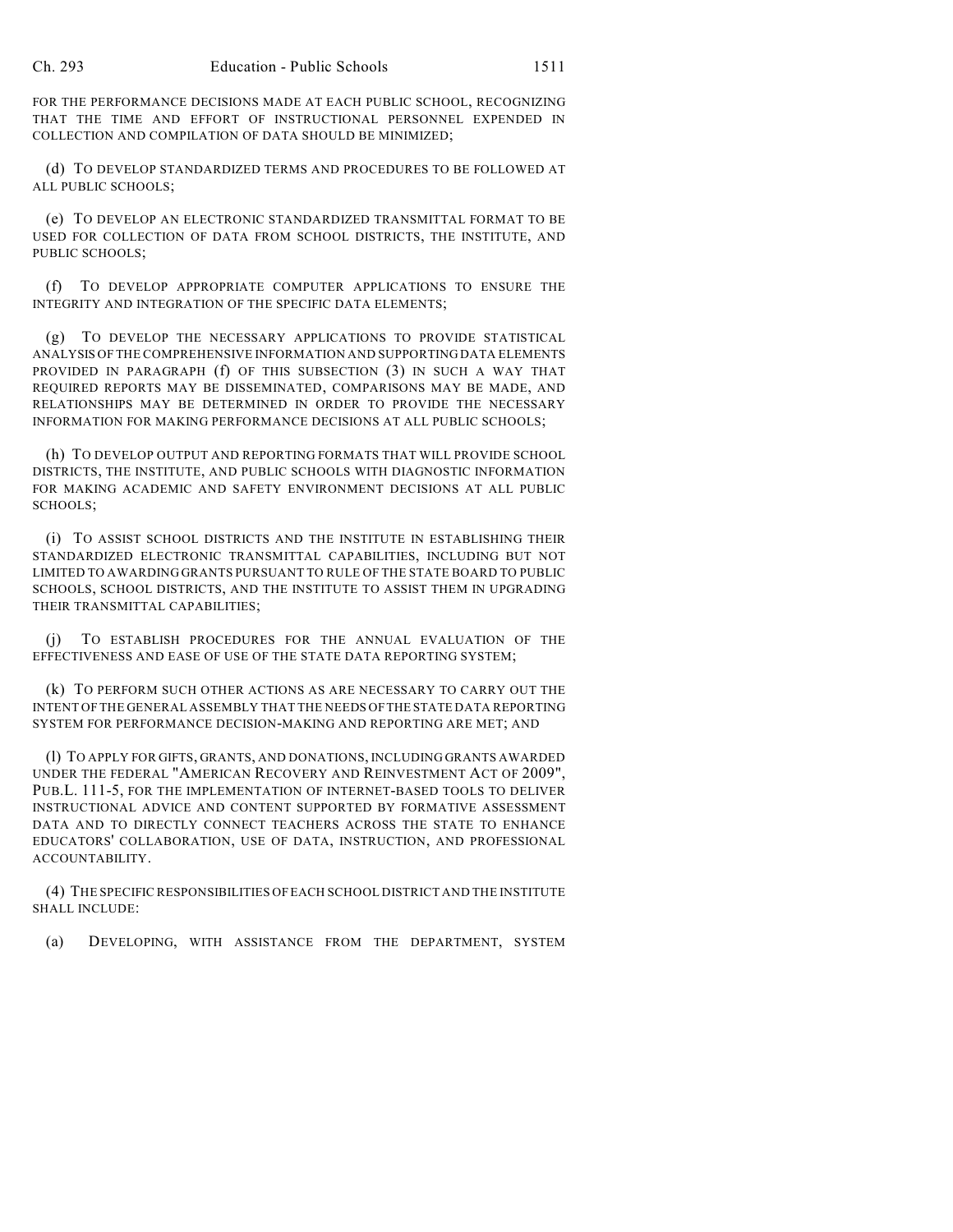COMPATIBILITY BETWEEN THE STATE DATA REPORTING SYSTEM AND UNIQUE SCHOOL DISTRICT AND INDIVIDUAL PUBLIC SCHOOL DATA SYSTEMS;

(b) PROVIDING, WITH THE ASSISTANCE OF THE DEPARTMENT, IN-SERVICE TRAINING ON THE STATE DATA REPORTING SYSTEM'S PURPOSES AND SCOPE, A METHOD OF ELECTRONICALLY TRANSMITTING INPUT DATA, AND THE USE OF PERFORMANCE REPORTING INFORMATION;

(c) ADVISING THE DEPARTMENT OF ALL DISTRICT DATA MANAGEMENT NEEDS AS THEY RELATE TO THE STATE DATA REPORTING SYSTEM;

(d) ELECTRONICALLY TRANSMITTING REQUIRED DATA ELEMENTS AND AN ACCOUNTING AS REQUIRED BY SECTION 22-55-108 TO THE APPROPRIATE PROCESSING LOCATIONS IN ACCORDANCE WITH GUIDELINES ESTABLISHED BY THE DEPARTMENT;

(e) DETERMINING REQUIRED DATA OUTPUT AND REPORTS, COMPARISONS, AND RELATIONSHIPS TO BE PROVIDED TO THE SCHOOL DISTRICT OR THE INSTITUTE BY THE STATE DATA REPORTING SYSTEM, CONTINUOUSLY REVIEWING THESE REPORTS FOR USEFULNESS AND MEANING, AND SUBMITTING RECOMMENDED ADDITIONS, DELETIONS, AND CHANGES IN ACCORDANCE WITH THE GUIDELINES ESTABLISHED BY THE DEPARTMENT; AND

(f) BEING RESPONSIBLE FOR MAINTAINING THE INTEGRITY AND ACCURACY OF DATA ELEMENTS TRANSMITTED TO THE DEPARTMENT.

**22-11-502. Data portal - creation - contents.** (1) THE DEPARTMENT SHALL DEVELOP AND MAINTAIN AN INTERNET-BASED ELECTRONIC DATA DELIVERY SYSTEM TO PROVIDE EDUCATION ACCOUNTABILITY DATA TO PUBLIC SCHOOLS, SCHOOL DISTRICTS, THE INSTITUTE, PARENTS, AND OTHER MEMBERS OF THE PUBLIC.

(2) AT A MINIMUM, THE DEPARTMENT SHALL PUBLISH ON THE DATA PORTAL THE FOLLOWING ITEMS:

(a) THE PERFORMANCE REPORTS, AS DESCRIBED IN SECTION 22-11-503, FOR PUBLIC SCHOOLS, SCHOOL DISTRICTS, THE INSTITUTE, AND THE STATE;

(b) THE ACCREDITATION CATEGORY, WITH SUPPORTING DATA, DETERMINED PURSUANT TO PART 2 OF THIS ARTICLE, FOR EACH SCHOOL DISTRICT IN THE STATE AND FOR THE INSTITUTE;

(c) THE ACCREDITATION CATEGORY, WITH SUPPORTING DATA, FOR EACH PUBLIC SCHOOL IN THE STATE, AS DETERMINED BY THE LOCAL SCHOOL BOARD OR THE INSTITUTE, WHICHEVER IS APPLICABLE;

(d) FOR EACH PUBLIC SCHOOL IN THE STATE, THE SCHOOL PERFORMANCE, IMPROVEMENT, PRIORITY IMPROVEMENT, OR TURNAROUND PLAN, WHICHEVER IS APPROPRIATE BASED ON THE STATE BOARD'S DIRECTION PURSUANT TO SECTION 22-11-210;

(e) FOR EACH SCHOOL DISTRICT IN THE STATE, THE DISTRICT PERFORMANCE, IMPROVEMENT, PRIORITY IMPROVEMENT, OR TURNAROUND PLAN, WHICHEVER IS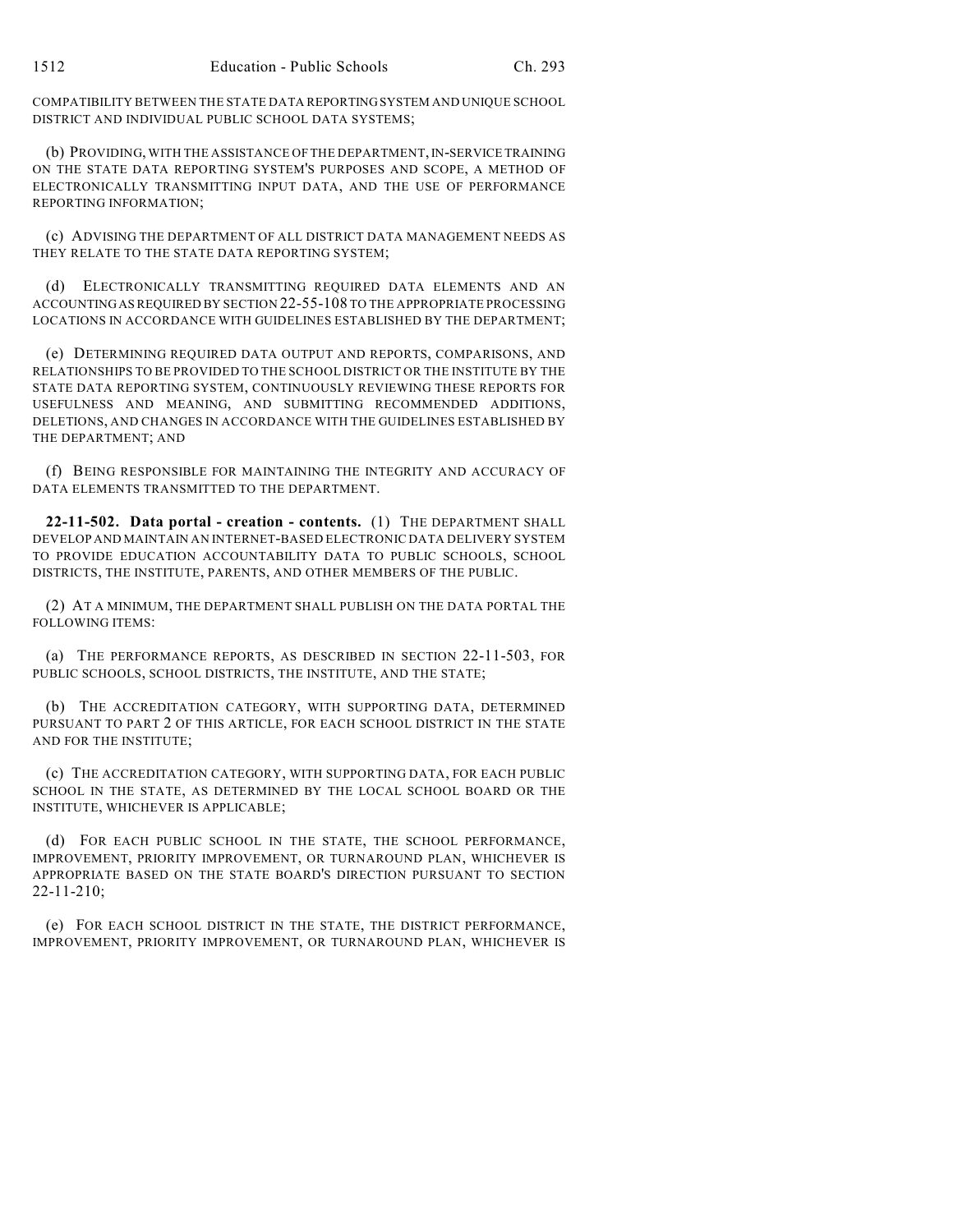APPROPRIATE BASED ON THE SCHOOL DISTRICT'S ACCREDITATION CATEGORY; AND

(f) FOR THE INSTITUTE, THE INSTITUTE PERFORMANCE, IMPROVEMENT, PRIORITY IMPROVEMENT, OR TURNAROUND PLAN, WHICHEVER IS APPROPRIATE BASED ON THE INSTITUTE'S ACCREDITATION CATEGORY.

(3) IN PUBLISHING SUPPORTING DATA FOR THE SCHOOL DISTRICT, INSTITUTE, AND PUBLIC SCHOOL ACCREDITATION CATEGORIES, THE DEPARTMENT SHALL INCLUDE DATA PERTAINING TO THE GRADUATION RATES THAT DESCRIBE THE PROGRESS MADE BY STUDENT GROUPS DISAGGREGATED FOR GENDER BY RACE AND INCOME.

**22-11-503. Performance reports - contents - rules.** (1) THE DEPARTMENT SHALL PUBLISH ON THE DATA PORTAL A SCHOOL PERFORMANCE REPORT FOR EACH PUBLIC SCHOOL IN THE STATE, A SCHOOL DISTRICT PERFORMANCE REPORT FOR EACH SCHOOL DISTRICT IN THE STATE, A PERFORMANCE REPORT FOR THE INSTITUTE, AND A PERFORMANCE REPORT FOR THE STATE AS A WHOLE. THE DEPARTMENT SHALL CONTINUOUSLY UPDATE THE DATA INCLUDED IN THE PERFORMANCE REPORTS AS SOON AS PRACTICABLE, BUT NOT LATER THAN SIXTY DAYS, AFTER THE DATA BECOME AVAILABLE.

(2) THE STATE BOARD SHALL ADOPT RULES SPECIFYING THE INFORMATION TO BE INCLUDED IN THE SCHOOL PERFORMANCE REPORTS, THE SCHOOL DISTRICT AND INSTITUTE PERFORMANCE REPORTS, AND THE STATE PERFORMANCE REPORT. THE INFORMATION SHALL BE CONSISTENT FOR EACH TYPE OF REPORT AND, AT A MINIMUM, SHALL INCLUDE THE FOLLOWING:

(a) THE REPORT SUBJECT'S LEVEL OF ATTAINMENT ON EACH OF THE PERFORMANCE INDICATORS AS DETERMINED PURSUANT TO SECTION 22-11-204, INCLUDING WHETHER THE REPORT SUBJECT MET THE TARGETS SET FOR THE APPLICABLE SCHOOL YEAR;

(b) FOR SCHOOL PERFORMANCE REPORTS, A COMPARISON OF THE REPORT SUBJECT'S LEVELS OF ATTAINMENT ON THE PERFORMANCE INDICATORS WITH THE LEVELS OF ATTAINMENT OF THE OTHER PUBLIC SCHOOLS OF THE SCHOOL DISTRICT AND IN THE STATE AND THE INFORMATION SPECIFIED IN SUBSECTION (3) OF THIS SECTION;

(c) FOR SCHOOL DISTRICT PERFORMANCE REPORTS AND THE INSTITUTE PERFORMANCE REPORT, A COMPARISON OF THE REPORT SUBJECT'S LEVELS OF ATTAINMENT ON THE PERFORMANCE INDICATORS WITH OTHER SCHOOL DISTRICTS IN THE STATE AND THE INSTITUTE;

(d) INFORMATION CONCERNING COMPARISONS OF STUDENT PERFORMANCE OVER TIME AND AMONG STUDENT GROUPS;

(e) THE REPORT SUBJECT'S RATES OF COMPLETION, MOBILITY, AND TRUANCY AS CALCULATED PURSUANT TO RULES ADOPTED BY THE STATE BOARD; AND

(f) ANY ADDITIONAL INFORMATION THAT MAY BE REQUIRED BY FEDERAL LAW.

(3) IN ADDITION TO ANY INFORMATION SPECIFIED BY RULE OF THE STATE BOARD,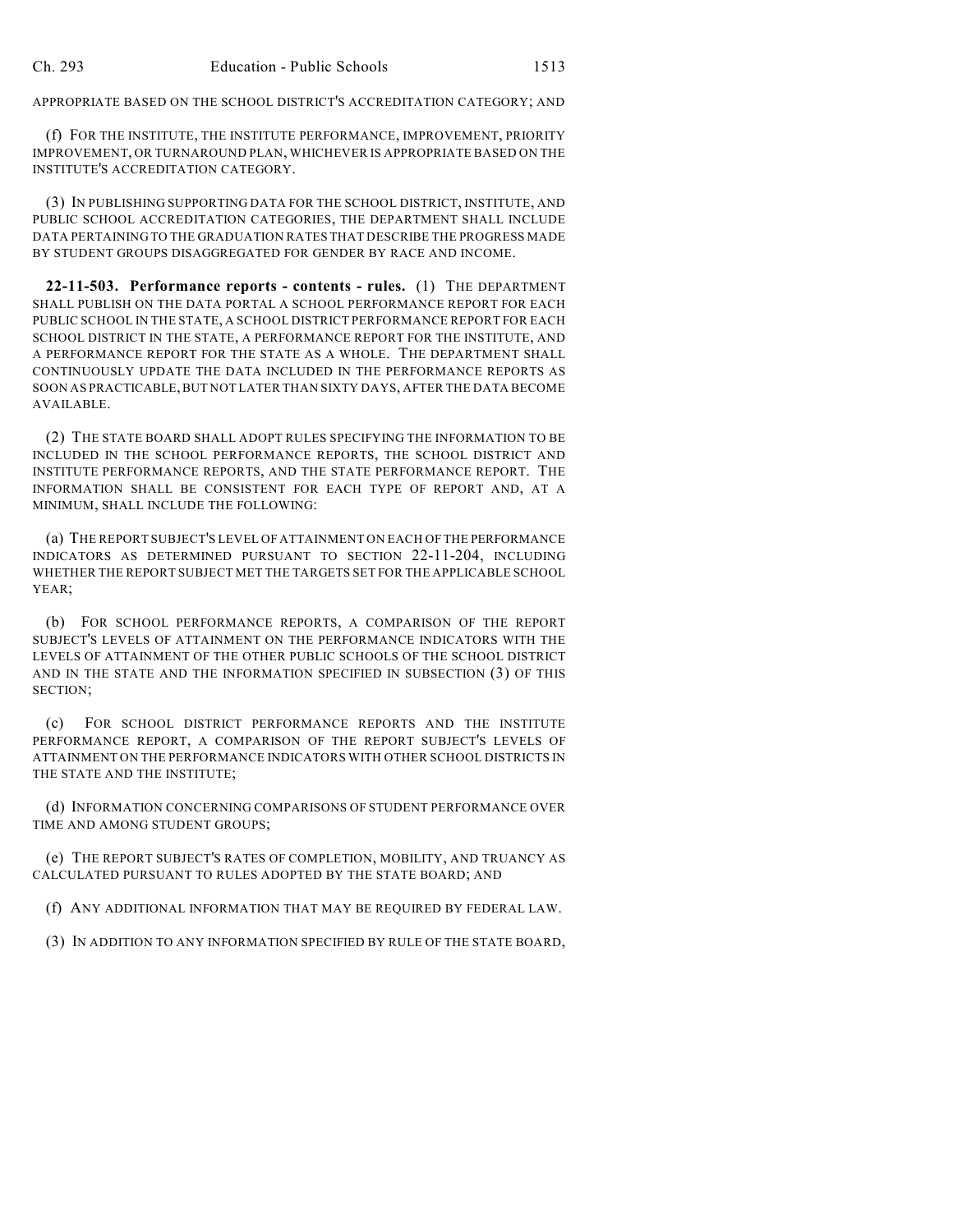EACH SCHOOL PERFORMANCE REPORT SHALL INCLUDE THE FOLLOWING INFORMATION CONCERNING THE OPERATIONS AND ENVIRONMENT OF THE PUBLIC SCHOOL THAT IS THE SUBJECT OF THE REPORT:

(a) THE NAME OF THE PUBLIC SCHOOL, THE TYPE OF SCHOOL PROGRAM PROVIDED AT THE PUBLIC SCHOOL, AND THE SCHOOL YEAR FOR WHICH THE INFORMATION IN THE PERFORMANCE REPORT IS PROVIDED. THE PERFORMANCE REPORT SHALL ALSO INCLUDE THE PUBLIC SCHOOL'S STREET ADDRESS, TELEPHONE NUMBER, AND EMAIL ADDRESS, AND, IF ONE EXISTS, THE WEB SITE ADDRESS OF THE SCHOOL DISTRICT OR THE PUBLIC SCHOOL.

(b) INFORMATION CONCERNING THE PERCENTAGES OF STUDENTS WHO ARE NOT TESTED OR WHOSE SCORES ARE NOT INCLUDED IN DETERMINING ATTAINMENT OF THE PERFORMANCE INDICATORS;

(c) AS DESCRIBED IN STATE BOARD RULE, THE OCCURRENCE OF EACH OF THE FOLLOWING TYPES OF INCIDENTS, EXPRESSED AS A NUMBER AND AS A PERCENTAGE OF THE TOTAL OCCURRENCES OF ALL OF THE INCIDENTS:

(I) SUBSTANCE ABUSE - DRUGS;

- (II) SUBSTANCE ABUSE ALCOHOL;
- (III) SUBSTANCE ABUSE TOBACCO;
- (IV) FELONY ASSAULTS;
- (V) FIGHTS;
- (VI) POSSESSION OF DANGEROUS WEAPONS; AND

(VII) OTHER VIOLATIONS OF THE CODE OF CONDUCT AT THE PUBLIC SCHOOL;

(d) AS CALCULATED PURSUANT TO STATE BOARD RULE, INFORMATION CONCERNING:

(I) STUDENT ENROLLMENT AT THE PUBLIC SCHOOL;

(II) STUDENTS, REPORTED AS A NUMBER AND A PERCENTAGE OF THE TOTAL STUDENT ENROLLMENT AT THE PUBLIC SCHOOL, WHO ARE ELIGIBLE FOR FREE OR REDUCED-COST LUNCH PURSUANT TO THE FEDERAL "NATIONAL SCHOOL LUNCH ACT", 42 U.S.C. SEC. 1751 ET SEQ.;

(III) STUDENT ENROLLMENT STABILITY AT THE PUBLIC SCHOOL, MEANING THE PERCENTAGE OF STUDENTS ENROLLED IN THE PUBLIC SCHOOL ON OCTOBER 1 OF THE APPLICABLE SCHOOL YEAR WHO WERE STILL ENROLLED IN THE PUBLIC SCHOOL ON FEBRUARY 1 OF THE SAME SCHOOL YEAR;

(IV) AVERAGE DAILY ATTENDANCE AT THE PUBLIC SCHOOL; AND

(V) FOR ELEMENTARY SCHOOLS, THE AVAILABILITY OF A PRESCHOOL PROGRAM,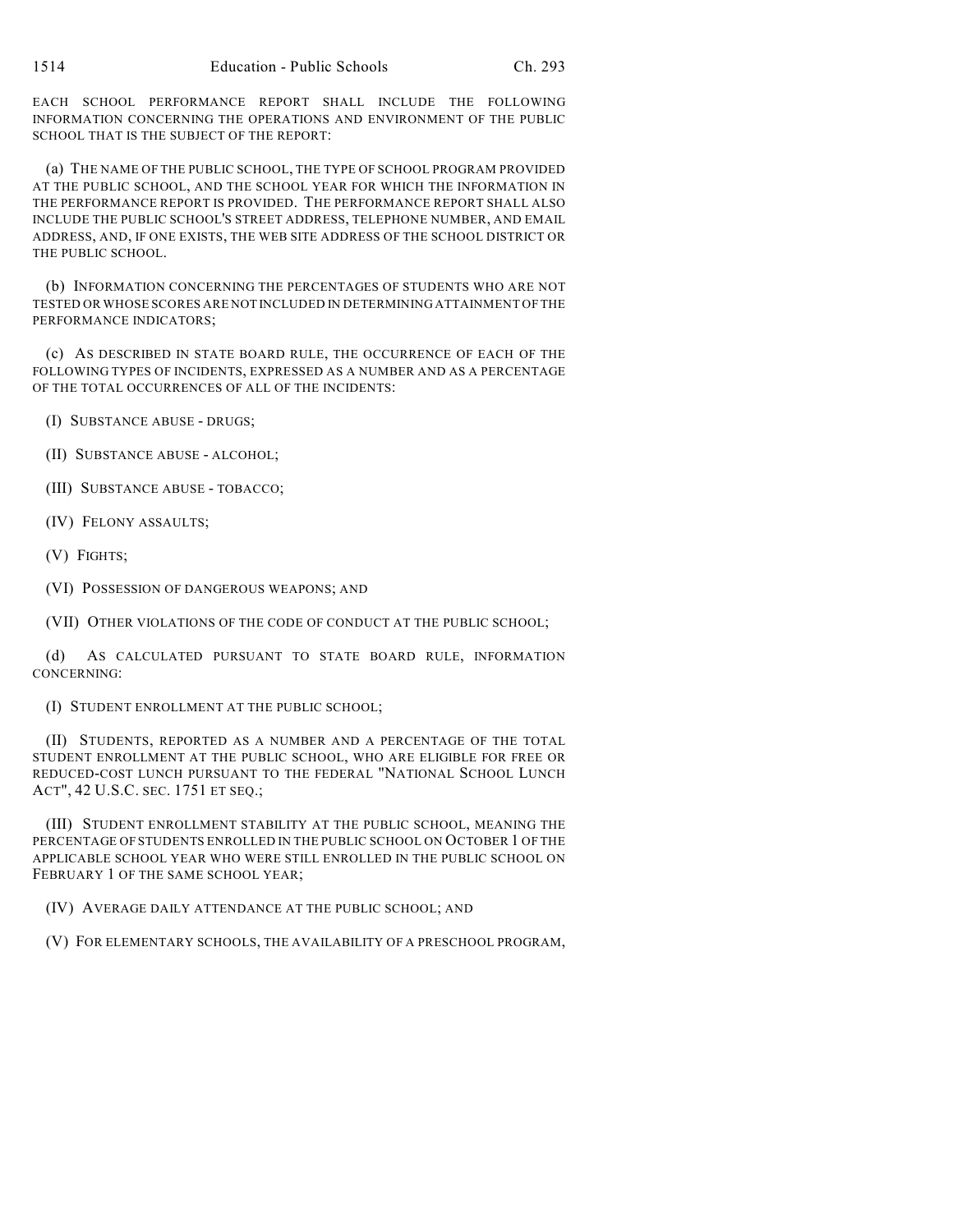FULL-DAY KINDERGARTEN PROGRAM, AND BEFORE- AND AFTER-SCHOOL PROGRAMS AT THE PUBLIC SCHOOL;

(e) INFORMATION CONCERNING THE STAFF EMPLOYED AT THE PUBLIC SCHOOL, INCLUDING:

(I) THE NUMBER OF PERSONS EMPLOYED AT THE PUBLIC SCHOOL IN EACH OF THE FOLLOWING CATEGORIES AND EXPLANATIONS OF THE JOB DESCRIPTIONS FOR EACH CATEGORY:

(A) CLASSROOM TEACHERS;

(B) PARAPROFESSIONALS;

(C) ADMINISTRATORS;

(D) OTHER PROFESSIONALS;

(E) SCHOOL SUPPORT STAFF;

(F) SCHOOL COUNSELORS; AND

(G) SCHOOL LIBRARIANS;

(II) THE STUDENTS-PER-CLASSROOM-TEACHER RATIOS FOR EACH GRADE LEVEL INCLUDED IN THE PUBLIC SCHOOL;

(III) THE AVERAGE NUMBER OF YEARS OF TEACHING EXPERIENCE AMONG THE TEACHERS EMPLOYED AT THE PUBLIC SCHOOL;

(IV) THE NUMBER OF TEACHERS EMPLOYED AT THE PUBLIC SCHOOL WHO HOLD MASTER'S OR DOCTORAL DEGREES;

(V) FOR JUNIOR HIGH, MIDDLE, AND HIGH SCHOOLS, THE PERCENTAGE OF TEACHERS EMPLOYED AT THE PUBLIC SCHOOL WHO ARE TEACHING IN THE SUBJECT AREAS IN WHICH THEY RECEIVED THEIR BACHELOR'S OR GRADUATE DEGREES;

(VI) THE NUMBER OF TEACHERS EMPLOYED AT THE PUBLIC SCHOOL WHO HAVE THREE OR MORE YEARS OF TEACHING EXPERIENCE. FOR PURPOSES OF THIS SUBPARAGRAPH (VI), THE DATA USED SHALL DESCRIBE TEACHERS WHO HAVE OBTAINED NONPROBATIONARY STATUS PURSUANT TO THE PROVISIONS OF PART 2 OF ARTICLE 63 OF THIS TITLE.

(VII) THE NUMBER OF PROFESSIONAL DEVELOPMENT DAYS INCLUDED IN THE SCHOOL YEAR;

(f) INFORMATION CONCERNING WHETHER THE FOLLOWING COURSES AND PROGRAMS, WHICH ARE NOT INCLUDED IN THE STATEWIDE ASSESSMENTS, ARE AVAILABLE TO STUDENTS ENROLLED IN THE PUBLIC SCHOOL AND, TO THE EXTENT THEY ARE AVAILABLE ON THE PUBLIC SCHOOL'S OR SCHOOL DISTRICT'S WEB SITE, INTERNET LINKS TO DESCRIPTIONS OF THESE COURSES AND PROGRAMS: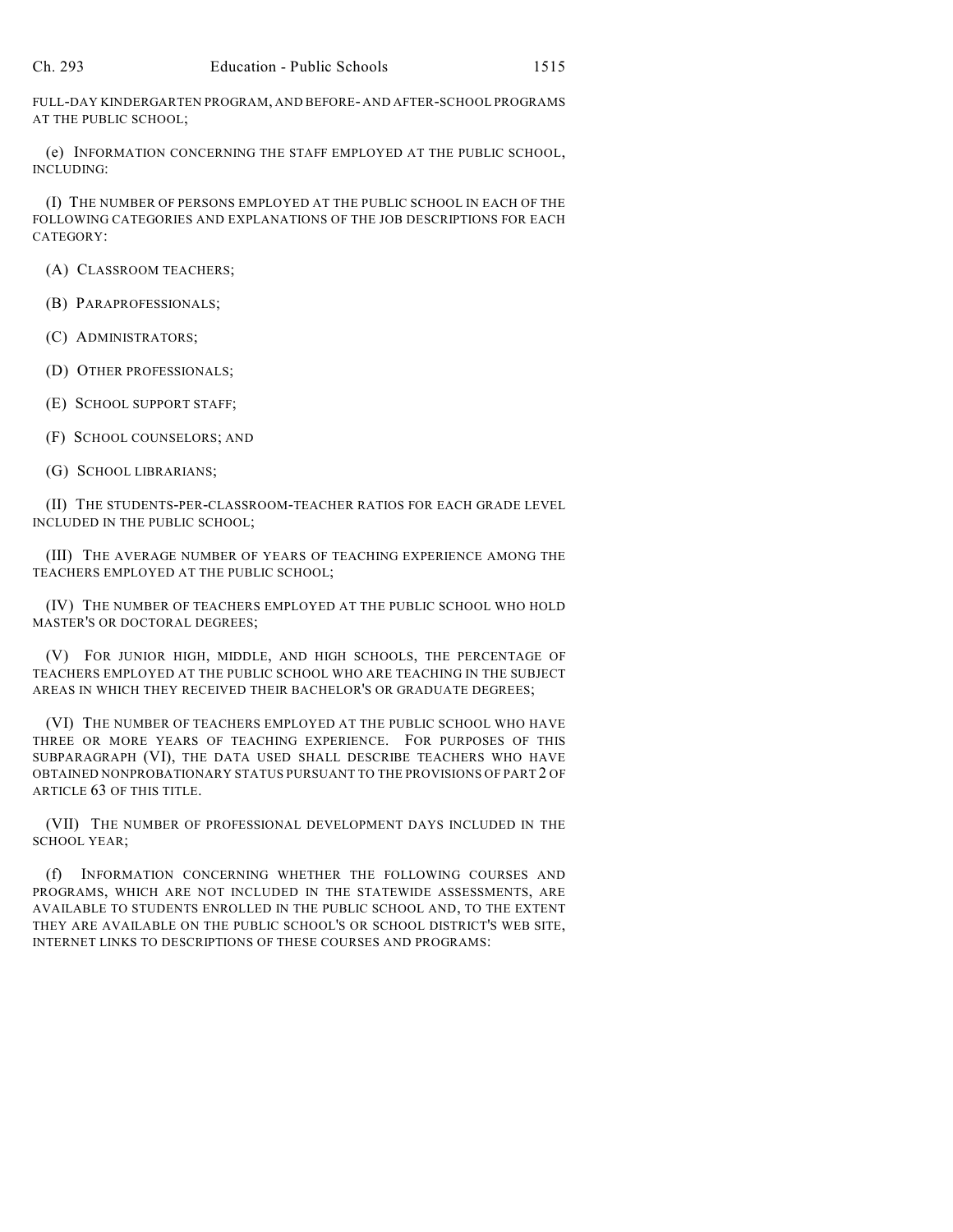(I) ART;

(II) DRAMA OR THEATER;

(III) MUSIC;

(IV) DANCE;

(V) PHYSICAL EDUCATION;

(VI) ECONOMICS;

(VII) WORLD LANGUAGES;

(VIII) HISTORY;

(IX) GEOGRAPHY;

(X) CIVICS;

(XI) CAREER AND TECHNICAL EDUCATION;

(XII) OPPORTUNITIES FOR CIVIC OR COMMUNITY ENGAGEMENT;

(XIII) INTERNET SAFETY PROGRAMS;

(XIV) FOR HIGH SCHOOLS, ADVANCED PLACEMENT, INTERNATIONAL BACCALAUREATE, OR HONORS COURSES;

(XV) FOR ELEMENTARY SCHOOLS, INTERNATIONAL BACCALAUREATE OR MONTESSORI CURRICULA;

(XVI) EXTRACURRICULAR ACTIVITIES; AND

(XVII) ATHLETICS; AND

(g) INFORMATION, AS DESCRIBED IN STATE BOARD RULE, CONCERNING PROGRAMS AND SERVICES THAT ARE AVAILABLE AT THE PUBLIC SCHOOL TO SUPPORT STUDENT HEALTH AND WELLNESS.

(4) EACH PUBLIC SCHOOL, EACH SCHOOL DISTRICT, AND THE INSTITUTE SHALL REPORT ACCURATELY THE DATA REQUIRED TO PRODUCE A PERFORMANCE REPORT. THE STATE BOARD SHALL SEEK TO MINIMIZE AND ELIMINATE THE DUPLICATION OF DATA REPORTING REQUIRED UNDER THIS SECTION AND DATA REPORTING REQUIRED BY OTHER STATE OR FEDERAL STATUTES OR RULES SO THAT SCHOOL DISTRICTS, INSTITUTE CHARTER SCHOOLS, AND THE INSTITUTE MAY SATISFY THE MULTIPLE REPORTING REQUIREMENTS WITHIN A SINGLE REPORTING FRAMEWORK.

(5) PRIOR TO THE PUBLICATION OF THE PERFORMANCE REPORTS, THE DEPARTMENT SHALL: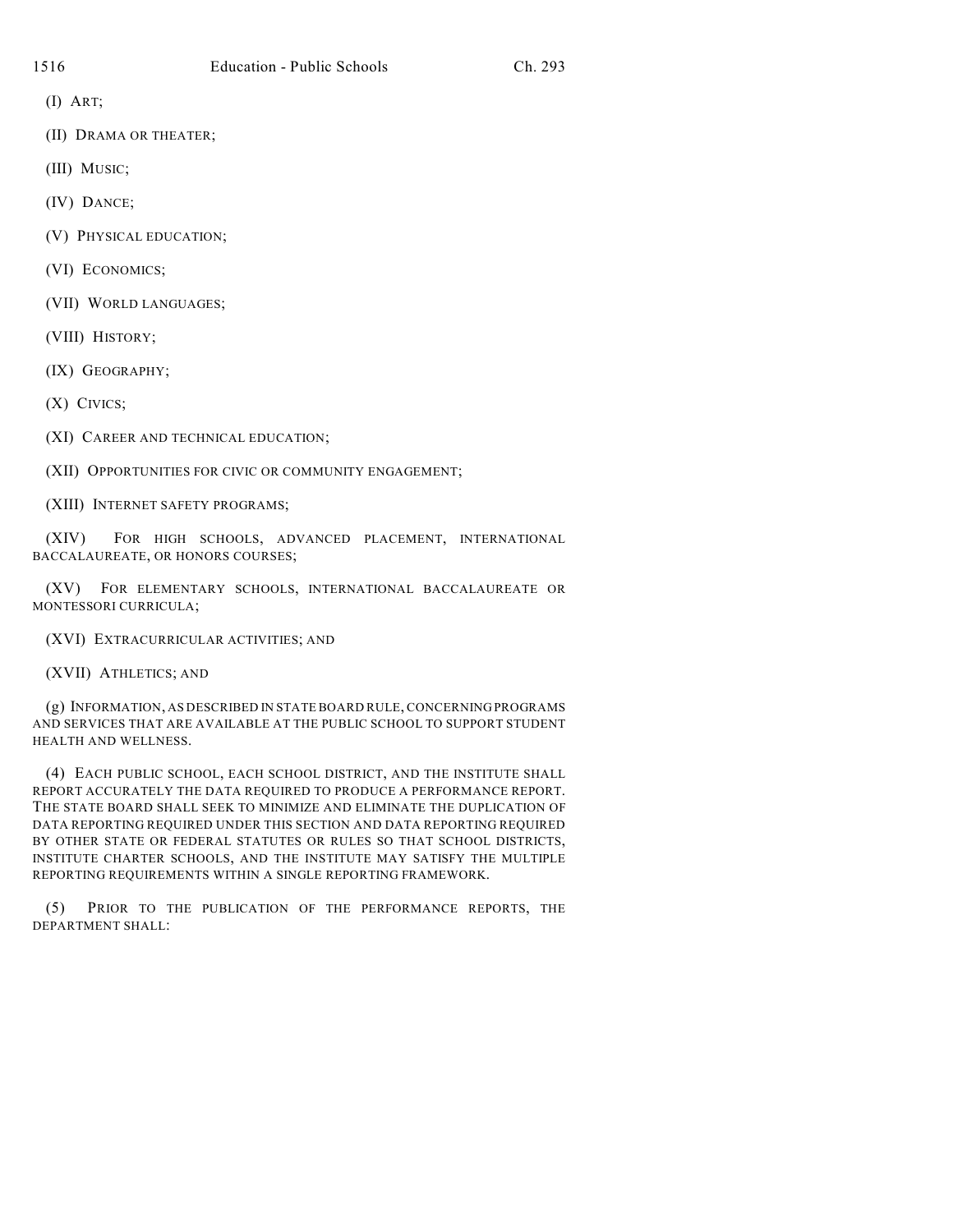(a) ALLOW EACH SCHOOL DISTRICT AND THE INSTITUTE A REASONABLE PERIOD OF TIME TO REVIEW THE SCHOOL DISTRICT'S OR THE INSTITUTE'S INFORMATION AS IT WILL APPEAR ON THE SCHOOL PERFORMANCE REPORTS; AND

(b) CORRECT ANY ERRORS OR MISINFORMATION IDENTIFIED BY THE SCHOOL DISTRICT OR INSTITUTE.

(6) THE SCHOOL PERFORMANCE REPORT PRODUCED FOR EACH PUBLIC SCHOOL PURSUANT TO THIS SECTION MAY CONTAIN INTERNET LINKS THROUGH WHICH A PERSON MAY ACCESS ADDITIONAL INFORMATION NOT PROVIDED IN DETAIL IN THE REPORT. THE STATE BOARD MAY MAKE CHANGES IN THE FORMAT OR THE CONTENTS OF THE PERFORMANCE REPORTS PREPARED PURSUANT TO THIS SECTION.

(7) EACH PUBLIC SCHOOL SHALL NOTIFY THE PARENT OR LEGAL GUARDIAN OF EACH STUDENT ENROLLED IN THE PUBLIC SCHOOL OF THE AVAILABILITY ON THE DATA PORTAL OF ITS PERFORMANCE REPORT AND THE PERFORMANCE REPORT FOR THE SCHOOL DISTRICT OR THE INSTITUTE AND FOR THE STATE. EACH PUBLIC SCHOOL SHALL ASK THE PARENT OR LEGAL GUARDIAN OF EACH STUDENT ENROLLED IN THE SCHOOL WHETHER THE PARENT OR LEGAL GUARDIAN WANTS A PRINTED COPY OF THE SCHOOL, SCHOOL DISTRICT, INSTITUTE, OR STATE PERFORMANCE REPORT, AND SHALL PROVIDE A COPY IF REQUESTED.

**22-11-504. School district and institute reporting requirements.** (1) EACH SCHOOL DISTRICT SHALL ANNUALLY REPORT TO THE DEPARTMENT FOR EACH OF THE DISTRICT PUBLIC SCHOOLS:

(a) ANY INFORMATION NECESSARY TO PREPARE THE PERFORMANCE REPORTS DESCRIBED IN SECTION 22-11-503;

(b) FOR EACH DISTRICT PUBLIC SCHOOL, THE SCHOOL PERFORMANCE, IMPROVEMENT, PRIORITY IMPROVEMENT, OR TURNAROUND PLAN, WHICHEVER IS APPROPRIATE BASED ON THE DIRECTION FROM THE STATE BOARD PURSUANT TO SECTION 22-11-210;

(c) THE ACCREDITATION CATEGORY, WITH SUPPORTING DATA, FOR EACH DISTRICT PUBLIC SCHOOL; AND

(d) ANY ADDITIONAL INFORMATION REQUIRED FOR THE DEPARTMENT TO IMPLEMENT THE ACCREDITATION PROCESS DESCRIBED IN PART 2 OF THIS ARTICLE.

(2) THE INSTITUTE SHALL ANNUALLY REPORT TO THE DEPARTMENT FOR EACH INSTITUTE CHARTER SCHOOL:

(a) ANY INFORMATION NECESSARY TO PREPARE THE PERFORMANCE REPORTS DESCRIBED IN SECTION 22-11-503;

(b) FOR EACH INSTITUTE CHARTER SCHOOL, THE SCHOOL PERFORMANCE, IMPROVEMENT, PRIORITY IMPROVEMENT, OR TURNAROUND PLAN, WHICHEVER IS APPROPRIATE BASED ON THE DIRECTION FROM THE STATE BOARD PURSUANT TO SECTION 22-11-210;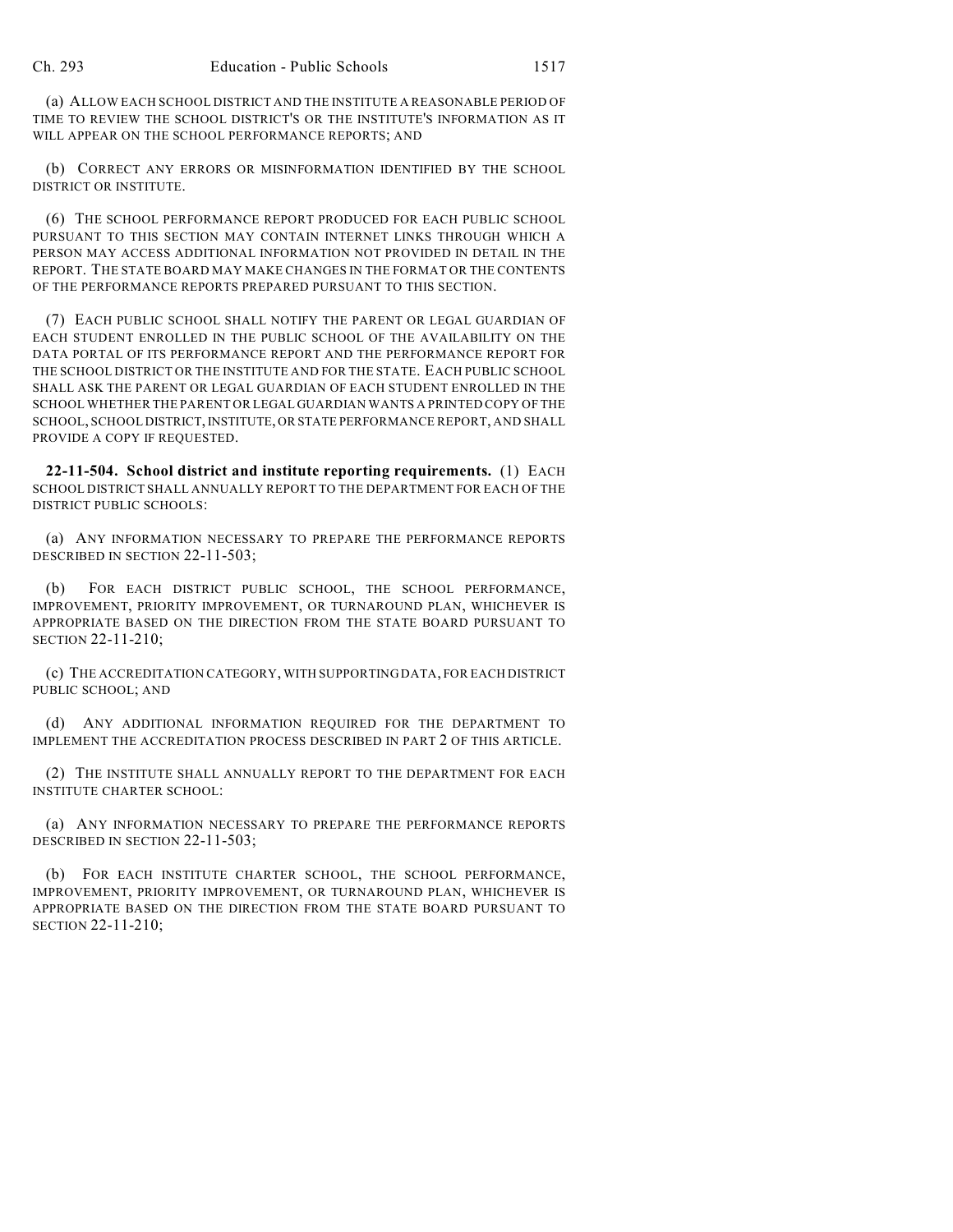(c) THE ACCREDITATION CATEGORY, WITH SUPPORTING DATA, FOR EACH INSTITUTE CHARTER SCHOOL; AND

(d) ANY ADDITIONAL INFORMATION REQUIRED BY THE ACCREDITATION PROCESS DESCRIBED IN PART 2 OF THIS ARTICLE.

(3) EACH LOCAL SCHOOL BOARD AND THE INSTITUTE SHALL ADOPT POLICIES TO ENSURE THAT APPROPRIATE PERSONNEL WITHIN THE SCHOOL DISTRICT AND EACH INSTITUTE CHARTER SCHOOL SHARE WITH AND EXPLAIN TO THE PARENT OR LEGAL GUARDIAN OF EACH STUDENT ENROLLED IN THE SCHOOL DISTRICT OR THE INSTITUTE CHARTER SCHOOL THE STUDENT'S STATEWIDE ASSESSMENT RESULTS AND THE STUDENT'S LONGITUDINAL ACADEMIC GROWTH INFORMATION PROVIDED BY THE DEPARTMENT PURSUANT TO SECTION 22-11-203.

## PART 6 SCHOOL AWARDS PROGRAM

**22-11-601. Colorado school awards program - created - rules.** (1) THERE IS HEREBY ESTABLISHED THE COLORADO SCHOOL AWARDS PROGRAM, REFERRED TO IN THIS PART 6 AS THE "PROGRAM", TO BE ADMINISTERED BY THE DEPARTMENT. THE STATE BOARD SHALL PROMULGATE RULES FOR THE ADMINISTRATION OF THIS PART 6 AND THE PROGRAM. THE RULES SHALL INCLUDE BUT NEED NOT BE LIMITED TO PROCEDURES FOR TRANSMITTING THE FINANCIAL AWARDS TO PUBLIC SCHOOLS OF SCHOOL DISTRICTS AND INSTITUTE CHARTER SCHOOLS THAT DEMONSTRATE OUTSTANDING PERFORMANCE.

(2) IN ADDITION TO THE MONETARY AWARDS MADE AND DISTRIBUTED PURSUANT TO SECTIONS 22-11-602, 22-11-603, AND 22-11-605, THE STATE BOARD MAY ANNUALLY APPLY ANY AMOUNT REMAINING FROM THE AMOUNT ANNUALLY APPROPRIATED FOR IMPLEMENTATION OF SECTION 22-11-202 TO PROVIDE TANGIBLE ITEMS OF RECOGNITION, SUCH AS BANNERS OR TROPHIES, TO SCHOOLS THAT RECEIVE THE JOHN IRWIN SCHOOLS OF EXCELLENCE AWARDS AND THE GOVERNOR'S DISTINGUISHED IMPROVEMENT AWARDS.

**22-11-602. Colorado school awards program - John Irwin schools of excellence awards - rules.** (1) THE STATE BOARD SHALL ANNUALLY PRESENT FINANCIAL AWARDS TO THE HIGHEST PERFORMING PUBLIC SCHOOLS IN THE STATE BASED ON THE SCHOOLS' LEVELS OF ATTAINMENT ON THE PERFORMANCE INDICATOR CONCERNING STUDENT ACHIEVEMENT LEVELS ON THE STATEWIDE ASSESSMENTS.

(2) OF THE MONEYS AVAILABLE FOR THE PROGRAM PURSUANT TO THIS PART 6, ONE THIRD SHALL BE AWARDED TO THE PUBLIC SCHOOLS WHOSE LEVEL OF ATTAINMENT ON THE PERFORMANCE INDICATOR CONCERNING STUDENT ACHIEVEMENT LEVELS, AS CALCULATED PURSUANT TO SECTION 22-11-204 (3), IS WITHIN THE TOP EIGHT PERCENT OF ALL PUBLIC SCHOOLS IN THE STATE. AN AWARD GRANTED PURSUANT TO THIS SECTION SHALL BE KNOWN AS A "JOHN IRWIN SCHOOLS OF EXCELLENCE AWARD".

(3) SUBJECT TO AVAILABLE APPROPRIATIONS, THE AMOUNT OF EACH AWARD ISSUED PURSUANT TO THIS SECTION SHALL BE FIVE THOUSAND, TEN THOUSAND, OR FIFTEEN THOUSAND DOLLARS, DEPENDING ON THE NUMBER OF PUPILS ATTENDING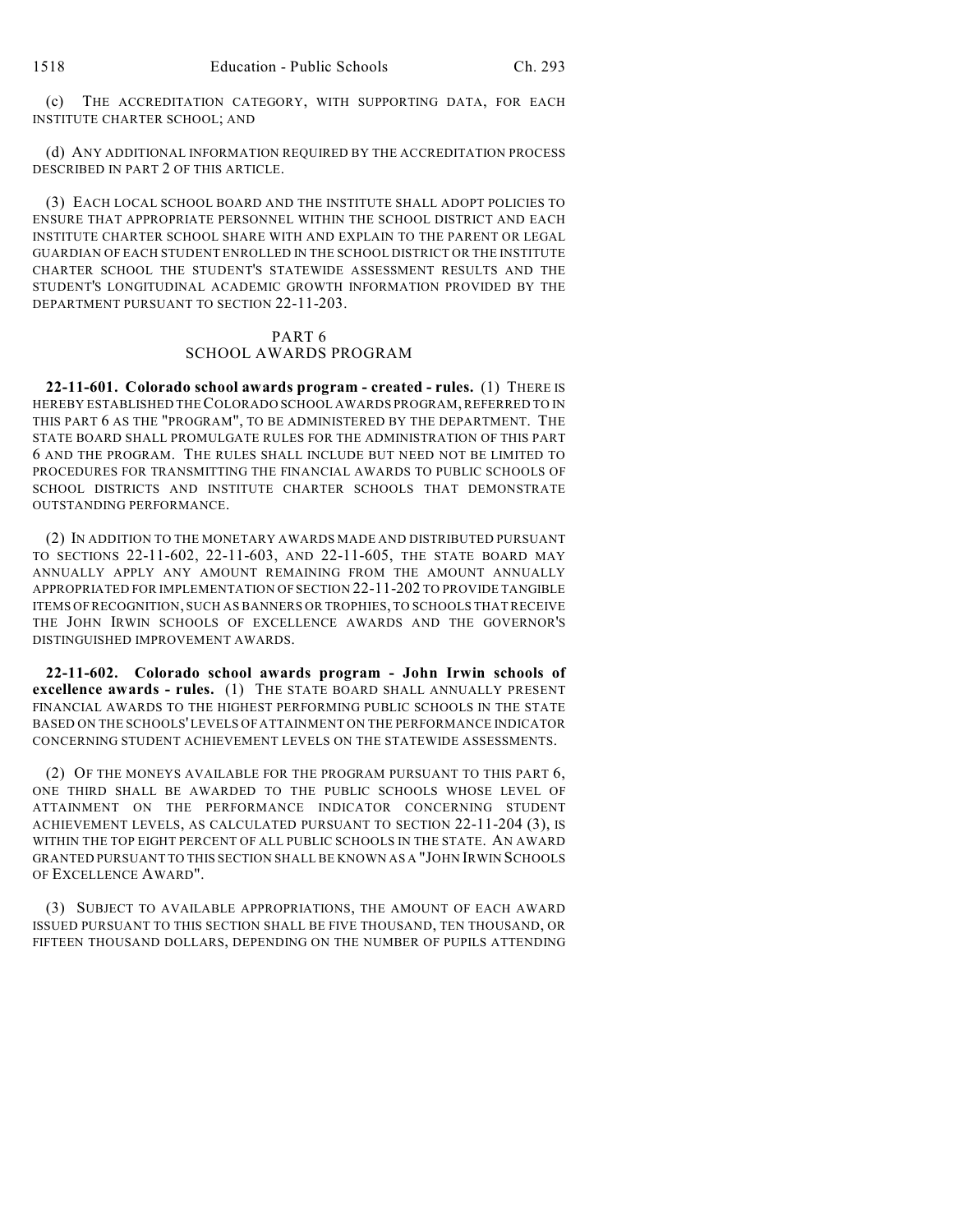THE PUBLIC SCHOOL RECEIVING THE AWARD. IF THE AVAILABLE APPROPRIATIONS ARE INSUFFICIENT TO AWARD EACH SCHOOL THE AMOUNT SPECIFIED IN THIS SUBSECTION (3), THE DEPARTMENT SHALL REDUCE ALL AWARDS FOR THAT YEAR PROPORTIONATELY. THE STATE BOARD SHALL ESTABLISH BY RULE THE PUPIL SIZE OF THE PUBLIC SCHOOL FOR EACH AWARD AMOUNT.

**22-11-603. Governor's distinguished improvement awards - rules.** (1) THE STATE BOARD SHALL ANNUALLY PRESENT FINANCIAL AWARDS TO THE PUBLIC SCHOOLS IN THE STATE DEMONSTRATING THE HIGHEST RATES OF STUDENT LONGITUDINAL GROWTH AS MEASURED BY THE COLORADO GROWTH MODEL. THE TECHNICAL ADVISORY PANEL CONVENED PURSUANT TO SECTION 22-11-202 SHALL RECOMMEND TO THE STATE BOARD, AND THE STATE BOARD SHALL ESTABLISH BY RULE, THE METHOD BY WHICH TO IDENTIFY SCHOOLS THAT DEMONSTRATE THE HIGHEST RATE OF STUDENT LONGITUDINAL GROWTH IN A SCHOOL YEAR, AS MEASURED BY THE COLORADO GROWTH MODEL. THE TECHNICAL ADVISORY PANEL SHALL TAKE SCHOOL SIZE INTO ACCOUNT IN PREPARING ITS RECOMMENDATIONS.

(2) OF THE MONEYS AVAILABLE FOR AWARDS PURSUANT TO THIS PART 6, TWO THIRDS SHALL BE AWARDED PURSUANT TO THIS SECTION.

(3) AN AWARD ISSUED PURSUANT TO THIS SECTION SHALL BE KNOWN AS A "GOVERNOR'S DISTINGUISHED IMPROVEMENT AWARD".

**22-11-604. Colorado school awards program - distribution of award.** (1) ANY AWARD PRESENTED BY THE STATE BOARD PURSUANT TO THIS PART 6 SHALL BE SPENT OR DISTRIBUTED FOR USE WITHIN THE PUBLIC SCHOOL AS THE PRINCIPAL OF THE PUBLIC SCHOOL, AFTER CONSULTATION WITH THE SCHOOL ACCOUNTABILITY COMMITTEE FOR THE PUBLIC SCHOOL, DEEMS APPROPRIATE.

(2) ANY MONEYS MADE AVAILABLE TO A DISTRICT PUBLIC SCHOOL IN THE FORM OF AN AWARD PURSUANT TO THE PROVISIONS OF THIS PART 6 SHALL NOT SUPPLANT MONEYS MADE AVAILABLE TO THE PUBLIC SCHOOL FROM FUNDING RECEIVED BY THE SCHOOL DISTRICT PURSUANT TO ARTICLE 54 OF THIS TITLE OR PURSUANT TO THE TAXING AUTHORITY OF THE SCHOOL DISTRICT. ANY MONEYS MADE AVAILABLE TO AN INSTITUTE CHARTER SCHOOL IN THE FORM OF AN AWARD PURSUANT TO THE PROVISIONS OF THIS PART 6 SHALL NOT SUPPLANT MONEYS PAYABLE TO THE INSTITUTE CHARTER SCHOOL PURSUANT TO PART 5 OF ARTICLE 30.5 OF THIS TITLE.

**22-11-605. School awards program fund - creation - contributions.** (1) THE DEPARTMENT IS HEREBY AUTHORIZED TO RECEIVE GIFTS, GRANTS, AND DONATIONS FROM ANY SOURCE, PUBLIC OR PRIVATE, TO FUND FINANCIAL AWARDS TO PUBLIC SCHOOLS PURSUANT TO THE PROGRAM ESTABLISHED IN THIS PART 6. THE DEPARTMENT SHALL TRANSMIT ALL PUBLIC AND PRIVATE GIFTS, GRANTS, AND DONATIONS RECEIVED PURSUANT TO THIS SECTION TO THE STATE TREASURER WHO SHALL CREDIT THE SAME, IN ADDITION TO ANY APPROPRIATIONS MADE BY THE GENERAL ASSEMBLY, TO THE SCHOOL AWARDS PROGRAM FUND, WHICH IS HEREBY CREATED IN THE STATE TREASURY AND REFERRED TO IN THIS SECTION AS THE "FUND".

(2) MONEYS IN THE FUND SHALL BE SUBJECT TO ANNUAL APPROPRIATION BY THE GENERAL ASSEMBLY TO THE DEPARTMENT FOR PURPOSES OF MAKING FINANCIAL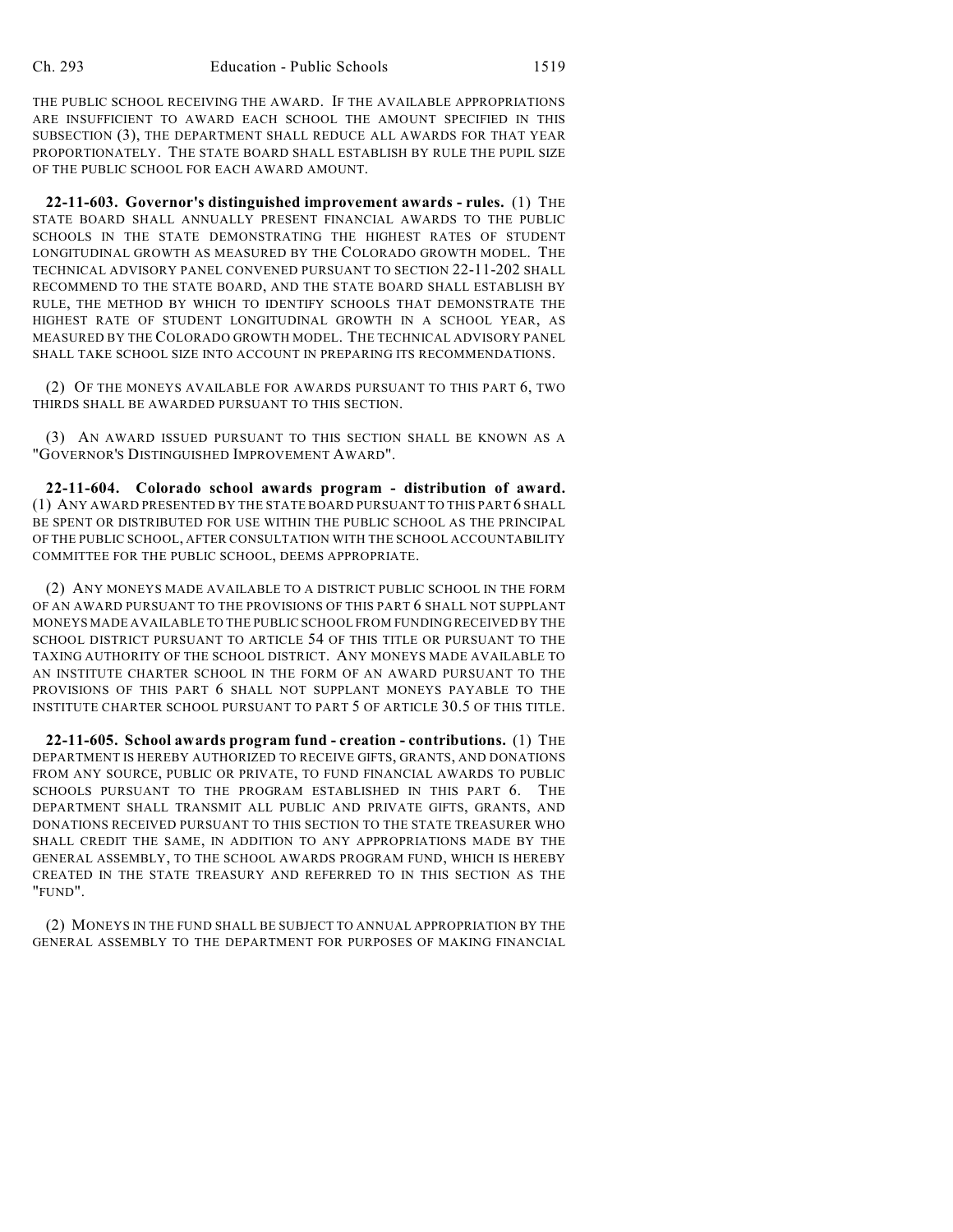AWARDS PURSUANT TO THE PROVISIONS OF THIS PART 6. AT THE END OF ANY FISCAL YEAR, ALL UNEXPENDED AND UNENCUMBERED MONEYS IN THE FUND SHALL REMAIN IN THE FUND AND SHALL NOT BE CREDITED OR TRANSFERRED TO THE GENERAL FUND OR ANY OTHER FUND. HOWEVER, IN ACCORDANCE WITH SECTION 24-36-114,C.R.S., ALL INTEREST DERIVED FROM THE DEPOSIT AND INVESTMENT OF MONEYS IN THE FUND SHALL BE CREDITED TO THE GENERAL FUND. ANY MONEYS CREDITED TO THE FUND SHALL BE USED EXCLUSIVELY FOR AWARDS AND SHALL NOT BE USED TO PAY FOR THE EXPENSES OF THE DEPARTMENT IN ADMINISTERING THE PROGRAM ESTABLISHED IN THIS PART 6.

**SECTION 2.** 22-7-604.5, Colorado Revised Statutes, is amended to read:

**22-7-604.5. Alternative education campuses - criteria - application rule-making.** (1) On or before September 1, 2002, and on or before July 1, 2004, for schools qualifying under sub-subparagraph (D) of subparagraph (VI) of  $\frac{1}{2}$  paragraph (a) of this subsection (1), A PUBLIC SCHOOL MAY APPLY TO THE STATE BOARD FOR DESIGNATION AS AN ALTERNATIVE EDUCATION CAMPUS. The state board shall adopt rules specifying the criteria and application process for a PUBLIC school to be designated an alternative education campus. Such THE rules shall include but need not be limited to:

(a) Criteria that a PUBLIC school must meet to be designated an alternative education campus, including but not limited to the following:

(I) Having a specialized mission and serving a special needs or at-risk population;

(II) Being an autonomous PUBLIC school;

(III) Having an administrator who is not under the supervision of an administrator at another public school;

(IV) Having a budget separate from any other public school;

(V) Having nontraditional methods of instruction delivery; and

(VI) (A) Serving students who have severe limitations that preclude appropriate administration of the assessments administered pursuant to section 22-7-409;

(B) Serving a student population, more than ninety-five percent of whom have an individual education program pursuant to section 22-20-108; except that such school shall establish a public process that will provide for accountability;

(C) Serving students who attend on a part-time basis and who come from other PUBLIC schools where such THE part-time students are counted in the enrollment of the other PUBLIC school; except that the results of the assessments administered pursuant to section 22-7-409 of all part-time students and high-risk students as defined in subsection  $(1.5)$  of this section shall be used in calculating the academic performance and academic improvement ratings of DETERMINING THE LEVELS OF ATTAINMENT ON THE PERFORMANCE INDICATORS FOR the PUBLIC school for which the student is counted for enrollment purposes; or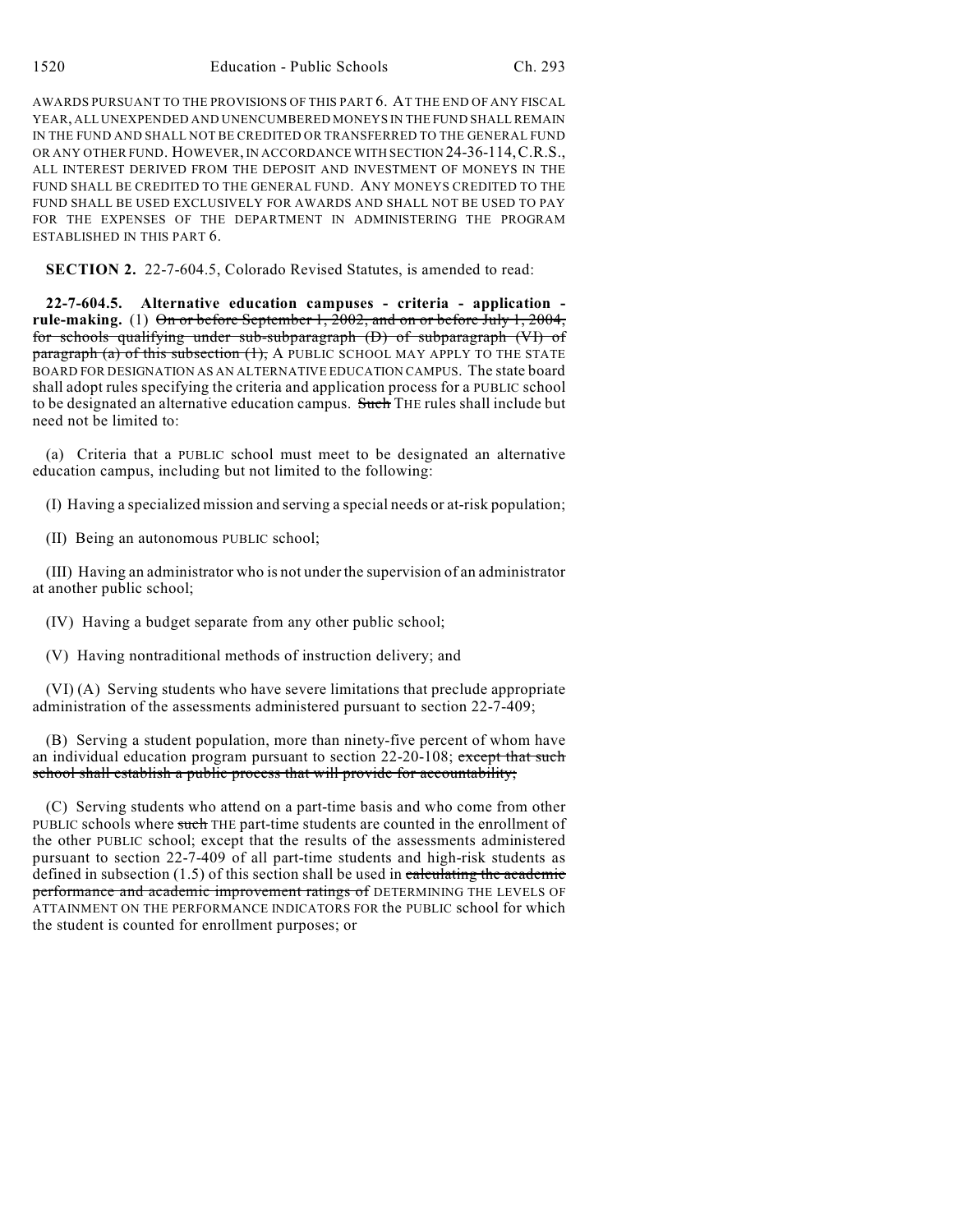(D) Serving a student population in which more than ninety-five percent of the students meet the definition of a high-risk student contained in subsection (1.5) of this section; except that the request for designation for such a school shall also include accountability measures meeting the standards established in paragraph (a) of subsection (2.5) of this section.

(b) A procedure for a district school board to request for THAT THE STATE BOARD DESIGNATE a PUBLIC school within its OF THE SCHOOL district designation as an alternative education campus; AND

(c) A procedure for a district school board to request that a school designated an alternative education campus still receive academic performance and academic improvement ratings;

(d) A procedure for a district school board to appeal TO THE STATE BOARD a denial of a request for designation. or an application for ratings to the state board.

(1.5) As used in this section, unless the context otherwise requires, a "high-risk student" means a student enrolled in a secondary PUBLIC school who:

(a) Has been committed to the department of human services following adjudication as a juvenile delinquent or is in detention awaiting disposition of charges that may result in commitment to the department of human services;

(b) Has dropped out of school or has not been continuously enrolled and regularly attending school for at least one semester prior to enrolling in his or her current PUBLIC school;

(c) Has been expelled from school or engaged in behavior that would justify expulsion;

(d) Has a documented history of personal drug or alcohol use or has a parent or guardian with a documented dependence on drugs or alcohol;

(e) Has a documented history of personal street gang involvement or has an immediate family member with a documented history of street gang involvement;

(f) Has a documented history of child abuse or neglect;

(g) Has a parent or guardian in prison or on parole or probation;

(h) Has a documented history of domestic violence in the immediate family;

(i) Has a documented history of repeated school suspensions; or

(j) Is a parent or pregnant woman under the age of twenty years.

(2) (a) On or before October 1, 2002, and on or before October 1 each year thereafter, the district school board for  $\frac{any}{ay}$  A public school that desires to be considered an alternative education campus pursuant to this section shall file with the state board a request for designation as an alternative education campus. Such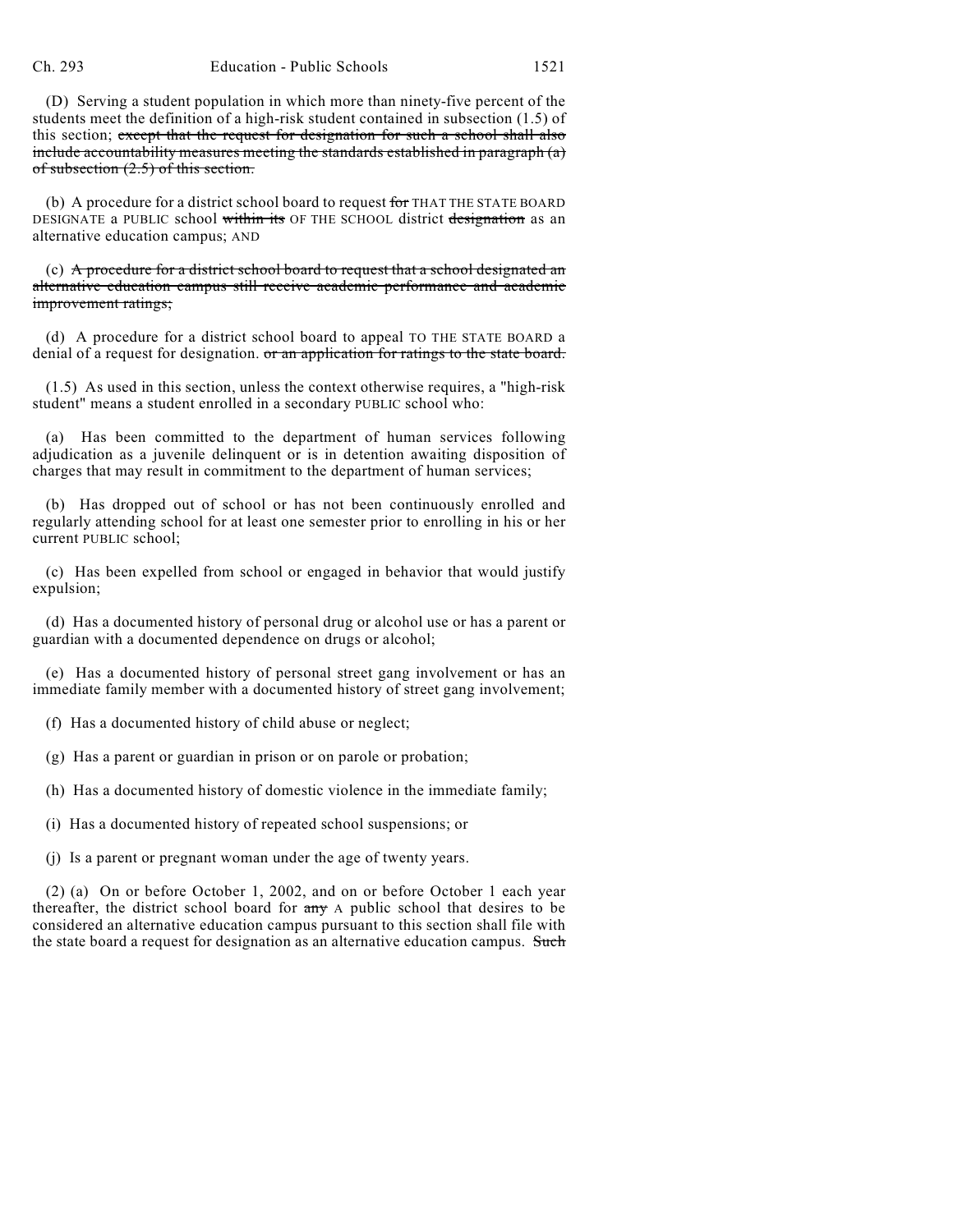THE request shall be in a form approved by the state board and shall contain sufficient information to establish that the public school meets the requirements of the rules adopted pursuant to paragraph (a) of subsection (1) of this section. On or before November 15, 2002, and on or before November 15 each year thereafter, the state board shall approve the designation of alternative education campus for any public school for which a request is filed pursuant to this subsection (2) that is found by the state board to meet the requirements of the rules adopted pursuant to paragraph (a) of subsection (1) of this section.

#### (b) Repealed.

 $(2.5)$  (a) In addition to the requirements established pursuant to paragraph (a) of subsection (1) of this section, an application for designation as an alternative education campus for a school qualifying under sub-subparagraph (D) of subparagraph (VI) of paragraph (a) of subsection  $(1)$  of this section shall include an agreement to demonstrate initial baseline levels of and measurable annual benchmarks on: THE DEPARTMENT SHALL ANNUALLY REVIEW THE PERFORMANCE OF EACH ALTERNATIVE EDUCATION CAMPUS BASED ON THE CRITERIA SPECIFIED BY RULE OF THE STATE BOARD PURSUANT TO SECTION 22-11-210 (1) (b) AND SHALL RECOMMEND TO THE COMMISSIONER AND THE STATE BOARD WHETHER THE ALTERNATIVE EDUCATION CAMPUS SHALL ADOPT A PERFORMANCE, IMPROVEMENT, PRIORITY IMPROVEMENT, OR TURNAROUND PLAN, AS SAID PLANS ARE DESCRIBED IN SECTIONS 22-11-403 TO 22-11-406. BASED ON THE RECOMMENDATIONS, THE STATE BOARD, PURSUANT TO SECTION 22-11-210 (2), SHALL NOTIFY EACH ALTERNATIVE EDUCATION CAMPUS AND ITS DISTRICT SCHOOL BOARD, OR THE INSTITUTE IF THE ALTERNATIVE EDUCATION CAMPUS IS AN INSTITUTE CHARTER SCHOOL, OF THE TYPE OF PLAN THE ALTERNATIVE EDUCATION CAMPUS SHALL ADOPT. IN ADOPTING ITS PLAN, EACH ALTERNATIVE EDUCATION CAMPUS SHALL COMPLY WITH THE PROVISIONS OF SECTIONS 22-11-403 TO 22-11-406, AS APPLICABLE.

(I) At least one measure of student academic performance which measures the educational growth a student achieves during one year of enrollment in the school and which shall be based upon:

(A) Academic progress of individual students or groups of students on the assessments administered pursuant to section 22-7-409, if applicable; and

(B) Academic progress of individual students or groups of students on other standardized assessments proposed in the application and approved by the state board;

(II) Other measures of student academic progress that shall include one or more of the following: Grade promotion; secondary school dropout rates; GED sections attempted; course or credit completion; graduation; GED completion; or other indicators proposed in the application and approved by the state board; and

(III) Measures of nonacademic or behavioral improvement appropriate for the purposes of each particular school, including but not limited to average daily attendance, student post-matriculation rates of enrollment, enlistment, or employment, rates of stability or retention, reduced rates of suspension or other discipline, or attendance rates.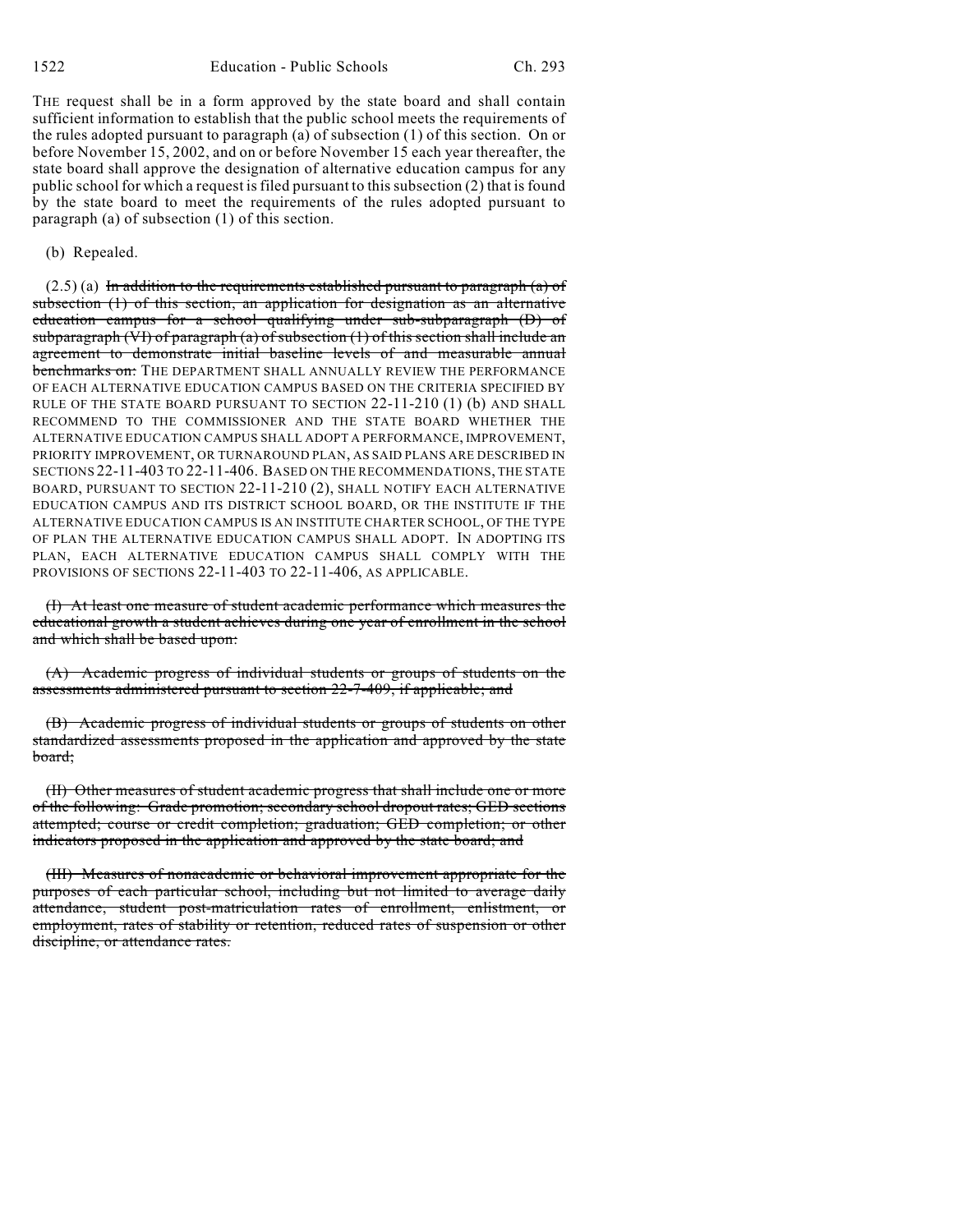(b) As a condition to receiving a designation as an alternative education campus under subparagraph (VI) of paragraph  $(a)$  of subsection  $(1)$  of this section, the state board and the school shall agree to a date by which, if the school has not demonstrated accomplishment of the annual benchmarks agreed to in the application for designation, the school district in which such school is located shall be required to submit a school improvement plan pursuant to section 22-7-609. The DISTRICT SCHOOL BOARD FOR AN ALTERNATIVE EDUCATION CAMPUS OR THE INSTITUTE, IF THE ALTERNATIVE EDUCATION CAMPUS IS AN INSTITUTE CHARTER SCHOOL, SHALL SPECIFY THE ACCREDITATION CATEGORY FOR THE ALTERNATIVE EDUCATION CAMPUS IN ACCORDANCE WITH THE ACCREDITATION PROCESS ADOPTED BY THE DISTRICT SCHOOL BOARD OR THE INSTITUTE PURSUANT TO SECTION 22-11-307.

(c) Notwithstanding the provisions of section  $22-7-605(4)$  (b),  $(4)$  (c),  $(8)$  (a),  $(8)$  $(b)$ , and  $(8)$  (d) 22-11-503, the school accountability PERFORMANCE report for an alternative education campus qualifying under sub-subparagraph (D) of subparagraph (VI) of paragraph (a) of subsection (1) of this section: SHALL INCLUDE THE INFORMATION SPECIFIED BY RULE OF THE STATE BOARD THAT WILL EFFECTIVELY COMMUNICATE TO THE PARENTS OF STUDENTS ENROLLED IN THE ALTERNATIVE EDUCATION CAMPUS AND TO THE PUBLIC THE PERFORMANCE OF THE ALTERNATIVE EDUCATION CAMPUS AND THE PERFORMANCE OF STUDENTS ENROLLED IN THE ALTERNATIVE EDUCATION CAMPUS.

(I) Shall include, following the words "Overall Academic Performance" and following the words "Academic Growth of Students", in place of both ratings required under section 22-7-605 (4) (b), the words "Alternative Education Campus";

(II) Shall not include the comparison required by section 22-7-605 (4) (c); and

(III) Shall not include the ratings required by section  $22-7-605(8)(a)$  and  $(8)(b)$ and shall not include the language specified in section 22-7-605 (8) (d).

(d) For an alternative education campus qualifying under sub-subparagraph  $(D)$ of subparagraph (VI) of paragraph (a) of subsection (1) of this section, the measure or measures adopted pursuant to subparagraph (I) of paragraph (a) of this subsection (2.5) shall be used as an accreditation indicator in place of the indicator otherwise required pursuant to section 22-11-104 (2) (h).

(3) (a) Except as excluded pursuant to section 22-7-409, the results of the assessments administered pursuant to section 22-7-409 for all part-time students attending a school or a program that is designated an alternative education campus pursuant to this section shall be included in the academic performance and academic improvement ratings assigned pursuant to section 22-7-604 for DETERMINING THE LEVELS OF ATTAINMENT ON THE PERFORMANCE INDICATORS ACHIEVED BY the school to which the student is assigned for enrollment purposes.

(b) Notwithstanding the provisions of paragraph (a) of this subsection (3), for a part-time student with an individual educational program pursuant to section 22-20-108, the school district in which the student is enrolled, or, in the case of a board of cooperative services, the administrative unit, may designate either the school of residency or the school of attendance as the school to which the student's scores shall be assigned to calculate academic performance ratings DETERMINE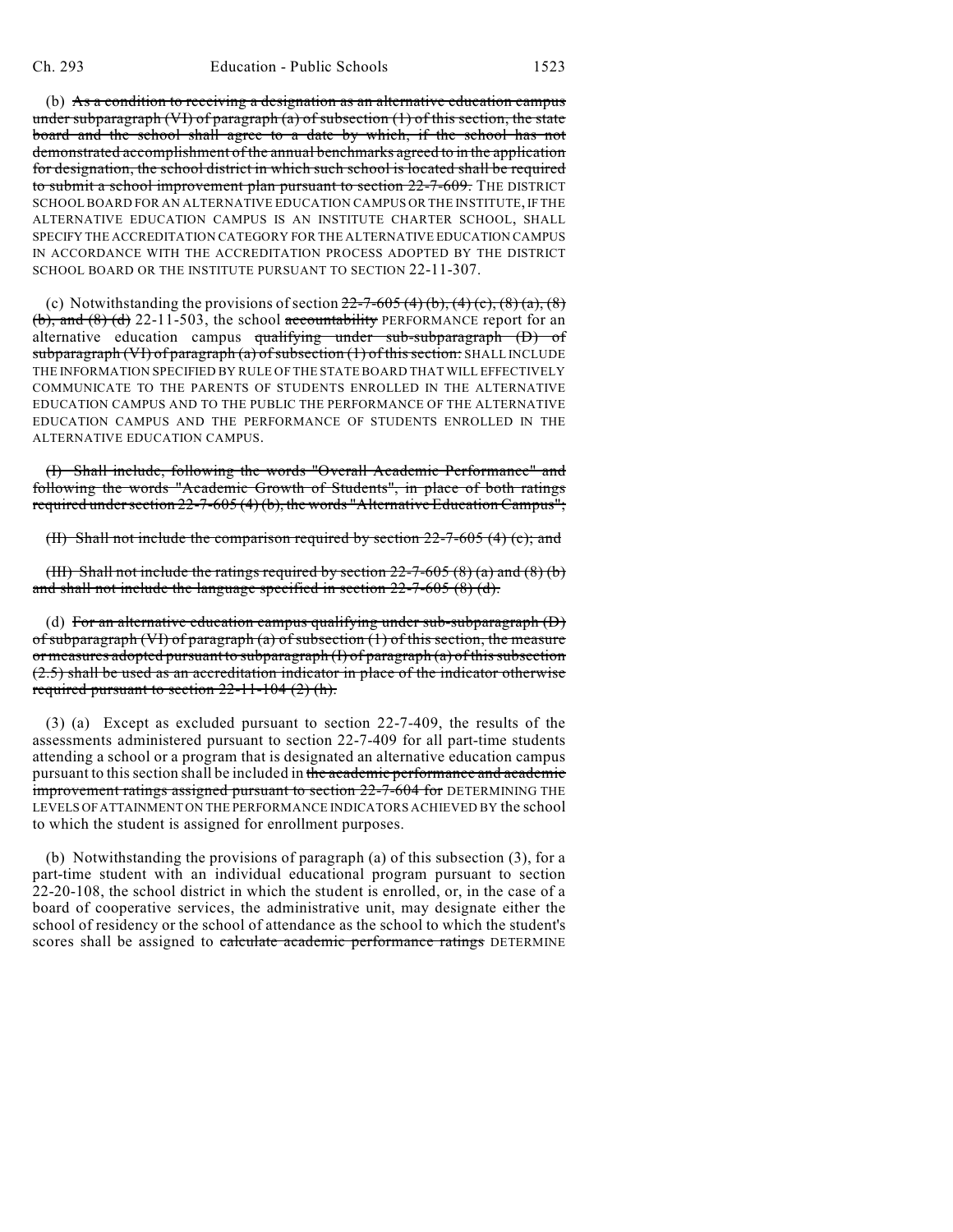LEVELS OF ATTAINMENT ON THE PERFORMANCE INDICATORS.

**SECTION 3.** 22-7-611, Colorado Revised Statutes, is amended to read:

**22-7-611. Closing the achievement gap program - strategies - assistance criteria - rule-making.** (1) As used in this section, unless the context otherwise requires:

(a) "ELIGIBLE DISTRICT" MEANS A SCHOOL DISTRICT THAT HAS BEEN IDENTIFIED BY RULE OF THE STATE BOARD AS HAVING A SIGNIFICANT ACHIEVEMENT GAP.

(b) "Eligible school" means a public school that HAS BEEN IDENTIFIED BY RULE OF THE STATE BOARD AS HAVING A SIGNIFICANT ACHIEVEMENT GAP.

(a) Has received an academic performance rating of "unsatisfactory" pursuant to section  $22 - 7 - 604$  (5); or

(b) Has been identified by rule of the state board as having a significant achievement gap.

(2) There is hereby established in the department the closing the achievement gap program, referred to in this section as the "program", to provide extensive assistance to an eligible school that is at risk of being converted into an independent charter school pursuant to the provisions of part 3 of article 30.5 of this title ELIGIBLE DISTRICTS AND ELIGIBLE SCHOOLS.

(3) The department shall prepare and distribute to each ELIGIBLE DISTRICT AND eligible school an outline of different strategies the ELIGIBLE DISTRICT OR ELIGIBLE school may implement to improve academic achievement. The department shall provide the outline by April 1 of the school year preceding the school year in which the ELIGIBLE DISTRICT OR eligible school intends to participate in the program. The outline may include, but need not be limited to, the following strategies:

(a) Using disaggregated school STUDENT data to set academic improvement targets in reading, writing, mathematics, and science;

(b) Using improvement targets to define professional development needs related to content, instruction, differentiation, and best practices in educating special education students, gifted and talented students, English language learners, and other student subgroups, as needed;

(c) Developing interim DISTRICT-LEVEL AND building-level assessments to monitor student progress toward proficiency on the state model content standards and developing a plan to immediately address gaps in learning;

(d) Examining and realigning, as needed, school scheduling, academic support systems, and assignments of personnel;

(e) Designing a plan for increasing parental knowledge and skill to support academic objectives; and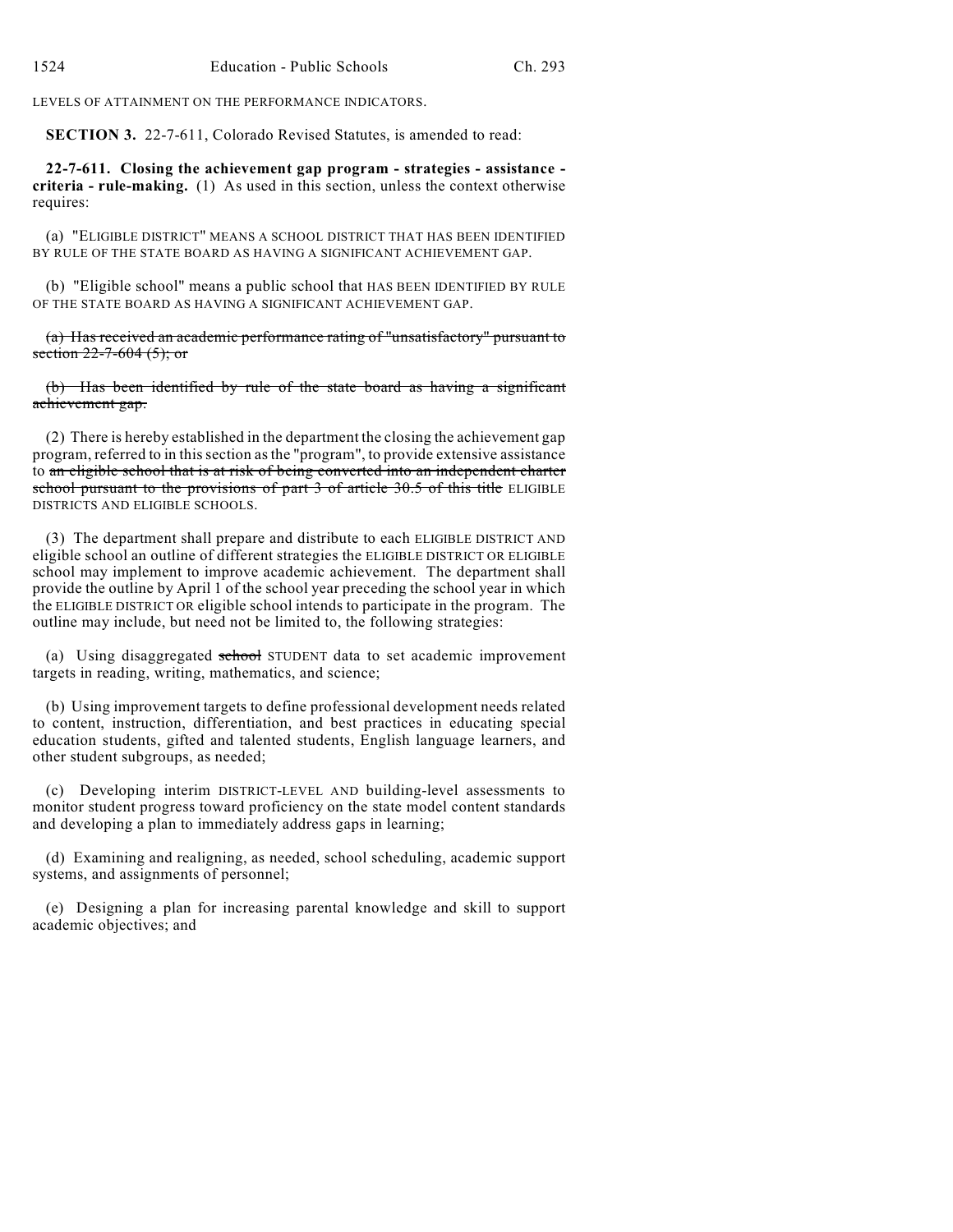(f) Identifying leaders who specialize in rehabilitating failing schools and who may serve as school principals.

(4) (a) An eligible school that chooses to apply for participation in the program shall provide to its district school board a list of the strategies selected from the outline provided by the department that the eligible school intends to implement to improve academic achievement AMONG THE STUDENTS ENROLLED IN THE ELIGIBLE SCHOOL. The eligible school shall provide the list by May 1 of the school year preceding the school year in which the eligible school intends to participate in the program. If the district school board chooses to allow the eligible school to apply for participation in the program, the district school board shall, IN ACCORDANCE WITH TIMELINES ADOPTED BY RULE OF THE STATE BOARD, provide to the department a list of the strategies that the district school board and the eligible school have chosen to implement to improve academic achievement AMONG THE STUDENTS ENROLLED IN THE ELIGIBLE SCHOOL.

(b) AN ELIGIBLE DISTRICT THAT CHOOSES TO APPLY FOR PARTICIPATION IN THE PROGRAM SHALL, IN ACCORDANCE WITH TIMELINES ADOPTED BY RULE OF THE STATE BOARD, PROVIDE TO THE DEPARTMENT A LIST OF THE STRATEGIES SELECTED FROM THE OUTLINE PROVIDED BY THE DEPARTMENT THAT THE ELIGIBLE DISTRICT HAS CHOSEN TO IMPLEMENT TO IMPROVE ACADEMIC ACHIEVEMENT WITHIN THE ELIGIBLE DISTRICT.

(5) The state board shall determine the criteria by which ELIGIBLE DISTRICTS AND eligible schools shall be selected to participate in the program and shall promulgate rules that set forth the criteria.

(6) Subject to available appropriations and upon the request of a participating ELIGIBLE DISTRICT OR eligible school, the department shall provide assistance through the program to the participating ELIGIBLE DISTRICT OR eligible school. The assistance may consist of, but is not limited to, information, personnel, and program and technical support.

(7) The state board may promulgate all reasonable and necessary rules to implement this section.

**SECTION 4.** 22-7-613 (1), Colorado Revised Statutes, is amended to read:

**22-7-613. Closing the achievement gap cash fund - creation.** (1) The department is authorized to seek and accept gifts, grants, and donations from private or public sources for the purposes of implementing sections 22-7-611 and 22-7-612 SECTION 22-7-611. All private and public funds received through gifts, grants, or donations shall be transmitted to the state treasurer, who shall credit the same to the closing the achievement gap cash fund, which fund is hereby created and referred to in this section as the "fund". The moneys in the fund shall be continuously appropriated to the department.

**SECTION 5. Repeal.** Parts 1 and 2 of article 7 of title 22, 22-7-601, 22-7-602 (1.5), (2), (3), (4), (8), and (10), 22-7-603, 22-7-603.5, 22-7-604, 22-7-604.3, 22-7-605, 22-7-606, 22-7-607, 22-7-609, 22-7-609.3, 22-7-609.4, 22-7-609.6, and 22-7-610, Colorado Revised Statutes, are repealed.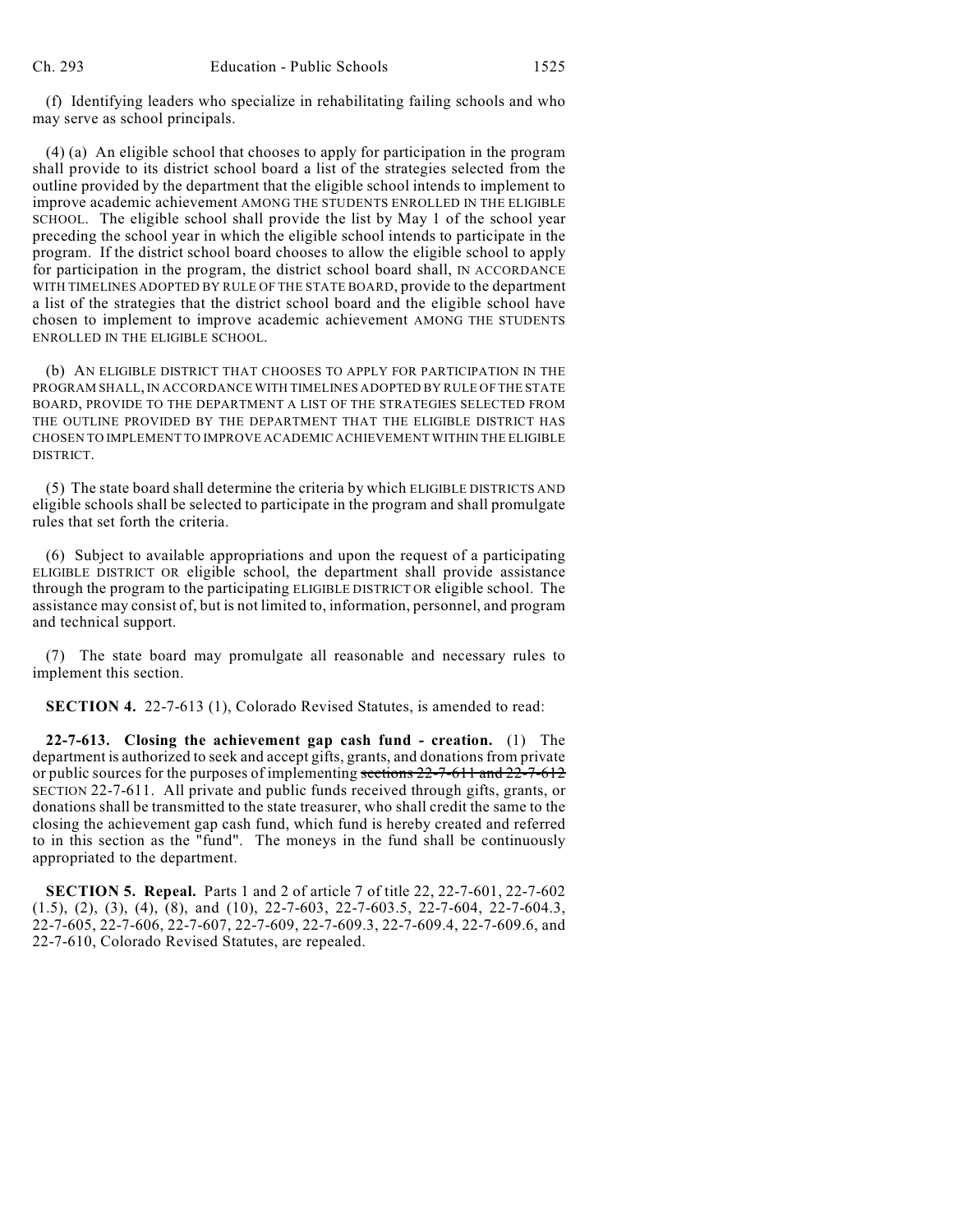**SECTION 6.** 22-1-122 (1) (a), (2) (b) (III), (2) (b) (IV), (3), (4), and (6) (a), Colorado Revised Statutes, are amended to read:

**22-1-122. Transportation token program - legislative declaration - eligibility - fund.** (1) (a) It is the intent of the general assembly in enacting this section to improve opportunities for students to gain the knowledge and skills necessary for a successful experience in postsecondary education or as members of the work force. The general assembly finds that a student should not be compelled by the lack of transportation to remain in a school that receives an overall academic performance rating of "low" or "unsatisfactory" issued pursuant to section 22-7-604 (5) IS REQUIRED TO IMPLEMENT A PRIORITY IMPROVEMENT OR TURNAROUND PLAN PURSUANT TO SECTION 22-11-405 OR 22-11-406, RESPECTIVELY, OR IS SUBJECT TO RESTRUCTURING PURSUANT TO SECTION 22-11-210. It is therefore in the best interests of the citizens of the state to make transportation tokens available to eligible students to enable them to attend a public school that is performing satisfactorily NOT REQUIRED TO IMPLEMENT A PRIORITY IMPROVEMENT OR TURNAROUND PLAN PURSUANT TO SECTION 22-11-405 OR 22-11-406, RESPECTIVELY, AND THAT THE SCHOOL DISTRICT HAS IDENTIFIED AS AN AVAILABLE CHOICE.

- (2) As used in this section, unless the context otherwise requires:
- (b) "Eligible student" means a student:

(III) (A) Who is enrolled in a neighborhood school that received an academic performance rating of "low" or "unsatisfactory", pursuant to section 22-7-604 (5), for the preceding school year IS REQUIRED TO IMPLEMENT A PRIORITY IMPROVEMENT OR TURNAROUND PLAN PURSUANT TO SECTION 22-11-405 OR 22-11-406, RESPECTIVELY, OR IS SUBJECT TO RESTRUCTURING PURSUANT TO SECTION 22-11-210; or

(B) Who has been in attendance elsewhere in the public school system or who is entering first grade and whose parent or legal guardian has been notified that the student has been assigned to a school that has received an academic performance rating of "low" or "unsatisfactory", pursuant to section 22-7-604 (5), for the preceding school year IS REQUIRED TO IMPLEMENT A PRIORITY IMPROVEMENT OR TURNAROUND PLAN PURSUANT TO SECTION 22-11-405 OR 22-11-406, RESPECTIVELY, OR IS SUBJECT TO RESTRUCTURING PURSUANT TO SECTION 22-11-210; and

(IV) Who, while enrolled in the neighborhood school that received an academic performance rating of "low" or "unsatisfactory", pursuant to section 22-7-604 (5) IS REQUIRED TO IMPLEMENT A PRIORITY IMPROVEMENT OR TURNAROUND PLAN PURSUANT TO SECTION 22-11-405 OR 22-11-406, RESPECTIVELY, OR IS SUBJECT TO RESTRUCTURING PURSUANT TO SECTION 22-11-210 met the attendance policies of the school district of the neighborhood school, adopted pursuant to section 22-33-104 (4).

(3) (a) There is hereby created in the department the transportation token program, referred to in this section as the "program", to assist a parent or legal guardian of an eligible student in transporting the student to a public school, other than a neighborhood public school, WHICH OTHER SCHOOL IS NOT REQUIRED TO IMPLEMENT A PRIORITY IMPROVEMENT OR TURNAROUND PLAN PURSUANT TO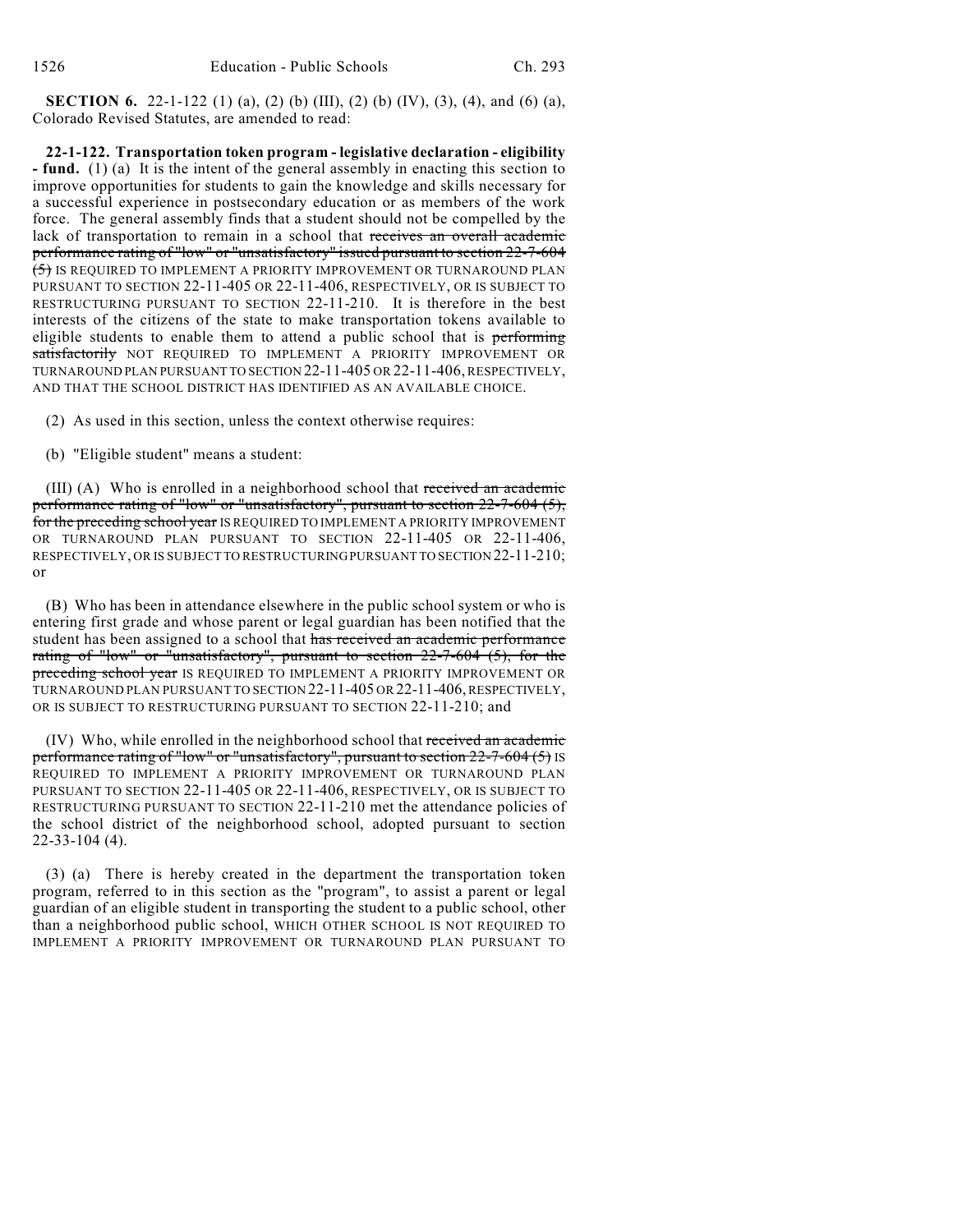SECTION 22-11-405 OR 22-11-406, RESPECTIVELY, AND WHICH OTHER SCHOOL HAS BEEN IDENTIFIED BY THE SCHOOL DISTRICT AS AN AVAILABLE CHOICE. Pursuant to rules adopted by the state board, the parent or legal guardian of an eligible student may apply to the program to receive a transportation token for use in transporting the student to the nearest appropriate public school OF SAID PUBLIC SCHOOLS that is not a neighborhood school.

(b) An eligible student shall continue receiving transportation tokens pursuant to this section so long as he or she continues to meet the requirements specified for an eligible student in paragraph (b) of subsection (2) of this section; except that, after the first year in which an eligible student receives transportation tokens, the requirement specified in subparagraph (III) of paragraph (b) of subsection (2) of this section shall no longer apply. An eligible student shall no longer receive transportation tokens pursuant to this section if he or she moves to another residence, the neighborhood school for which received an academic performance rating of "average" or higher WAS REQUIRED TO IMPLEMENT A PERFORMANCE OR IMPROVEMENT PLAN PURSUANT TO SECTION 22-11-403 OR 22-11-404, RESPECTIVELY, during the school year preceding the year in which the student initially enrolls; except that the eligible student may receive transportation tokens in school years following initial enrollment in the new neighborhood school if he or she again meets the requirements specified for an eligible student in paragraph (b) of subsection (2) of this section.

(4) The state board shall determine a monetary value for the transportation token issued at each public school that receives an academic performance rating of "low" or "unsatisfactory", pursuant to section 22-7-604 (5) IS REQUIRED TO IMPLEMENT A PRIORITY IMPROVEMENT OR TURNAROUND PLAN PURSUANT TO SECTION 22-11-405 OR 22-11-406, RESPECTIVELY, OR IS SUBJECT TO RESTRUCTURING PURSUANT TO SECTION 22-11-210. The monetary value may cover a portion of the transportation costs. The transportation token may take the form of, but is not limited to, subsidized tokens, passes, or fares for buses, taxis, or other forms of transportation approved by the state board. In determining the value of a transportation token, the state board shall take into account the various transportation options available to the eligible student and the distance to be traveled by the eligible student to attend a public school outside of the student's neighborhood. The transportation token used by an eligible student shall be redeemable by a transportation provider through the department.

(6) (a) The department shall ensure that for each eligible student the school district of the neighborhood school shall:

(I) Timely notify the eligible student's parent or legal guardian of all options available pursuant to this section as soon as the neighborhood school receives an academic performance rating of "low" or "unsatisfactory", pursuant to section 22-7-604 (5) IS REQUIRED TO IMPLEMENT A PRIORITY IMPROVEMENT OR TURNAROUND PLAN PURSUANT TO SECTION 22-11-405 OR 22-11-406, RESPECTIVELY, OR IS SUBJECT TO RESTRUCTURING PURSUANT TO SECTION 22-11-210; and

(II) Offer each eligible student's parent or legal guardian an opportunity to enroll the student in another public school within the district THAT IS NOT REQUIRED TO IMPLEMENT A PRIORITY IMPROVEMENT OR TURNAROUND PLAN PURSUANT TO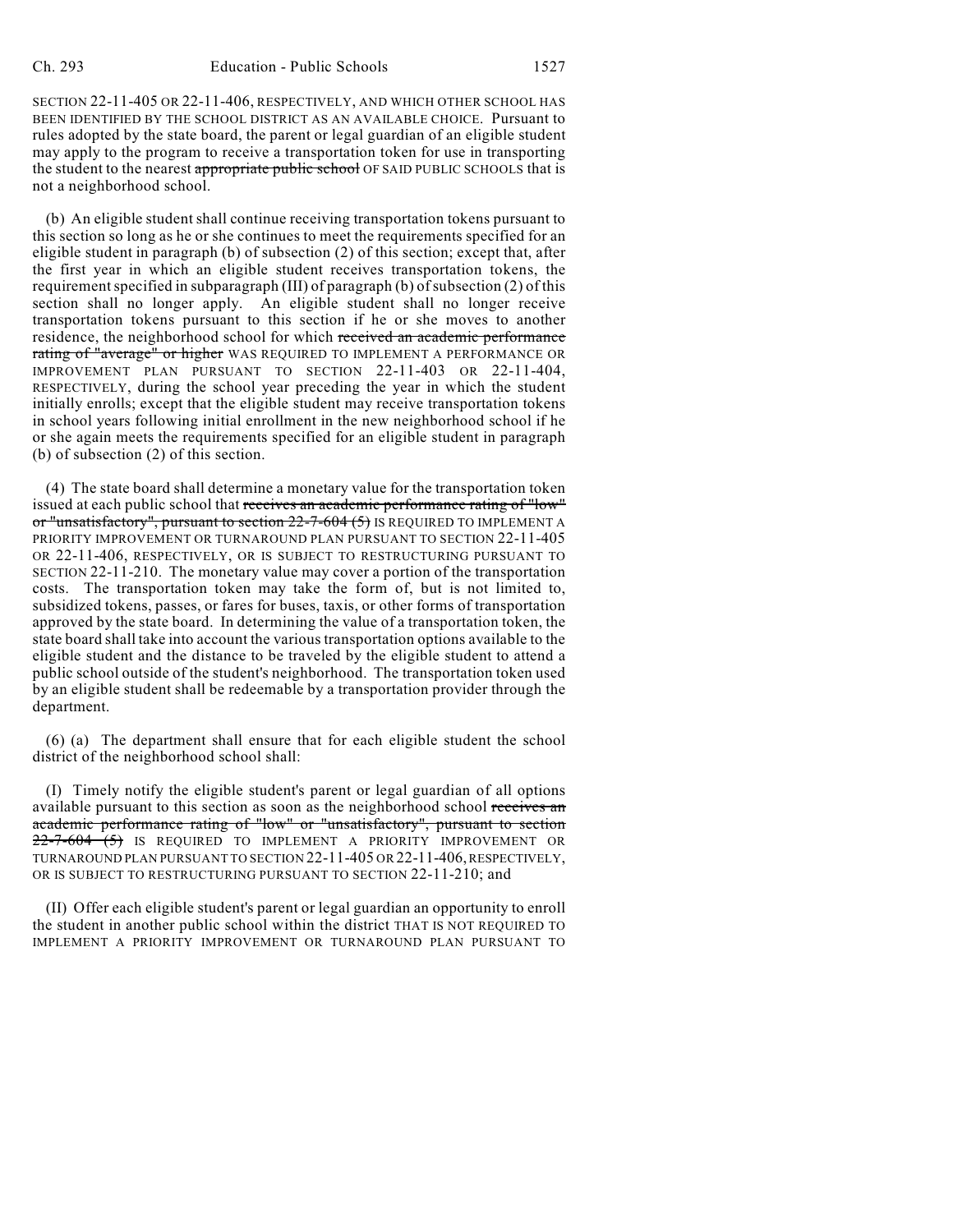SECTION 22-11-405 OR 22-11-406, RESPECTIVELY, AND THAT THE SCHOOL DISTRICT HAS IDENTIFIED AS AN AVAILABLE CHOICE.

**SECTION 7.** 22-2-106 (1) (c), (2), and (3), Colorado Revised Statutes, are amended to read:

**22-2-106. State board - duties.** (1) It is the duty of the state board:

(c) To appraise and accredit the public schools and school districts in this state AND THE STATE CHARTER SCHOOL INSTITUTE pursuant to the provisions of article 11 of this title, and to submit recommendations to the governor and general assembly for improvements in education;

 $(2)$  (a) The state board shall withhold its accreditation of any school district under paragraph (c) of subsection (1) of this section if it determines that the school district has not discharged its responsibilities under article 7 of this title as required in article 11 of this title.

(b) The state board shall withhold its accreditation of any school district under paragraph (c) of subsection (1) of this section if it determines that the school district has not adopted content standards and a plan for implementation pursuant to the provisions of section 22-7-407.

(3) The state board shall annually submit a report to the governor and the education committees of the house of representatives and the senate on the accreditation status of all school districts pursuant to the provisions of article 11 of this title.

**SECTION 8. Repeal.** 22-2-107 (1) (g.5), Colorado Revised Statutes, is repealed as follows:

**22-2-107. State board - power.** (1) The state board has the power:

 $(g.5)$  To revoke or withhold accreditation of any school district under section  $22-2-106$  (1) (c) if it determines that the school district has not complied with the provisions of the "Public School Finance Act of 1994", as set forth in article 54 of this title, or that the school district has not complied with a specific written directive or order of the state board to the school district. Action against a school district's accreditation may be taken only after at least sixty days' notice to the district and an opportunity for the district to be heard at a hearing held in accordance with rules promulgated by the state board.

**SECTION 9.** 22-2-112 (1) (h), Colorado Revised Statutes, is amended to read:

**22-2-112. Commissioner - duties.** (1) Subject to the supervision of the state board, the commissioner has the following duties:

(h) To establish and maintain adequate statistical, academic performance, safety environment, and financial records of school districts, including records required by sections 22-7-604 and 22-7-605 ARTICLE 11 OF THIS TITLE;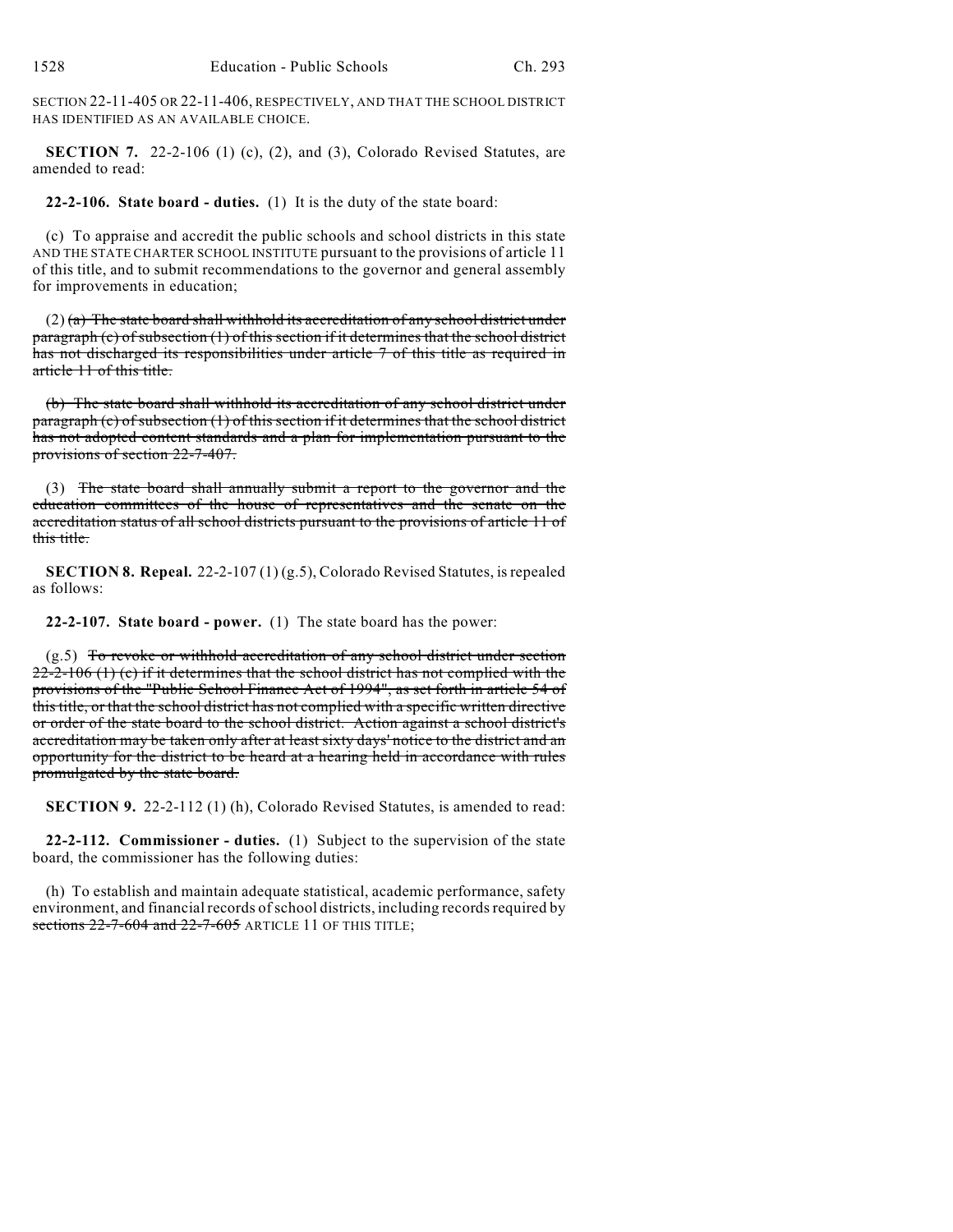**SECTION 10.** 22-2-117 (1) (b) (III) and (1.5), Colorado Revised Statutes, are amended to read:

**22-2-117. Additional power - state board - waiver of requirements - rules.** (1) (b) The state board shall not waive any of the requirements specified in any of the following statutory provisions:

(III) Any provision of  $part 6 of$  article  $7$  PART 5 OF ARTICLE 11 of this title pertaining to the data necessary for **school accountability** PERFORMANCE reports;

(1.5) Notwithstanding any provision of this section or any other provision of law, the state board shall not waive requirements contained in part 6 of article 7 ARTICLE 11 of this title or sections 22-7-409, 22-32-105, 22-32-109 (1) (bb) (I) and (2), 22-32-109.1 (2) (a), and 22-33-104 (4).

**SECTION 11.** 22-2-401 (1) (d), Colorado Revised Statutes, is amended to read:

**22-2-401. Legislative declaration.** (1) The general assembly hereby finds that:

(d) Each student who receives an educational program through a facility participates in the Colorado student assessment program. However, the student's scores are usually not included in calculating a school's academic performance rating LEVELS OF ATTAINMENT OF THE PERFORMANCE INDICATORS, and the transitory nature of the student's educational career makes it difficult, if not impossible, for an education provider to longitudinally track the student's academic growth.

**SECTION 12.** 22-2-405 (1) (e), Colorado Revised Statutes, is amended to read:

**22-2-405. Facility schools unit - duties.** (1) In addition to any other duties that may be required by law, the unit shall:

(e) Ensure that each student who receives educational services from an approved facility school and who, upon leaving the facility, will reside in Colorado receives a unique identifying number, as provided in rules adopted pursuant to section  $22 - 7 - 603.5$  (4) SECTION 22-11-104, if the student has not already been assigned a number by the department; and

**SECTION 13.** 22-2-504 (2), Colorado Revised Statutes, is amended to read:

**22-2-504. National board for professional teaching standards certification compensation - study.** (2) Beginning with the 2008-2009 school year and ending with the 2010-2011 school year, an additional annual stipend of three thousand two hundred dollars shall be awarded to any teacher who meets the criteria set forth in subsection (1) of this section and who is employed as of May 1 in a given school year in a school that received a low or unsatisfactory rating on the previous year's school accountability report IS REQUIRED TO IMPLEMENT A PRIORITY IMPROVEMENT OR TURNAROUND PLAN PURSUANT TO SECTION 22-11-405 OR 22-11-406, RESPECTIVELY. A teacher shall continue to receive the additional stipend award pursuant to this subsection (2) if he or she remains employed in a school that was previously rated as low or unsatisfactory but receives a higher rating in a subsequent school accountability report REQUIRED TO IMPLEMENT A PRIORITY IMPROVEMENT OR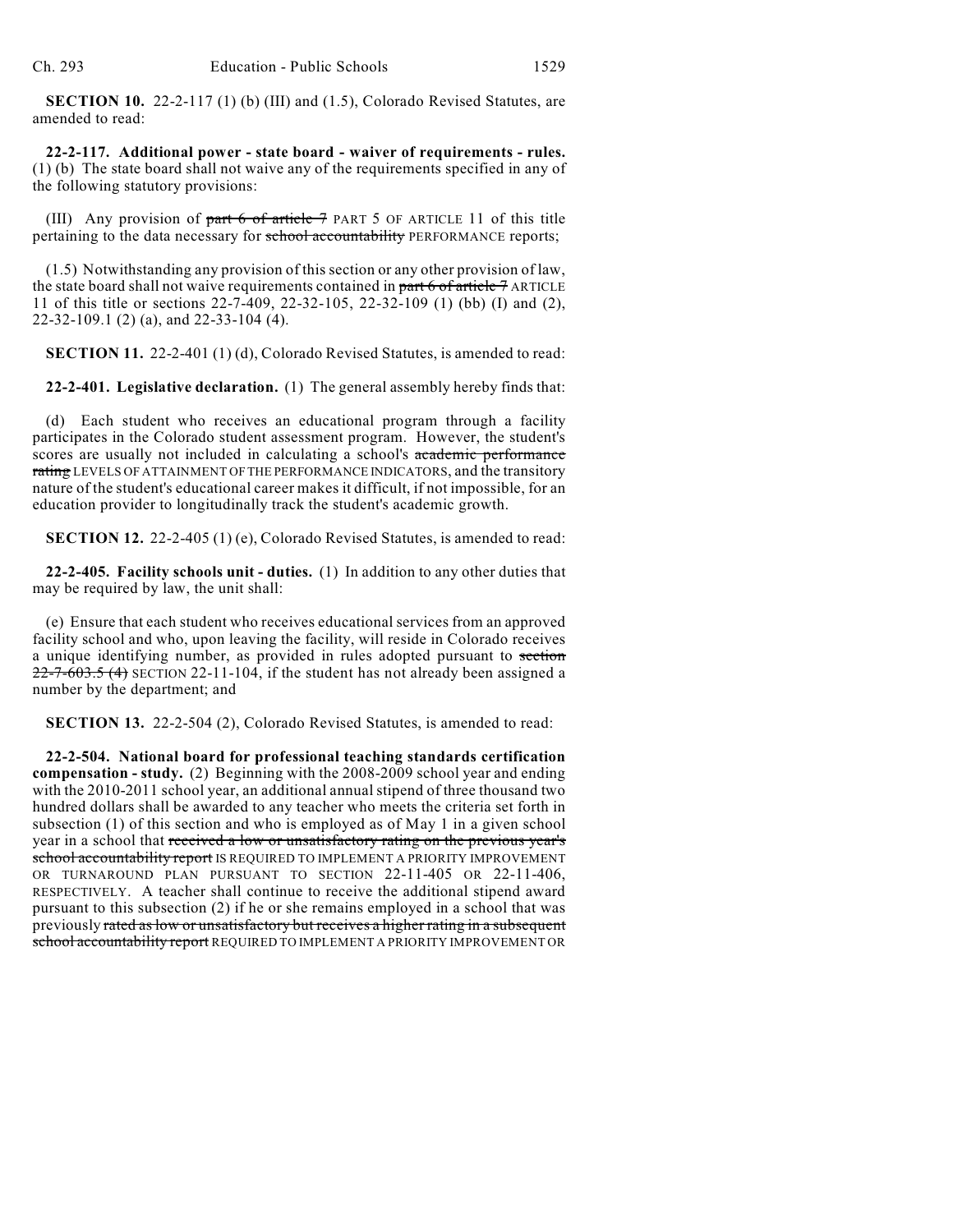TURNAROUND PLAN BUT IMPROVES SUFFICIENTLY TO IMPLEMENT AN IMPROVEMENT OR PERFORMANCE PLAN PURSUANT TO SECTION 22-11-404 OR 22-11-403, RESPECTIVELY. The additional stipend for such teachers shall be subject to the same restrictions and requirements as set forth in subsection (1) of this section.

**SECTION 14.** 22-7-407 (1), (4) (a), and (5), Colorado Revised Statutes, are amended to read:

**22-7-407. Adoption of content standards by districts.** (1) In accordance with timelines adopted by the board pursuant to section 22-7-406 (2), but not later than January 1, 1997, each district shall adopt first priority content standards in the areas of reading, writing, mathematics, science, history, and geography which meet or exceed the state model content standards adopted pursuant to section 22-7-406 (1). In accordance with timelines adopted by the state board, districts shall also adopt second priority content standards in the areas of art, music, physical education, foreign languages, economics, and civics. Content standards may be adopted for each grade level or may be adopted for groupings of grade levels. In adopting content standards, each district shall seek input from and shall work in cooperation with educators, parents, students, business persons, members of the general community who are representative of the cultural diversity of the district, and the district's accountability committee created pursuant to section 22-7-104 SECTION 22-11-301.

(4) (a) Following adoption of content standards pursuant to this section, each district shall review and revise the content standards as necessary to maintain maximum effectiveness. In revising the content standards, each district shall seek recommendations from and shall work in cooperation with educators, parents, students, business persons, members of the general community who are representative of the cultural diversity of the district, and the district's accountability committee created pursuant to section 22-7-104 SECTION 22-11-301.

(5) Following adoption of content standards, each school district shall, through written materials and public meetings, inform parents of students enrolled in such district of the application and effect of such content standards and standards-based education, including how students' progress in achieving content standards will be measured and how parents will be informed of such progress. Such information shall also be provided to the district accountability committee and the school advisory councils ACCOUNTABILITY COMMITTEES within such district.

**SECTION 15.** 22-7-409 (1.2) (d) (I), (1.2) (d) (I.5), and (1.2) (d) (II), Colorado Revised Statutes, are amended to read:

**22-7-409. Assessments.** (1.2) (d) (I) (A) EXCEPT AS OTHERWISE PROVIDED IN SUB-SUBPARAGRAPH (B) OF THIS SUBPARAGRAPH (I), every student enrolled in a public school shall be required to take the assessments administered pursuant to subsection (1) of this section at the grade level in which the student is enrolled, as determined by the school district. except that the students described in sub-subparagraph  $(A)$  of this subparagraph  $(I)$  shall be required only to take the assessments required by said sub-subparagraph. However, the scores of the following students shall not be used by the state for purposes of calculating school academic performance ratings pursuant to section 22-7-604 or for accreditation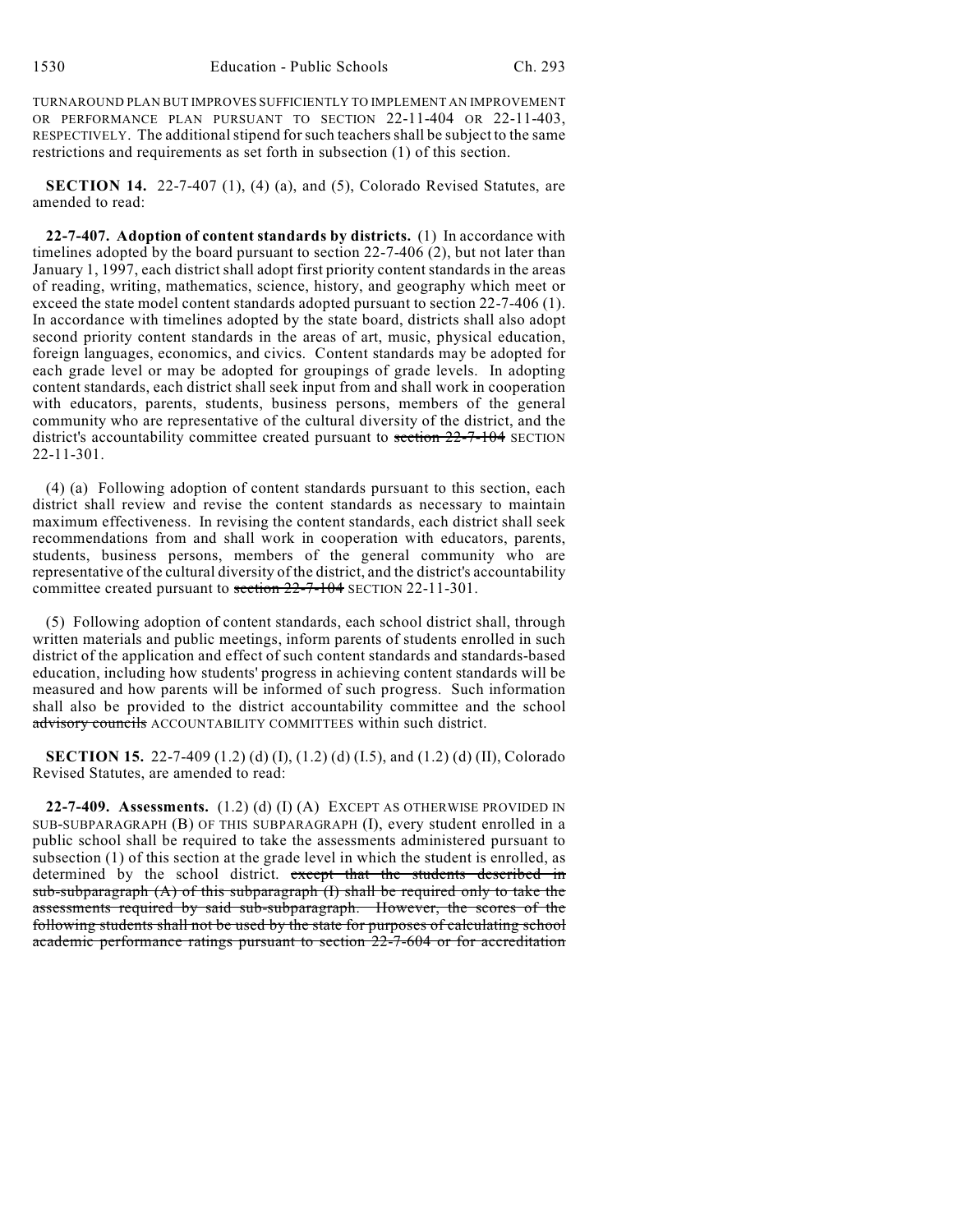## pursuant to article 11 of this title:

 $(A)$  (B) Any student who is eligible for the state's alternate assessment for students with disabilities, also known as the "CSAP-A", or other assessment approved by rule by the board according to the annual review of the student's individual educational program pursuant to section 22-20-108 except that SHALL NOT BE REQUIRED TO TAKE THE ASSESSMENTS ADMINISTERED PURSUANT TO SUBSECTION (1) OF THIS SECTION, BUT SHALL INSTEAD TAKE THE CSAP-A OR THE OTHER APPROVED ASSESSMENT. The results of any CSAP-A or other approved assessment shall be reported to the department and aggregated separately for each school.

(B) Any student who transfers into the school after October 1 of the school year in which the assessment is administered; and

(C) Any student who at the time that he or she enrolls in any public school of the state is defined as a student whose dominant language is not English pursuant to section  $22-24-103$  (4) (a) or (4) (b); except that such student's scores shall be used for calculating academic performance and improvement ratings and for accreditation purposes after the student either has been enrolled in any public school in the state for three years or has achieved a score of proficient in English on each component of the entire assessment approved by the department pursuant to section 22-24-106, whichever occurs first.

(I.5) The academic performance ratings calculated for the 2000-01 school year and each school year thereafter shall include the scores of all students who took the assessment in a language other than English. THE DEPARTMENT, BY POLICY, MAY DETERMINE WHETHER THE SCORES OF ONE OR MORE GROUPS OF STUDENTS ARE NOT APPROPRIATE TO BE USED IN MEASURING THE LEVELS OF ATTAINMENT ON THE PERFORMANCE INDICATORS, AS DEFINED IN SECTION 22-11-103 (23). ANY POLICY ADOPTED PURSUANT TO THIS SUBPARAGRAPH (I.5) SHALL BE IN ACCORDANCE WITH THE REQUIREMENTS OF FEDERAL STATUTES AND REGULATIONS.

(II) Any student with a disability who is not eligible for the CSAP-A or other approved assessment but who has an individual educational program pursuant to section 22-20-108 shall be assessed in each CSAP area at the grade level in which the student is enrolled. If, as part of a student's individual educational program, a student attends part-time a school or program away from the school in which the student is enrolled, the school district in which a student is enrolled, or, in the case of a board of cooperative services, the administrative unit, may designate either the school of residency or the school of attendance as the school to which the scores of the student will be assigned to calculate school academic performance ratings FOR PURPOSES OF MEASURING THE LEVELS OF ATTAINMENT ON THE PERFORMANCE INDICATORS SPECIFIED IN SECTION 22-11-204, DETERMINING ACCREDITATION CATEGORIES PURSUANT TO SECTION 22-11-208, AND MEASURING PUBLIC SCHOOL PERFORMANCE PURSUANT TO SECTION 22-11-210.

**SECTION 16.** 22-7-1007 (2), Colorado Revised Statutes, is amended to read:

**22-7-1007. Postsecondary and workforce readiness assessments pilot program - rules.** (2) Each assessment vendor that chooses to participate in the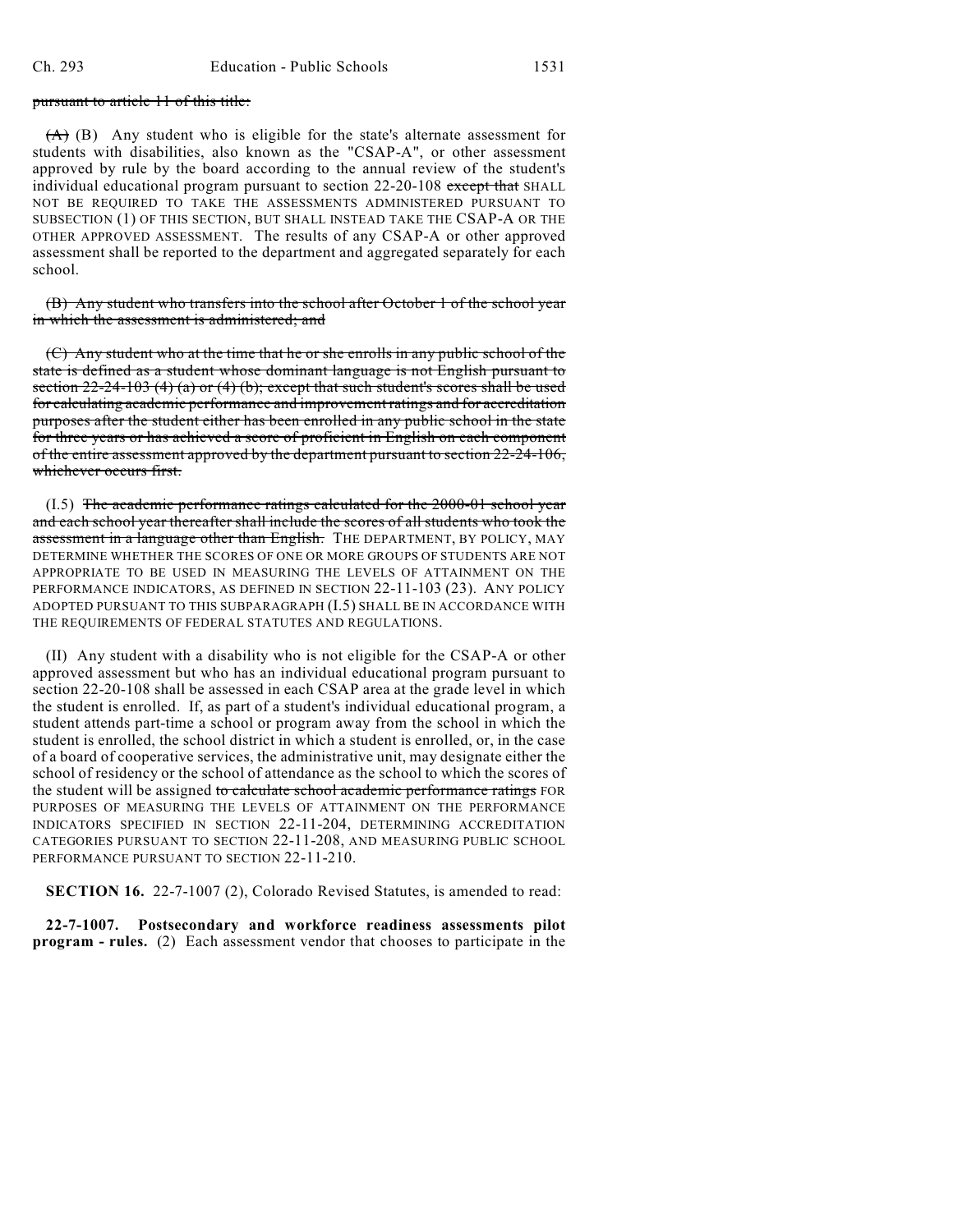pilot program shall provide to the department of education data concerning administration of the vendor's assessments in other states, including but not limited to test score unit records. The department shall apply the data in preparing amendments to the state plan, as described in section 22-7-1012, and in adjusting the longitudinal COLORADO growth model adopted pursuant to section 22-7-604.3 SECTION 22-11-202 to ensure that the results of each assessment that is included in the pilot program can be used to measure individual student growth toward attaining postsecondary and workforce readiness.

**SECTION 17.** 22-9-104 (2) (c), (2) (d), and (2) (e), Colorado Revised Statutes, are amended to read:

**22-9-104. State board - powers and duties.** (2) The state board shall:

(c) Consult with the state licensed personnel performance evaluation council created in section 22-9-105 with regard to the guidelines relating to the planning, development, implementation, and assessment of licensed personnel performance evaluation systems; AND

(d) Review school district and board of cooperative services processes and procedures for licensed personnel performance evaluation systems to assure that such systems are professionally sound and will result in a fair, adequate, and credible evaluation. and

(e) Withhold or suspend the accreditation of any school district and publicize such withholding or suspension of accreditation if it determines that the school district has not complied with the provisions of this article.

**SECTION 18.** 22-20-104.5 (1), Colorado Revised Statutes, is amended to read:

**22-20-104.5. Plan for academic excellence - inclusion of gifted children cooperation - rules.** (1) Each administrative unit shall adopt and implement a program plan to identify and serve gifted children who are at least five years of age. Any program plan developed and implemented pursuant to the provisions of this section shall satisfy any criteria for accreditation which have been established by the state board and any criteria established by rules promulgated by the state board for the implementation of this article. A program plan adopted by an administrative unit pursuant to this section shall be consistent with the advanced learning plans of the gifted children who are identified by the administrative unit, and the program plan shall be implemented to the extent that funds are provided for such implementation. Nothing in this article shall be construed to require an administrative unit to implement a program plan in the event that sufficient moneys are not provided for such implementation.

**SECTION 19.** 22-24-105 (2), Colorado Revised Statutes, is amended to read:

**22-24-105. District - powers and duties.** (2) The assessment described in paragraph (b) of subsection (1) of this section and the certification described in paragraph (c) of subsection (1) of this section shall be conducted on at least an annual basis and each district, the state charter school institute, and each facility school shall present the results therefrom to the department for inclusion in the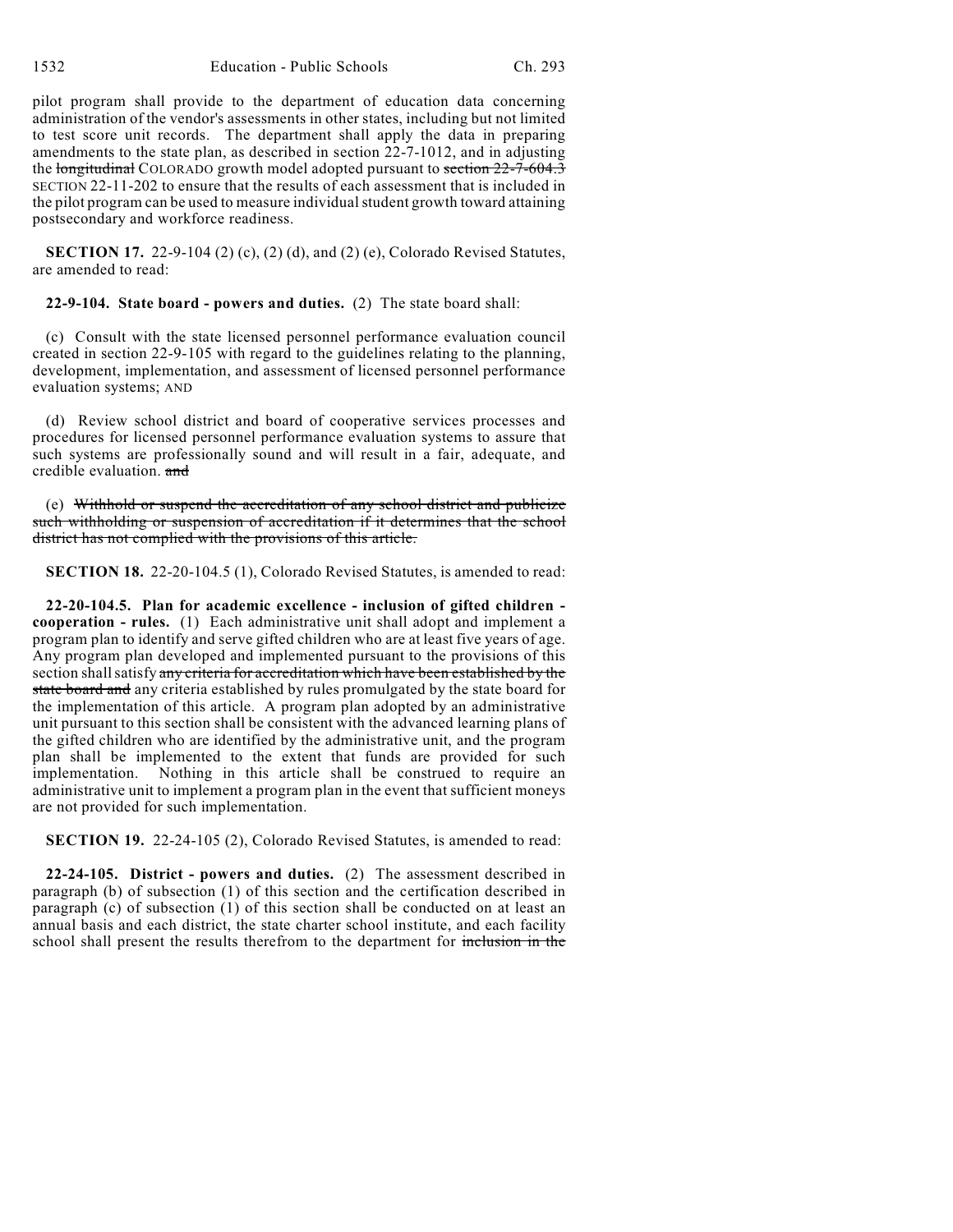relevant annual report of achievement of accreditation indicators required by section 22-11-105 USE IN THE ACCREDITATION PROCESS AND APPROPRIATE REPORTING PURSUANT TO ARTICLE 11 OF THIS TITLE.

**SECTION 20.** 22-25-106 (1) (a), Colorado Revised Statutes, is amended to read:

**22-25-106. Local comprehensive health education programs - local student wellness programs - establishment of comprehensive health education advisory councils.** (1) (a) Each school district and board of cooperative services may and is encouraged to establish a local comprehensive health education program. To ensure that a local comprehensive health education program reflects the health issues and values of the community, each school district or board of cooperative services may establish a comprehensive health education advisory council, or may add necessary representatives to the school district's accountability committee created pursuant to section  $22-7-104$  (1) SECTION 22-11-301 or other appropriate committee, to address and make recommendations to the school district or board of cooperative services concerning the curriculum of the local comprehensive health education program.

**SECTION 21.** 22-27.5-102 (7), Colorado Revised Statutes, is amended to read:

**22-27.5-102. Definitions.** As used in this article, unless the context otherwise requires:

(7) "Qualified school" means a public school, including but not limited to a charter school, that serves any of grades six through twelve and that receives an academic rating of "low" or "unsatisfactory", calculated pursuant to section 22-7-604, for the school year preceding IS REQUIRED TO IMPLEMENT A PRIORITY IMPROVEMENT OR TURNAROUND PLAN PURSUANT TO SECTION 22-11-405 OR 22-11-406, RESPECTIVELY, OR IS SUBJECT TO RESTRUCTURING PURSUANT TO SECTION 22-11-210 FOR the school year in which the public school seeks a grant through the grant program.

**SECTION 22.** 22-30-105 (1) (c), Colorado Revised Statutes, is amended to read:

**22-30-105. Activation of the school district organization planning process.** (1) The appointment of a school organization planning committee charged to study school district organization shall occur when the commissioner is notified that any of the following conditions exist:

(c) The state board declares a school district is no longer accredited pursuant to the provisions of section 22-11-204 SECTION 22-11-209. Such declaration shall indicate the school districts to be involved in the organization study.

**SECTION 23.** 22-30-106 (2) (a) (II), Colorado Revised Statutes, is amended to read:

**22-30-106. School organization planning committee.** (2) The committee shall consist of the following appointed members:

(a) (II) If a single school district is involved in the study, four members appointed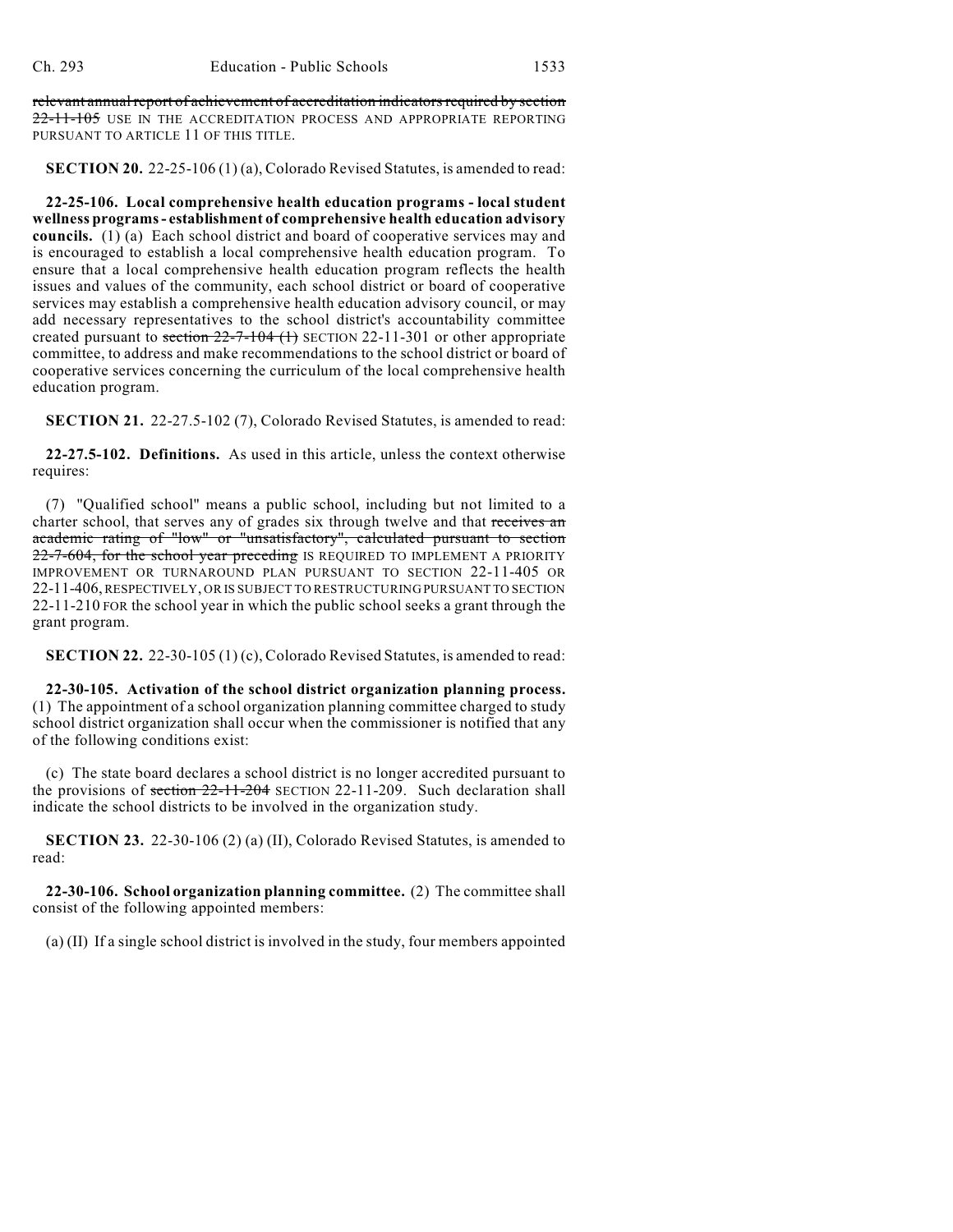by the school district board of education and three members appointed by the school district accountability committee. The members appointed by the school district accountability committee shall be parents of children attending public school in the affected area and members of school advisory councils ACCOUNTABILITY COMMITTEES; except that, if there are no public schools in the affected area, three of the members shall reside in the affected area and shall be parents of children attending public schools in the affected school district. If fewer than three such parents reside in the affected area, the remaining members shall be persons owning land located in the affected area.

**SECTION 24.** 22-30-114 (1) (d) and (1) (d.5), Colorado Revised Statutes, are amended to read:

**22-30-114. Requirements for plan of organization.** (1) The plan of organization shall include, but shall not be limited to, consideration of the following:

(d) The efficiency and effectiveness of the various educational organization options being studied and the extent to which such educational organization options will cause the school district to remedy the lack of compliance under the terms of its accreditation contract entered into pursuant to the provisions of section 22-11-201 IMPLEMENTATION OF THE ACTIONS REQUIRED BY THE STATE BOARD PURSUANT TO SECTION 22-11-209 (3);

(d.5) The reasons for which the school district was unable to remedy the deficiencies that lead to its lack of compliance with the terms of its accreditation contract under article 11 of this title IMPROVE ITS PERFORMANCE SUFFICIENTLY TO AVOID REMOVAL OF ACCREDITATION PURSUANT TO SECTION 22-11-209;

**SECTION 25.** 22-30.5-102 (2) (h), Colorado Revised Statutes, is amended to read:

**22-30.5-102. Legislative declaration.** (2) The general assembly further finds and declares that this part 1 is enacted for the following purposes:

(h) To hold charter schools accountable for meeting state content standards, as measured in part by the Colorado student assessment program and by longitudinal analysis of student progress, through state accreditation, and by adequate yearly progress as defined by federal law PERFORMANCE THROUGH THE "EDUCATION ACCOUNTABILITY ACT OF 2009", INCLUDING BUT NOT LIMITED TO MEETING STATE, SCHOOL DISTRICT, AND SCHOOL TARGETS FOR THE MEASURES USED TO DETERMINE THE LEVELS OF ATTAINMENT OF THE PERFORMANCE INDICATORS;

**SECTION 26.** 22-30.5-104 (2) (b) and (6) (b), Colorado Revised Statutes, are amended to read:

**22-30.5-104. Charter school - requirements - authority.** (2) (b) A charter school shall be a public school of the school district that approves its charter application and enters into a charter contract with the charter school. IN ACCORDANCE WITH THE REQUIREMENT OF SECTION 15 OF ARTICLE IX OF THE STATE CONSTITUTION, the charter school shall be accountable to SUBJECT TO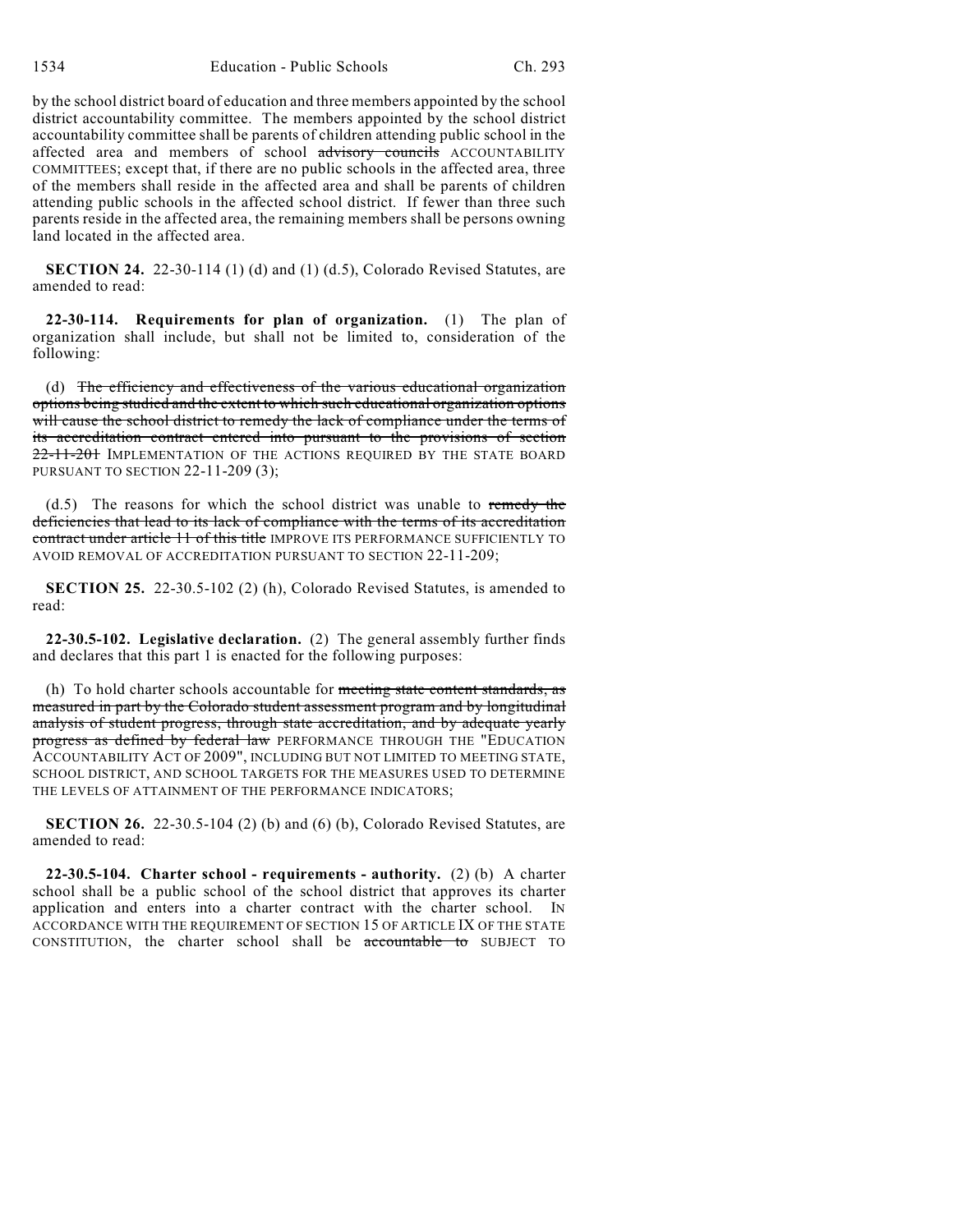ACCREDITATION BY the school district's local board of education for purposes of ensuring compliance with applicable laws and charter provisions and the requirement of section 15 of article IX of the state constitution PURSUANT TO THE SCHOOL DISTRICT'S POLICY FOR ACCREDITING THE PUBLIC SCHOOLS OF THE SCHOOL DISTRICT ADOPTED PURSUANT TO SECTION 22-11-307 AND SECTION 22-32-109 (1) (mm). THE CHARTER SCHOOL SHALL ALSO BE SUBJECT TO ANNUAL REVIEW BY THE DEPARTMENT PURSUANT TO SECTION 22-11-210.

(6) (b) The state board shall promulgate rules identifying state statutes and state rules that are automatically waived for all charter schools. A school district, on behalf of a charter school, may apply to the state board for a waiver of a state statute or state rule that is not automatically waived for charter schools by rule. Notwithstanding any provision of this subsection (6) to the contrary, the state board may not waive any statute or rule relating to the assessments required to be administered pursuant to section 22-7-409, any statute or rule necessary to prepare the school accountability PERFORMANCE reports pursuant to part 6 of article 7 PART 5 OF ARTICLE 11 of this title, any statute or rule necessary to implement the provisions of the "Public School Finance Act of 1994", article 54 of this title, or any statute or rule relating to the "Children's Internet Protection Act", article 87 of this title.

**SECTION 27.** 22-30.5-106 (1) (b), (1) (e), and (1) (f), Colorado Revised Statutes, are amended to read:

**22-30.5-106. Charter application - contents.** (1) The charter school application shall be a proposed agreement upon which the charter applicant and the chartering local board of education negotiate a charter contract, and, at a minimum, shall include:

(b) The goals, objectives, and pupil performance standards to be achieved by the charter school, including but not necessarily limited to accreditation standards and goals THE PERFORMANCE INDICATORS SPECIFIED IN SECTION 22-11-204 and applicable standards and goals specified in federal law;

(e) A description of the charter school's research-based educational program that has been proven to be effective, pupil performance standards, measurable annual achievement goals that are based on the state accreditation indicators specified in article 11 of this title TARGETS FOR THE MEASURES USED TO DETERMINE THE LEVELS OF ATTAINMENT OF THE PERFORMANCE INDICATORS SPECIFIED IN SECTION 22-11-204, and curriculum;

(f) A description of the charter school's procedures for taking corrective action in the event that pupil performance at the charter school falls below the achievement goals TARGETS FOR THE MEASURES USED TO DETERMINE THE LEVELS OF ATTAINMENT OF THE PERFORMANCE INDICATORS, AS SAID TARGETS WERE approved by the chartering local board of education in the charter contract;

**SECTION 28.** 22-30.5-110 (2) (a) and (3) (b), Colorado Revised Statutes, are amended to read:

**22-30.5-110. Charter schools - term - renewal of charter - grounds for**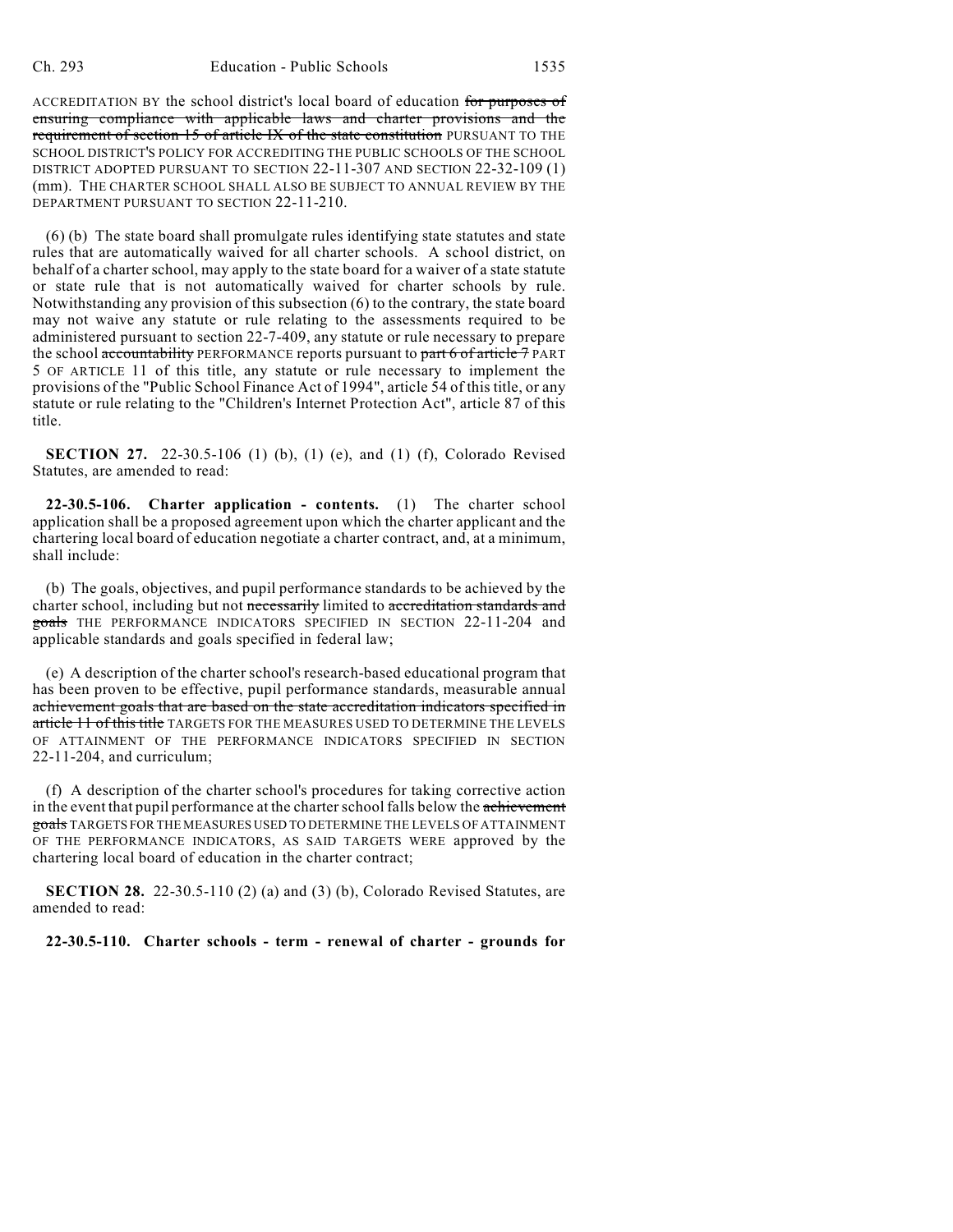**nonrenewal or revocation.** (2) A charter school renewal application submitted to the chartering local board of education shall contain:

(a) A report on the progress of the charter school in achieving the goals, objectives, pupil performance standards, content standards, TARGETS FOR THE MEASURES USED TO DETERMINE THE LEVELS OF ATTAINMENT OF THE PERFORMANCE INDICATORS, and other terms of the charter contract and the results achieved by the charter school's students on the assessments administered through the Colorado student assessment program;

(3) A charter may be revoked or not renewed by the chartering local board of education if it determines that the charter school did any of the following:

(b) Failed to meet or make reasonable progress toward achievement of the goals, objectives, content standards, pupil performance standards, TARGETS FOR THE MEASURES USED TO DETERMINE THE LEVELS OF ATTAINMENT OF THE PERFORMANCE INDICATORS, applicable federal requirements, or other terms identified in the charter contract;

**SECTION 29.** 22-30.5-301 (1), Colorado Revised Statutes, is amended to read:

**22-30.5-301. Legislative declaration.** (1) The general assembly hereby finds that section 2 of article IX of the state constitution requires the general assembly to provide for the establishment and maintenance of a thorough and uniform system of free public schools. The state therefore has an obligation to ensure that every student has a chance to attend a school that will provide an opportunity for a quality education. If a school is not providing a thorough and adequate education, as determined by the academic performance grading system established in section 22-7-604 ANNUAL PERFORMANCE REVIEW CONDUCTED BY THE DEPARTMENT PURSUANT TO SECTION 22-11-210, the state has an obligation to the students enrolled in that school to make changes to ensure that they have an opportunity to receive a quality education comparable to students in other public schools in the state.

**SECTION 30.** 22-30.5-303 (1), (2) (b) (II), (2) (b) (III), and (2) (b) (IV), Colorado Revised Statutes, are amended to read:

**22-30.5-303. Independent charter schools - request for proposals - response contents.** (1) Whenever the state board determines that it is necessary to recommend conversion of a public school to an independent charter school to a local board of education pursuant to the provisions of section  $22-7-609(5)$  SECTION 22-11-210 (5), the state board shall issue a request for proposals pursuant to subsection (2) of this section and supervise the appointment of a review committee pursuant to section 22-30.5-304.

(2) (b) The state board shall adopt rules specifying a schedule for receipt of the responses to the request for proposals pursuant to paragraph (a) of this subsection (2), the formation of a review committee and receipt of the recommendations of said committee pursuant to section 22-30.5-304, and the selection of an applicant and notification to the local board of education pursuant to section 22-30.5-305. Said schedule shall ensure the completion of negotiations on the independent charter no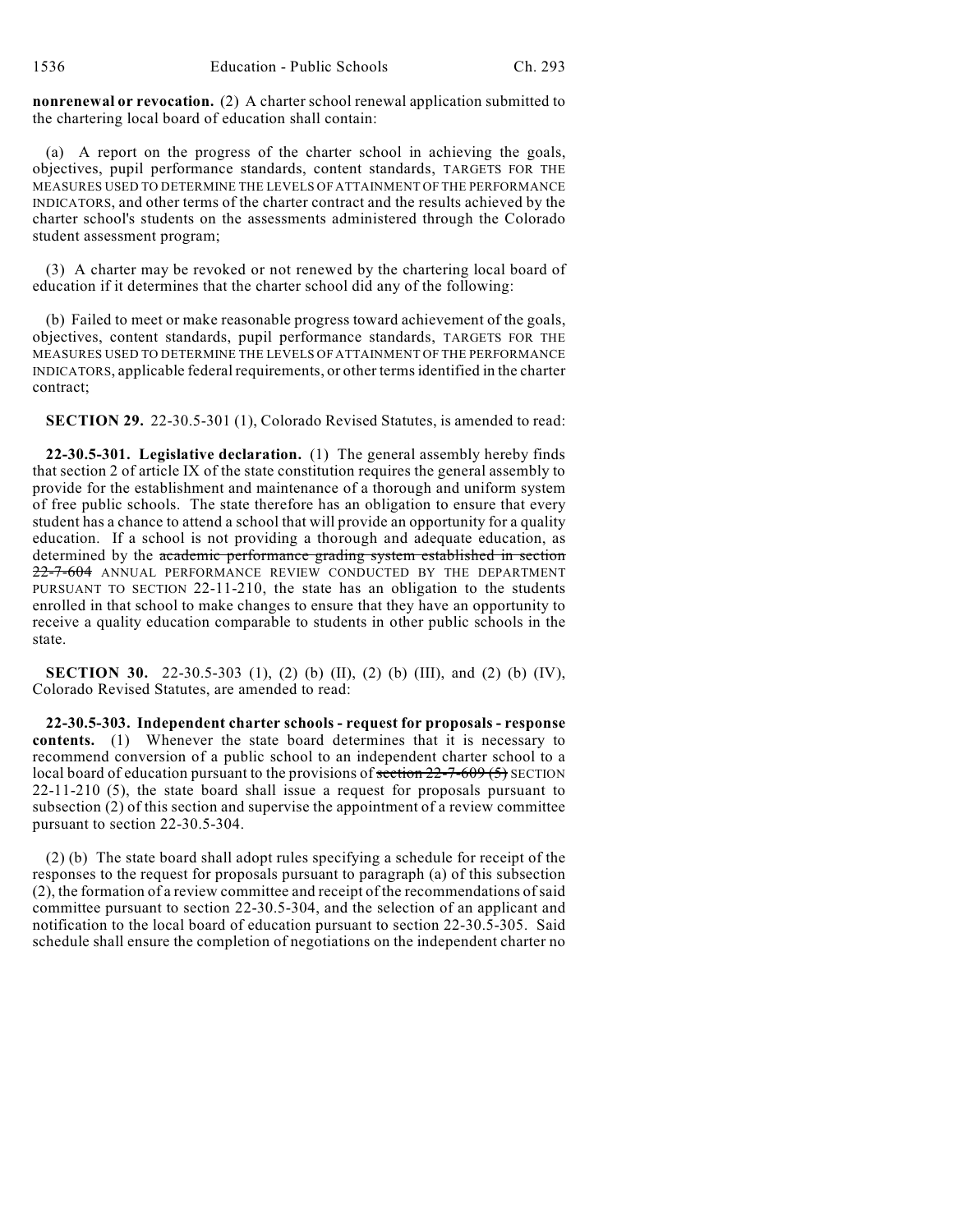later than May 30 of the year in which the independent charter school is to open. The rules shall also specify the information that an independent charter proposal shall include in order to be eligible for consideration. Such information shall include, but need not be limited to, the following:

(II) The goals, objectives, and student performance standards to be achieved by the independent charter school, INCLUDING BUT NOT LIMITED TO THE MEASURES FOR THE PERFORMANCE INDICATORS SPECIFIED IN SECTION 22-11-204;

(III) A description of the independent charter school's educational program, student performance standards, ANNUAL TARGETS FOR THE MEASURES USED TO DETERMINE THE LEVELS OF ATTAINMENT OF THE PERFORMANCE INDICATORS SPECIFIED IN SECTION 22-11-204, and curriculum, which shall meet or exceed the state model content standards adopted pursuant to part 4 OR PART 10 of article 7 of this title and shall be designed to enable each student to achieve such standards AND TARGETS;

(IV) A description of the independent charter school's plan for evaluating student performance, the types of assessments that shall be used to measure student progress toward achievement of the school's student performance standards AND THE TARGETS FOR THE MEASURES USED TO DETERMINE THE LEVELS OF ATTAINMENT OF THE PERFORMANCE INDICATORS, including but not limited to the statewide assessments administered under the Colorado student assessment program pursuant to section 22-7-409, the timeline for achievement of the school's student performance standards AND THE TARGETS, and the procedures for taking corrective action in the event that student performance at the independent charter school fails to meet such standards AND TARGETS;

**SECTION 31.** 22-30.5-304 (1) (d) (I), (1) (e), and (1) (f), Colorado Revised Statutes, are amended to read:

**22-30.5-304. Review committee - membership - recommendations.** (1) Whenever an independent charter school is to be organized pursuant to this part 3, on or before the date specified by rule adopted by the state board in accordance with section 22-30.5-303 (2) (b), the commissioner shall cause a review committee to be formed. The review committee shall consist of:

(d) (I) Two parents of students enrolled in the school who are members of the school advisory council ACCOUNTABILITY COMMITTEE and are elected by a vote of the members of the school advisory council ACCOUNTABILITY COMMITTEE.

(e) (I) A principal of a school at the same elementary, middle, or high school level as the independent charter school that is to be organized, appointed by the governor.

(II) In appointing a principal pursuant to this paragraph (e), the governor shall appoint a principal of a public school that received an academic performance rating of "excellent", pursuant to section 22-7-604 (5) THE HIGHEST POSSIBLE ACCREDITATION RATING PURSUANT TO THE ACCREDITATION POLICY IMPLEMENTED PURSUANT TO SECTION 22-11-307 BY THE PUBLIC SCHOOL'S LOCAL BOARD OF EDUCATION OR BY THE STATE CHARTER SCHOOL INSTITUTE, WHICHEVER IS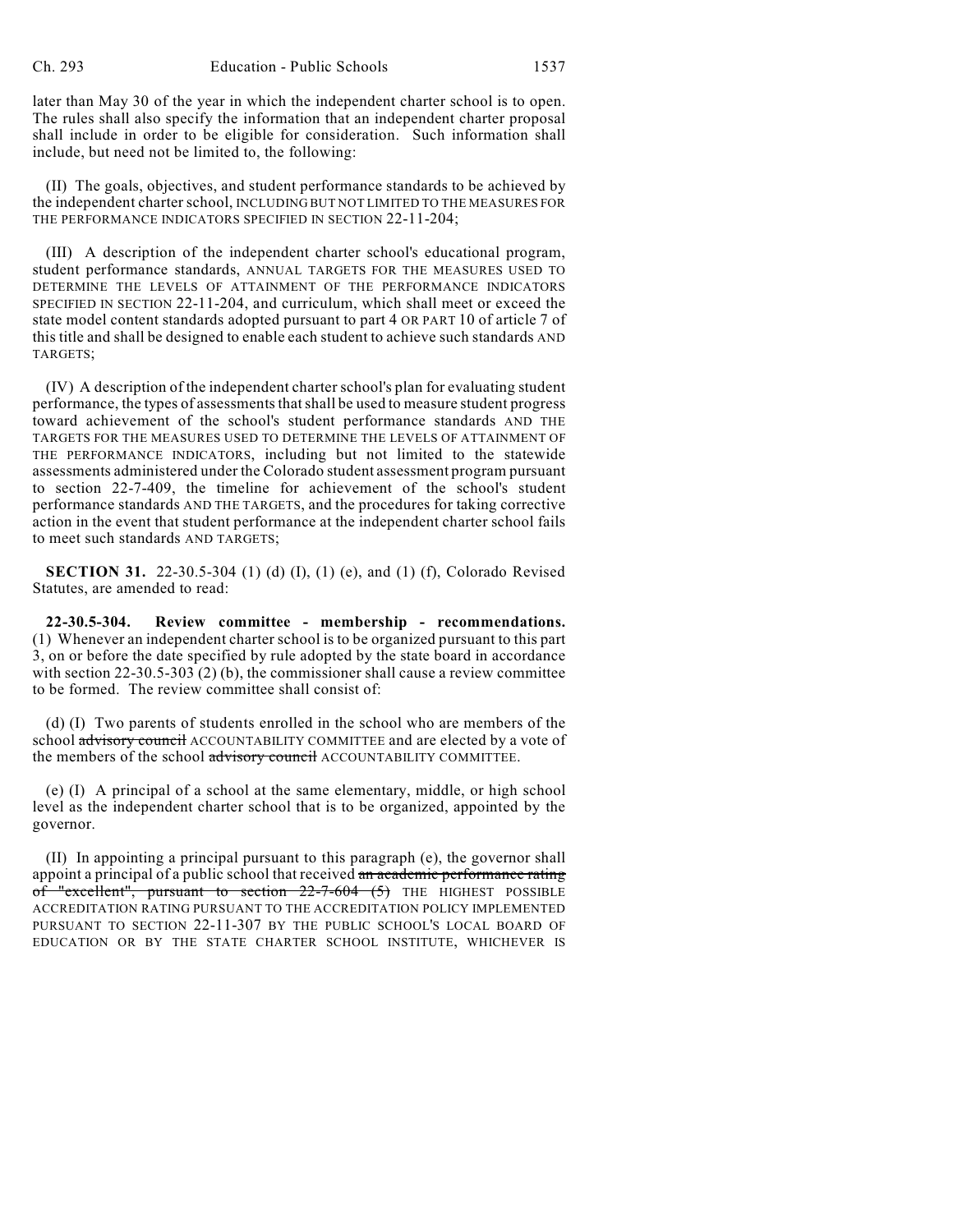APPLICABLE, for the immediately preceding school year.

(f) (I) A teacher in a school at the same elementary, middle, or high school level as the independent charter school that is to be organized, appointed by the governor.

(II) In appointing a teacher pursuant to this paragraph (f), the governor shall appoint a teacher from a public school that received an academic performance rating of "excellent", pursuant to section 22-7-604 (5) THE HIGHEST POSSIBLE ACCREDITATION RATING PURSUANT TO THE ACCREDITATION POLICY IMPLEMENTED PURSUANT TO SECTION 22-11-307 BY THE PUBLIC SCHOOL'S LOCAL BOARD OF EDUCATION OR BY THE STATE CHARTER SCHOOL INSTITUTE, WHICHEVER IS APPLICABLE; and

**SECTION 32.** 22-30.5-306 (2) (a), (3) (b), and (5) (a), Colorado Revised Statutes, are amended to read:

**22-30.5-306. Independent charter schools - charter - term.** (2) With the assistance from the commissioner or the commissioner's designee, the selected applicant and the local board of education shall negotiate the terms of the independent charter, which may be different from or in addition to the terms of the response to the request for proposals; except that:

(a) The independent charter school shall be entitled to use the school building in which the public school that received an academic performance rating of "unsatisfactory" IS SUBJECT TO CONVERSION was operated. The independent charter school and the local board of education shall negotiate an amount of rent to be paid, which shall be not more than twelve dollars per year, and all other costs for the operation and maintenance of the building and related facilities; and

(3) (b) Notwithstanding the provisions of paragraph (a) of this subsection (3), if, during the year prior to the year in which the independent charter school is to open, the school receives an academic performance rating of "low" or better IS REQUIRED TO IMPLEMENT A PRIORITY IMPROVEMENT PLAN, AN IMPROVEMENT PLAN, OR A PERFORMANCE PLAN PURSUANT TO SECTION 22-11-405, 22-11-404, OR 22-11-403, RESPECTIVELY, the local board of education and the applicant may jointly agree to allow the school to remain under the administration of the local board of education.

(5) (a) If, during the first two years of an independent charter, an independent charter school receives an academic performance rating of "unsatisfactory" pursuant to section 22-7-604 (5), the independent charter school shall not be subject to the provisions of section  $22-30.5-303$  that would require the establishment of a new independent charter school.

**SECTION 33.** 22-30.5-307 (1) and (2), Colorado Revised Statutes, are amended to read:

**22-30.5-307. Independent charter schools - expiration - renewal - conversion.** (1) If the academic performance rating of an independent charter school is  $a^{\text{II}}$ or an "unsatisfactory", as determined pursuant to section 22-7-604 (5), REQUIRED PURSUANT TO SECTION 22-11-210 TO IMPLEMENT A TURNAROUND PLAN during the third year of the school's independent charter, the state board shall issue a new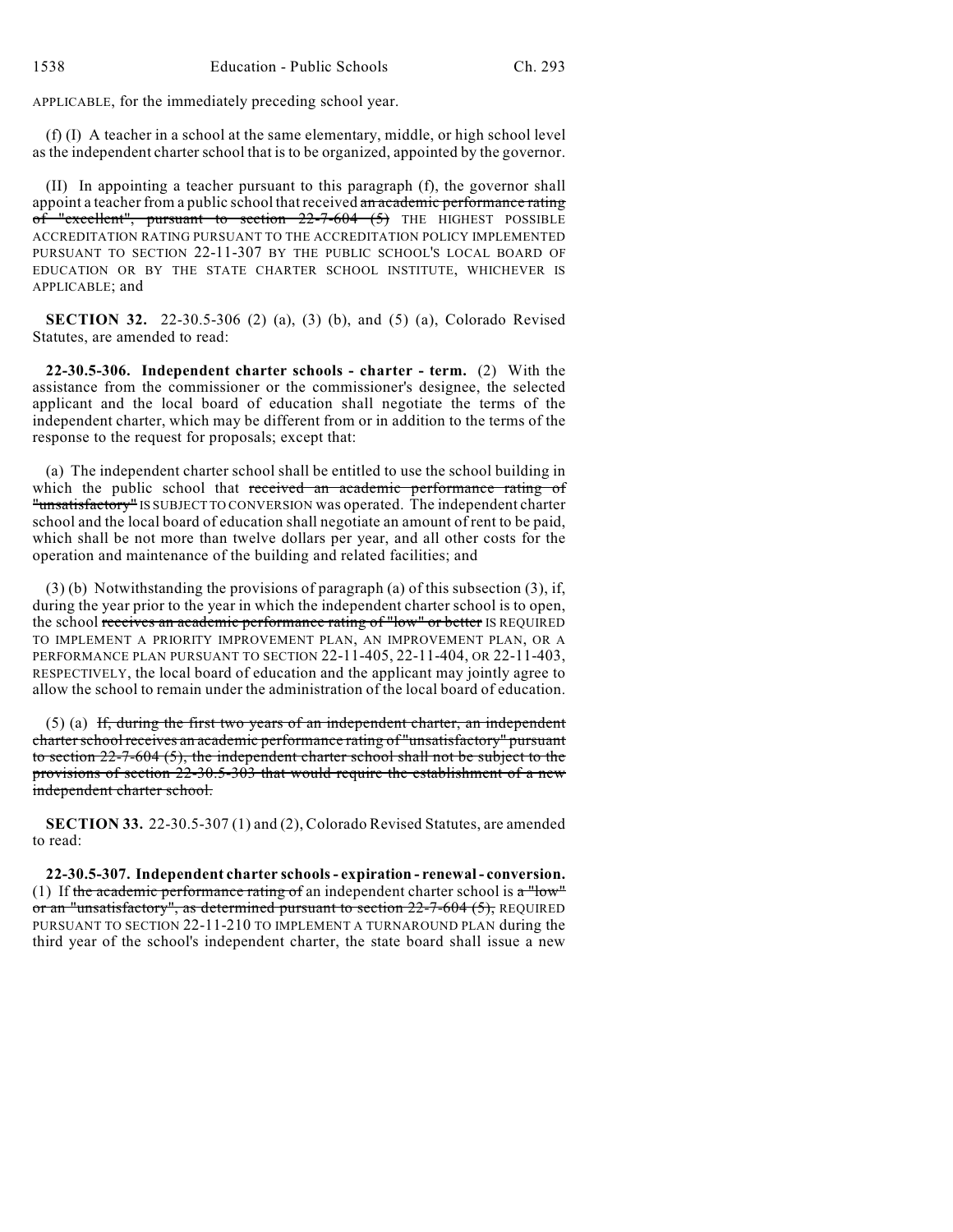request for proposals pursuant to section 22-30.5-303 (2), and a new independent charter school application process shall commence.

(2) If the academic performance rating of an independent charter school is higher than a "low", as determined pursuant to section  $22-7-604$  (5) REQUIRED TO IMPLEMENT A PRIORITY IMPROVEMENT PLAN, IMPROVEMENT PLAN, OR PERFORMANCE PLAN PURSUANT TO SECTION 22-11-405, 22-11-404, OR 22-11-403, RESPECTIVELY, during the third year of the school's independent charter, the parents and legal guardians of the students enrolled at the independent charter school shall decide by majority vote whether, at the expiration of the independent charter school's charter, the school shall apply for a renewal of the independent charter or shall seek to become a regular school of the school district in which the independent charter school is located.

**SECTION 34.** 22-30.5-505 (3) (b) and (7), Colorado Revised Statutes, are amended to read:

**22-30.5-505. State charter school institute - institute board - appointment powers and duties - rules.** (3) The mission of the institute board shall be to foster high-quality public school choices offered through institute charter schools, including particularly schools that are focused on closing the achievement gap for at-risk students. In discharging its duties pursuant to this part 5, the institute shall:

(b) Use state and federal systems for ensuring the accountability of each institute charter school in meeting the obligations and goals set forth in its contract AND SHALL ADOPT AND IMPLEMENT POLICIES FOR ACCREDITATION OF INSTITUTE CHARTER SCHOOLS AS DESCRIBED IN SECTION 22-11-307;

(7) The institute shall ensure that each institute charter school complies with the provisions of article 7 ARTICLES 7 AND 11 of this title. Each institute charter school shall be responsible for gathering and submitting to the institute the data necessary to prepare a school accountability PERFORMANCE report required by section 22-7-605 SECTION 22-11-503 for the institute charter school.

**SECTION 35.** 22-30.5-507 (2) (c) and (7), Colorado Revised Statutes, are amended to read:

**22-30.5-507. Institute charter school - requirements - authority.** (2) An institute charter school shall be:

(c) Subject to accreditation by the state board pursuant to article 11 of this title INSTITUTE BOARD PURSUANT TO THE INSTITUTE'S POLICY FOR ACCREDITING THE INSTITUTE CHARTER SCHOOLS ADOPTED PURSUANT TO SECTION 22-11-307 AND SECTION 22-30.5-505 (3) (b). EACH INSTITUTE CHARTER SCHOOL SHALL ALSO BE SUBJECT TO ANNUAL REVIEW BY THE DEPARTMENT PURSUANT TO SECTION 22-11-210.

(7) Pursuant to the charter contract, an institute charter school may operate free from specified statutes and state board rules. The state board may waive state statutory requirements or rules promulgated by the state board; except that the state board may not waive any state statute or rule relating to the assessments required to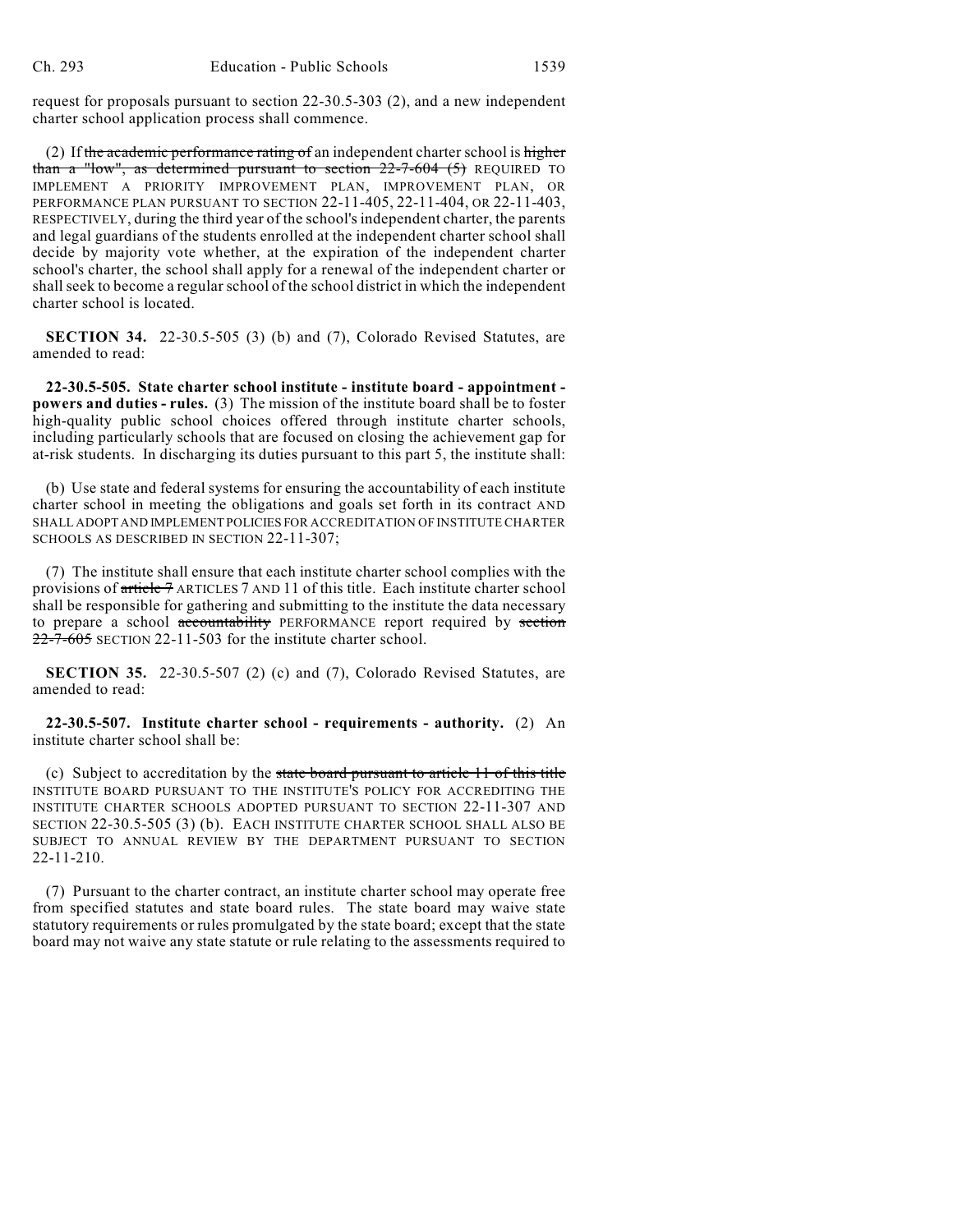be administered pursuant to section 22-7-409, any state statute or rule necessary to prepare the school accountability PERFORMANCE reports pursuant to part 6 of article 7 PART 5 OF ARTICLE 11 of this title, or any statute or rule necessary to implement the provisions of the "Public School Finance Act of 1994", article 54 of this title, or any state statute or rule relating to the "Children's Internet Protection Act", article 87 of this title. Any waiver of state statute or state board rule made pursuant to this subsection (7) shall be for the term of the contract for which the waiver is made. A request for a waiver may be submitted to the institute as a part of the application for an institute charter school.

**SECTION 36.** 22-30.5-509 (1) (b), (1) (d), and (1) (e), Colorado Revised Statutes, are amended to read:

**22-30.5-509. Institute charter school application - contents.** (1) The institute charter school application shall be a proposed agreement and shall include:

(b) The goals, objectives, and pupil performance standards, in compliance with state and federal law, INCLUDING BUT NOT LIMITED TO THE PERFORMANCE INDICATORS SPECIFIED IN SECTION 22-11-204, to be achieved by the institute charter school for all students who enroll;

(d) A description of the institute charter school's educational program, TARGETS FOR THE MEASURES USED TO DETERMINE THE LEVELS OF ATTAINMENT OF THE PERFORMANCE INDICATORS SPECIFIED IN SECTION 22-11-204, and the plan for administration of the statewide assessments described in article 7 of this title;

(e) A description of the institute charter school's plan for evaluating pupil performance; the types of assessments that will be used to measure pupil progress towards achievement of the institute charter school's pupil performance goals for all students enrolled AND THE TARGETS FOR THE MEASURES USED TO DETERMINE THE LEVELS OF ATTAINMENT OF THE PERFORMANCE INDICATORS; the timeline for achievement of the goals AND TARGETS; and the procedures for taking corrective action in the event that pupil performance at the institute charter school falls below such goals AND TARGETS;

**SECTION 37.** 22-30.5-511 (2), (3) (b), and (3) (c), Colorado Revised Statutes, are amended to read:

**22-30.5-511. Institute charter schools - term - renewal of contract - grounds for nonrenewal or revocation - appeal.** (2) An institute charter school shall submit an annual report to the institute on the institute charter school's progress in achieving the goals, objectives, pupil performance standards, content standards, TARGETS FOR THE MEASURES USED TO DETERMINE THE LEVELS OF ATTAINMENT OF THE PERFORMANCE INDICATORS, and other terms of the pending charter contract. The institute shall consider, during the review of a renewal application, the annual reports submitted by the institute charter school during the term of the pending charter contract.

(3) The institute board may revoke or deny renewal of a charter contract if the institute board determines that the institute charter school did any of the following: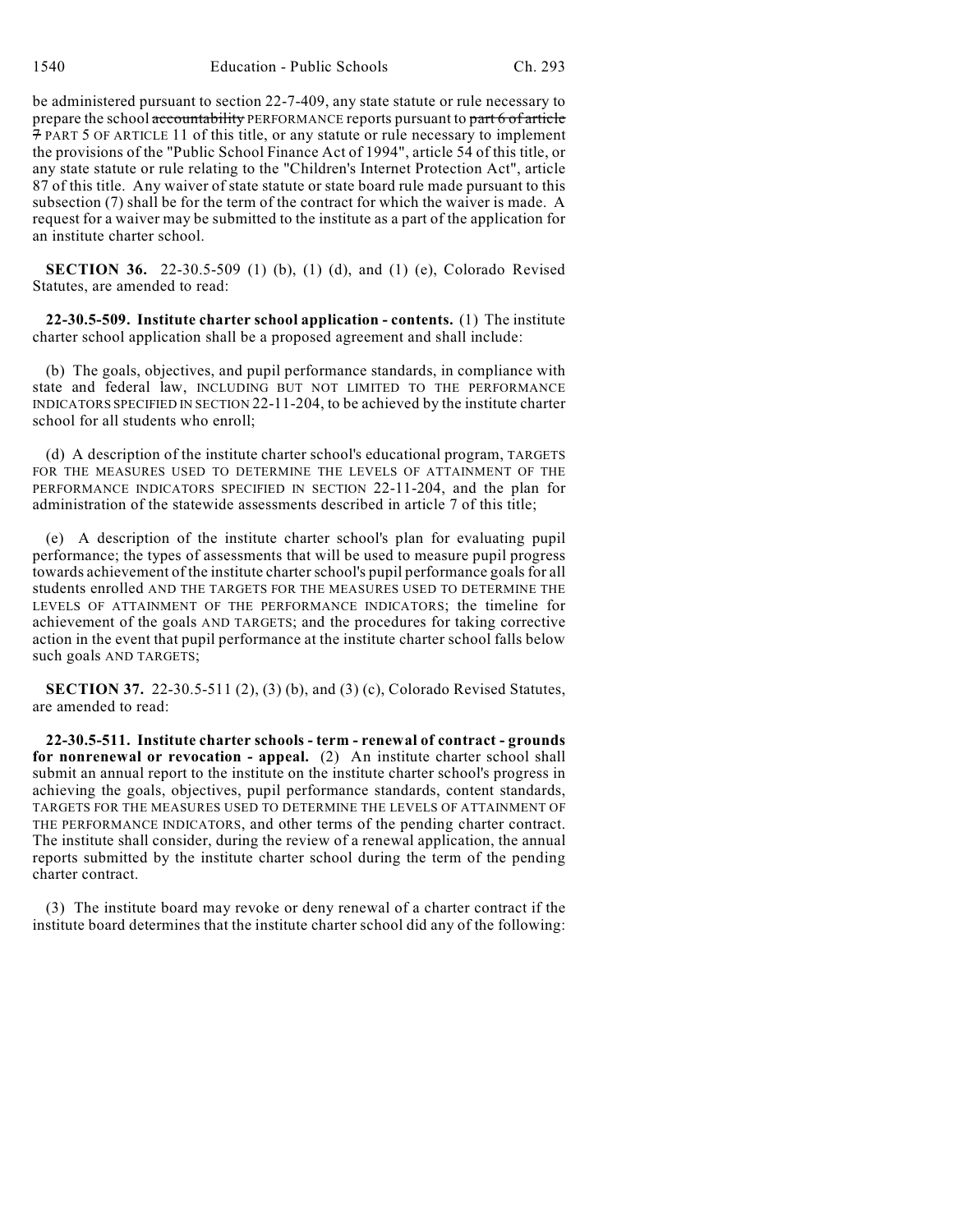(b) Failed to meet or make reasonable progress toward achievement of the content standards, or pupil performance standards, or TARGETS FOR THE MEASURES USED TO DETERMINE THE LEVELS OF ATTAINMENT OF THE PERFORMANCE INDICATORS identified in the charter contract of the institute charter school;

(c) Received an overall academic performance rating of "unsatisfactory" pursuant to section 22-7-604 (5), upon the completion of the second school year of operation under a school improvement plan pursuant to section 22-7-609, WAS REQUIRED TO ADOPT A TURNAROUND PLAN and the state board recommended PURSUANT TO SECTION 22-11-210 that the institute charter school be converted to an independent charter school pursuant to section 22-7-609 (5) RESTRUCTURED;

**SECTION 38.** 22-30.7-105 (2), Colorado Revised Statutes, is amended BY THE ADDITION OF A NEW PARAGRAPH to read:

**22-30.7-105. Program criteria - guidelines - quality standards - records rules.** (2) The following guidelines shall apply to each on-line program that is created or overseen pursuant to the provisions of this article:

(d) THE PROVISIONS OF THE "EDUCATION ACCOUNTABILITY ACT OF 2009", ARTICLE 11 OF THIS TITLE, SHALL APPLY TO AN ON-LINE PROGRAM IMPLEMENTED PURSUANT TO THIS ARTICLE IN THE SAME MANNER AS SAID PROVISIONS APPLY TO THE OTHER PUBLIC SCHOOLS OPERATING IN THIS STATE.

**SECTION 39. Repeal.** 22-30.7-105 (3) (c), Colorado Revised Statutes, is repealed as follows:

**22-30.7-105. Program criteria - guidelines - quality standards - records**  rules. (3) (c) On or before July 1, 2008, the state board shall examine the feasibility of incorporating the quality standards adopted pursuant to this subsection (3) into the provisions of the "Educational Accreditation Act of 1998", article 11 of this title.

**SECTION 40.** 22-32-109 (1), Colorado Revised Statutes, is amended BY THE ADDITION OF A NEW PARAGRAPH to read:

**22-32-109. Board of education - specific duties.** (1) In addition to any other duty required to be performed by law, each board of education shall have and perform the following specific duties:

(mm) TO ADOPT AND IMPLEMENT POLICIES AS DESCRIBED IN SECTION 22-11-307 FOR ACCREDITATION OF THE PUBLIC SCHOOLS OF THE SCHOOL DISTRICT.

**SECTION 41.** The introductory portion to 22-32-109.1 (2), Colorado Revised Statutes, is amended to read:

**22-32-109.1. Board of education - specific powers and duties - safe schools.** (2) **Safe school plan.** In order to provide a learning environment that is safe, conducive to the learning process, and free from unnecessary disruption, following consultation with the school district accountability committee and school advisory councils ACCOUNTABILITY COMMITTEES, parents, teachers, administrators, students,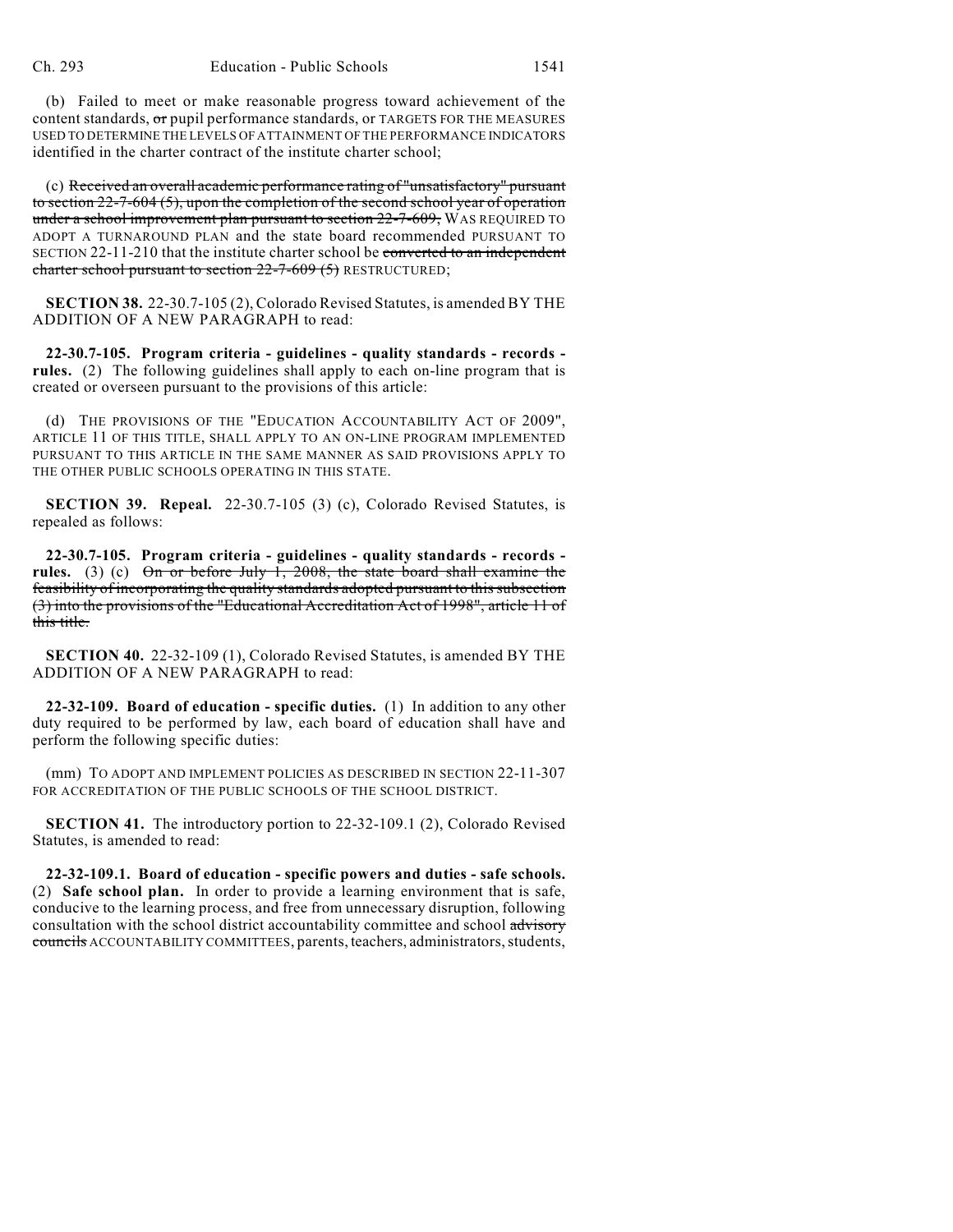student councils where available, and, where appropriate, the community at large, each school district board of education shall adopt and implement a safe school plan, or review and revise, if necessary, any existing plans or policies already in effect, which shall include, but not be limited to, the following:

**SECTION 42.** 22-32-110.6 (2), Colorado Revised Statutes, is amended to read:

**22-32-110.6. Board of education - specific powers - "No Child Left Behind Act of 2001".** (2) If a school district chooses to adopt a resolution to decline federal funding sources as provided in this section, the school district's action in declining federal funds and thereby being exempt from specified federal requirements shall not affect the school district's accreditation status CATEGORY, and the department of education and the state board of education shall not impose any form of sanction on the school district for its action in declining federal funds and in not complying with the federal requirements from which it is exempt.

**SECTION 43.** 22-32-119.5 (2) (c) (IV), Colorado Revised Statutes, is amended to read:

**22-32-119.5. Full-day kindergarten - legislative declaration - phase-in plan - report.** (2) Each local board of education shall develop a plan to potentially phase in a full-day kindergarten program in the school district to be funded with state or local moneys provided specifically for such program. In developing the plan, each local board shall consider the following:

(c) A method to identify the children who would most benefit from attending a full day of kindergarten, including but not limited to:

(IV) Children who are enrolling in an elementary school that received an overall academic performance rating of low or unsatisfactory pursuant to section 22-7-604 in the academic year preceding enrollment IS REQUIRED TO IMPLEMENT A PRIORITY IMPROVEMENT OR TURNAROUND PLAN PURSUANT TO SECTION 22-11-405 OR 22-11-406, RESPECTIVELY, OR IS SUBJECT TO RESTRUCTURING PURSUANT TO SECTION 22-11-210;

**SECTION 44.** 22-32.5-104 (3) (f) and (4) (c), Colorado Revised Statutes, are amended to read:

**22-32.5-104. Innovation plans - submission - contents.** (3) Each innovation plan, whether submitted by a public school or created by a local school board through collaboration between the local school board and a public school, shall include the following information:

(f) Evidence that a majority of the administrators employed at the public school, a majority of the teachers employed at the public school, and a majority of the school advisory council ACCOUNTABILITY COMMITTEE for the public school consent to designation as an innovation school;

(4) Each plan for creating an innovation school zone, whether submitted by a group of public schools or created by a local school board through collaboration with a group of public schools, shall include the information specified in subsection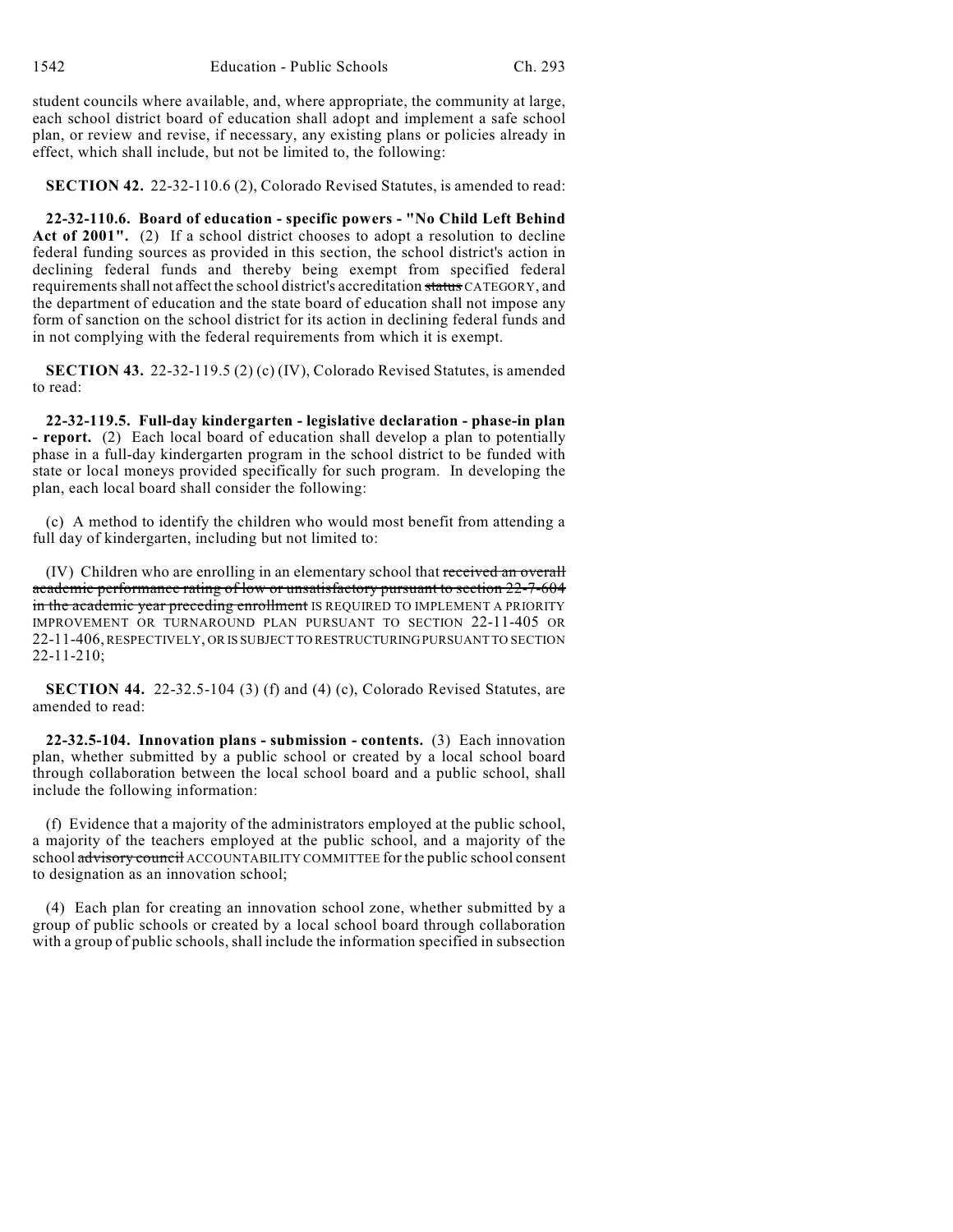(3) of this section for each public school that would be included in the innovation school zone. A plan for creating an innovation school zone shall also include the following additional information:

(c) Evidence that a majority of the administrators and a majority of the teachers employed at each public school that would be included in the innovation school zone and a majority of the school advisory council ACCOUNTABILITY COMMITTEE for each public school that would be included in the innovation school zone consent to creating the innovation school zone; and

**SECTION 45.** 22-32.5-108 (2) (b), Colorado Revised Statutes, is amended to read:

**22-32.5-108. District of innovation - waiver of statutory and regulatory requirements.** (2) Each district of innovation shall continue to be subject to all statutes and rules that are not waived by the state board pursuant to subsection (1) of this section, including but not limited to all statutes and rules concerning implementation of:

(b) Part  $6$  of article  $7$  ARTICLE 11 of this title; and

**SECTION 46.** 22-32.5-110 (1), Colorado Revised Statutes, is amended to read:

**22-32.5-110. District of innovation - review of innovation schools and innovation school zones.** (1) Three years after the local school board of a district of innovation approves an innovation plan or a plan for creating an innovation school zone, and every three years thereafter, the localschool board shall review the level of performance of the innovation school and each public school included in the innovation school zone and determine whether the innovation school or innovation school zone is achieving or making adequate progress toward achieving the academic performance results identified in the school's or zone's innovation plan. The local school board, in collaboration with the innovation school or the innovation school zone, may revise the innovation plan, including but not limited to revising the identification of the provisions of the collective bargaining agreement that need to be waived to implement the innovations, as necessary to improve or continue to improve academic performance at the innovation school or innovation school zone. Any revisions to the innovation plan shall require the consent of a majority of the teachers and a majority of the administrators employed at and a majority of the school advisory council ACCOUNTABILITY COMMITTEE for each affected public school.

**SECTION 47.** 22-33-104.5 (3) (f), Colorado Revised Statutes, is amended to read:

**22-33-104.5. Home-based education - legislative declaration - definitions guidelines.** (3) The following guidelines shall apply to a nonpublic home-based educational program:

(f) Each child participating in a nonpublic home-based educational program shall be evaluated when such child reaches grades three, five, seven, nine, and eleven. Each child shall be given a nationally standardized achievement test to evaluate the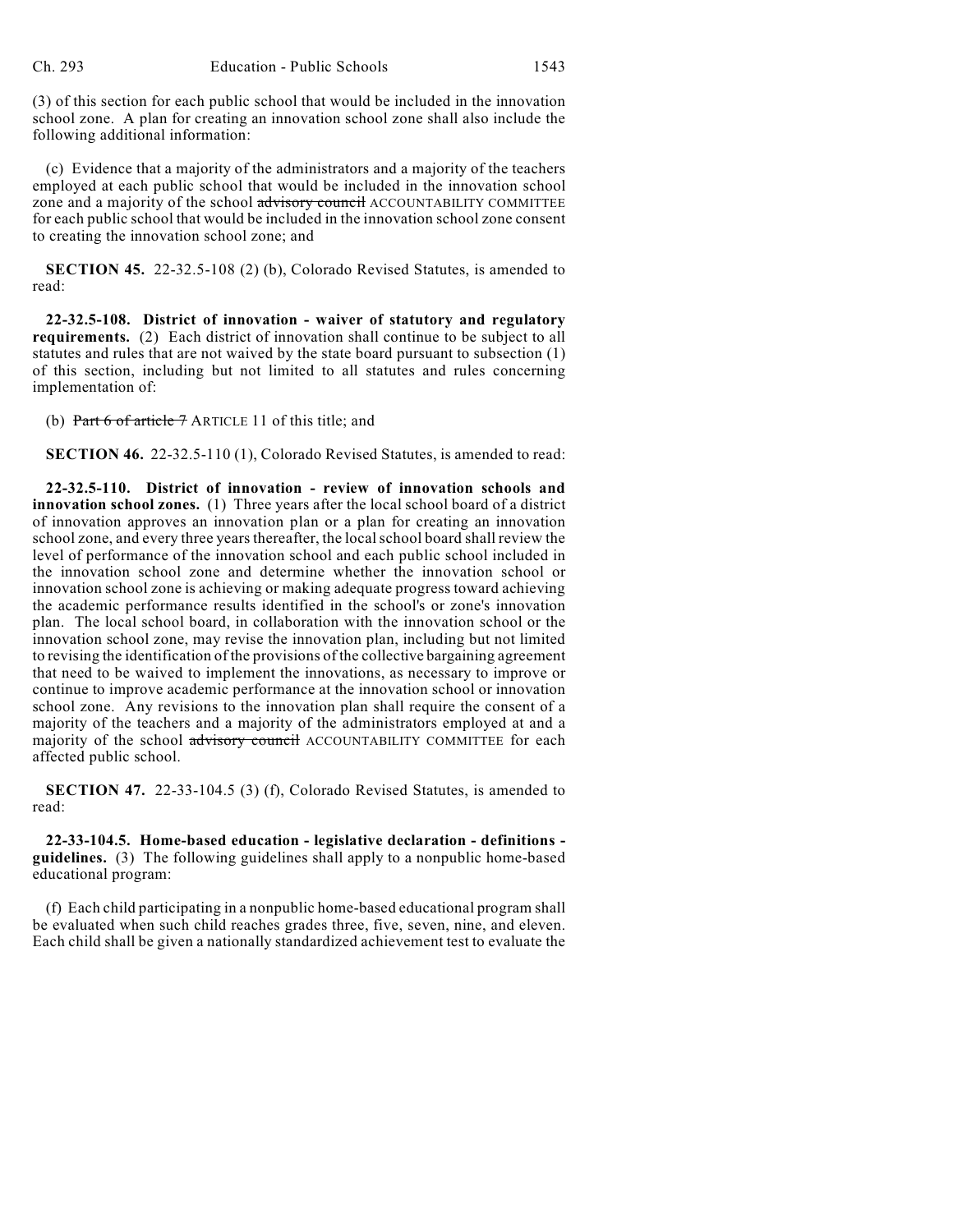child's academic progress, or a qualified person shall evaluate the child's academic progress. The test or evaluation results, whichever is appropriate, shall be submitted to the school district that received the notification required by paragraph (e) of this subsection (3) or an independent or parochial school within the state of Colorado. If the test or evaluation results are submitted to an independent or parochial school, the name of such school shall be provided to the school district that received the notification required by paragraph (e) of this subsection (3). The purpose of such tests or evaluations shall be to evaluate the educational progress of each child. No scores for a child participating in a nonpublic home-based educational program shall be considered for awarding academic performance ratings pursuant to section 22-7-604 or for IN MEASURING SCHOOL PERFORMANCE OR DETERMINING accreditation pursuant to article 11 of this title.

**SECTION 48.** 22-36-101 (2) (a), Colorado Revised Statutes, is amended to read:

**22-36-101. Choice of programs and schools within school districts.** (2) (a) Every school district shall adopt such policies and procedures as are reasonable and necessary to implement the provisions of subsection (1) of this section, including, but not limited to, timelines for application to and acceptance in any program or school which may provide for enrollment of the student on or before October 1, and, while adopting policies and procedures, the school district shall consider adopting a policy establishing that an applicant with a proficiency rating of unsatisfactory in one or more academic areas who attends an unsatisfactory school, as defined by section 22-7-604 (1), A PUBLIC SCHOOL THAT IS REQUIRED TO IMPLEMENT A TURNAROUND PLAN PURSUANT TO SECTION 22-11-406 OR THAT IS SUBJECT TO RESTRUCTURING PURSUANT TO SECTION 22-11-210 shall have priority over any other applicant for enrollment purposes.

**SECTION 49.** 22-41-109 (6), Colorado Revised Statutes, is amended to read:

**22-41-109. Bond guarantee loans.** (6) After receipt of the request for the guarantee of bonds, the commissioner of education shall review the applicant school district regarding the status of the school district's accreditation CATEGORY, the school district's financial status based on its audited financial statements for the previous three years, and the total amount of the school district's bonded indebtedness in relation to the limitation on indebtedness provided by law. If, after the investigation, the commissioner of education issatisfied that the school district's bonds should be guaranteed under this section, the commissioner of education shall endorse the request for the bond guarantee to the state treasurer.

**SECTION 50. Repeal.** 22-44-203 (2), Colorado Revised Statutes, is repealed as follows:

**22-44-203. Adoption and compatibility of handbook.** (2) The financial policies and procedures handbook so adopted shall be compatible with the provisions of the "Educational Accountability Act of 1971", part 1 of article 7 of this title, but shall be limited primarily to the relating of budgeted and actual costs to designated programs.

**SECTION 51.** 22-54-123.5 (2), Colorado Revised Statutes, is amended to read: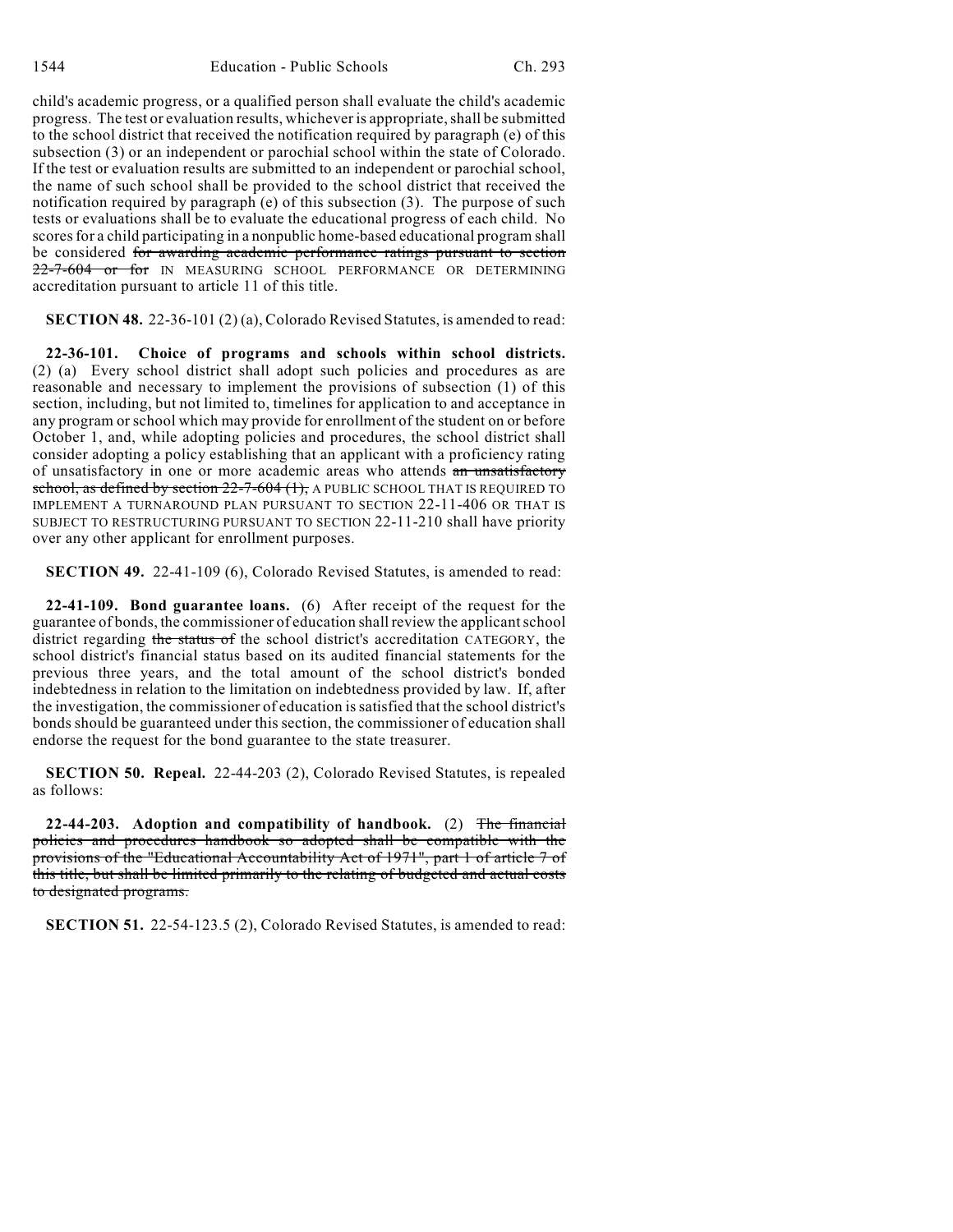**22-54-123.5. School breakfast program - appropriation - low-performing schools.** (2) As used in this section, "low-performing school" means a school that received in the preceding school year an academic performance rating of low or unsatisfactory pursuant to section 22-7-604 IS REQUIRED TO IMPLEMENT A PRIORITY IMPROVEMENT OR TURNAROUND PLAN PURSUANT TO SECTION 22-11-405 OR 22-11-406, RESPECTIVELY, OR IS SUBJECT TO RESTRUCTURING PURSUANT TO SECTION 22-11-210.

**SECTION 52.** 22-55-102 (1), the introductory portion to 22-55-102 (2) (a), and 22-55-102 (2) (a) (I), Colorado Revised Statutes, are amended to read:

**22-55-102. Definitions.** As used in this article, unless the context otherwise requires:

(1) "Accountability reporting" means any requirement established in law that mandates public school districts to report or provide information relative to school improvement to the state board or the department, including, but not limited to:

(a) Data collection and reporting requirements that are required pursuant to part 6 of article 7 PART 5 OF ARTICLE 11 of this title in connection with school report cards PERFORMANCE REPORTS;

(b) Reporting requirements in connection with the administration and implementation of the Colorado student assessment program developed pursuant to part 4 of article 7 of this title; or

(c) Requirements related to the education accreditation process set forth in SPECIFIED IN THE "EDUCATION ACCOUNTABILITY ACT OF 2009", article 11 of this title.

(2) (a) "Accountable education reform" means any program or plan for reforming preschool through twelfth-grade education in the state that complies with accountability standards imposed by law on public school districts in the state, including, but not limited to, the requirements set forth in:

(I) Part 6 of article 7 of this title relating to school report cards PART 5 OF ARTICLE 11 OF THIS TITLE RELATING TO SCHOOL PERFORMANCE REPORTS; and

**SECTION 53.** 22-55-108, Colorado Revised Statutes, is amended to read:

**22-55-108. Accountability.** Each school district in the state shall include in its accreditation contract entered into with the state board in accordance with section 22-11-201 ADOPT a continuous plan for the use of revenues distributed to the school district pursuant to sections 22-55-106 and 22-55-107. The plan shall be annually updated by the school district to reflect any changes in the use of the revenues distributed to the school district pursuant to sections 22-55-106 and 22-55-107. The plan shall include, but need not be limited to, a statement concerning the need for lower class sizes in school districts with a total enrollment of more than six thousand pupils and the need for increased funding for textbooks in the school district as determined based on discussions in public meetings held in the school district to address the class size and textbook funding issues and whether the need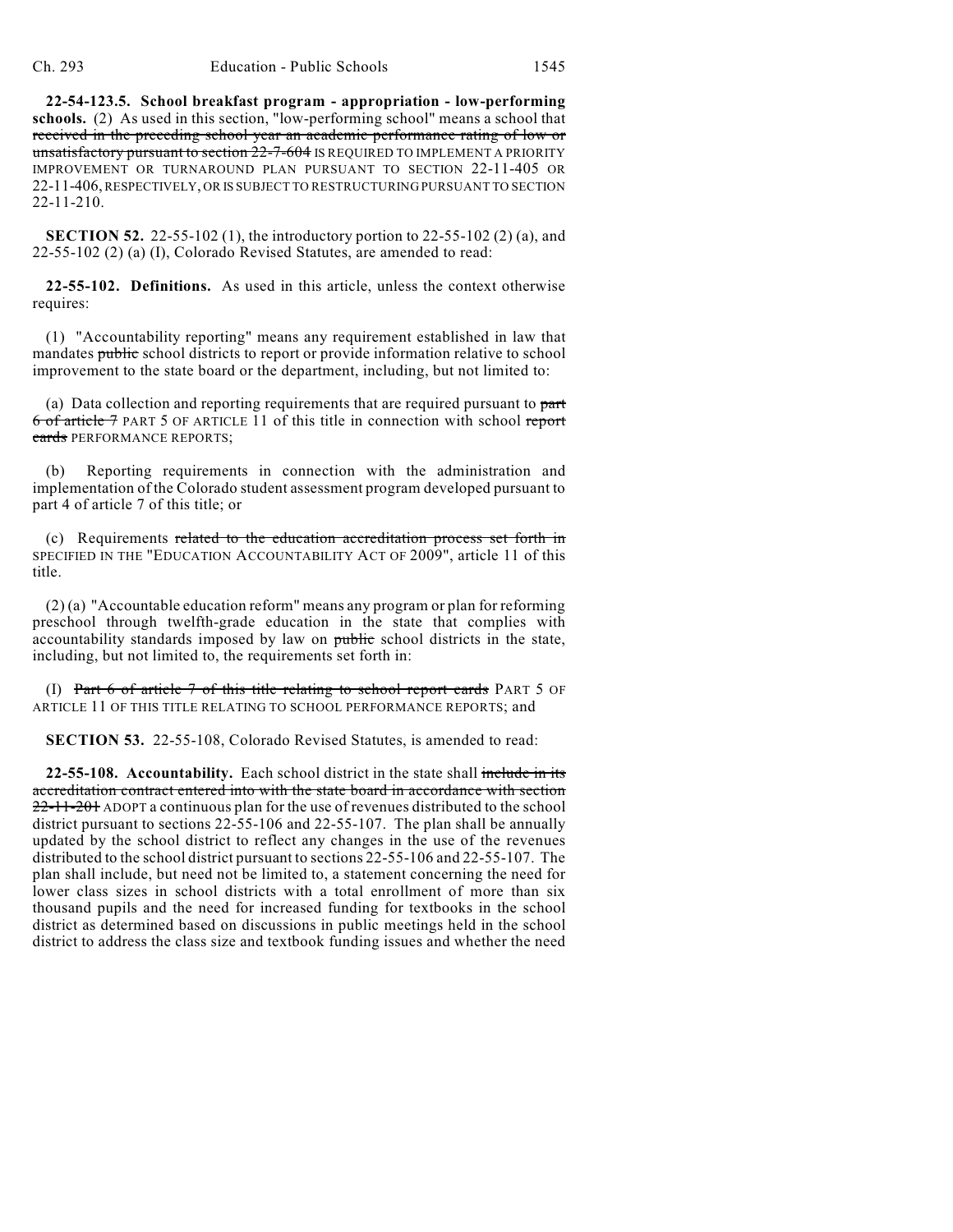will be addressed by the plan. Each school district shall also include in its electronic transmissions required by section  $22-7-603$  (3) (d) SECTION 22-11-501 (4) (d) an accounting of the impact of such revenues on student achievement.

**SECTION 54.** 22-80-103 (7) (a), Colorado Revised Statutes, is amended to read:

**22-80-103. Board of trustees - appointments - powers - duties - fund created.** (7) The board of trustees shall transmit, on or before January 1, 2005, and on or before January 1 of each year thereafter, a report to the education committees of the senate and house of representatives that contains the following:

(a) All school accountability PERFORMANCE report data for the school, as specified by the department of education;

**SECTION 55.** 18-1.3-407 (3.4) (c), Colorado Revised Statutes, is amended to read:

**18-1.3-407. Sentences - youthful offenders - legislative declaration - powers and duties of district court - authorization for youthful offender system powers and duties of department of corrections.** (3.4) In addition to the powers granted to the department of corrections in subsection (3.3) of this section, the department of corrections may:

(c) Contract with any public or private entity, including but not limited to a school district, for provision or certification of educational services. Offenders receiving educational services or diplomas from a school district under an agreement entered into pursuant to this paragraph (c) shall not be included in computing the school district's student performance on statewide assessments pursuant to section 22-7-409, C.R.S., or the school district's overall academic performance rating or academic growth of students rating pursuant to part 6 of article 7 of title 22, C.R.S. LEVELS OF ATTAINMENT OF THE PERFORMANCE INDICATORS PURSUANT TO ARTICLE 11 OF TITLE 22, C.R.S.

**SECTION 56.** 23-5-127 (4) (a), Colorado Revised Statutes, is amended to read:

**23-5-127. Unique student identifying number - social security number prohibition.** (4) (a) Notwithstanding the provisions of paragraph (b) of subsection (3) of this section, for each student who graduates from or was enrolled in a Colorado high school, a postsecondary institution in Colorado that is eligible for the college opportunity fund program created in section 23-18-201 shall use the unique student identifier assigned, in accordance with rules adopted pursuant to section  $22$ -7-603.5, C.R.S. SECTION 22-11-104, C.R.S., to the student while he or she was enrolled in the elementary to secondary public education system, including public pre-kindergarten programs, as an alternative student identifier at the postsecondary institution.

**SECTION 57.** 26-6.5-101.5 (7) (a), Colorado Revised Statutes, is amended to read:

**26-6.5-101.5. Definitions.** As used in this article, unless the context otherwise requires: